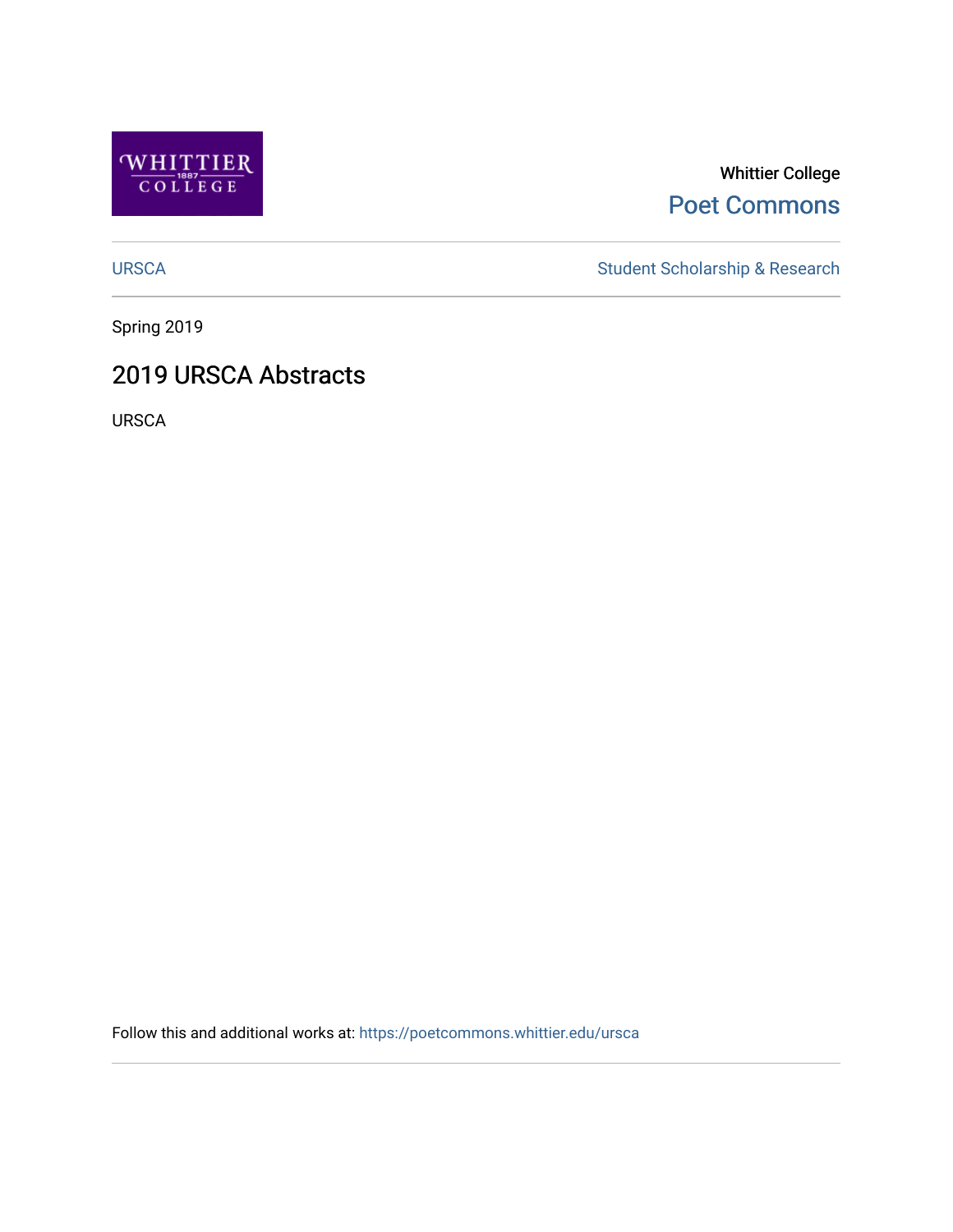# **2019 URSCA Abstracts**

# **Jordan Alcarez**

### Faculty mentor: Cheryl Swift

### The Current Status of Long-Term Storage Plans for Radioactive and Nuclear Waste in the United States

Currently, there is no long-term plan in place for the permanent storage or disposal of radioactive and nuclear waste despite the fact that this material has been accumulating on decommissioned nuclear power plants and testing sites around the nation. Since there is no long-term disposal site, such as the Yucca Mountain Nuclear Waste Repository, a Department of Energy (DOE) sponsored deep borehole in place, many communities are becoming frustrated, because the longer the nuclear and radioactive waste remains on site, the more risk it poses to the local communities. Using environmental impact reports (EIR), I examined five decommissioned sites in the United States, currently storing radioactive and nuclear waste for an indefinite amount of time, given the lack of a long-term DOE facility. I found that the EIRs planned for short-term storage, despite the lack of an existence of a long term disposal site. Additionally, the EIRs did not have a plan in place in case the canisters leak after the decommissioning process was completed. Because overall canister integrity was not addressed, and the canisters are remaining on site for longer than planned for, surrounding communities could be exposed to the harmful effects of radiation or nuclear exposure. Despite there being no plans to continue construction of a long term or interim disposal site, such as the Yucca Mountain Nuclear Waste Repository, the EIRs are planning for short-term on-site storage, placing the respective communities at risk when the canisters holding the nuclear and radioactive waste reach their life expectancy, and remain on-site.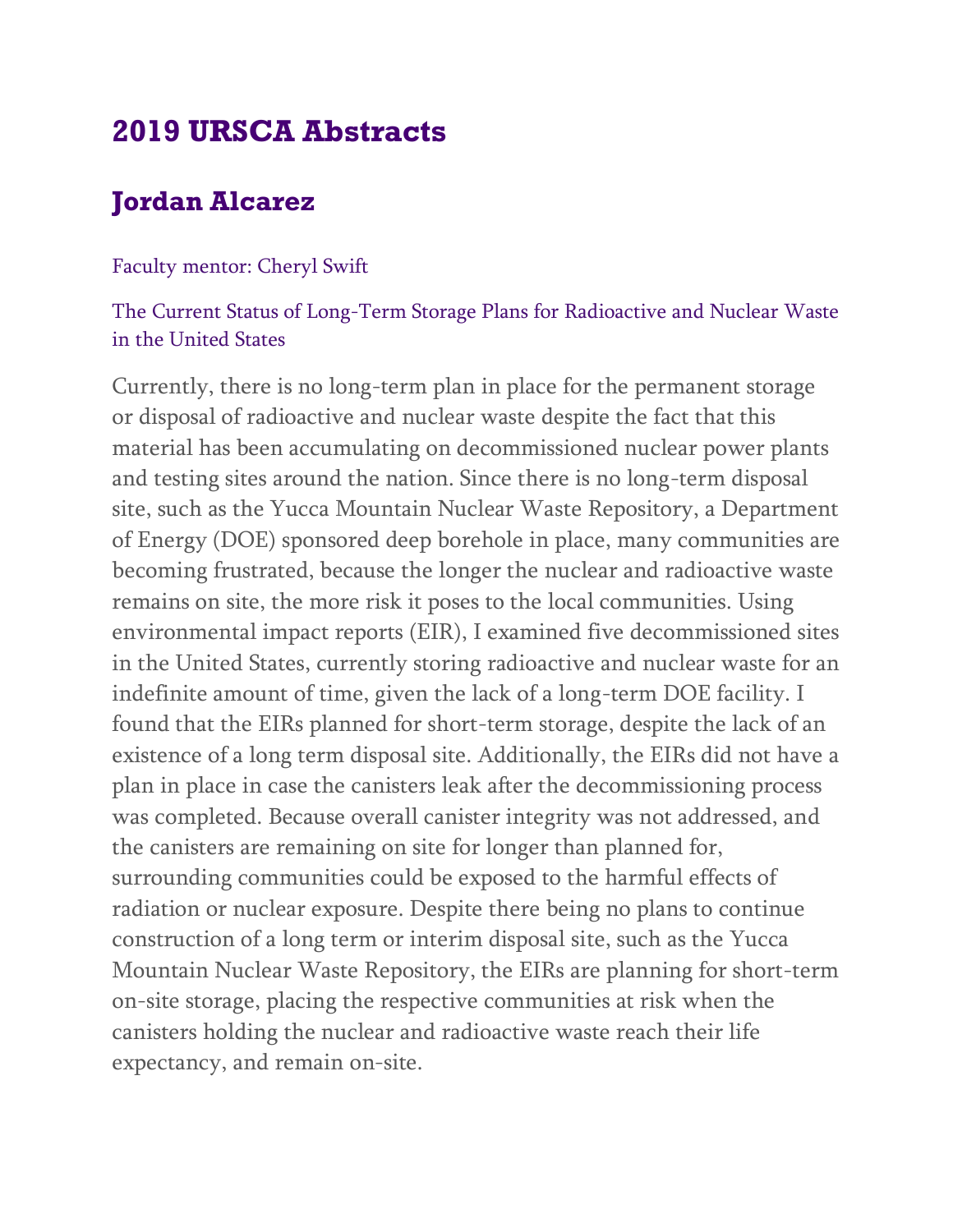# **Audrey Armienta**

### Faculty mentor: Joyce Kaufman

### Sex and War

Men and women will join the military for similar reasons. Whether it would be for a career, a political cause, or for the nation, both genders participate in both traditional or insurgent militaries - that is if both are able to do so. Women are considered essential to insurgent military groups and are critical to their success (Cohn & Enloe). If women have been seen to prove their capabilities in being qualified soldiers, then why have traditional militaries been hesitant to accept them? To help explain this question, the study will take an empirical approach using both qualitative and quantitative data. Statistical records will show the proportions of women to men in militaries and the departments to which they are assigned; literary criticisms will describe and identify the cultural conditions to explain and understand the differences between the two militaries. The focus will center around a comparative case study on a traditional military (from the US) and an insurgent militia group. I will consider biological and cultural conditions to understand the differentiation in the inclusion, treatment, and perception of women in the military.

## **Alyssa Ascencio**

Faculty mentor: Roger White

Marriage and Wage Disparity: Examining Marriage Effects on U.S. Workers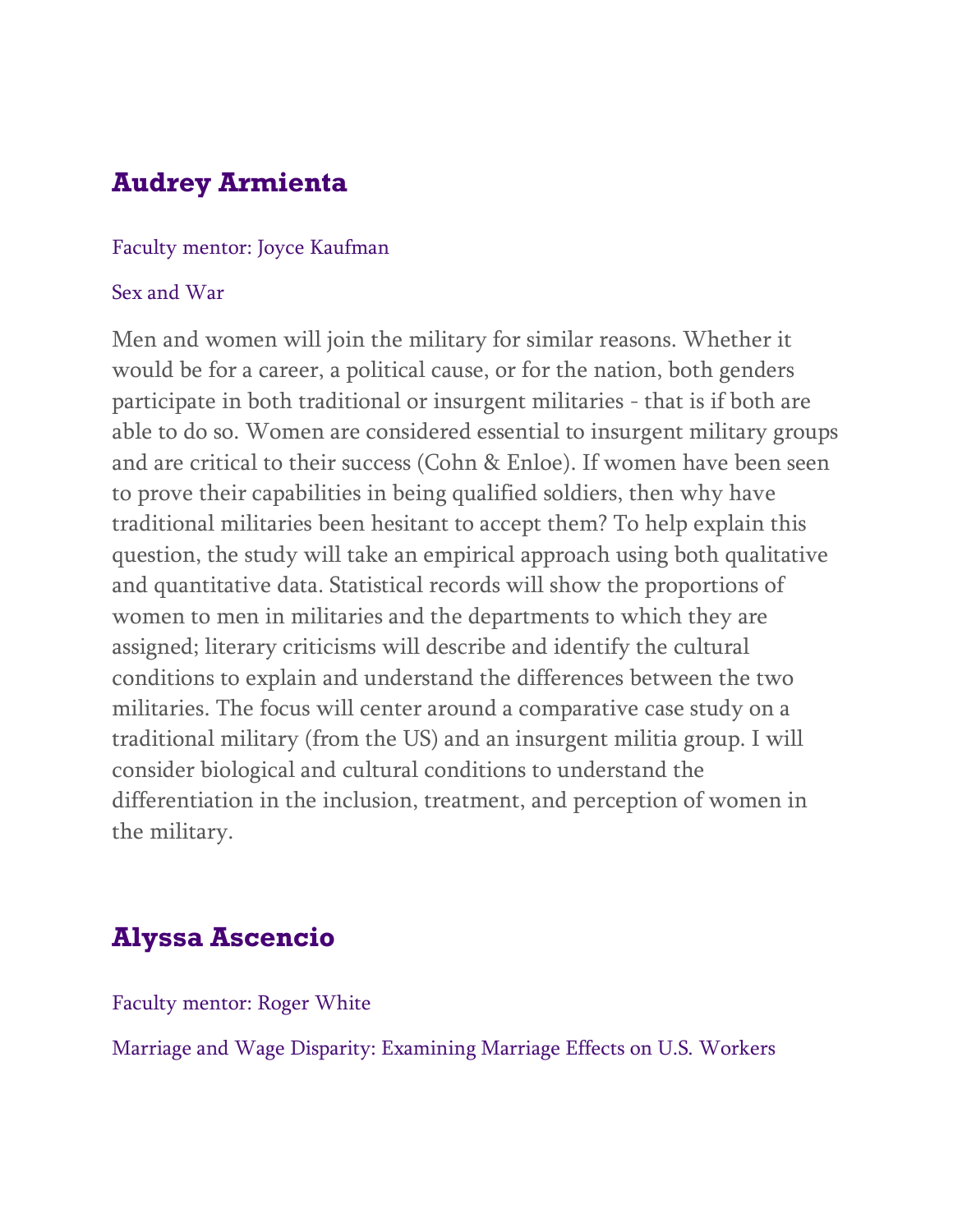Using the most recent data available, for the year 2017, from the American Community Survey, we examine the effects of marriage on United States worker's wages and whether the influence of marriage provides a wage premium to men and wage penalty to women compared to single workers of the same gender, all else held equal. The wage equation will be used to isolate and control for the effect of marital status on worker's wages, all else held equal, to determine the relationship multiple ordinary lest squares regression wage equations will be examined; and controlled for on the basis of marital status as well as gender. Coefficients on marital status are expected to be positive and significant for married men compared to non-married men; and expected to be negative for married women to non-married males and females, as well as married men, overall.

## **Michael Atwood**

### Faculty mentor: Teresa LeVelle

#### Musical Nationalism in the Romantic Era: British Art Song and German Lieder

The arts can serve as a powerful tool to understand the thoughts and emotions of a particular people in a time and place. Europe in the nineteenth century saw the rise of nationalism, identification with one's own nation and support for its interests. In the Romantic musical era (1820-1900), composers started to produce music that would sound appealing to a national audience being sure to emphasize national pride and unity. These composers had a powerful platform to voice political discourse, under the façade of making new music. British Art Song and German Lieder, both with solo voice and piano, made music much more accessible to an emerging middle-class audience as a result of a changing economy characteristic of nineteenth century Europe. Both genres were popularized in the Romantic era and embodied many similar elements of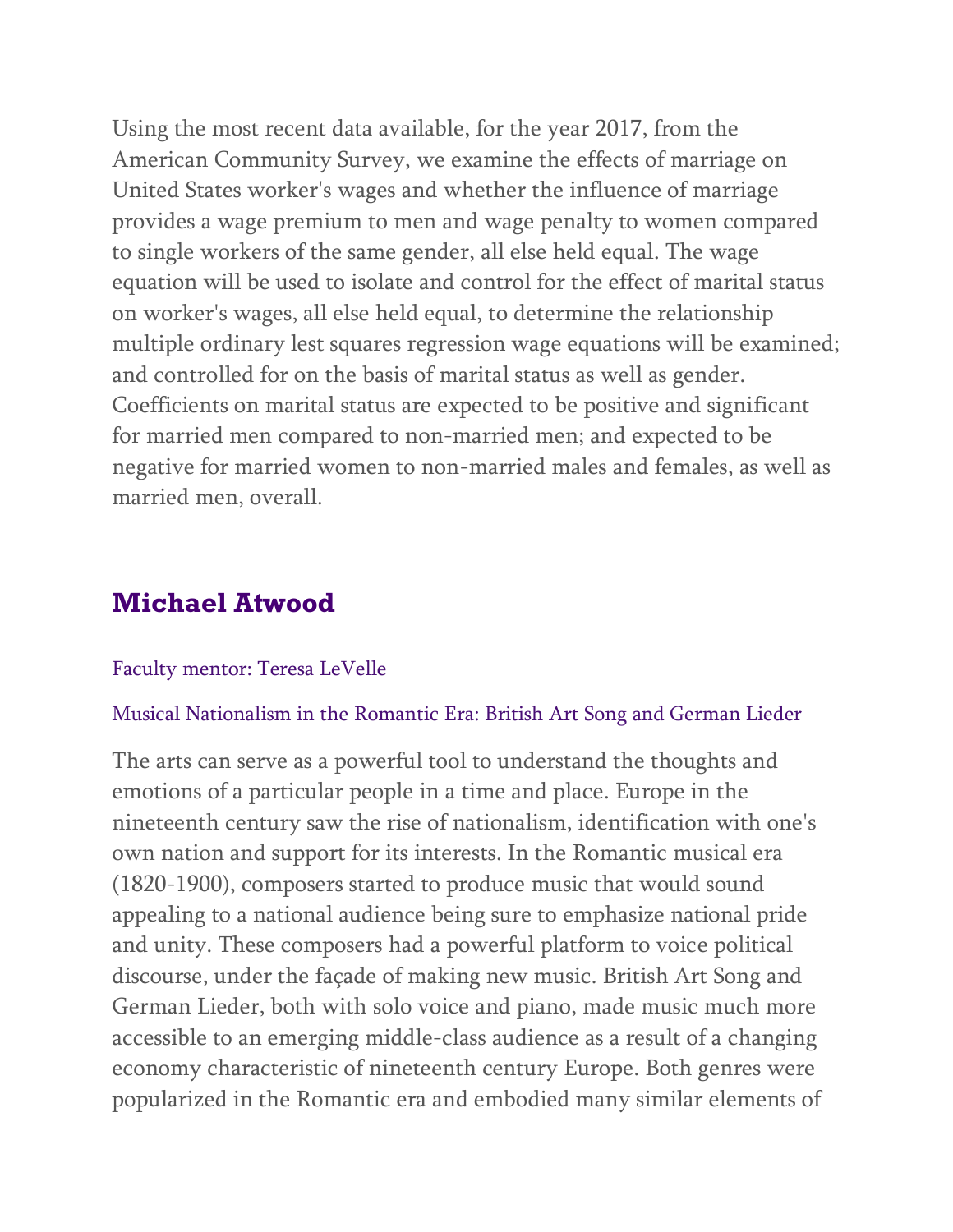this musical nationalism. Although both Art Song and Lieder draw attention to yearning for a time gone by, the methods composers used to achieve took very different forms from different compositional techniques to the use of different tone colors. The two varieties of the same concept sounded very different and helped establish a firm national identity under the backdrop of a mass identity crisis of a dynamic nineteenth century European society.

## **Martha Avila-Zavala and Dr. Edward Blumenthal**

### Faculty mentor: Sylvia Vetrone

### Genetic Interaction Between Drop-Dead (drd) and Fatty Acid Transport Protein (Fatp) in Drosophila melanogaster

Drop-dead (drd) is a gene that encodes a membrane protein in Drosophila. Drd mutant flies exhibit several phenotypes including female sterility, caused by the failure of eggshell proteins to crosslink to each other. Previous studies found that drd and Fatty Acid Transport Protein (Fatp), another membrane protein, are both required for eggshell assembly. Knocking down or decreasing the expression, of these genes individually causes similar phenotypes. To further investigate a possible interaction between drd and Fatp, and their effects, if any, on developing egg chambers and/or laid eggs, flies with Fatp and drd simultaneously knocked down were compared to flies with a knockdown of Fatp and an overexpression of drd. There was no significant difference in egg chamber shape, suggesting that the interaction between Fatp and drd does not affect the elongation of the egg chamber during oogenesis. The interaction was evident in the eggs. Knocking down only Fatp and overexpressing drd produce collapsed eggs. In contrast, concurrently knocking down both Fatp and drd produced non-collapsed eggs that were similar in shape to the control eggs that were structured and oval. Eggshell integrity of these non-collapsed eggs was tested using Neutral Red dye. Results suggested that although non-collapsed eggs seem normal in shape, they had a weak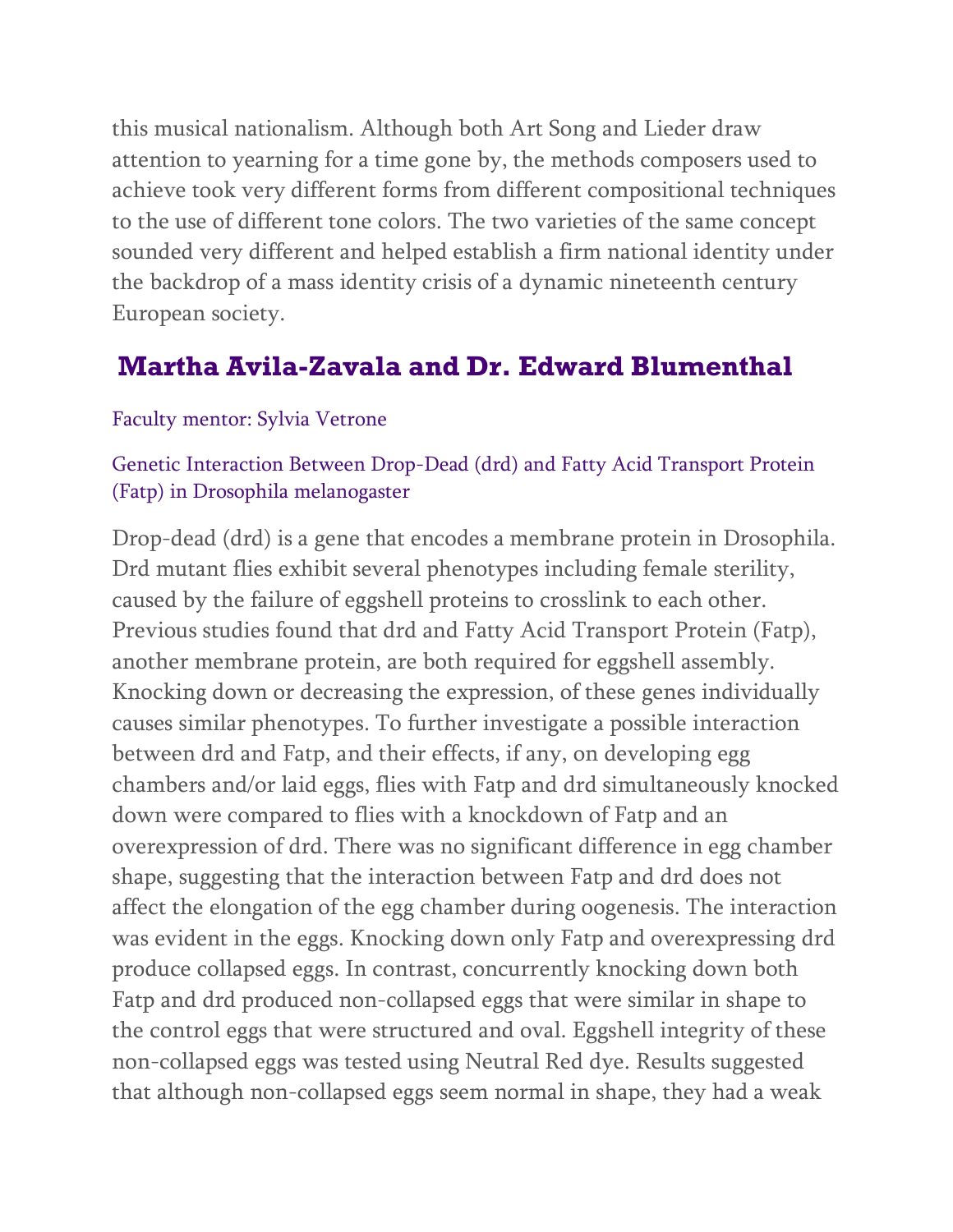eggshell inner layer. The interaction between drd and Fatp is most evident and significant in eggs, only producing non-collapsed eggs when both drd and Fatp are knocked down simultaneously. These results strongly suggest that drd and Fatp are on the same biochemical pathway in Drosophila.

## **Chaandan Badesha**

### Faculty mentor: Joyce Kaufman

#### The Progression of Women's Rights in 20th Century Mexican Revolution

Throughout history, women have been subject to various forms of gender subordination amongst different cultures across the world. According to Cynthia Cockburn in her article titled A Continuum of Violence: A Gender Perspective of War and Peace, a constant theme of feminist gender analysis is, "the differentiation and relative positioning of women and men is seen as an important ordering principle that pervades the system of power and is sometimes its very embodiment" (Cockburn, 2004). This differentiation that Cockburn is alluding to relates to the fact that the voices of women tend to be held to a lesser standard of merit (in both political and economic matters), regardless of the situation. Women have been subject to various systems of governance, which in most cases, were already masculinized in its fundamental values. This research will examine the factors that play a part in the establishment of the gender subordination against women, within a particular society. For this particular case, the nation of Mexico will be used for a retrospective case study involving the progression of women's rights (along with societal positioning) during the 20th century. Throughout the 20th century, Mexico underwent a series of changes to its political system, with each having profound effects on the societal positioning of women. Drawing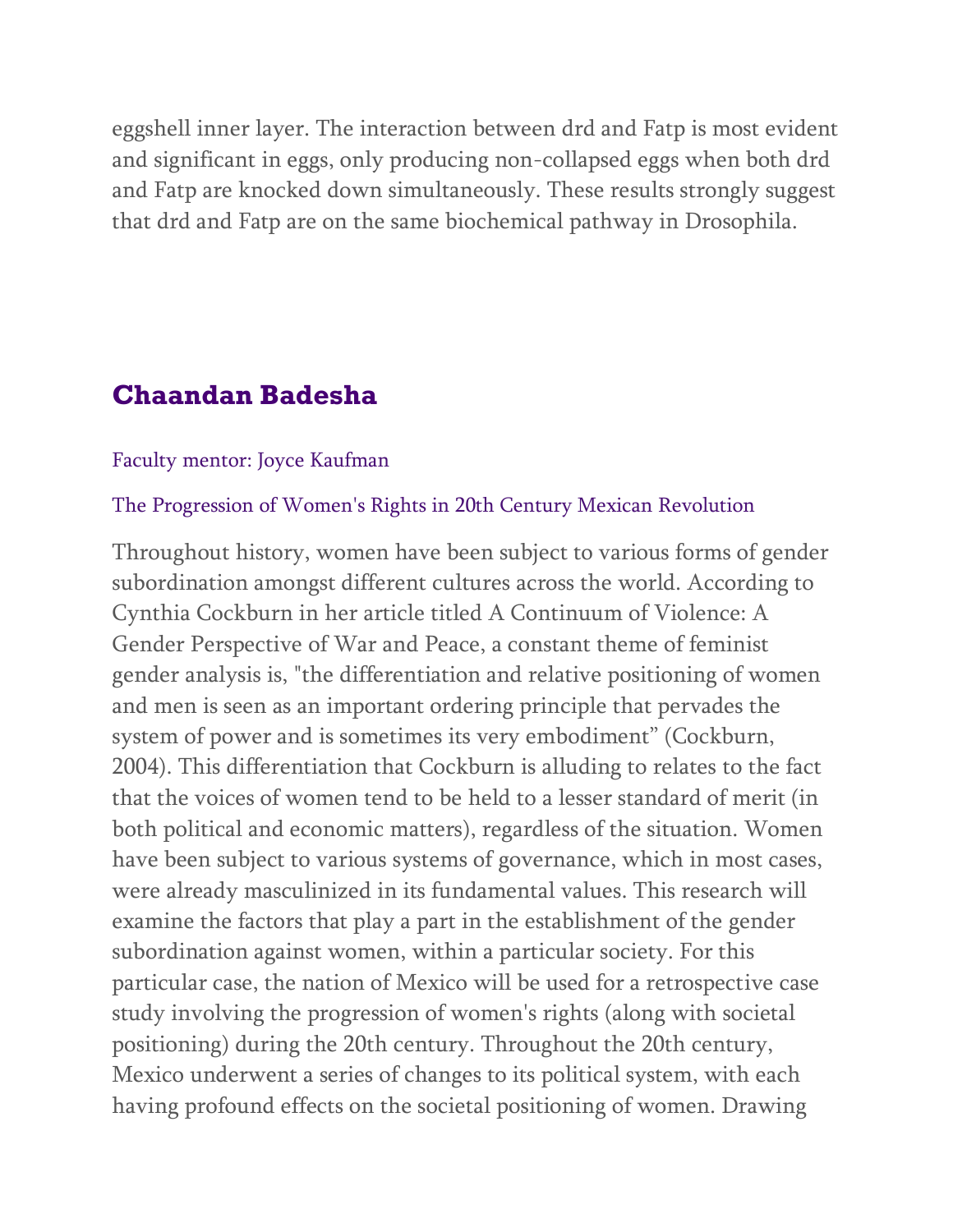historical analyses undertaken by Latin American historian John Womack on the topic of the Mexican Revolution (and particularly data gathered on Emiliano Zapata who was a leading figure in this movement), it is evident that the voices of women have purposefully been pushed to the side as a result of a highly masculinized political culture (within the region of Latin America as a whole). Data gathered by the research conducted by this examination shall be presented visually via poster presentation.

## **Cindy Banh**

#### Faculty mentor: Joyce Kaufman

#### Women of ISIS: A Feminist International Relations Analysis

Why do women join ISIS? I will use feminist International Relations theories to explain that this is an active choice made by these women. Women who take political action through joining non-state military institutions is antithesis to traditional gender roles, specifically in a society that is traditionally patriarchal. In 2015, 4,000 Westerners traveled to Syria to join ISIS, 550 of whom were women. I argue that women who choose to join terrorist groups do so due to personal choice, not through coercion or manipulation by men. These choices can stem from a range of issues, from religious piety to a reaction to personal trauma. My methodology will entail looking at primary and secondary sources to analyze the different reasons why women sacrifice their lives for ISIS and how that fits into the bigger narrative of the different types of political action that women are involved in. The purpose of my research is to broaden the discourse around women in war time and dismantle the gendered options women are usually relegated to.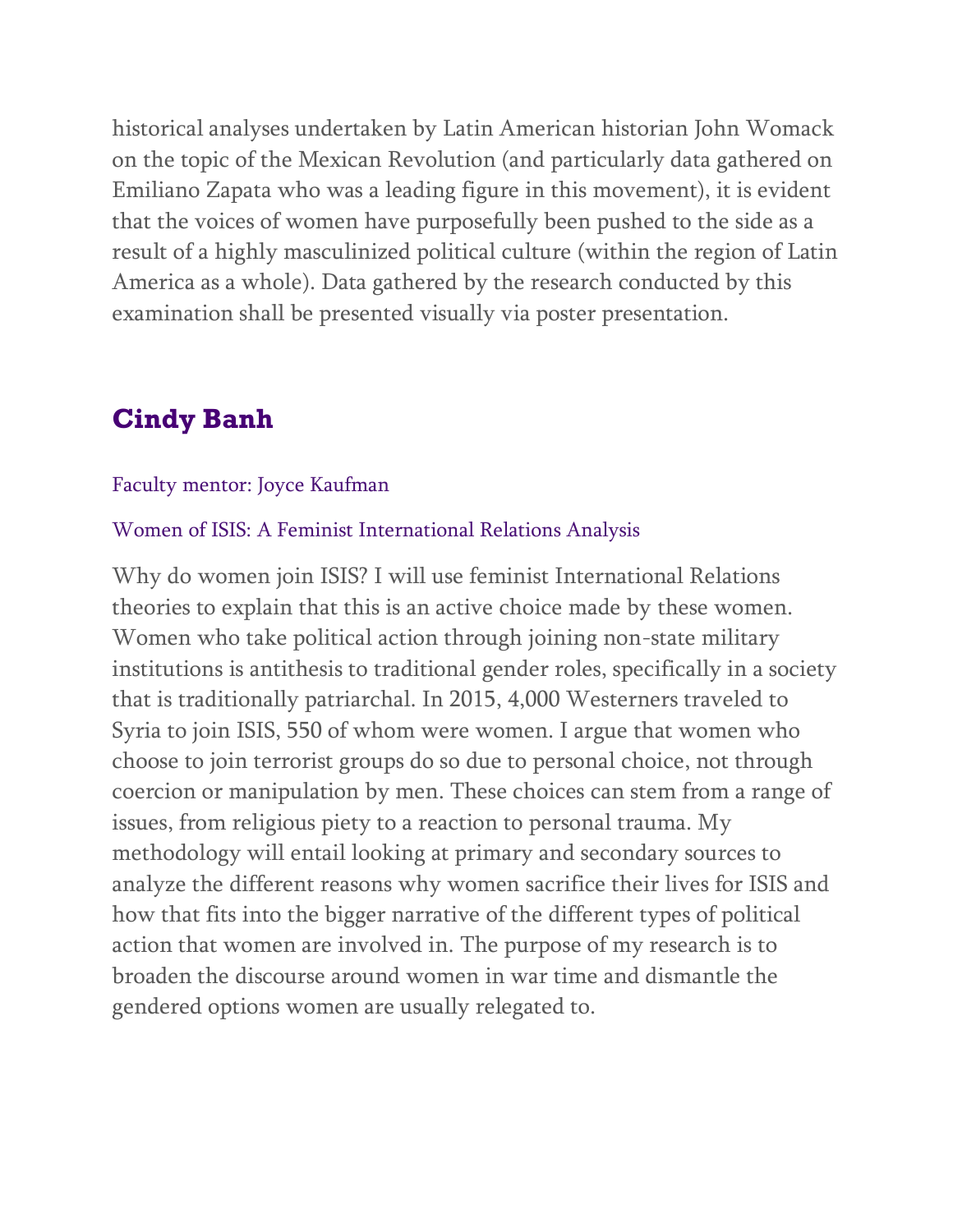# **Cindy Banh**

### Faculty mentor: Mike McBride

## You Do Not Belong Here: Analyzing American and German Right-Wing Political Discourse Towards Migrants

Political discourse plays an important role in how demographic groups are viewed in society. I will analyze the political discourse tools utilized by Donald Trump during his 2016 presidential campaign and by the Alternative für Deutschland, Germany's far right-wing party, during their 2017 campaign. My methodology includes comparing and contrasting campaign materials and analyzing the rhetoric through political discourse theory. I will argue that his rhetoric is harmful to the future of society since the end goal of these parties are a heterogeneous society. My analysis will prove that this rhetoric has led to an increase in violence and inhumane policies towards minorities and migrants.

# **Aubrey Baran**

### Faculty mentor: Anne Sebanc

### Reshaping Athletic and Academic Integration the Danish Way

Physical activity is critical to young children and is not valued enough in classrooms across most content areas in the United States. While many forms of physical activity are valued in extracurricular activities, there is very little implementation of it within our typical school day. This is a recurring issue that negatively affects the health and fitness statistics as well as attention abilities among United States students. This led my research to expand internationally, seeking an education system that differed from the United States in a more positive manner regarding physical activity. The Barbara Ondrasik and David Groce Fellowship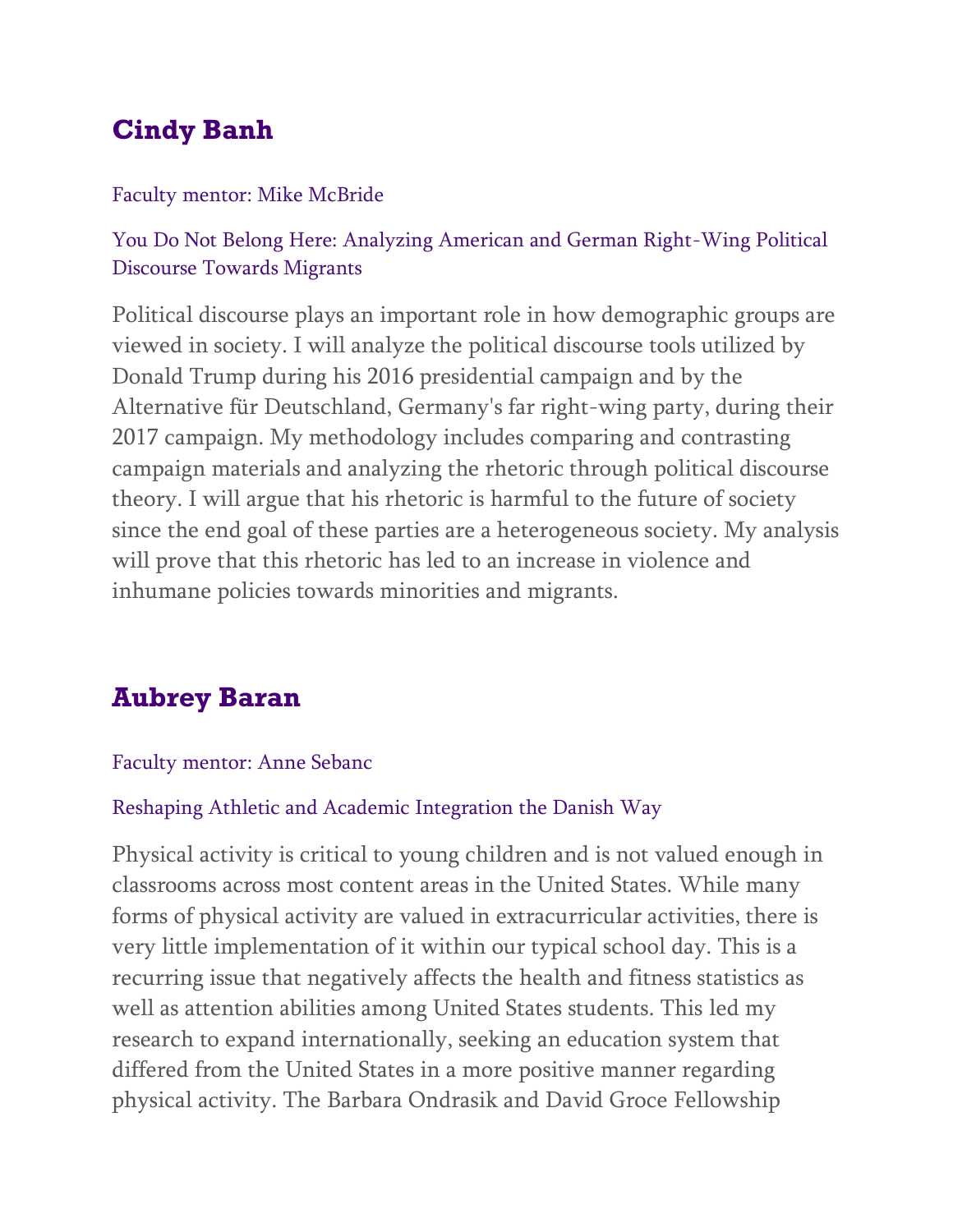allowed me to travel abroad to explore my topic and gather research for this paper. I found that there is sufficient data to indicate that Denmark has success in integrating academics with athletics in a school setting which has had a positive effect on school-aged students' health and success. There are countless reports of the outdoor play and learning approach that Denmark has in place for school-aged children. This will be a focus of my study as it differs greatly from the education that I have observed and received in the United States. In addition, I have seen through my initial research that Danish children's health and well-being have been positively impacted according to average statistical evidence, in regards to student's physical activity (Waller et al., 2017). Therefore, I will present a literature review that analyzes the importance of integrating physical education into the curriculum of school-aged students across all subjects and proposes a way to implement these findings into curriculum here in the United States. While Denmark may be ahead of the US in integration, there are various studies in which US teachers have displayed interesting and beneficial ways to integrate academics and athletics. Students have been found to have high rates of achievement with the implementation of similar methods and the rate of success is surprisingly high (Whittle et al., 2018). However, the US has more barriers to implementing activity due to lack of attention placed on physical activity and teachers' lack of training on how to implement various fields. With this in mind, it is important to consider the success that has been achieved through integration and the necessary benefits that are derived from increased activity including heightened student physical health, positive self-esteem, and aid in student focus.

## **Alejandro Bautista**

Faculty mentor: Joyce Kaufman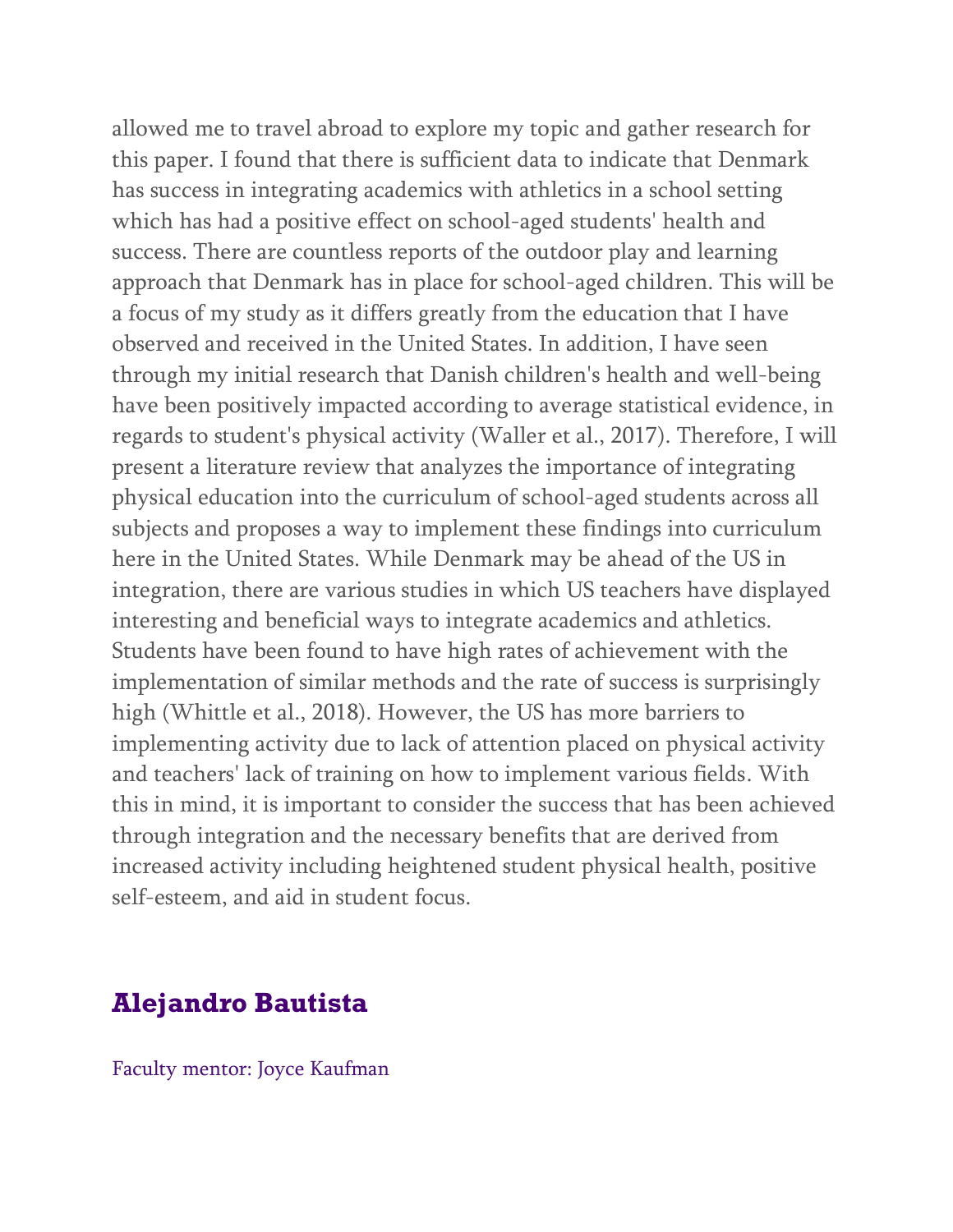### Political Mobility of Kurdish Women

Kurdish women have been in the political limelight in recent times, because of their direct involvement in leading military and political actions against armed conflict on multiple fronts. Without a formal government, the Kurdish people organize in autonomous regions within the nation-states they inhabit. This research study will answer to what extent are Kurdish women able to access organizational bodies that make decisions for their communities within Syria and Iraq, in the absence of an official state? The methodology included deriving information from American and British academic journals, and attention directed on the fieldwork that researchers completed in subjects of dialectic processes of gender equality and analyzing the activities of Kurdish women's organizations in the previously listed nation-states. In further detail, I will conduct investigation of the Kurdish Regional Government in Iraq, to determine if policies made by this organization truly equate to individual rights for women in society. This study will also magnify the effects of Kurdish involvement in the Syrian conflict, to determine whether it creates more access for women to obtain leadership roles.

## **Amelia Bell**

### Faculty mentor: Rosemary Carbine

### Clergy Sex Abuse

Drawing on the interdisciplinary perspectives of religious studies, this paper explores the problem of how the systematic cover-up of clergy sex abuse in the U.S. Catholic Church has eroded church and state relations over time. In this paper, both the Boston, Massachusetts, and Pittsburgh, Pennsylvania cases were closely examined as well as the work of Barbara Susan Balboni, who wrote the personal statements of 22 victims. These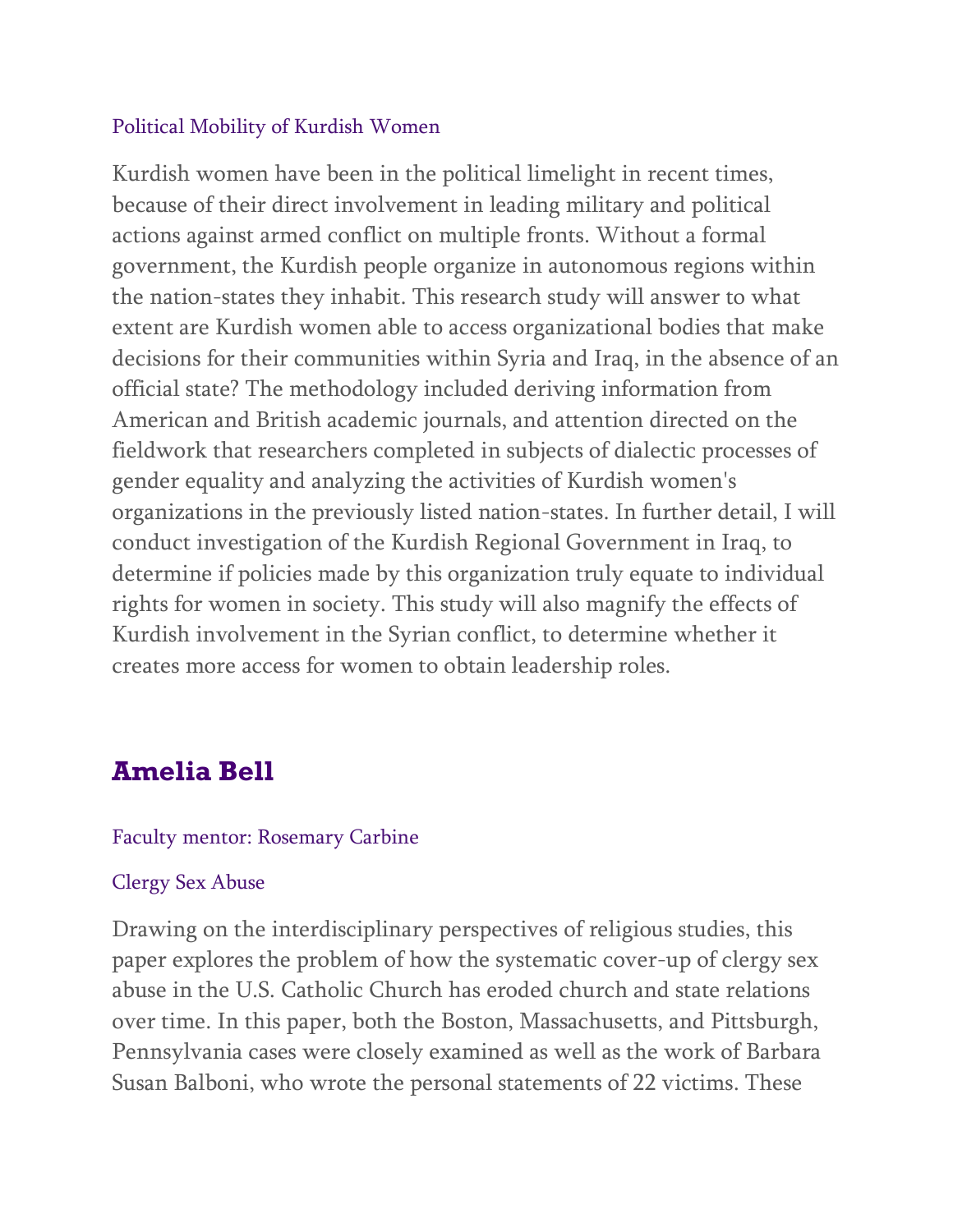sources were used to gain better insight into the survivors' experiences as well as the legal issues involved in shielding and prosecuting predatory clergy. In doing so, this paper argues that the Catholic Church was complicit in covering up the abuse and had established plans for keeping the allegations undisclosed. The Catholic Church's repeated cover-ups of clergy sex abuse cases challenges its political credibility, because, as this paper concludes, it violates the first amendment. The first amendment was founded on the basis of peaceful gathering and through the perpetuating cycle of sexual abuse; the Catholic Church is violating those terms.

## **Nora Berguem**

### Faculty mentor: Rebecca Overmyer-Velázquez

### Racialization of the Great [White] Outdoors: What's Up with Wilderness Recreation Being "White People S\*\*t?"

A connection to nature is essential to our overall health and well-being, and the inequalities in access and participation in wilderness activities among demographics today is extremely unfortunate. Recent history in the United States has shaped wilderness areas and activities done i in them to be, as the young folks say, "white people s\*\*t," meaning that they are normalized and popularized as being for white people and not for people of color, especially African Americans. These constructed norms stem from colonial systems of thought and are even understood by communities of color themselves. The literature that exists, which has been extremely influential in government agency research for the past few decades, suggests that racial disparities in participation is due to two main theoretical perspectives: Socioeconomic Inequalities and Subcultural Differences, but it is much more multifaceted than that. There has been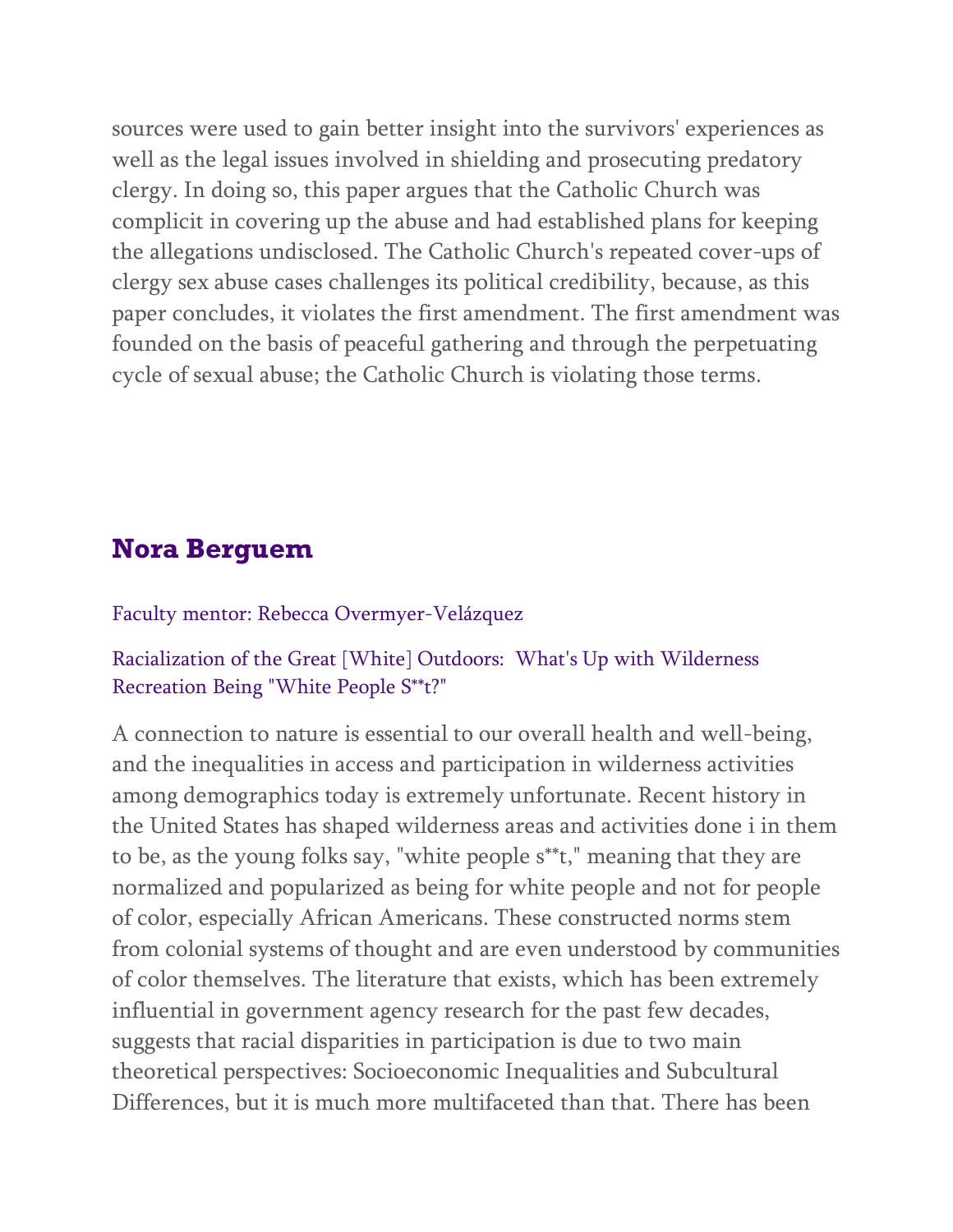little to no research done to find young African Americans' attitudes towards nature in today's unprecedented era of technology. This project, through an online survey that includes two scales developed by F. S. Mayer and C. M. Frantz, along with my own modernized scale, aims to capture those attitudes, with the ultimate goal of building tangible programs that can increase African Americans' rates of positive experiences in and connections to nature. Participants include African American Whittier College students and alumni, along with African Americans from all over the U.S. contacted through Facebook, Instagram, and Twitter. A key finding is that the vast majority of participants, even if they have low connections to nature now, hope and wish to form one, contrary to what past literature claims. The results entail that outdoor organizations and programs that cater to marginalized communities and/or African Americans specifically can have a large, positive impact on the rates of racial/ethnic diversity in wilderness areas and activities. Those that are seeking diversity, like the National Park Service and the recreational equipment industry, need to look to and support existing organizations and programs whose aims are to empower black and brown people to reclaim their spaces.

## **Alexa Bernal**

#### Faculty mentor: Brian Gross

### Policies on Plastic Pollution in California and Pollution Effects on Marine Life and Humanity

To decrease consumers' excessive usage of plastic, Californians voted on Proposition 67- better known as- The California Plastic Bag Ban Veto Referendum in the November 2016 ballot. Since the majority voted 'yes' to have this proposal become law, California has become the first U.S. state to ban the sale of single-use plastic bags in grocery stores,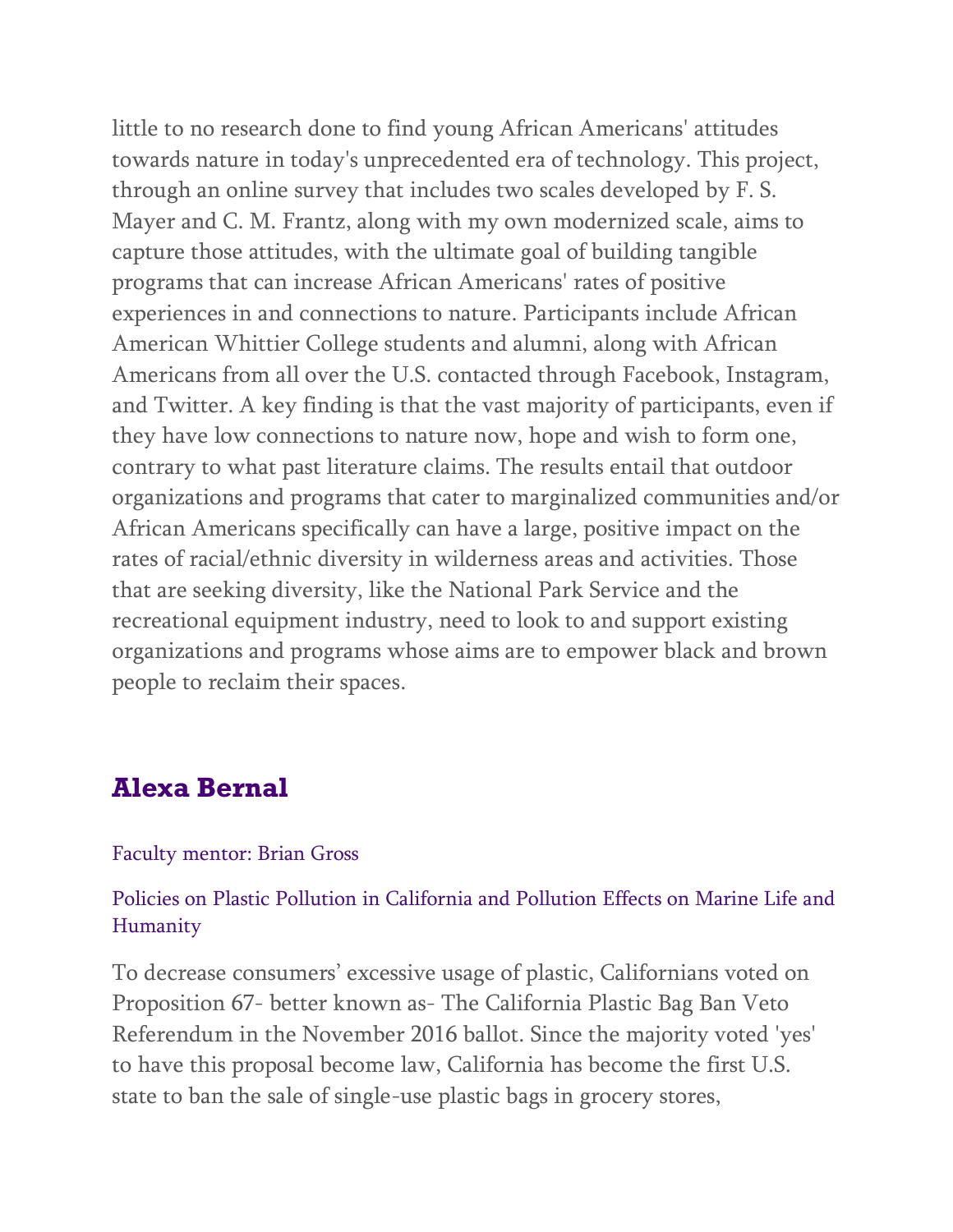pharmacies, and other large retail stores. To reduce litter and plastic pollution, consumers now must pay a small fee per single-use plastic bag when shopping. With California being located along the coastal region, this policy has the capability of making a strong impact on marine species as well as the rest of their environment. California voting in a new law to ban plastic bags is just the start of finding a solution to limit plastic pollution. With changes being made environmentally, many other places around the world are now developing more changes of their own as well. Plastic pollution was first recognized as a problem in the 1970s as a local issue but as consumers began to purchase and throw out more plastic, it has now become a worldwide issue. In 2014, policies to reduce microbeads began to develop, but it was not till 2016 the proposal of banning single-use plastic bags came into action in the state of California. Research has been done to evaluate the effectiveness of California's newest law of banning single-use plastic bags in order to determine how it has impacted both the marine environment and human activity. Changes can now be noticed through adjustments in the amount of debris found in oceans, to the levies on plastic bags, as well as other states creating policies and regulations of their own when it comes to plastic bag pollution. California's plastic bag ban itself has made a numerous amount of impacts throughout the state, but not just environmentally. Changes are also being made socially and economically.

## **Oliver Bineth**

### Faculty mentor: Rebecca Overmyer-Velázquez

### Ghosts in the Machine? Lives behind medical communications

This study examines the individuals who are operating the medical knowledge bureaucracy of the pharmaceutical industry. Attending a major industry workshop and conducting seven in-depth interviews with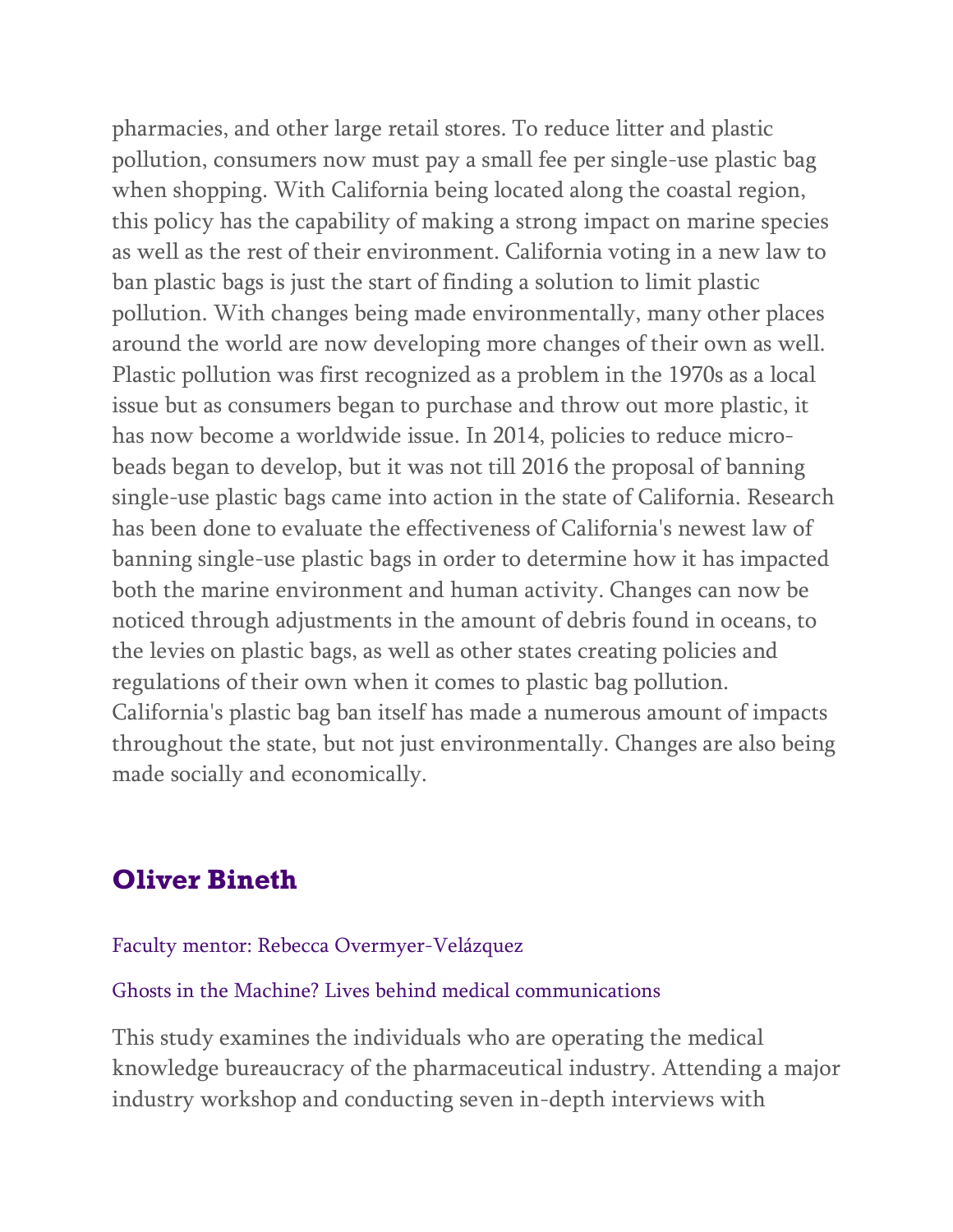leading insiders within pharmaceutical communications the research aims to humanize a stereotype and open new avenues for the future of pharmaceutical studies research. The main objective of the study is revealing the emotional and logical reasoning patterns of the participants concerning their position within the pharmaceutical industry's medical knowledge bureaucracy and then examine how these cognitive functions evolved and matured through the course of the individual's biography and how were they influenced by different forces on the historical level. Based on the ethnographic data collected and supported by previous literature, new theoretical concepts are presented to better understand the personal realities of these middle-class professionals. Additionally, the research reflects on the relationship between the individual employee and the greater corporate structure they are operating in, in order to make connections to the larger public issues faced in our historical moment.

# **Mason Blansett**

### Faculty mentor: Cinzia Fissore

### Physical Fractionation of Soil: Organic Carbon Accumulation Between Grassland and Agricultural Soils in Fillmore Co., Minnesota

The purpose of this study was to understand how management and topography affect soil carbon (C) accumulations in soils with two distinct management types. Specifically, soil samples (two depths 0-5cm and 20- 25cm) were collected at six sites, four from cultivated corn fields and two from an unmanaged grassland in Fillmore Co., MN. At these sites, soils have been exposed to erosion and depositional processes due to management and slope, which varies between 2% and 27.2%. I relied on physical fractionation to separate diagnostic fractions of soil organic carbon (SOC), namely a free light fraction (fLF), an occluded light fraction (oLF), and a heavy fraction (HF) for each soil sample. Physical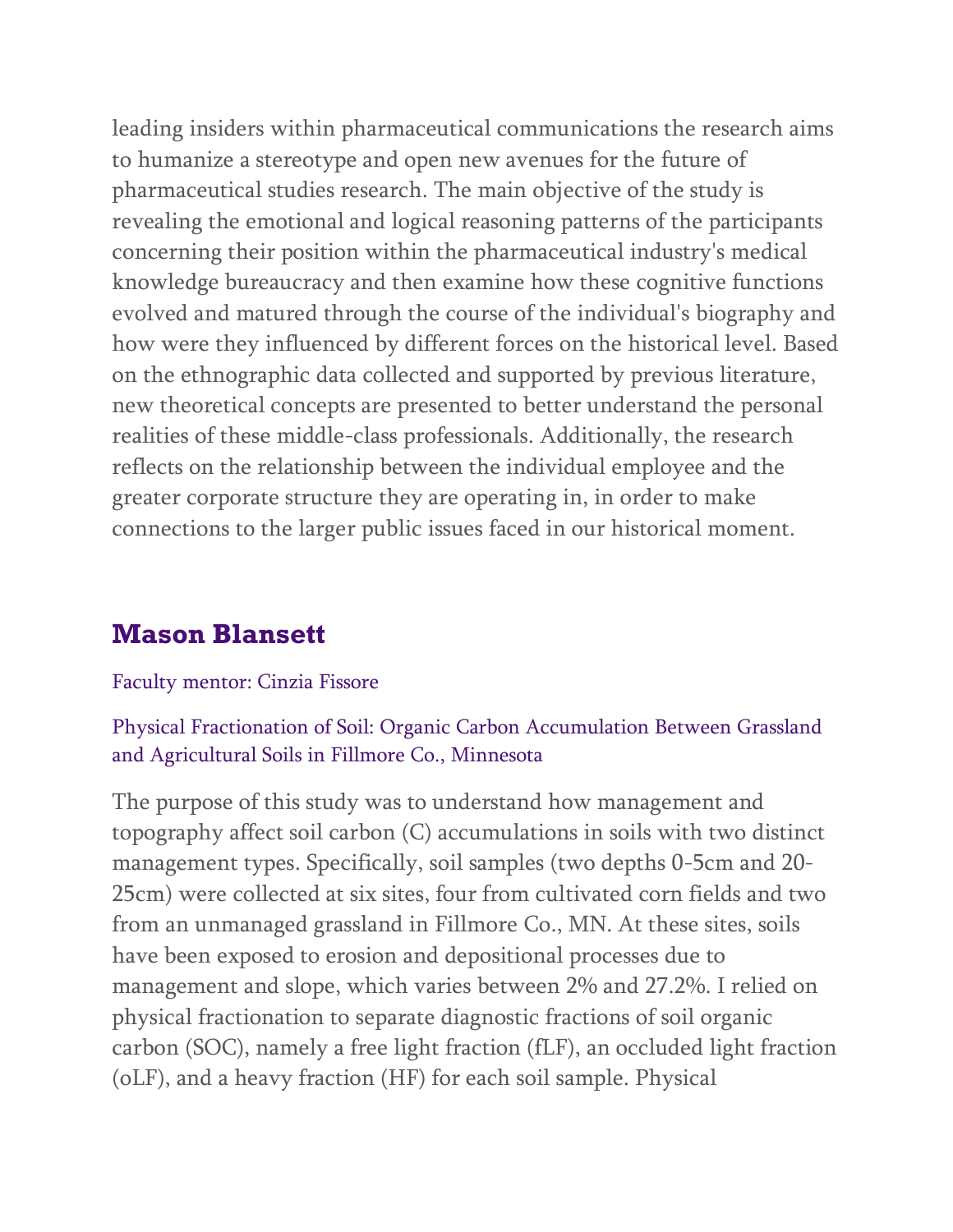fractionation is an effective tool to inform on SOC dynamics and stabilization potential in soil. Soil %C and %N were obtained for each fraction across sites and depths. My results show that grasslands, even when they develop at high slope, results in greater SOC stabilization than agricultural soils. The mineral-associated HF represented the largest portion of total SOC (97.2%), oLF was 2.4% and fLF was 0.36% of total SOC. The fLF had the largest %C at depth 0-5cm in grasslands (32%), whereas agricultural soils' fLF had 23% C at the depth of 0-5cm. Grassland soils showed significantly greater C accumulations in the oLF at 0-5cm depth compared to agricultural soils, likely an indication that perennial grasslands, even at high slope class, retain SOC in aggregates. In the HF, %C at erosional sites were lower in the 0-5cm depth than 20-25cm. At depositional sites, %C for the fLF was greater at depth 0-5cm than depth 20-25cm, and for HF, %C was lower in the 0-5cm depth than the 20-25cm depth, possibly due to the fact that as erosion increased, more C was accumulated at the depth 0-5cm. Management seems to affect overall SOC in soils sampled at 0-5cm in HF, but does not seem to affect fLF and oLF significantly at depth 0-5cm. My research emphasizes the notion that agricultural practices deplete SOC and that slope class further exacerbates the ability of soils to retain C, especially in the more stable fractions (oLF and HF). Further research into management practices such as conservation tillage may provide information on whether crops can be grown productively without depleting organic C accumulations in the surface soils, especially at high slope classes.

# **Jewel Boyd**

Faculty mentor: Joyce Kaufman

State stabilization through women's integration into structural power roles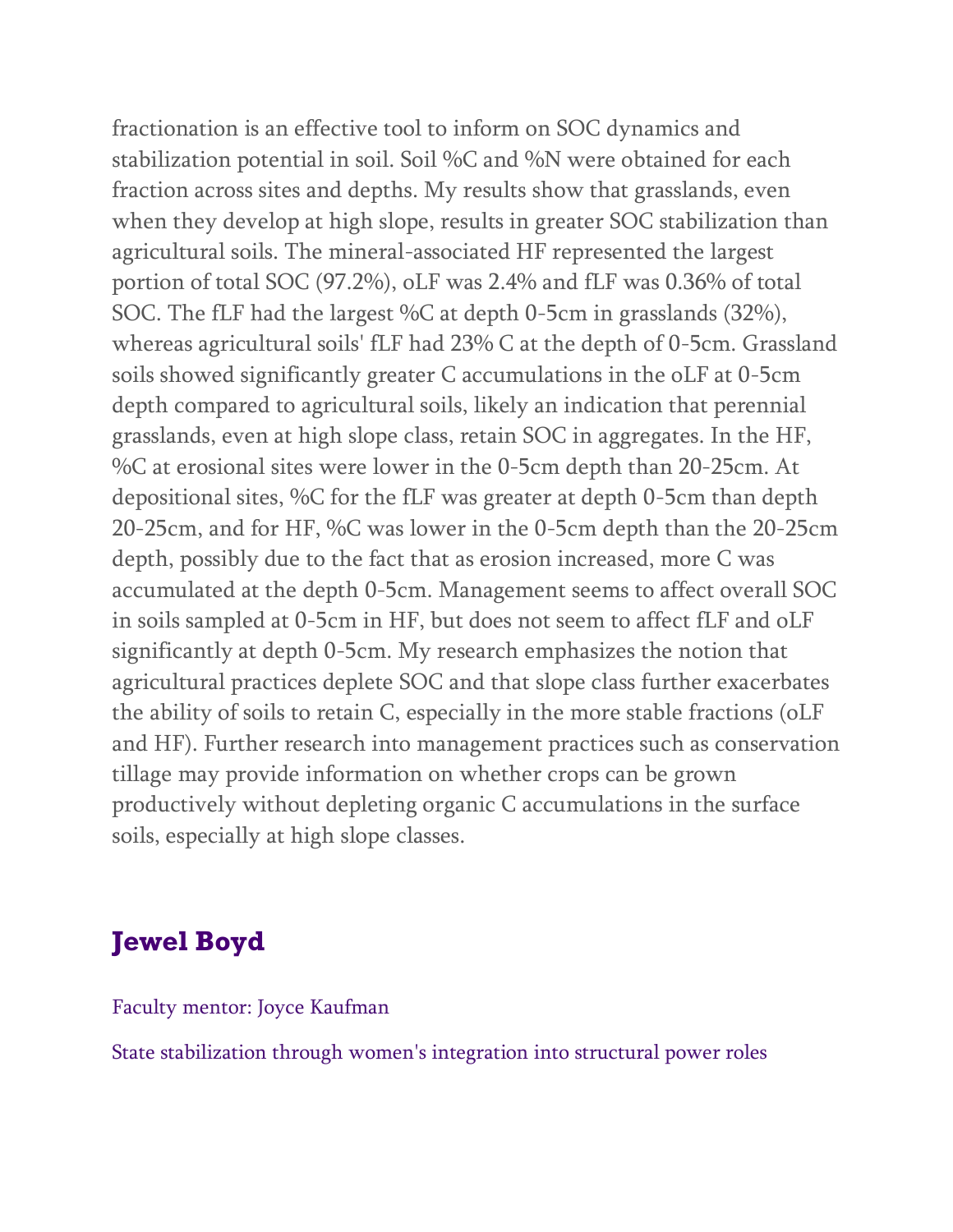In greater effort to understand the importance of women in state leadership roles through processes of peace restoration and state security through demonstrated state political stability, given the expanding field of feminist international relations, a study of historically fragile states will be conducted. By examining states where there has been recorded trends of physically violent flashpoints, a history of military political intervention in civilian governments and unsuccessful power transitions to new governments--will reveal the internal social structures of that state's power dynamics. By looking through a feminist lens to examine women's positions in those governments, it will reveal the progress and stability of these states. Furthermore, by evaluating areas crossing development sectors which relate to their positions in government, such through education, rural market growth and the development of women's working groups will give meaning to the role that women have played to assist these areas. Through drawing on the work of Nancy Adler, Sanam Aderlini and Megan Mackenzie I will illuminate the importance of women in leadership roles to the success of states.

# **Andres Buendia**

### Faculty mentor: Rebecca Overmyer-Velázquez

### How Life Appeared, Creation or Evolution? The Beliefs of People on How Life Began through Creationism or Evolution

Earth is a place filled with discovery, life, and creation, but how did this all begin? Most people believe that all life came to be from the process of evolution, while some people believed that the Earth and all life was made from creationism. This in turn causes conflicts between people's opinions on how life originated on planet Earth. However, this may relate to people's backgrounds such as those who believe in creationism may have a religious background or believe that religious events that took place in the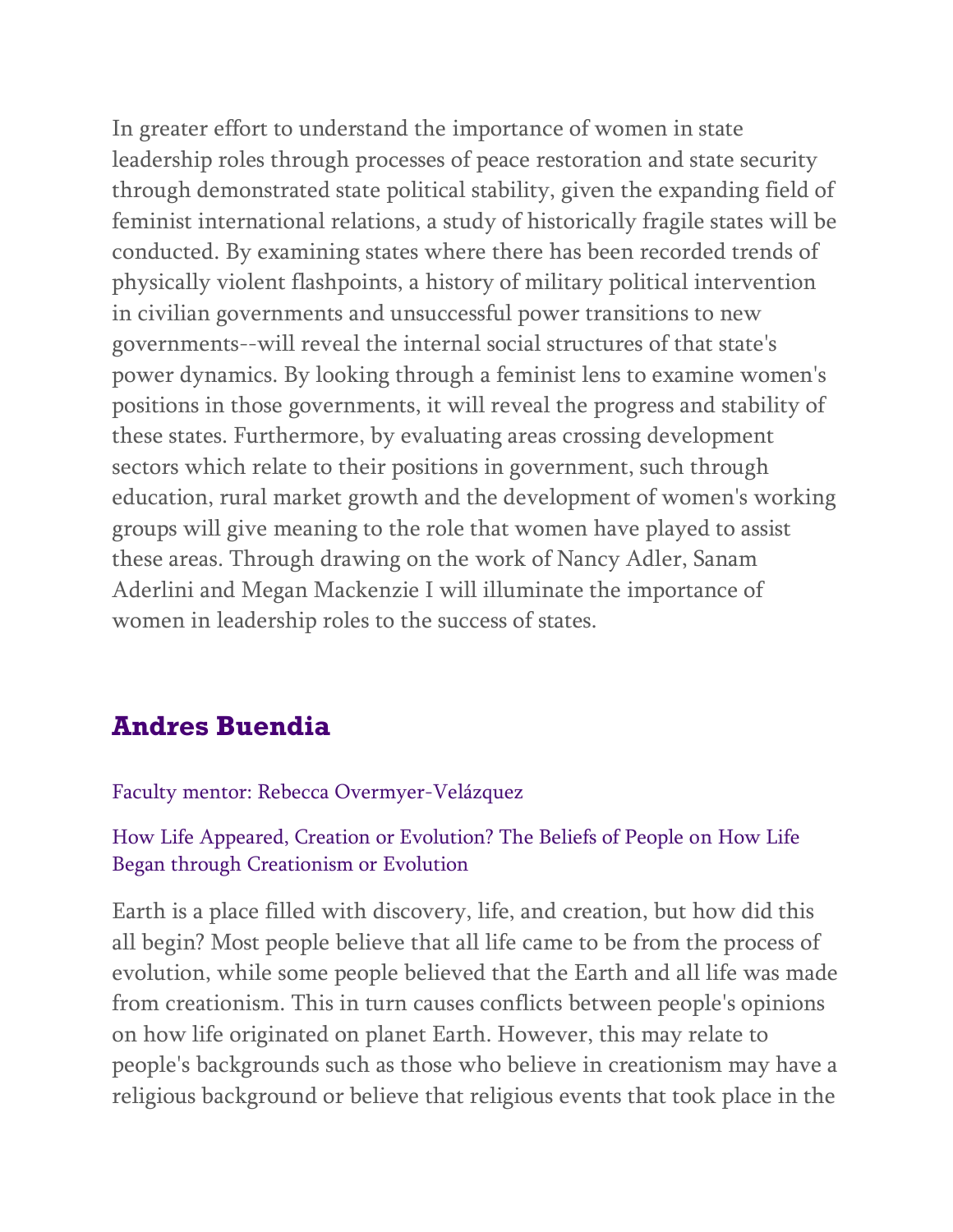bible or in other religious teachings reflect on their view of the world. People who believe in evolution will have a background in scientific knowledge and will believe scientific facts and discoveries that support the theory of evolution. The research conducted here will discuss how people's beliefs in creationism and evolution will reflect on how they view the world and its origins. This research will focus on college students within Whittier college to examine how their beliefs reflect how they believe that life came to be. Previous researchers have conducted this type of research within other universities and colleges in the United States such as Randy Moore's research conducted within the University of Minnesota where she distributed 1,008 surveys to college students in the university. Here in Whittier college at least 68 surveys have been distributed and completed within four different classes, one biology class, one religion class, and two anthropology classes. The research conducted here will add new information to previous research studies on how people believed life originated and how their views reflect on their perception of the world.

## **Christopher Burley**

#### Faculty mentor: Roger White

#### Sleep, Academic Success, and Future Wealth

The majority of economics studies tend to stray away from sleep as a factor that may impact our overall productivity and health. This study makes it one of our primary variables of interest, in order to determine the impacts on education and future wealth that a lack of sleep during our adolescents may have. Using data from the National Longitudinal Study of Adolescent to Adult Health (Add Health), 1994-1995 [Public Use] dataset,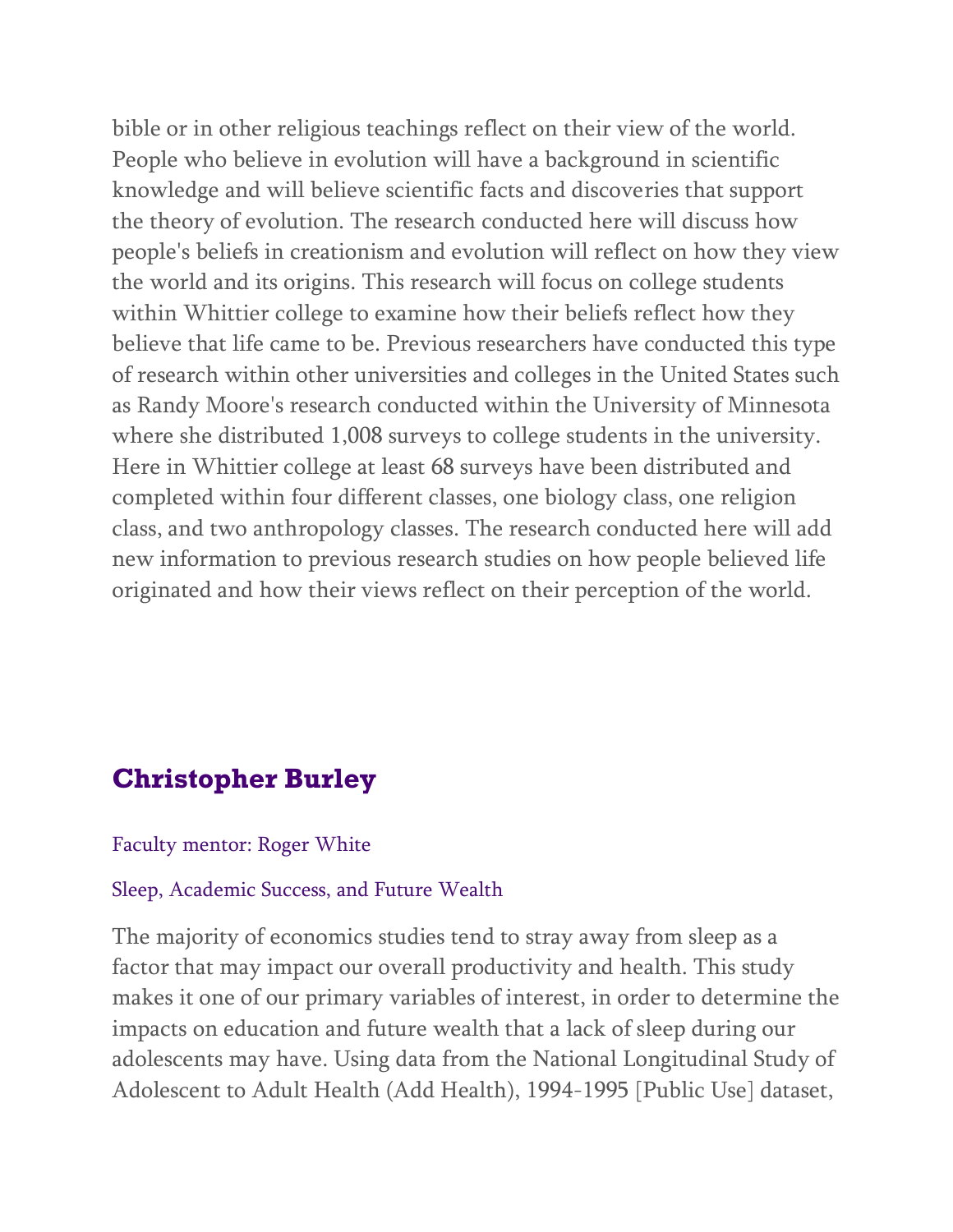this study employs linear and logistical regression techniques to determine the effects that sleep has on educational attainment by measuring differences in sleep and GPA. The future wealth of students is also measured, and results are stratified by three different classes of wealth to look for differences in adolescent sleep and educational attainment and whether or not these factors make a difference in deciding what class of wealth they end up later in life. Estimation results find that sleep has no significant impact on a student's ability to perform in school, and it also was not a predicator of where a student ended up later in life. However, factors that may impact a student's ability to perform well academically, such as depression or the education level of the mother were found to be significant, which creates reason to believe a relationship exists between sleep and educational attainment exists due to the effects depression has on a person's ability to get a good night's sleep.

## **Valerie Carmona**

#### Faculty mentor: Anne Sebanc

### Overrepresentation of English Language Learners in Special Education

English Language Learners (ELL) are often placed in Special Education, sometimes when they do not have a learning or mental disorder. This paper will be looking at whether ELLs are being placed appropriately and whether they are given alternative support. These students are being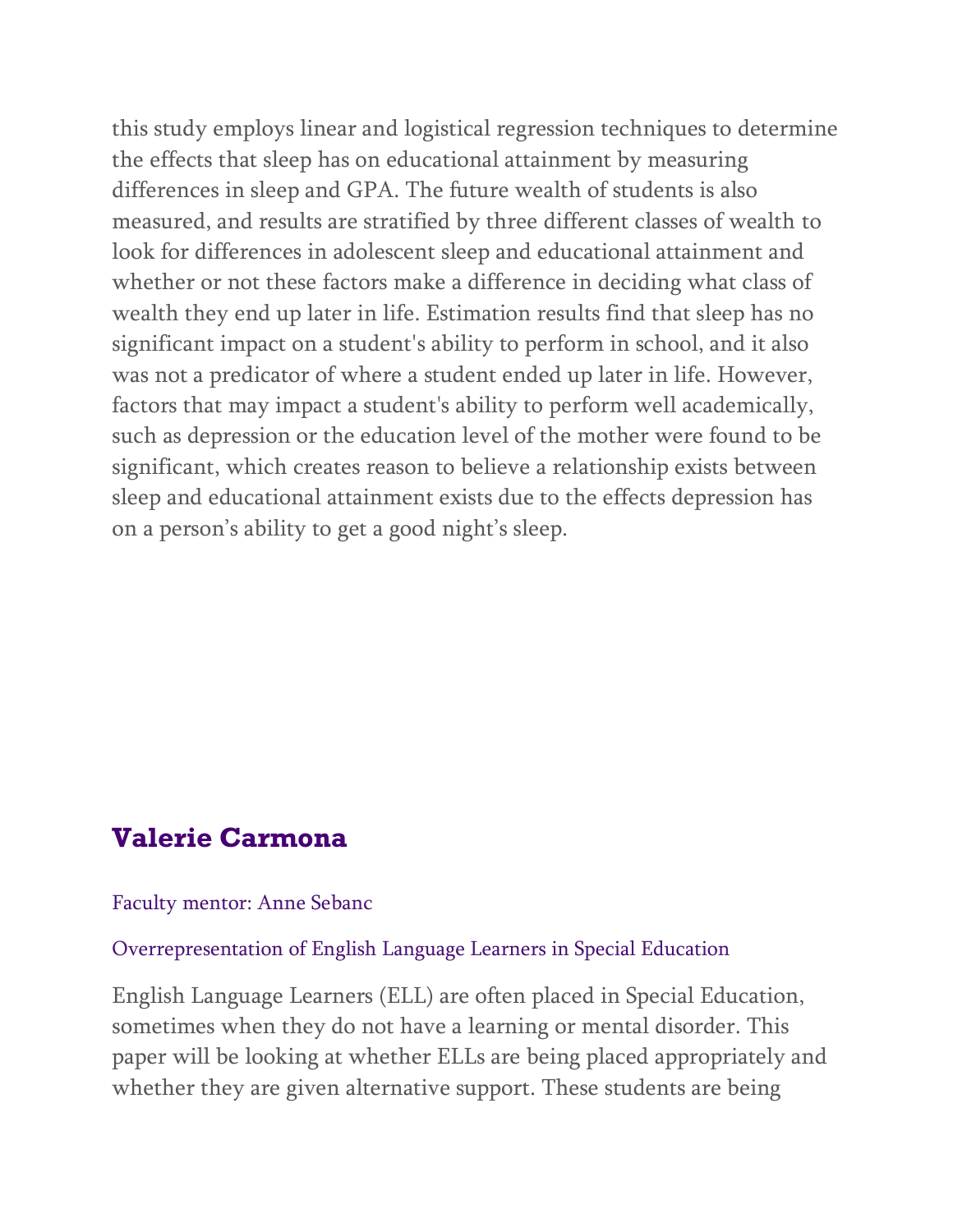tested to decide whether they qualify for Special Education services or not. Often the most common mistake is confusing ELLs for having a learning disability than language being the barrier that impedes learning outcomes. Inadequate placement of ELLs results in the over representation of these students in Special Education. There are both positive and negative outcomes for ELLs being in Special Education settings. Those positive and negative outcomes are dependent on whether the qualification is appropriate and ELLs acquisition of the language. A school should determine whether ELLs receive additional support or programs that are not related to Special Education. The 20 literature reviews find that English Language Learners are most likely to be placed in Special Education under the category Learning Disability. Though these students seem to qualify for additional services, there is uncertainty on the validity of their diagnosis. It is questioned whether these students are being referred to Special Education too quickly and whether the referral is unintended. Schools need to ensure that ELLs are not misidentified and that they are equipped to assess and help these students. Being an ELL is not a disability and though there are some ELLs that need Special Education services, not all students benefit or need those services.

## **Manuel Chavez**

### Faculty mentor: Sylvia Vetrone

### The Relationship Between Automobile Traffic and Particulate Matter in Los Angeles, CA

Four major factors that contribute to air quality are ground-level ozone, carbon monoxide, sulfur dioxide, and particle pollution. Additionally,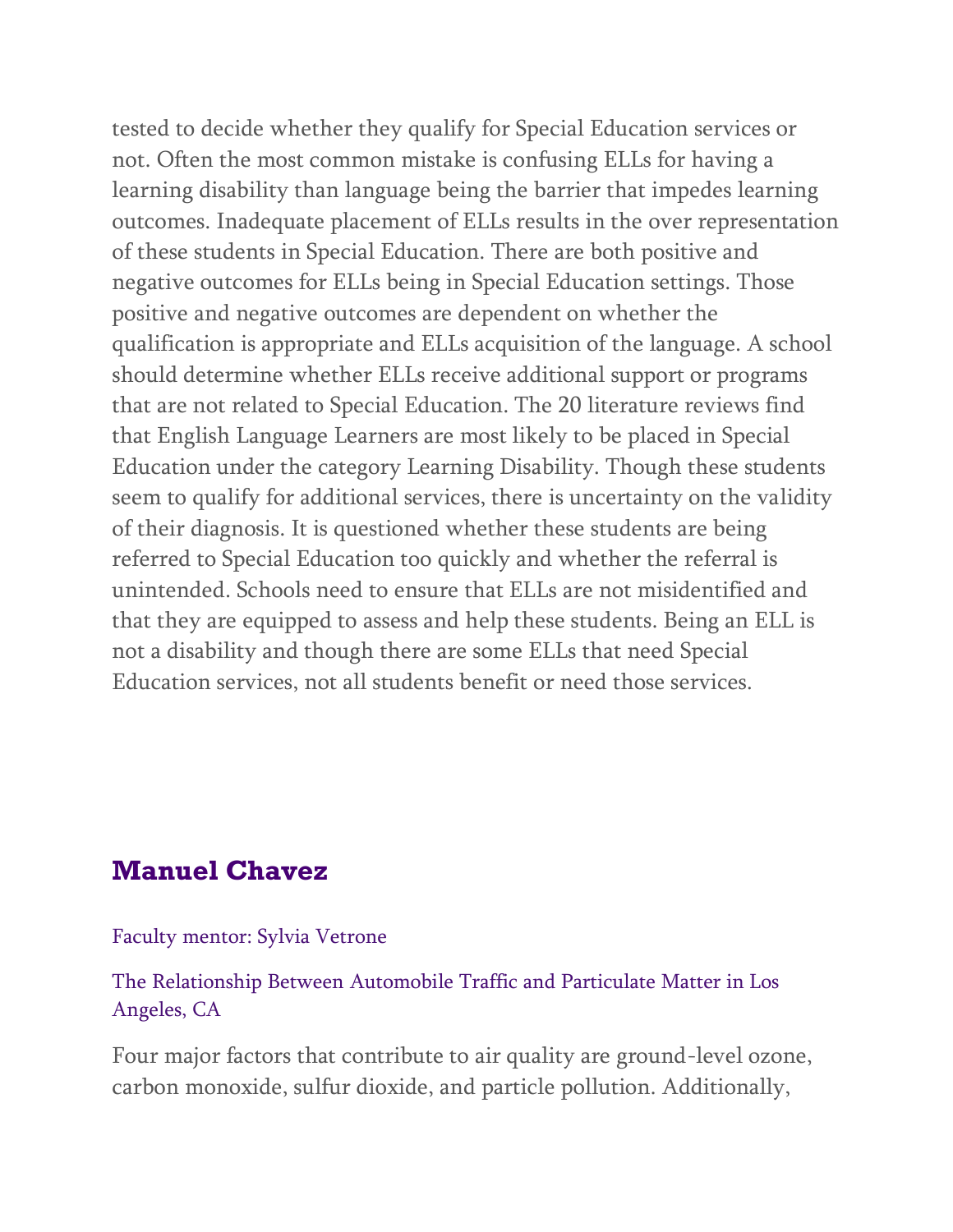diesel traffic, along with non-diesel modes of transportation and factories, also contribute to air pollution. This study aimed to investigate the effects of high-density diesel truck and non-diesel automobile traffic and its relationship to localized particle pollution within the cities of Pico Rivera and Whittier, CA. The city of Pico Rivera is considered a gateway city that connects urban Los Angeles to nearby suburban-based communities, such as Whittier. Pico Rivera neighbors the City of Commerce, is adjacent to a major freeway, and has a high density of warehouses which generates diesel truck traffic. Pico Rivera consists of various pockets of residential communities, which have been shown to have higher rates of health risks, specifically high asthma rates, and increased environmental risks. Briefly, a Temtop Particulate Matter (PM) Sensor was used to measure PM 2.5 and PM 10 levels, three times a day, for five consecutive days, measured independently for ten minutes at consistent times at the same specific street intersection. The amount of diesel truck and non-diesel automobile traffic density was tallied. Results indicate Pico Rivera had 53% higher PM 2.5 levels and 53% higher PM 10 levels than Whittier. Pico Rivera also had 33% more diesel truck traffic and 5% less automobile traffic than Whittier. Although PM 2.5 and PM 10 levels can be influenced by other factors not directly related to traffic density, such as coarse particles and point source pollution, diesel truck emissions and fuel combustion remain a major non-point source of contamination.

## **Elizabeth Christopherson**

Faculty mentor: Anne Sebanc

Long Term Impact of Childhood Emotional Abuse on the Brain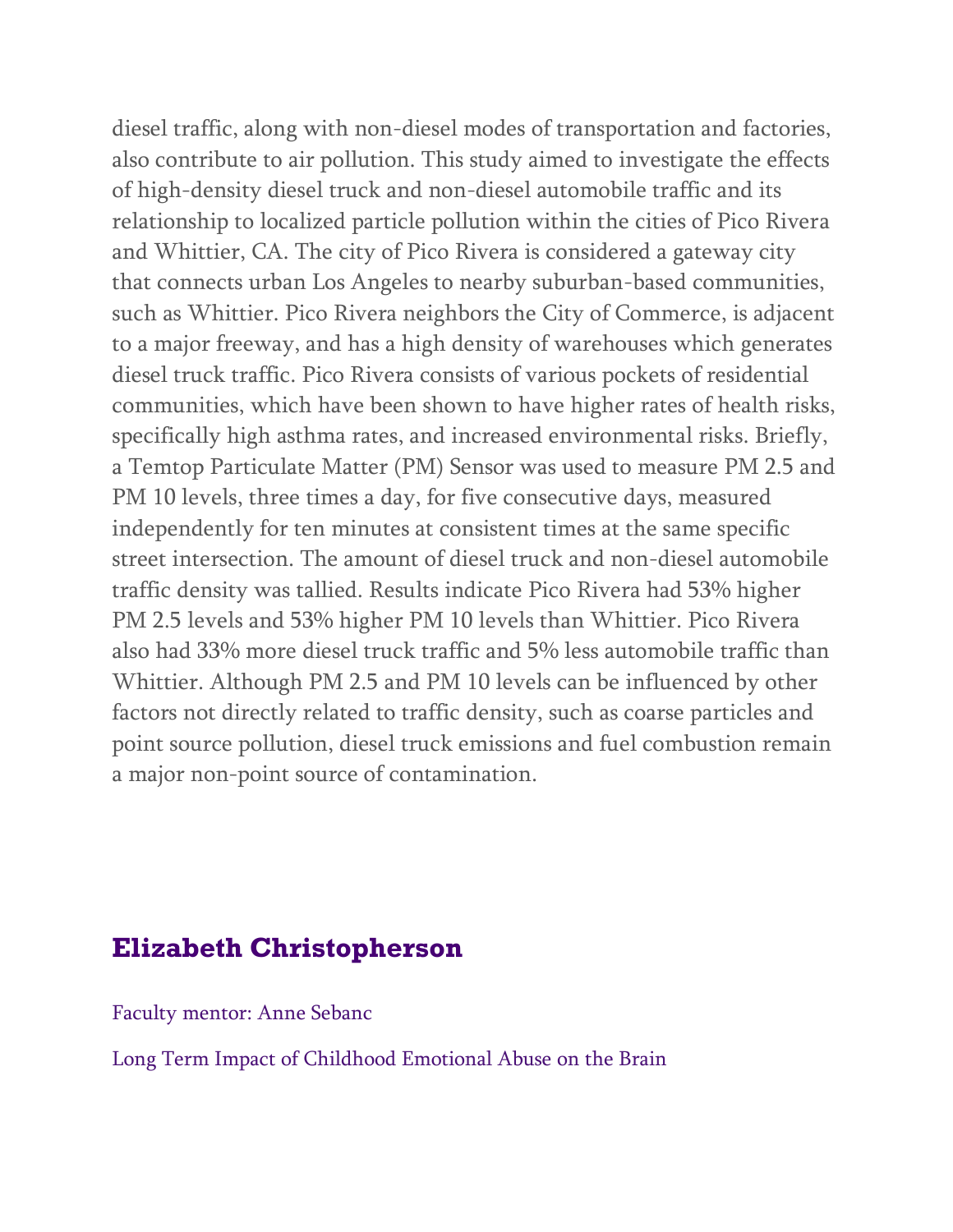Child abuse is an issue that affects many people in the United States and other countries around the world. The impact of child abuse is not only felt and seen in childhood, but also in adulthood. As a result, many people are living with the negative effects caused by the adverse circumstances, stemming from child abuse. Currently, there is more research available on the impact of physical and some sexual abuse, and less research is available that focuses solely on the effects of emotional abuse. This paper will look at the negative impact of emotional abuse on brain development that emerges and lasts into adulthood on people who endured emotional abuse as children, 0 to 18 years old. This paper will review 20 empirical studies to understand the long-term effects of emotional abuse in childhood on later brain functioning and the adult overall well-being. As of now, the research shows that emotional abuse in childhood has harmful effects on the brain's development and mental health going into adulthood. The negative effects most commonly exhibited in adults having issues with mental health, are problems with lowered abilities to regulate emotions, and increased levels of depression, anxiety, and PTSD. These issues may be due to the nature of emotional abuse and the continual abuse that the child is affected by. Understanding the long-term effects of negative and traumatic events that occurred in childhood can create awareness and lead to prevention programs that can lower the negative effects associated with emotional abuse that occurs later in one's life.

Keywords: Emotional Abuse, Depression, PTSD, Mental Health

# **Ivelis Colon**

Faculty mentor: Jake Carbine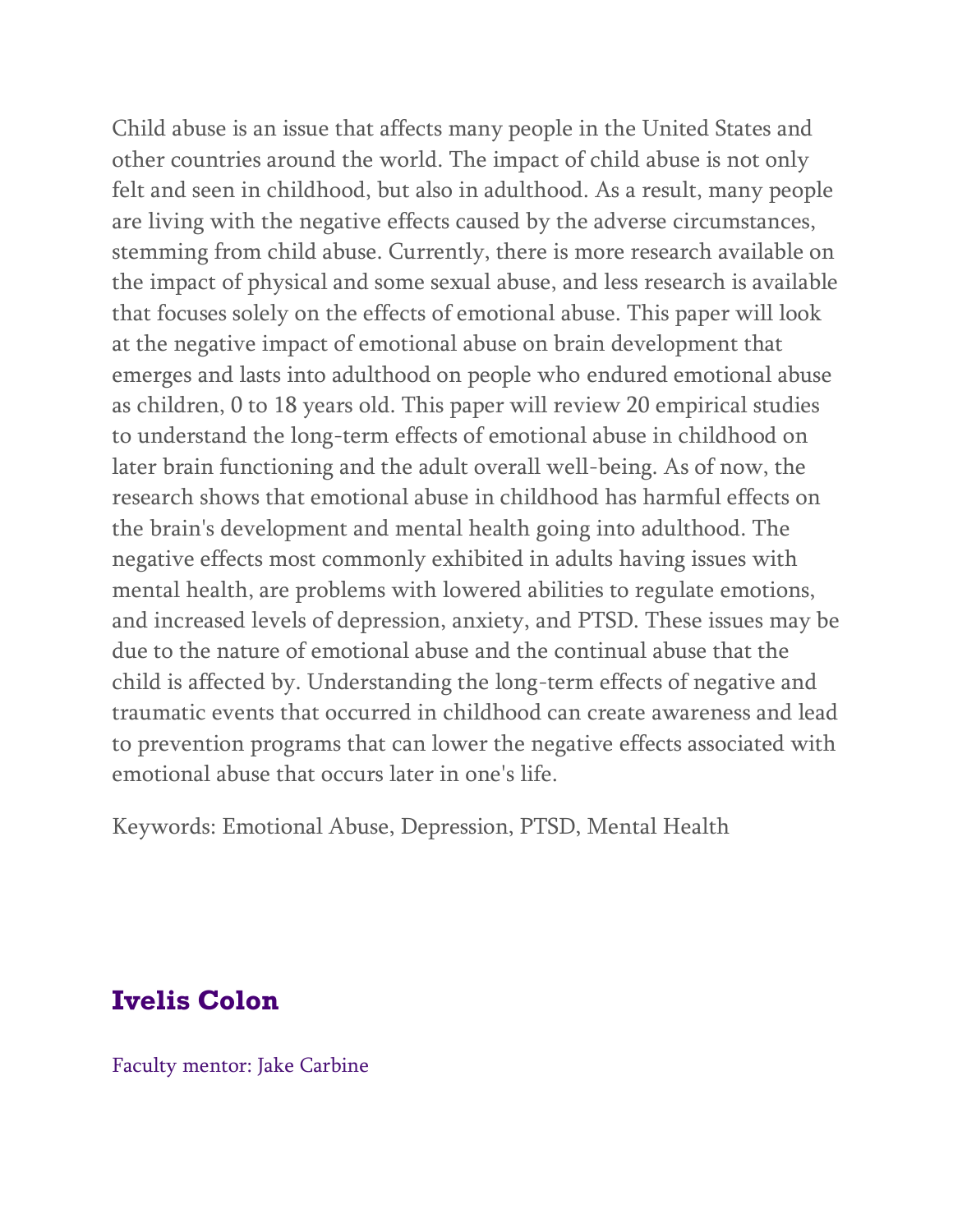### A Woman's Worth: Prison Culture with an Emphasis on Prison Religion and its Effect on Women in the LGBTQ+ Community Inside and Out of Incarceration

For many women, especially those part of the LGBTQ community, prison is a site for various kinds of violence, abuse, and dehumanization. Those who are incarcerated in the United States lose their rights to vote and their ability to have public housing, receive support from government aid, sustain contact with children, maintain a job post incarceration, and pathways to education. Many who are incarcerated turn to religion as a method of rehabilitation to reestablish hope in their lives. Religiosity, however, often comes with its own baggage, including histories of stigmatization and rejection toward so-called deviant sexual orientations. Nevertheless, many women who are part of the LGBTQ community and who are incarcerated are strong in their faith despite the stigmatization from their religion. To help understand all of these dynamics, this study explored the role that religion plays in the lives of incarcerated women who are members of the LGBTQ community and identify as religious. In pursuing this project, I was affiliated with the Los Angeles Centers of Alcohol and Drug Abuse (LA CADA) and established my research at one of their centers, The Allen House Residential Treatment Center. There, qualitative research was collected from a sample group of women who were released by the jail to reside at the Allen House to complete the rehabilitation program in lieu of further jail time. The women were given a pre-survey to fill out regarding their experiences as a religious incarcerated queer woman. I then facilitated a focus group to collect narrative data from the women, and the session closed out with a postsurvey. The study revealed how these women saw themselves worthy for a life of unapologetic sexual orientation while staying strong in faith, all in the midst of facing the very difficult challenges and consequences of incarceration. The results are situated against the backdrop of research that has been done on religion, incarceration, and LGBTQ identity, including Andrea Ritchie, et. al, Queer (In)Justice: The Criminalization of LGBT People in the United States.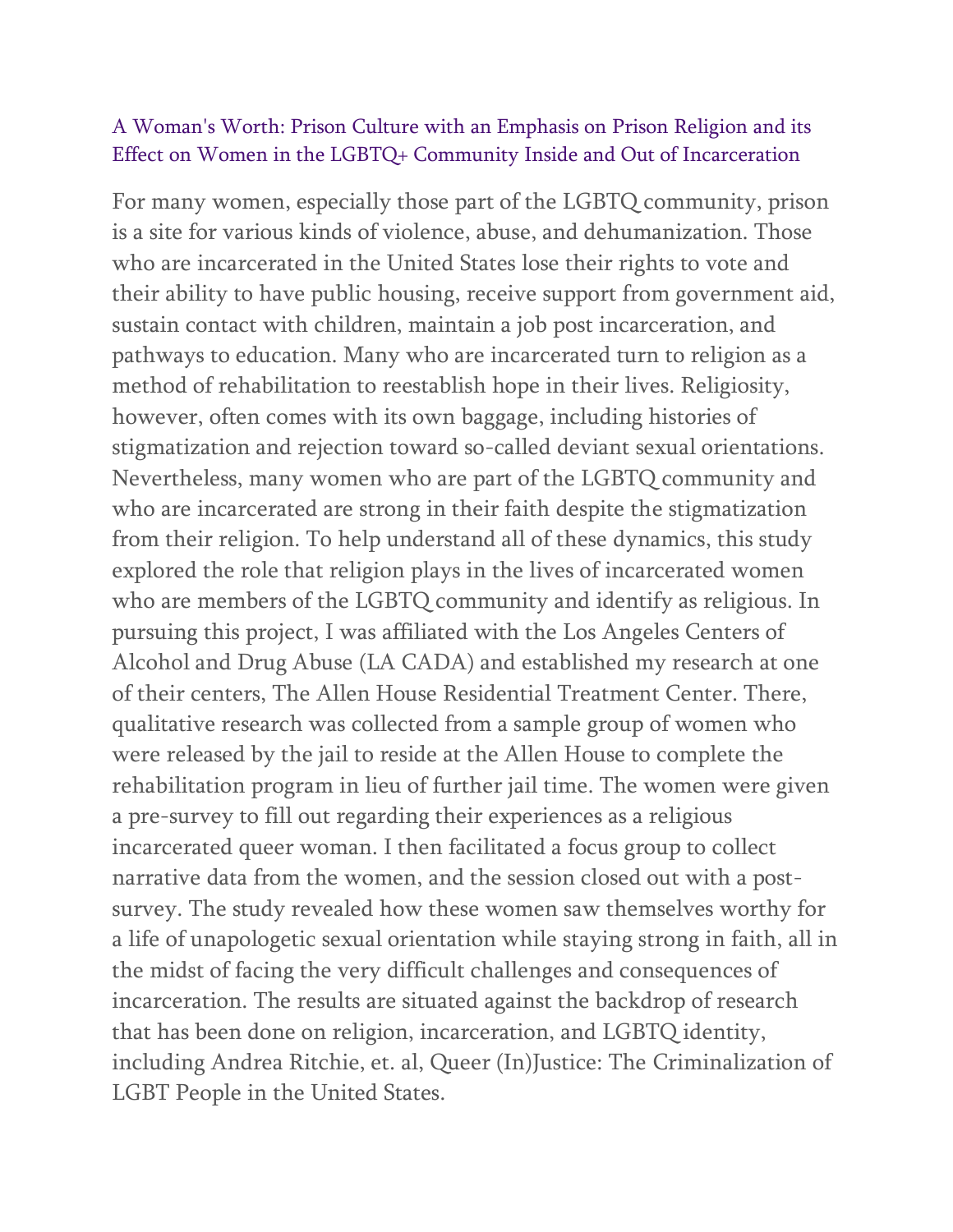## **Marisol Contreras**

### Faculty mentor: Paul Kjellberg

### Contemporary U.S. Popular Culture: Differentiating Actual Truths from Fabricated Truths

In this project, the theoretical frameworks outlined in Guy Debord's Society of the Spectacle and Jean Baudrillard's Simulation and Simulacra are synthesized together and used to analyze four individuals prominent in U.S. popular culture. In doing so, I show how their identities blend together fantasy and reality, thereby making truth inaccessible and mirroring the effects of capitalism on the general societal perception of reality in the United States. The individuals that I analyze are: Father John Misty, Eleanor Antin, Don Draper, and Truman Burbank. The former two are living persons, who perform under the guise of either a single invented persona (Misty) or a multitude of invented personas (Antin). For them, I analyze critical reactions to their artistic works in popular publications in addition to their self-perception by looking at how they speak of their artistic works in interviews. The latter two individuals are fictional characters, depicted either in television (Draper) or in film (Burbank). For them, I analyze critical studies of these characters in popular publications in addition to how they are treated by others within the context of their respective narratives. I then conclude my project by ascribing the creation and perpetuation of this fantasy/reality hybrid in the creative outputs and identities of the aforementioned individuals to the omnipresence of capitalism. I show how the masking of truth in each example discussed is caused by the fragmentation and disillusionment which stems from the widespread aggressively pro-capitalist sentiments ingrained in the United States. Though Debord and Baudrillard wrote in the mid to late 20th century, this project proves that their writings remain relevant to contemporary happenings in the United States.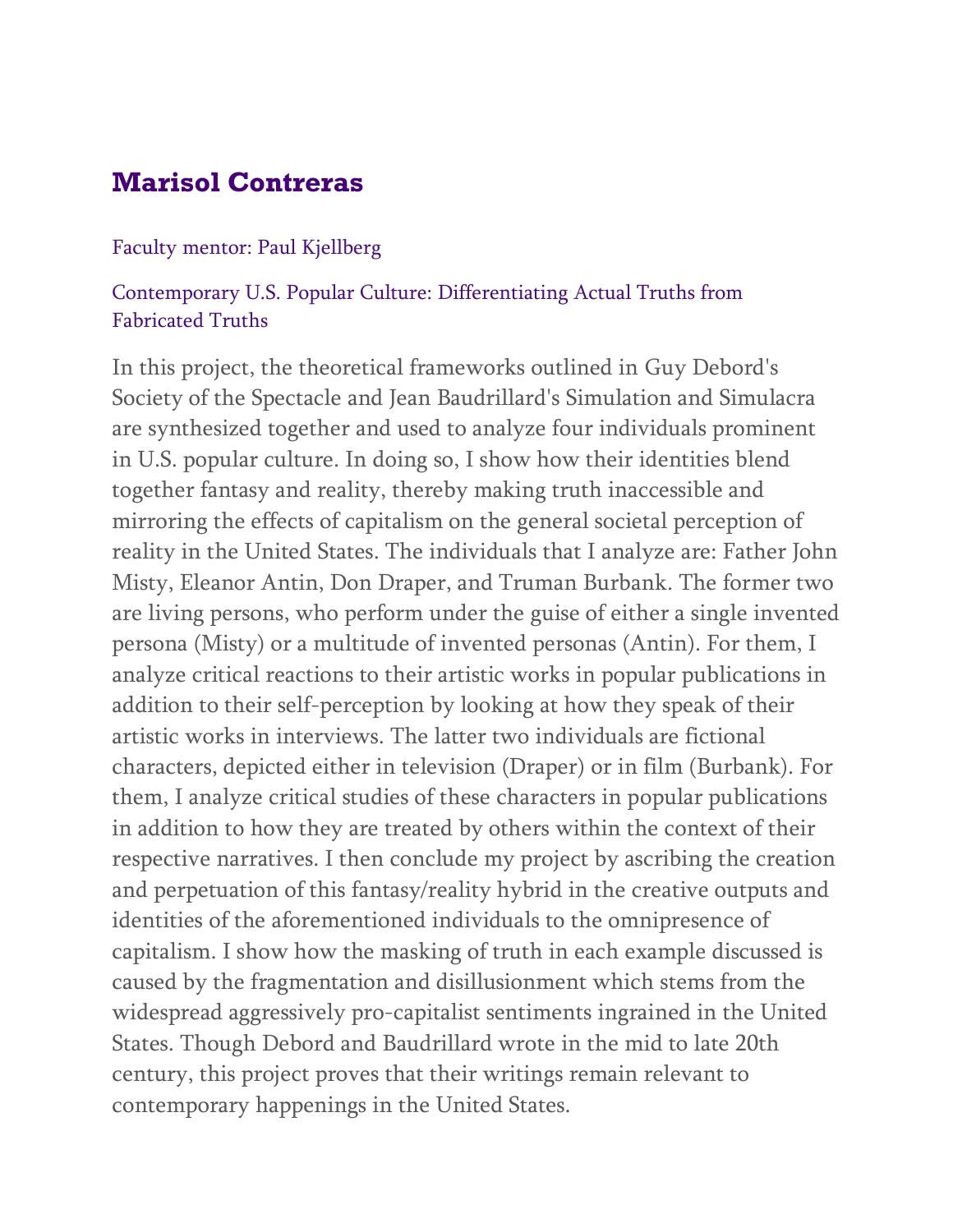# **Marisol Contreras**

### Faculty mentor: Paul Kjellberg

### Supreme: Debordian Spectacle and Baudrillardian Simulation Embodied

This paper creates an analytical framework out of Guy Debord's Society of the Spectacle and Jean Baudrillard's Simulation and Simulacra which is used to analyze the clothing brand entitled Supreme. In fleshing out the Debordian concept of "spectacle" and the Baudrillardian concept of "simulation" and applying these concepts to Supreme, this paper explains how the brand has come to embody the manipulative aspects of capitalism. Thus, this research provides an academic analysis of the brand's business model as well as its surrounding culture. Additionally, this research aids in setting the precedent for philosophical analysis of streetwear brands and hypebeast culture.

# **Madeline Curiel**

### Faculty mentor: Roger White

### The Gender Wage Gap: Year 2007 & 2017 in the U.S.

Generating and running a regression analysis, we are able to identify the gender wage gap in the United States using 392,553 observations from Current Survey Population performed by the Institute for Social Research (ICPSR) at the University of Michigan in 2007 and in 2017. We develop a regression model by using our economic literature review to determine the gender wage gap determinants including education. We examine the different significant or non-significant effects the factors have toward the gender wage gap, so we decide to include mixed effect variables. We find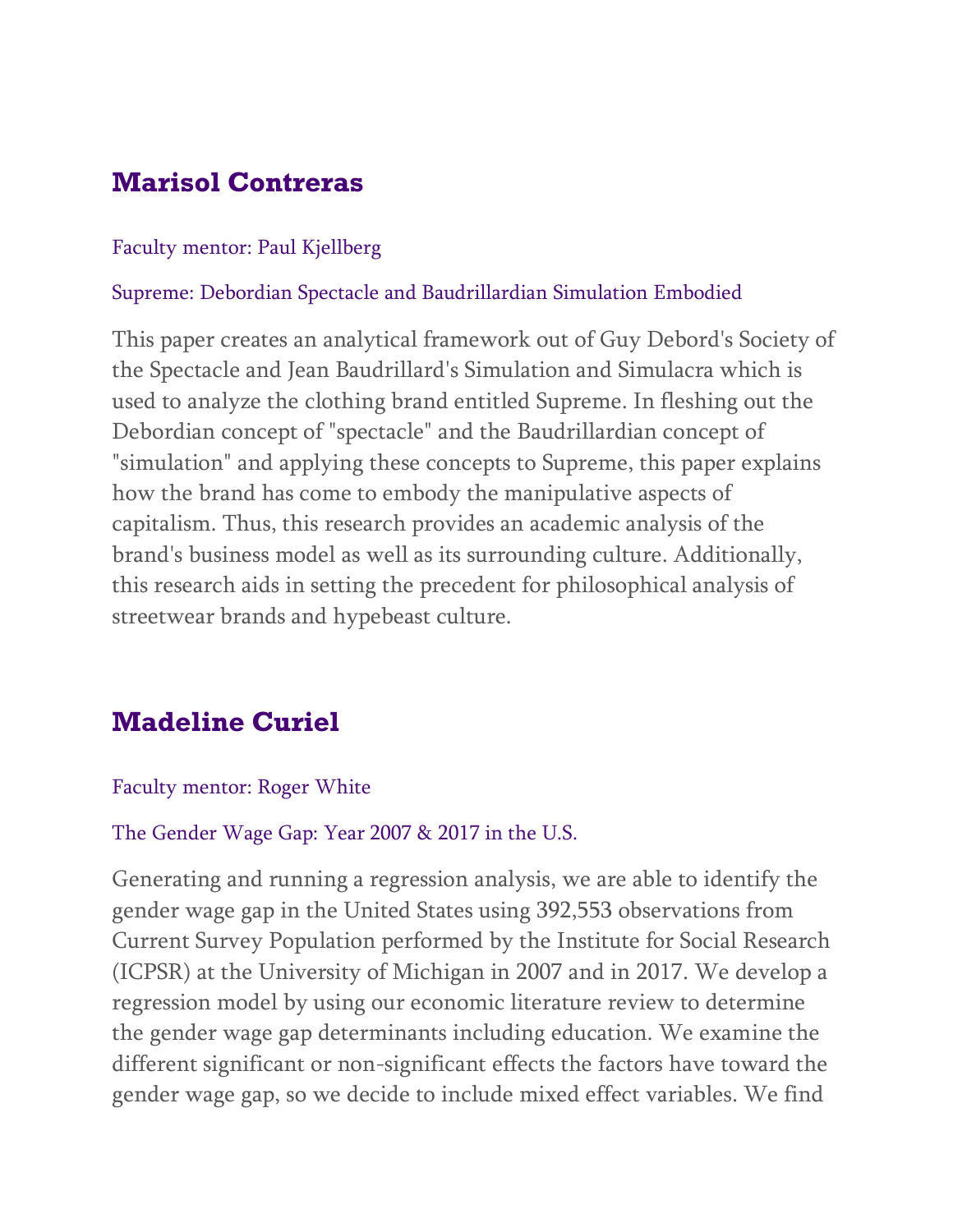that the numbers in both years have slightly narrowed and conclude that gender pay remains a prominent socioeconomic issue that undermines economic development.

## **Koren Dalipe**

### Faculty mentor: Elena Kazakova

#### Courtly Love and the Lais of Marie de France

A fairy, a knight, a king and a bathtub. All these people and things are connected by an author named Marie de France. Marie de France was a popular author during the Middle Ages when the genre of courtly love was equally popular. Marie de France is most known for her collection of lais and this paper argues that she wrote her lais in the genre of courtly love in order to criticize the genre. Lais were a popular form of short story in the Middle Ages and they were often written under the genre of courtly love. In her lai, Equitan, the main characters are punished for their selfish love, but in her lai, Lanval, the main characters stay together as a result of their true love. The two lais are categorized under the genre of courtly love, but Marie de France changed certain elements, typical of the genre in order to reinforce her ideas on love. She used the themes and tropes of courtly love to demonstrate what love should be like.

## **Koren Dalipe**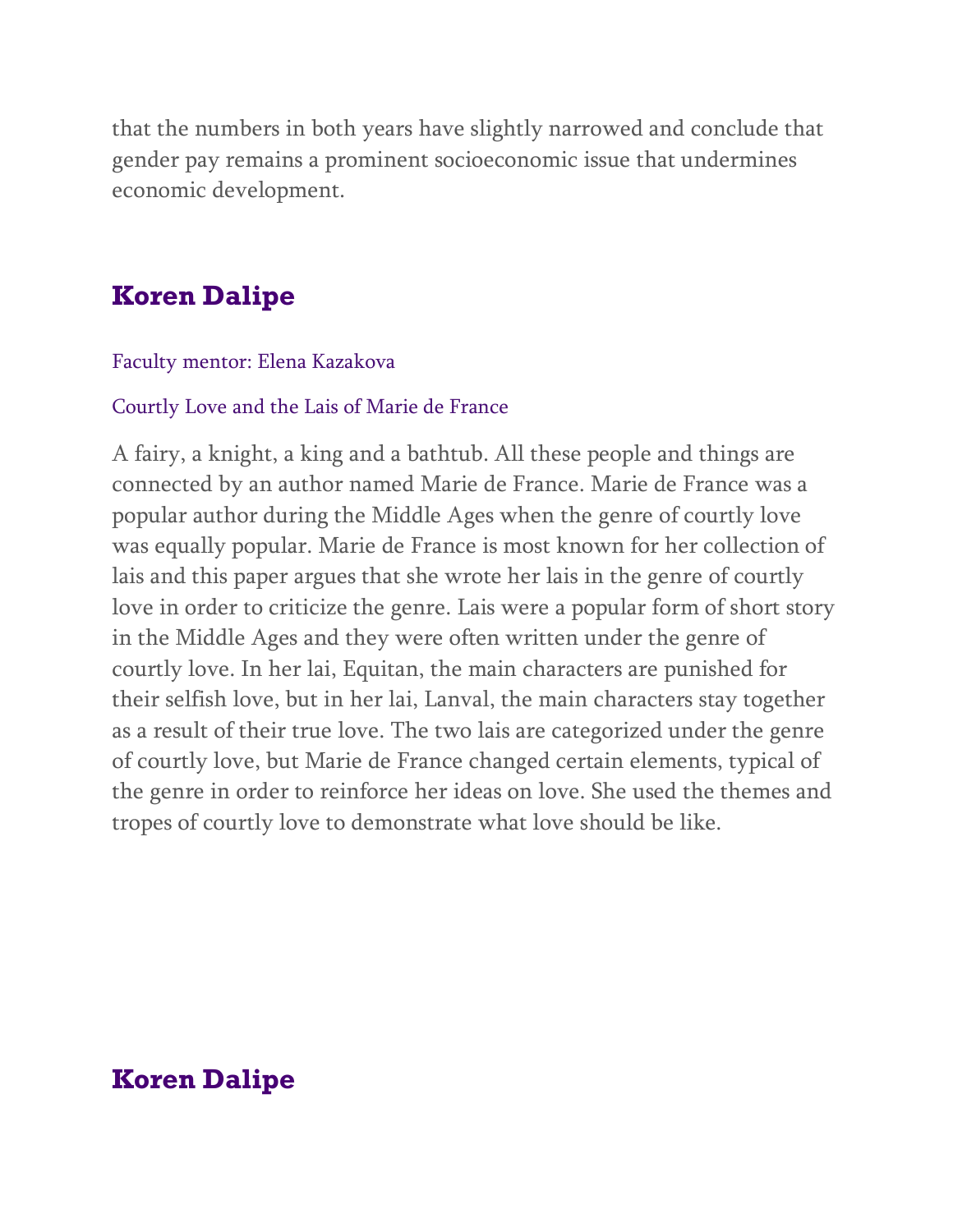### Faculty mentor: Elizabeth Sage

Language as a Tool of Colonization in French West Africa, 1903-1960

School has been described as a place of learning, but can it also be used to indoctrinate? The main argument of my Mellon Mays Research Project is that the French Empire used the French language as a tool of colonization throughout schools in French West Africa. My research is centered around the idea that language can be used as a political weapon by colonial empires and it is important because of its implications in West Africa today. The era I am most interested in begins when French West Africa began its plans for a comprehensive education system throughout the federation in 1903. There has been scholarship done on French West Africa's education system, but not much on how language was used to assimilate and manipulate students within these schools. I hope to fill in this gap and I plan on using concepts from sociolinguistics in my research to discover how and why schools tried to assimilate children into the French Empire. My Mellon Mays Research Project will bring a new understanding to language learning, one that has not been researched much before and one that will hopefully bring more people to realize how easy it is to abuse the power of language.

## **Marina Daroca Bazán**

### Faculty mentor: Joyce Kaufman

### Approaches to peace: The Strategic Logic of Civil Disobedience

Over the years, civil disobedience has been alluded as a threat and danger to any democratic country where civilians practice it. Although many philosophers and prestigious political thinkers as Martin Luther King Jr or Henry David Thoreau have stated over the years, it is not anti-democratic per se, but a mechanism that, in some cases, can aim to improve the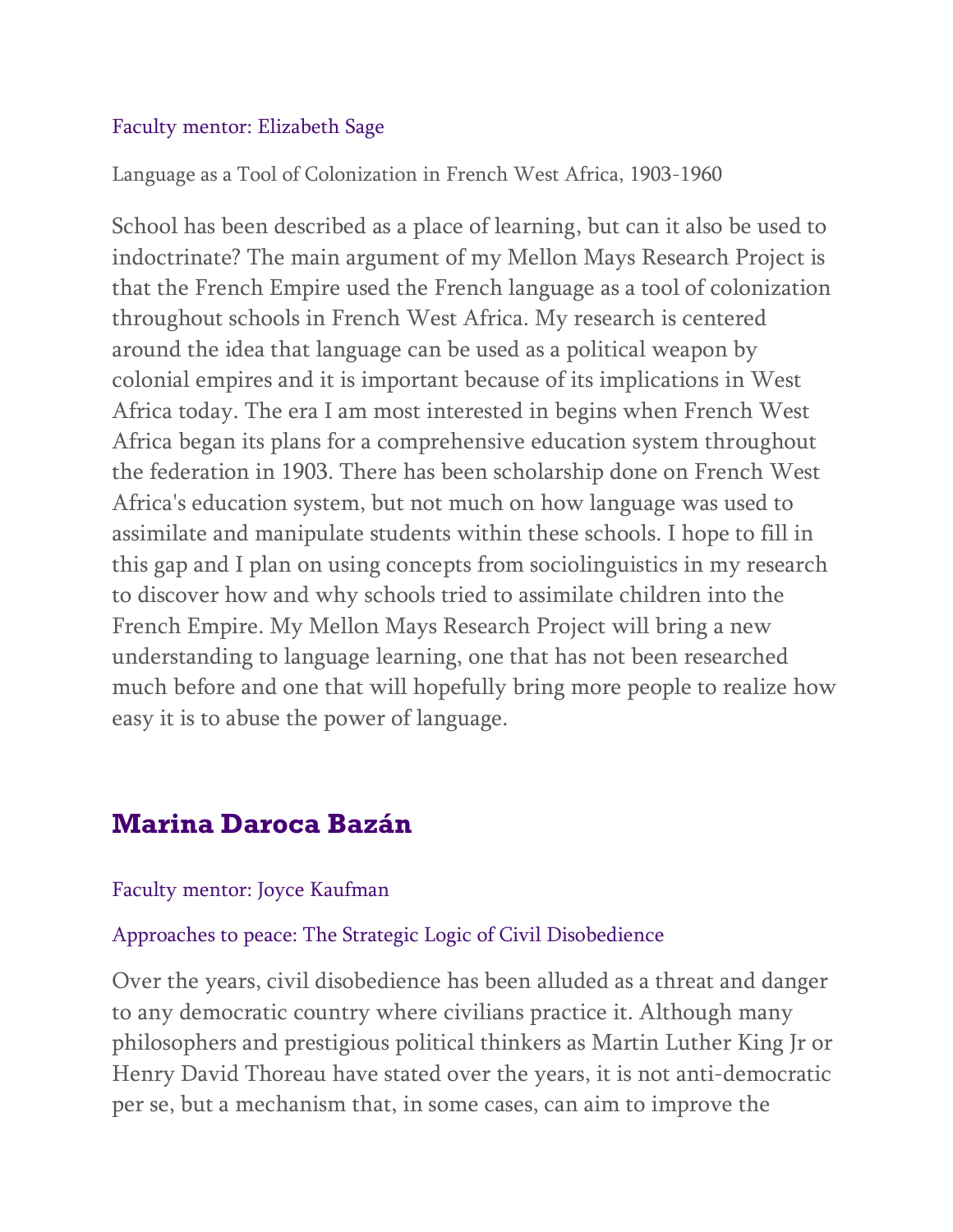system. Analyzing the case study of the Liberian Civil war and its transition to a democratic system through the implementation of civil disobedience, this research paper will analyze the strategic logic of nonviolent political activism towards the achievement of peace and the normative reasons for which transitioning from war to peace is one of the most complicated issues that International Relationships have to deal with.

## **Felicia Delgadillo and Dr. David N. M. Mbora**

#### Faculty mentor: David Mbora

### From Bed Bugs to Dead Bugs: Exploring Natural Alternatives to Eliminate Bed Bugs, Cimex lectularius with Essential Oils

Due to the countless unverified claims on natural bed bug remedies on the internet, the purpose of this research was to determine if two natural remedies - a tea tree oil treatment and an essential oil mixture of eucalyptus, lavender, and rosemary - would be effective in eliminating bed bugs, Cimex lectularius. I predicted that the tea tree oil treatment would be the most efficient in eliminating bed bugs because of its antimicrobial and solvent properties to suffocate insects. I tested my hypothesis by comparing the elimination efficiency on an equal number of male and female bed bugs under three treatments: tea tree oil treatment, essential oil mixture treatment, and a de-ionized water control. Each treatment had three replications of two separate jars - one containing 16 males and one containing 16 females. The males and females were separated into gendered tubs to ensure no reproduction within the experiment. Before treatment started, the subjects were given 7 days to acclimate along with one blood meal. After acclimation, the bed bugs were sprayed three times with their respective treatment once a day until the populations were eliminated. The effectiveness of the treatments was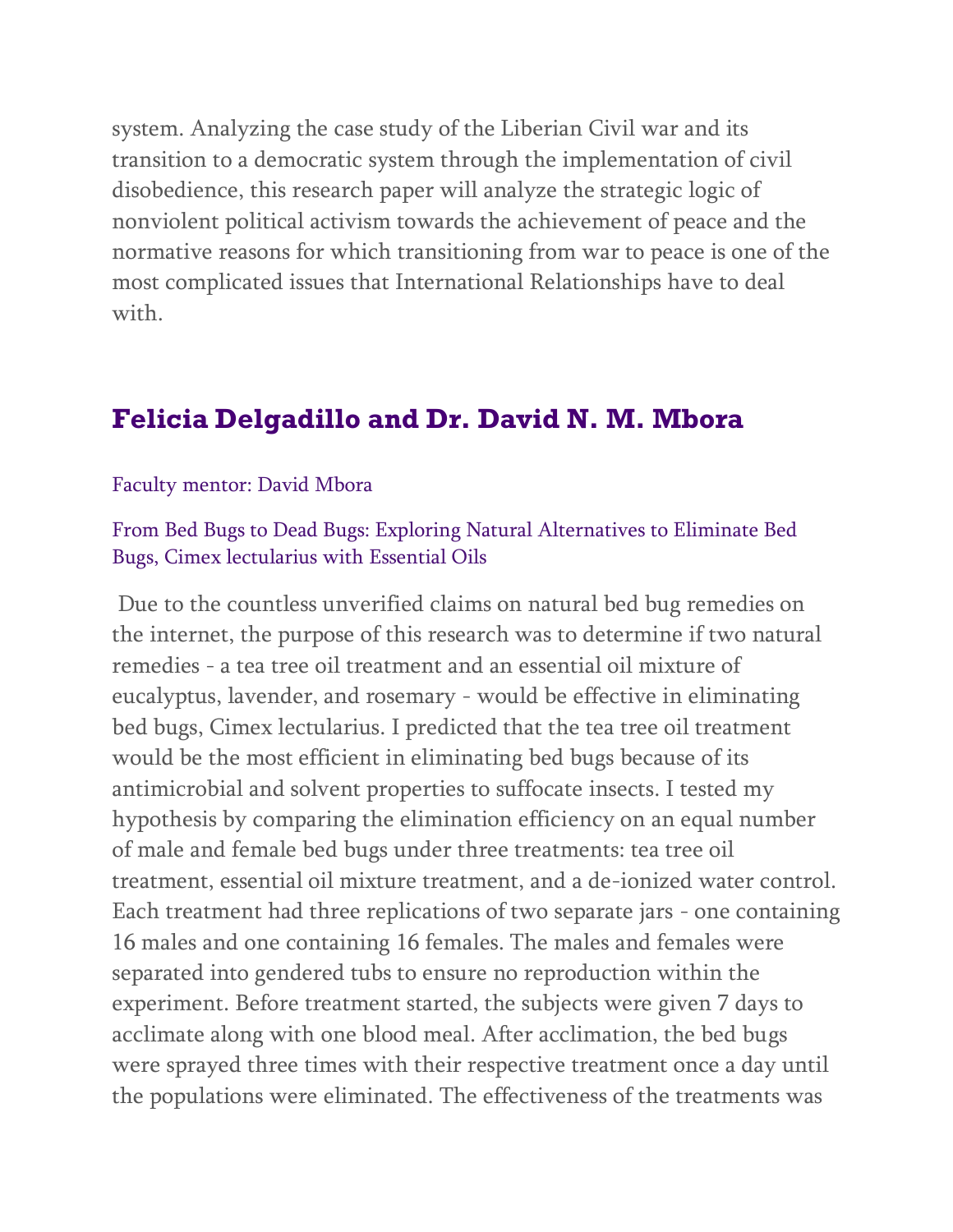then measured by counting the amount of bed bugs that were alive every day of the experiment until every treatment's population was eliminated. The main findings were that both natural remedies I tested were effective in eliminating bed bugs. The essential oil mixture proved to be the most efficient in eliminating bed bugs. On the 7th day after one spraying treatment, the essential oil mixture only had 3 males and 3 females left alive while the tea tree oil treatment still had 15 females and all males alive. After a second spraying treatment, both treatment groups eliminated the rest of their respective populations, and the entire control population survived.

# **Julissa Del Rio**

### Faculty mentor: Lana Nino

#### Diversity in Higher Education

The purpose of this literature review is to understand and analyze how private colleges demonstrate and implement diversity within their campuses and to then develop a rubric for comparison of the actual diversity that is placed within their campuses. The topics explored throughout this literature review include: understanding the struggles and reasons for incorporating diversity, understanding how diversity is defined within these institutions, analyzing the benefits that diversity has on its students and faculty, examining the actual commitments institutions are placing to implement and to advocate for diversity, and finally, conducting an analysis that will allow us to understand how private and liberal arts institutions are incorporating diversity. In this literature review, nine different private or liberal arts colleges from three different regions were chosen in order to analyze their mission statement, their student and faculty demographics, and how these institutions are advocating and implementing diversity through the use of specific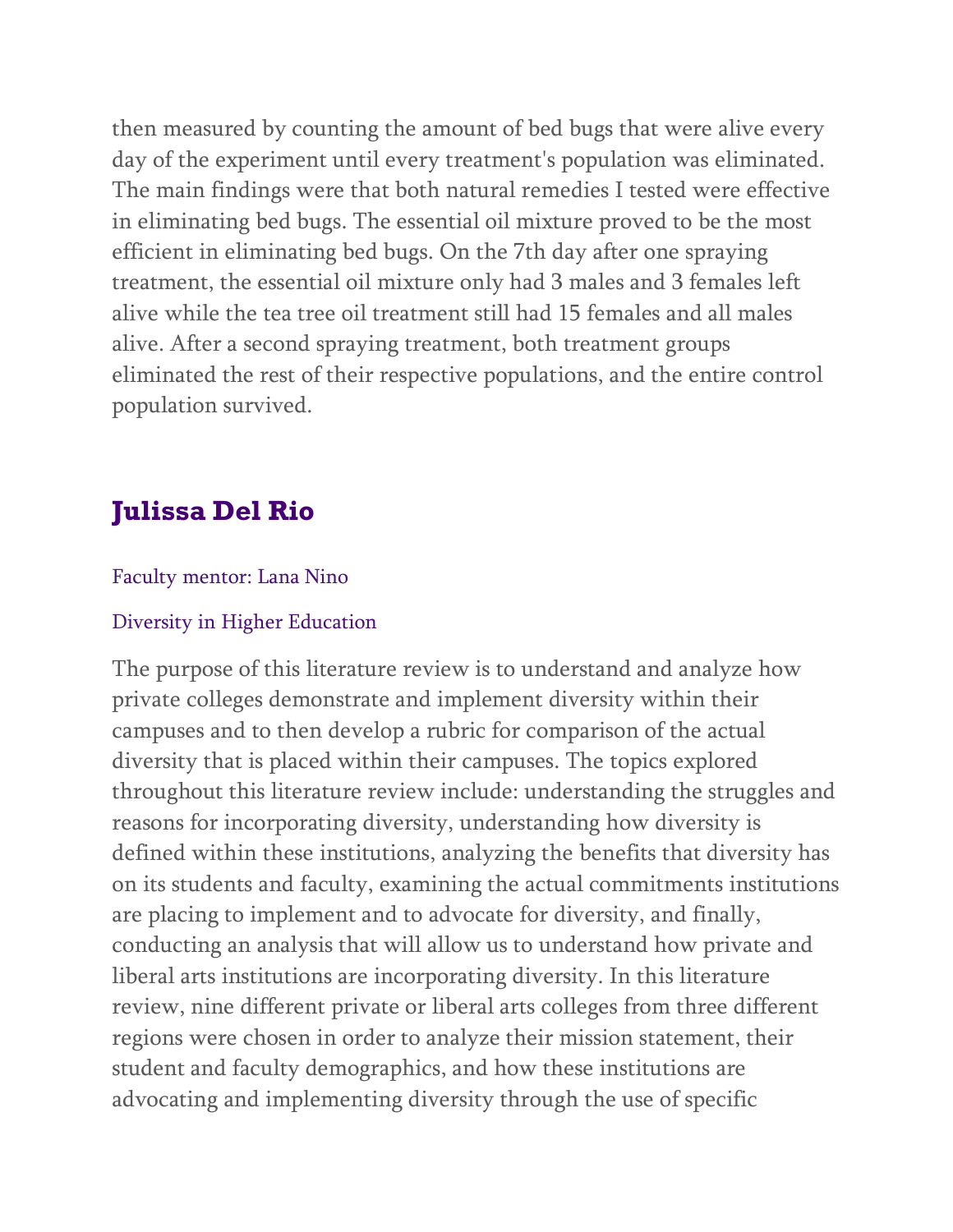programs or events. The names of the nine institutions will not be provided in the research, but they will be distinguished through the use of specific labeling. In order to compare and understand how diverse these nine private or liberal arts colleges are, a non-bias rubric was developed through the use of multiple sources that allow me to analyze how an institution practices diversity. The findings in this study indicate that implementing cultural diversity as a benchmark for private or liberal institutions is beneficial as it presents opportunities for students to interact with multiple backgrounds while maintaining and increasing an inclusive, diverse, and well-represented environment for its students and faculty.

# **Gisselle Diaz**

### Faculty mentor: Rebecca Overmyer-Velázquez

### The Voices Left Behind: The Impacts of Dual Immersion Programs in Bilingual Education

Following the Bilingual Education Act of 1968, there has been an ongoing conversation on the relationship between language and educational opportunity. The Bilingual Education Act of 1968 federally funded bilingual educational programs in order to address the "special educational needs" of students with limited English speaking ability. In the interest of equal educational opportunity, the funding of bilingual programs aimed to provide a specialized space in education for students to learn English, reinforce cultural pride, and instill in students the social and linguistic skills to obtain an equal education to that of their English speaking peers. In examining this, some have concluded Bilingual Education to be a step towards inclusion for the Latino community. Others have perceived it as only a bandage for the concrete social and economic problems facing the Latino population. While past studies have proposed theoretical models of teaching bilingual education, and questioned the systematic pretenses of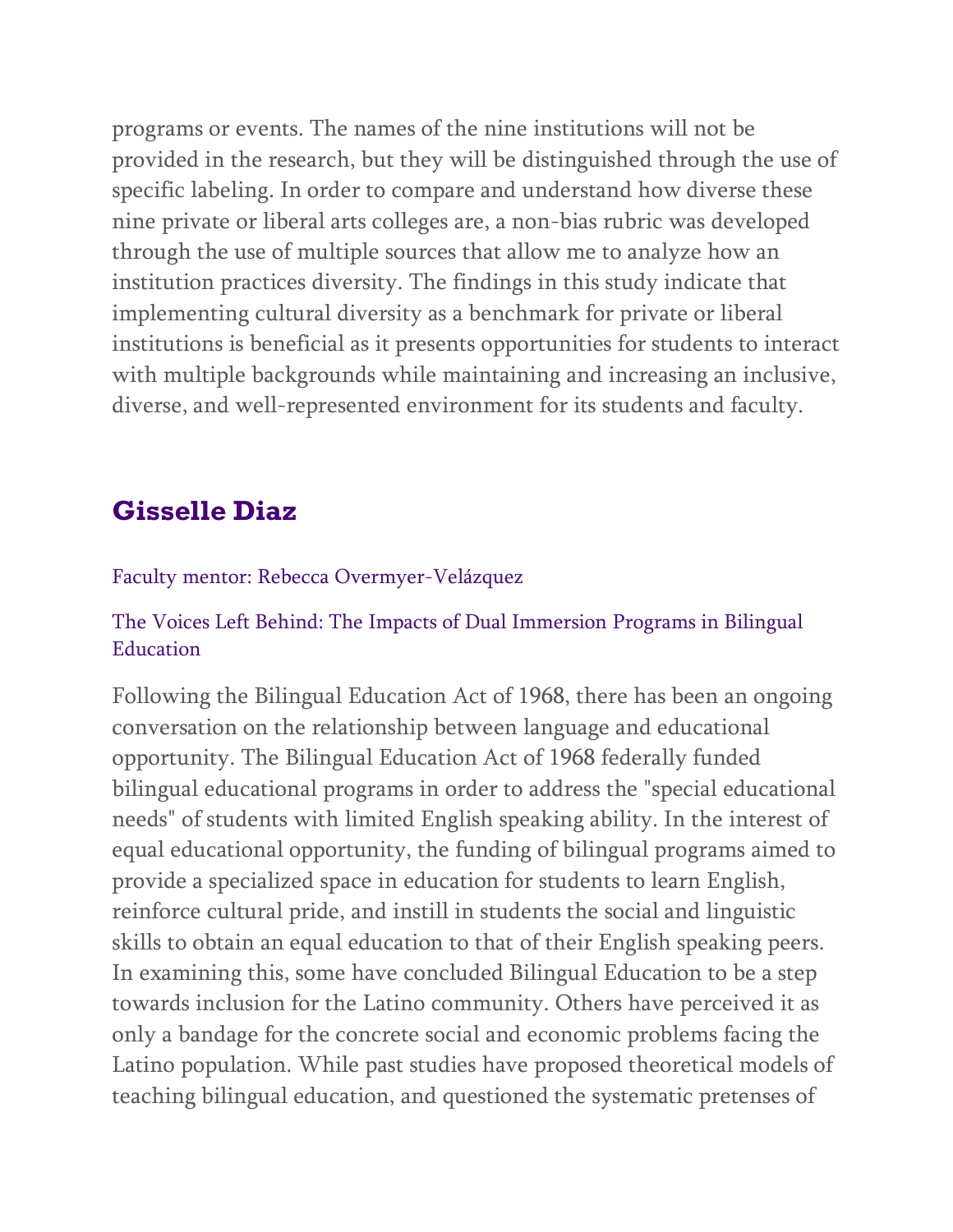the Bilingual Education Act, little is understood of its development and implementation in classrooms. Today, Bilingual Education has effectively been replaced by Dual Immersion, or two-way language immersion programs, that aim to foster biliteracy and bilingualism. This shift raises new questions of minority accessibility, representation, and the future of bilingual programs. Who does Dual Immersion serve? What do teachers and administrators think about Dual Immersion, and its goals today? To what extent have Bilingual Education's promises of cultural revitalization been carried into the new immersion programs? What impact does the shift from Bilingual Education to Dual Immersion have on students? The study follows a singular Spanish Dual Immersion fourth grade classroom and its school site in Montebello, California. Following classroom observations and staff interviews, results demonstrated that the original purpose of Bilingual Education has changed to a newfound desire for bilingualism and biliteracy from monolinguistic families as a chance for educational advancement. Findings showed that students who are in need of English-language development are being left behind in the shift from Bilingual Education to Dual Immersion, and services that aid a student in learning English are being phased out as the preference for Dual Immersion increases dramatically. Discussion focuses on the implications of the results and findings.

## **Cynthia Esparza**

#### Faculty mentor: Michelle Chihara

### Witnessing Trauma in Postcolonial Literature: Reevaluating Modern Perceptions of Reality

Trauma, a force borne out of an inconceivable violation that jars survivors into repetitive cycles of self-deprecation, is a phenomenon that transcends time, cultures, the physical/mental divide, and even philosophy itself. It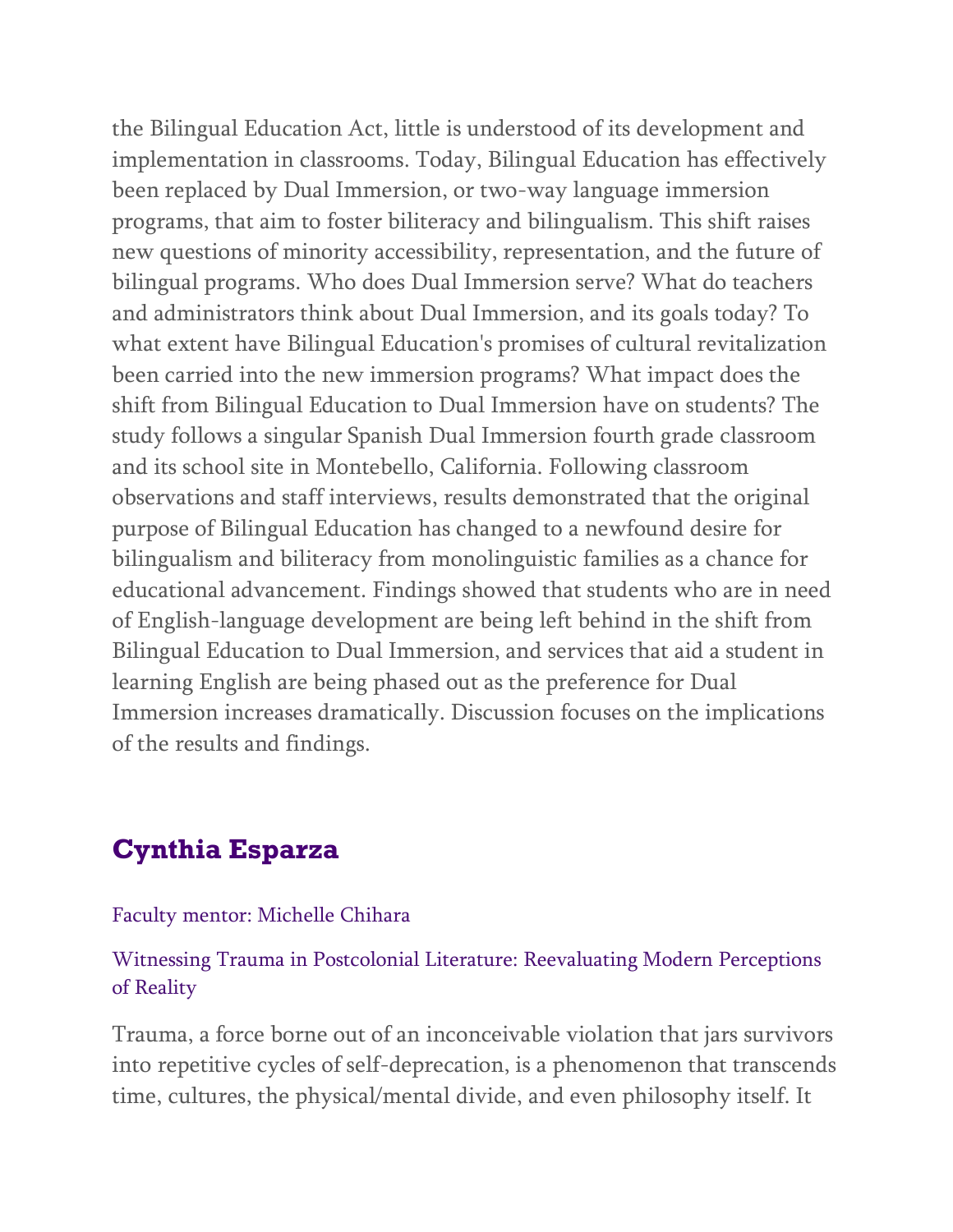has found its place in literature by the practice of testimony as catharsis has manifested into metaphorical stories with both exaggerated and uncanny elements to the real-life occurrences they are meant to represent. But to what measure are these stories taken seriously if they are judged for their fictitious material? The graphic novel American Born Chinese tells the story of a Chinese-American teenager who imagines himself to be magically turned into a white boy, and redeemed by an ancient mythological monkey king; but does this portrayal make the struggles of identity and self-acceptance any less true to children of immigrants? One Hundred Years of Solitude is most remembered for its interesting use of magical realism, portraying characters as ghosts, immortal, or beings who literally wield magic. But does this mythological portrayal actually make the ghosts of the past and the unexplained miracles and catastrophes that occurred for Latin American countries during colonization any less real? In this project, I evaluate how the modern standards of what makes a novel's premise "real" or "fiction" can be in danger of undermining stories of colored peoples' trauma either by scrutinizing them too much for historical accuracy, or even lauding them too much for their fictitious writing that the story's real values are lost.

## **Brianna Esparza**

#### Faculty mentor: Rebecca Overmyer-Velázquez

### Get Ready with Me: Gendered Interactions on YouTube

Literature on new media suggests that YouTube serves as a platform of support and unity for marginalized communities. Through YouTube's interactive style with producer and subscriber, this research started with the premise that this media in particular would be the best when looking at female viewer-producer interactions. The purpose of this qualitative research project was to look at the impact of new media on female viewers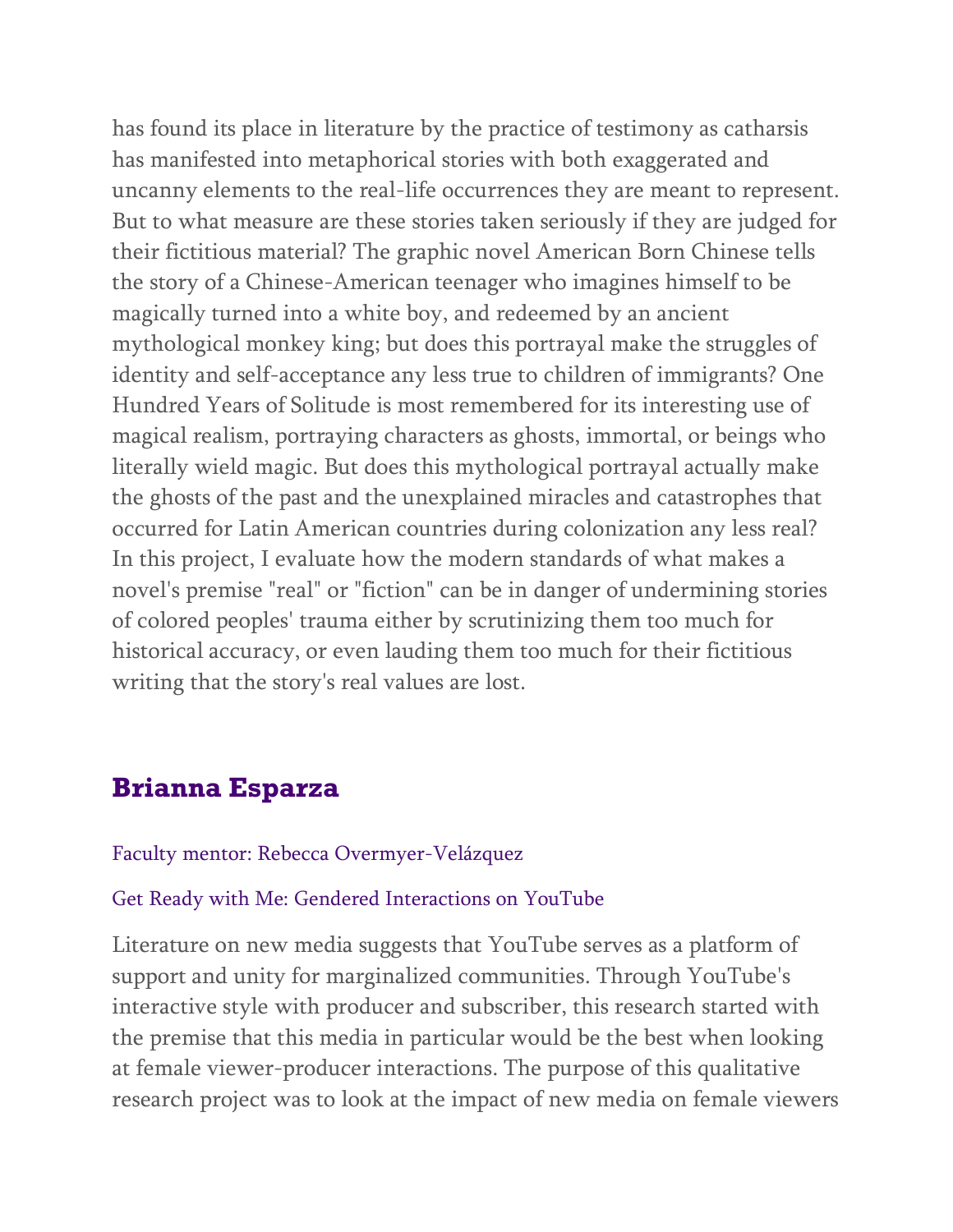and the types of relationships between viewers and female creators on YouTube. It is known already that social media is seen to be influential to identify and support to the younger generation. This research can provide additional insight on the potential of media as an avenue for cohesiveness as an unconstrained space for political and social activity. This research applies content analysis on the amount of subscribers, comments and likes and dislike quantities per video and video bloggers (vloggers) to examine potential patterns in word usage and communication styles. The research consisted of collecting data from three female lead YouTube channels with a total of six Get Ready with Me Videos analyzed. The three YouTube vloggers selected were Jaclyn Hill, Nyma Tang and Nikkietutorials. These vloggers were chosen on the basis of popularity, representation and originality. Initial findings reveal that the quality and type of content of responses through comments vary between types of vlogs and vloggers with the most relationship development and interaction in Get Ready with Me themes. Though this preliminary research, it has brought some insight on these questions further crossmedia research is needed to better understand the ways in which creators and viewers interact across different social media platforms aside from YouTube.

## **Tiger Fawaz**

#### Faculty mentor: Roger White

Examining the price ratio between competing inter-commodity energy products in the United States: Crude Oil v. Natural Gas, 2000-2017

Crude oil and natural gas are known to be inter-commodity spreads, which means that they are alternatives in consumption and rivals in production. This can change the prices of the energy products; however, there are factors from the demand and supply side that cause the prices to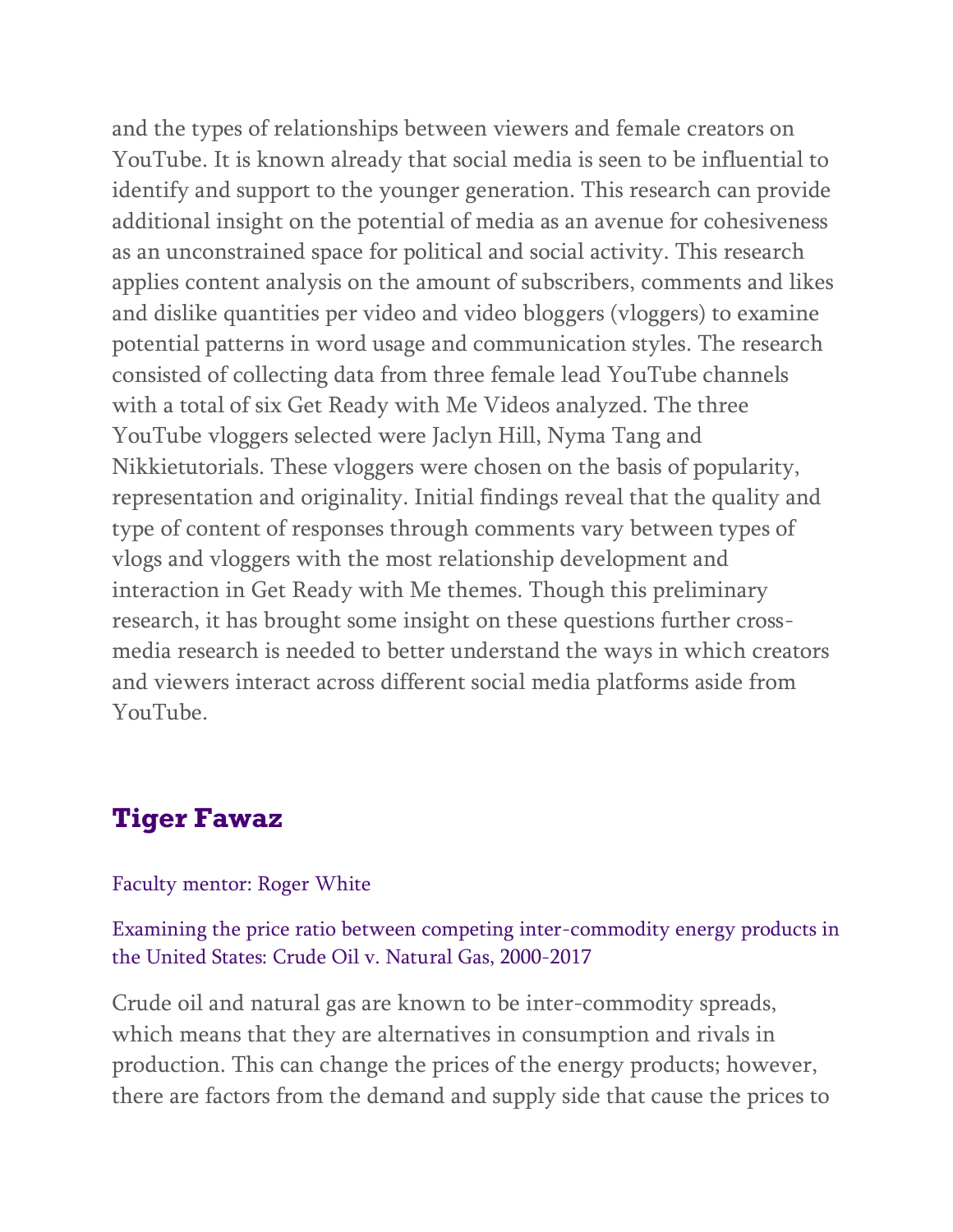decouple. Over recent years, we have seen an inconsistent relationship between crude oils and natural gas. Even though the global crude oil market is much larger than the domestic natural gas market, we see that natural gas still competes with the crude oil market in the U.S. Both crude oil and natural gas are fossil fuels used for manufacturing vehicles, industrial machines, cooking, fertilizing, and most importantly, heating. The economic theory of natural gas and crude oil prices state that they should be related because they are alternatives in consumption and rivals in production. We will be following this theory to understand the energy market behavior and identify why changes in oil prices doesn't always change natural gas prices in the U.S. Since crude oils and natural gases have been showing to act independently, we will examine how the market behaves through the explanatory variables necessary to measure the price ratio between natural gas and crude oil commodities. These variables include: the production levels, consumption levels, net imports and net exports of both crude oils and natural gases. From the economic theory, we should expect to see that an increase in crude oil prices motivate consumers to substitute natural gas for petroleum products in consumption, which should result in an increase in natural gas demand and price. From the supply side, we should see an increase in crude oil prices as a result from an increase in crude oil demand. This should increase natural gas production, therefore leading to a decrease in natural gas prices.

## **Alicia Figueroa**

Faculty mentor: Roger White

Travel & Tourism: The Relationship Between Exchange Rates and International Tourism Flows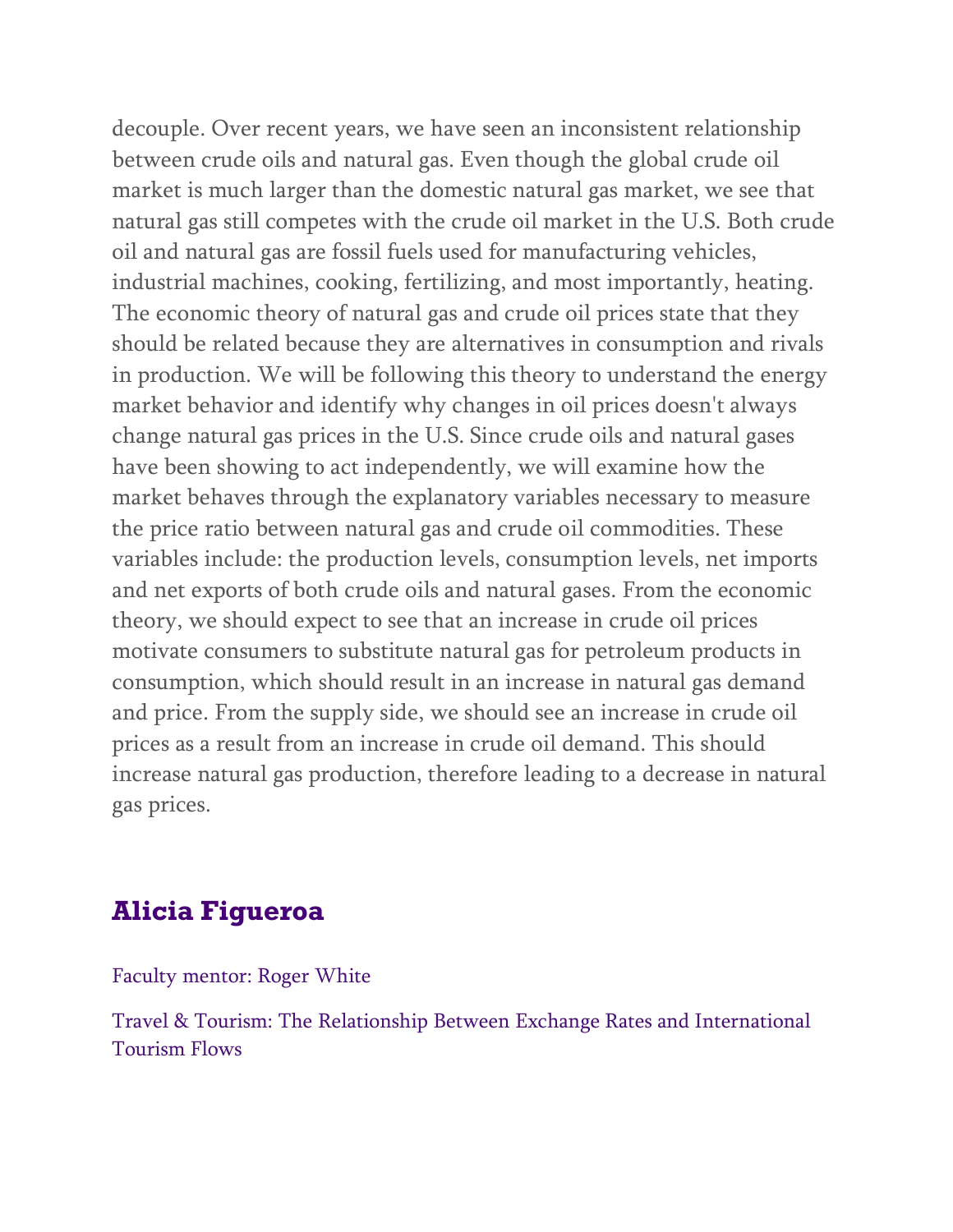We attempt to determine the type of relationship that is held between international tourism flows and exchange rates. By exploring the prior literature pertaining to international tourism, we conclude that there are a total of seven independent variables that cause changes in international tourism arrivals. Six of these variables include: Gross Domestic Product of a source country, Gross Domestic Product of a destination country, the distance between the source and destination country, the population of a source country, and whether the source and destination countries share a border and a common language. The seventh variable is dedicated to the exchange rates between the source and destination countries. This analysis, unlike others, focuses on which type of exchange rate, either real or nominal, has a greater impact on international tourism arrivals. We implement an econometrics methodology by running a regression analysis using the Ordinary Least Squares and Feasible Generalized Least Squares techniques. Doing so derives a coefficient attached to our independent variables and, essentially, reveals the type of relationship that international tourism and exchange rates hold. Data was collected from the World Tourism Organization database, the International Monetary Fund database, and a dataset from Tadesse-White (2012). To shine light on a Latin American country, we chose Mexico as our destination country. Given the available data, we take the years 1995 to 2015 into consideration.

## **Ethan Fletcher**

### Faculty mentor: Sylvia Vetrone

### Goji Berry Extract May Decrease the Viability of Liquid Tumor Forming Cancers

Modern cancer treatments such as chemotherapy and radiation have demonstrated success in the treatment of a wide variety of cancers over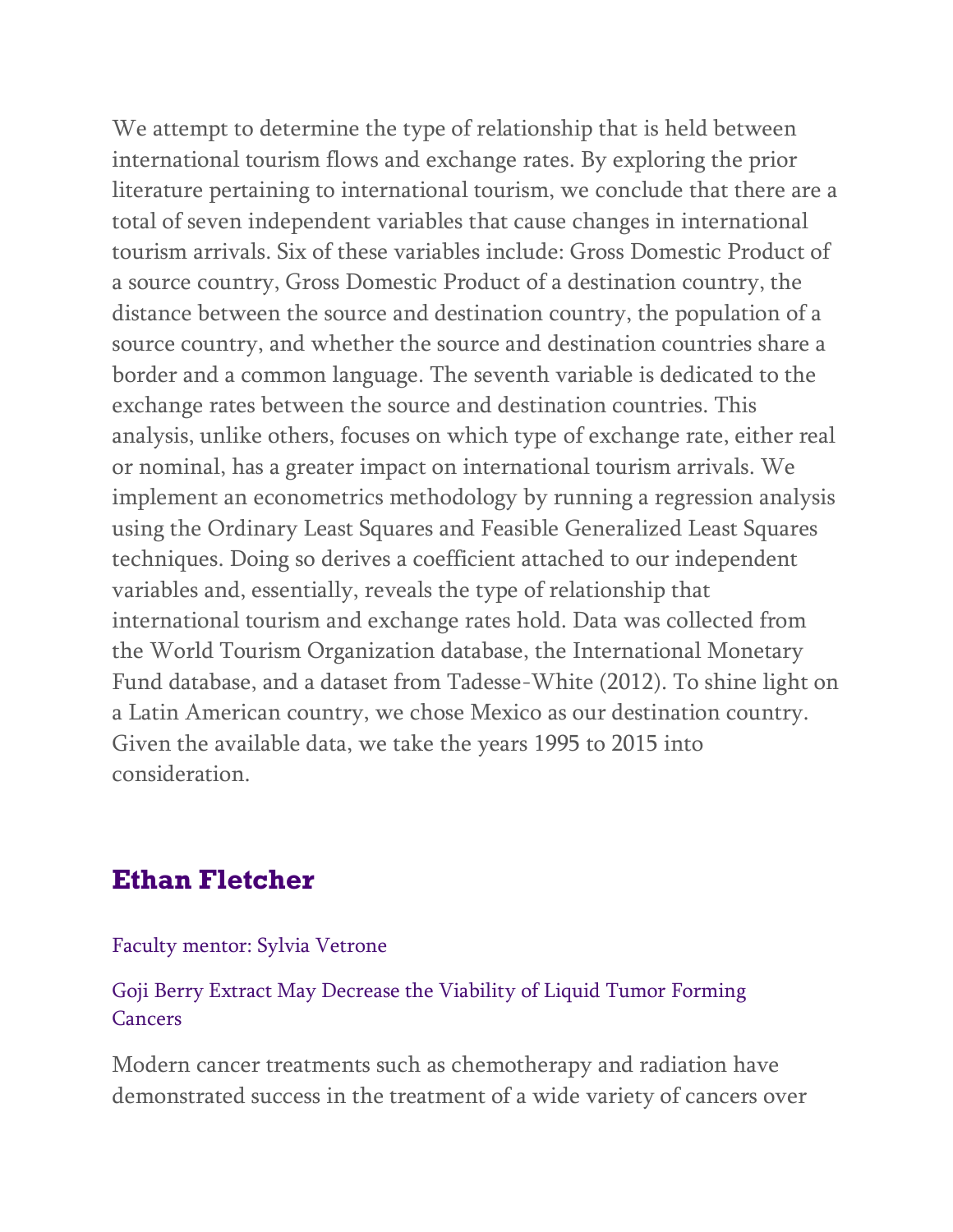the course of many years. While effective, the negative and toxic side effects arising as a result of these treatments have driven people to take a more natural approach in combating cancer. Leukemia is a cancer of the bone marrow and lymphatic system, which affects the cells which help our bodies fight infection. Breast cancer forms solid tumors in the breast, and can spread to form tumors in the liver, brain, and lungs. Goji berry and red sage extracts have demonstrated anti-cancer effects when tested on various solid tumor forming cancer cell lines, as they decrease cell viability and proliferation by interfering with the EGFR/ERK, PI3K/AKT/mTOR, and Ras/Raf pathways. Red sage was also shown to activate important mechanisms to block inhibitors of apoptosis that help keep cancer cells alive. While these extracts have demonstrated success in treating solid cancers, there is limited studies which analyze their effects on liquid cancers. Therefore, we hypothesized that Chronic Myeloid Leukemia cells exposed to varying concentrations of goji berry and red sage extract would exhibit lower levels of viability and proliferation as a result of inhibition of important cellular signaling pathways. For this study, we exposed both breast cancer (MCF-7) and leukemia cells (CML) to varying concentrations of goji berry and red sage extracts. Colorimetric assays were conducted to assess the overall viability and proliferation of cancer cells treated with these natural extracts. Our results depict a significant reduction in viability of CML cells treated with goji berry extract. These findings are promising, as they indicate not only that goji berry extract may be able to reduce the viability of leukemia cells, but also that this extract may be effective against liquid cancers as well.

## **Jessica Gabela**

Faculty mentor: Kathy Barlow

Golf Putting: Investigating Schema Development and Practice Strategy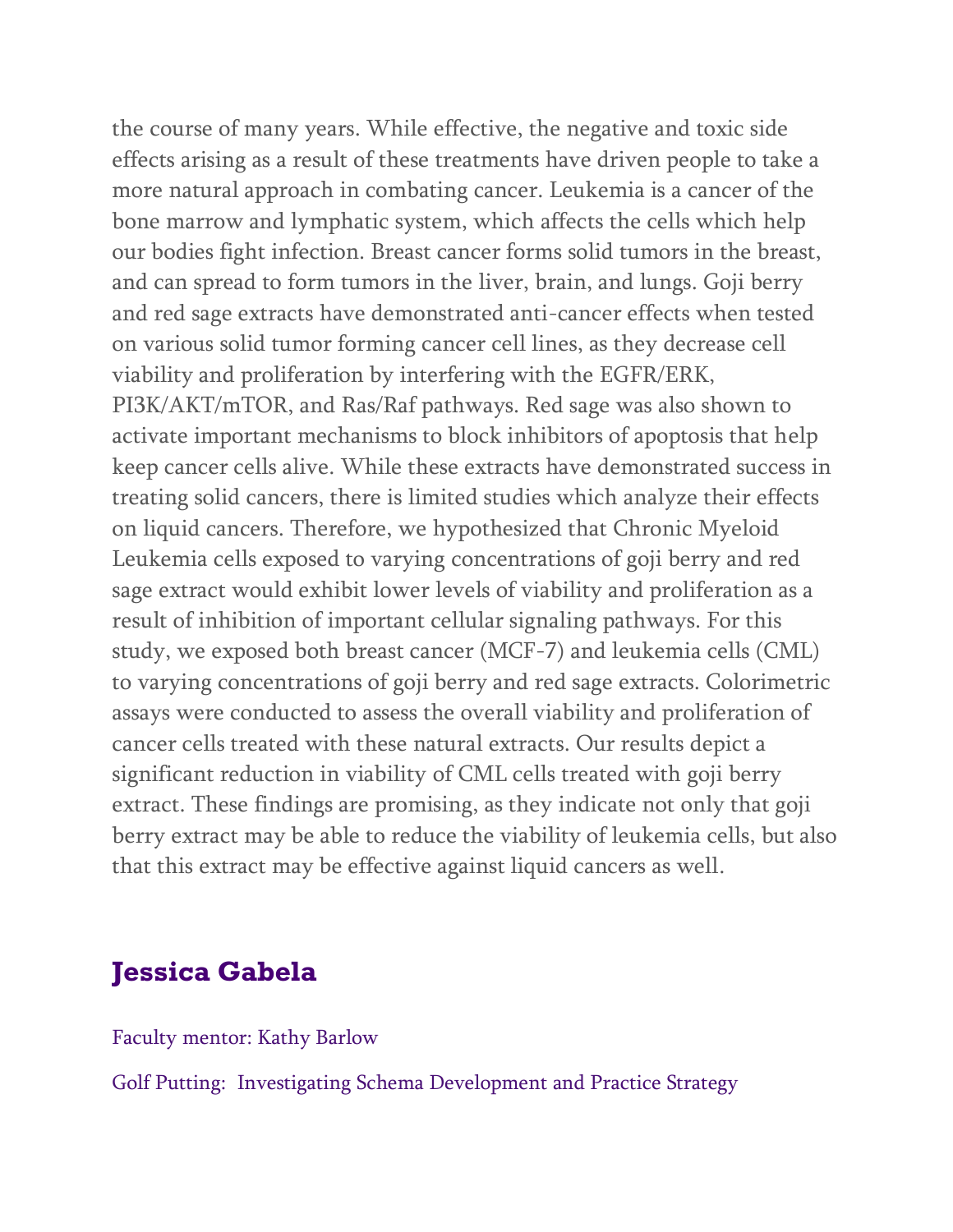The aim of this study is to determine the effect of practicing golf putting using normal size targets, oversized targets, and secondary targets on performance accuracy and schema development. In targeting sports, the most important criterion is accuracy and this is related to both the invariant feature and specific parameters of the motor movement. Developing accuracy has been found to be challenging for beginners in any targeting sport; however, more skilled participants are able to modify the invariant features and parameters needed to be successful in aiming. In most cases, participants who practice with regular sized targets are more focused on the outcome of the skill rather than the invariant feature of the motor skill. For beginners who are learning how to perform targeting sports, researchers have concluded that beginners who do not use targets in practice or use larger sized targets develop greater performance accuracy. The practice trials in the experiment will lead to greater schema development in performance accuracy, using kinesthetic recollection of parameter modification. The study will consist of 26 college students who attend Whittier College, male [15] and female [11], ages 18-23. Participants were randomly assigned to either a control group (normal target) [8], a larger target group [9], or a secondary target group [9]. Everyone was pre-tested using 20 putting trials to a (normal) target from 5.5ft. During the two weeks of practicing (3 times a day) putting 40 trials each practice session, the control group putted to the normal sized target (1ft. by 4in.) as the pre-test. The large target group putted to a 1ft. by 1ft. target. The secondary target group putted 40 trials to a target size 1ft by 4in, positioned to the right side and left side of the original target of that same size. Post-test will be conducted one week after the completion of all practice trials. Post-test will be from the distance of 5.5 ft. to the original target of 1ft. by 4in. Findings of the study will identify the best practice method for developing performance accuracy and if practicing 3 days per week for two weeks had a significant effect on schema development. Data collection will be conducted each training session and will be analyzed using t-tests and ANOVA.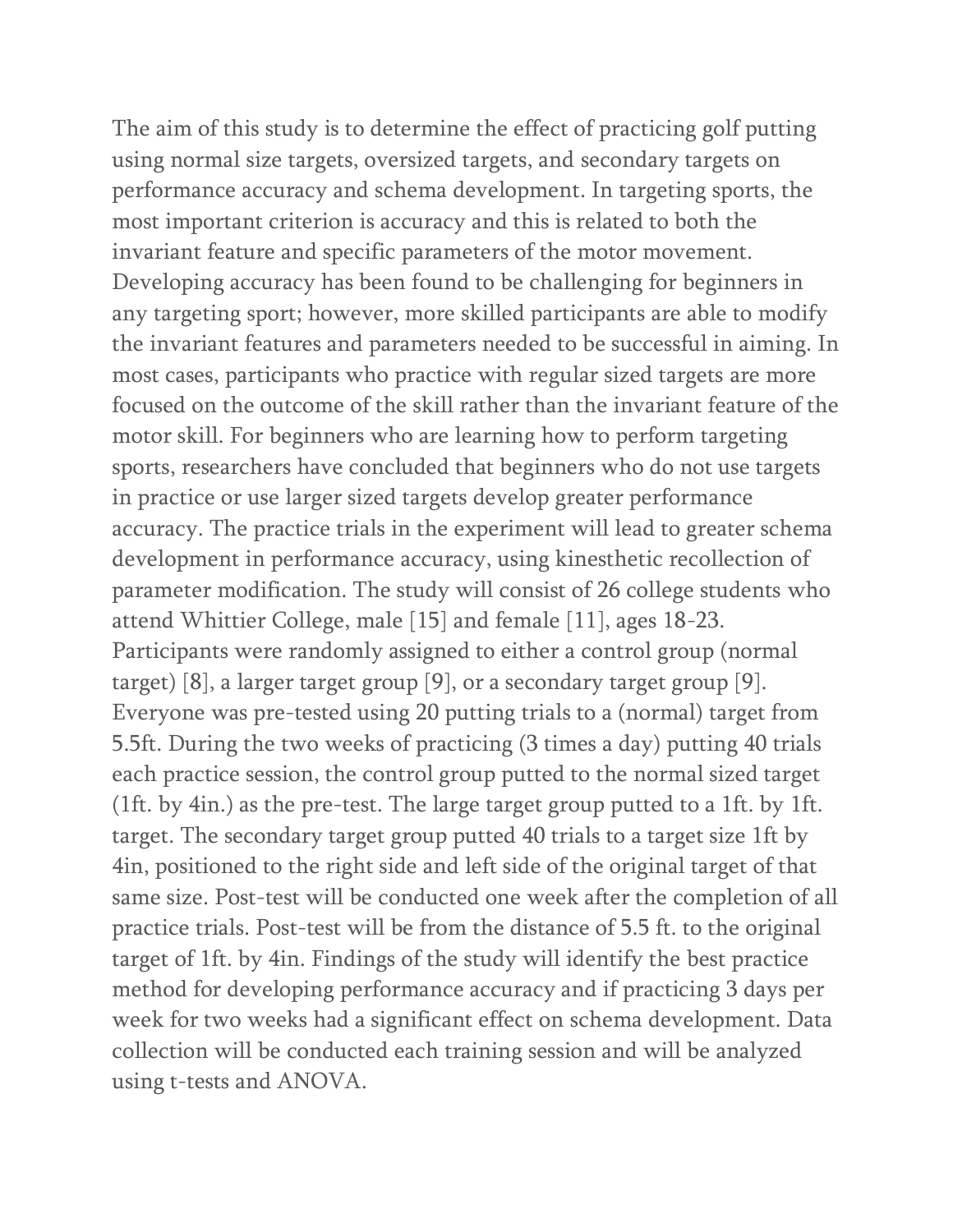# **Daniel Garcia**

### Faculty mentor: Joyce Kaufman

### Women's Roles in the Mexican Revolution

This research paper takes a look into the many roles women played in the Mexican Revolution. The 1910-1920 civil war in Mexico allowed for several major transformations in government and culture that benefited Mexican women and laborers. The revolution resulted in the overthrowing of a dictatorship and the transition towards democracy. Women are often forgotten in the history of the revolution, but this paper identifies their roles as peacemakers and combatants (or soldaderas). By identifying the roles of women in the revolution, it clarifies the presence and impact the women had in the revolution. The women identified in this paper are cited from accounts from other research articles such as Mexico's Nobodies and Fearless Women in the Mexican Revolution and Spanish Civil War. These articles were used to identify Mexican women's place in society before, during and after the war. This paper will also show how laws developed after the revolution to provide gender equality. Finally, this paper will show how women's rights have benefited from the war and where Mexico still needs to progress to fulfill gender equality.

# **Mariana Garcia**

Faculty mentor: Rebecca Overmyer-Velázquez

### HR: A Catalyst for the #MeToo Movement?

The rise of the #MeToo movement empowered women to tell their stories surrounding sexual harassment; however, it also exposed an immense flaw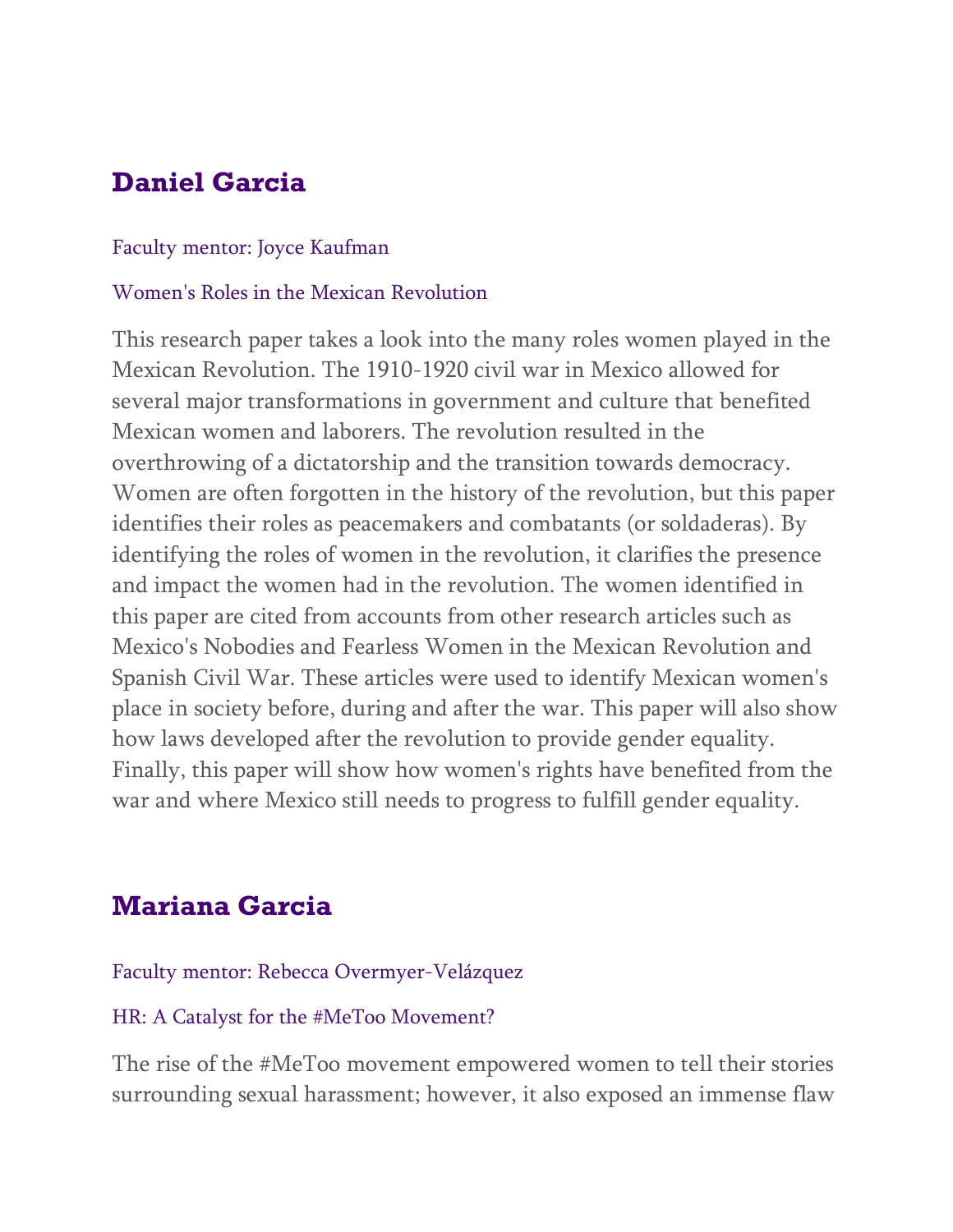in the way sexual harassment is handled. Rather than discussing the challenges the human resources department (HR) faces, prior literature written about sexual harassment focuses on the different laws and regulations aimed at preventing sexual harassment. For this reason, my research turns to HR to explain why the #MeToo movement occurred given that existing laws and regulations should theoretically prevent sexual harassment. Initially, I hypothesized that a male-centered work culture was the source of persisting sexual harassment. By interviewing eight HR professionals in different industries, my goal was to get a sense of why the #MeToo movement happened, as well as gain more insight regarding specific sexual harassment trainings. The results of my interviews showed that sexual harassment complaints do not always take the same route depending on the company. This means that employees might go to the manager first and then HR, which complicates power dynamics within companies. My findings suggest that interviewees did not share my initial hypothesis; rather, they pointed to an array of different issues ranging from bureaucratic profit to individual agency as some of the main explanations why sexual harassment persists.

# **Jehan Godrej**

## Faculty mentor: Cheryl Swift

## Whittier's Recycling Dilemma

Recycling on small college campuses in the United States is essential to reducing the amount of waste that colleges produce. On average, college students in the U.S. produce 640lbs (290kg) of solid waste every academic year. Waste reduction and recycling solutions provide the perfect opportunity to reduce the impact college students have on their local environments when it comes to waste. My work explores three separate case studies to investigate the possibility of setting up a recycling program at Whittier College using any of those three systems. The first case study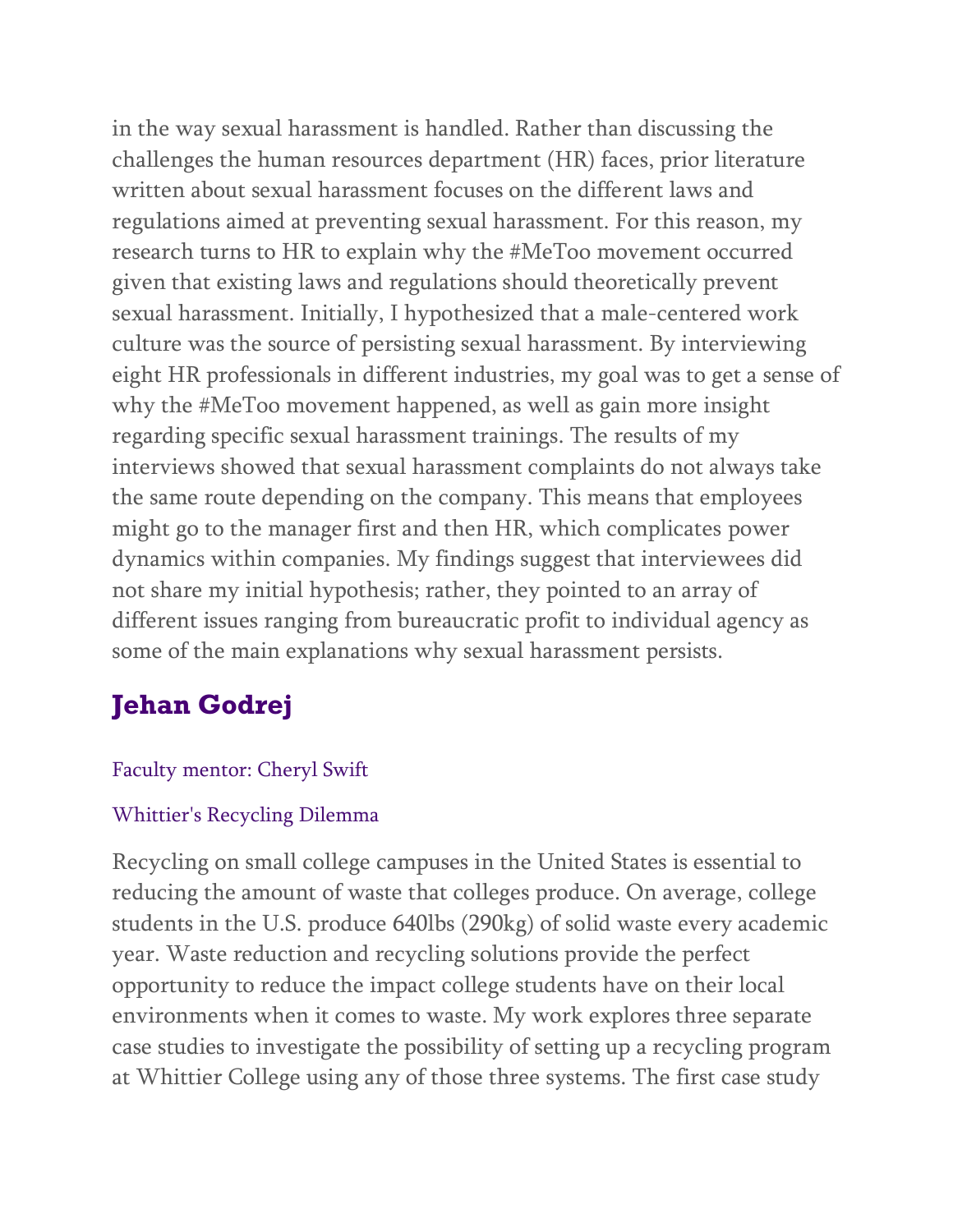focuses on a recycling program organized through Athens Services, Whittier's refuse provider, in affiliation with the school. Since Athens Services does not offer a recycling program at an affordable price for Whittier College, this was not a feasible route. The second case study explores the option of running a recycling program through the college's facilities department, FSP Group. Establishing a recycling program using this strategy would be quite simple. This approach includes: more recycling and compost bins, color coordinated recycling bags, training staff members about recycling collection, and pick-up and drop-off at a recycling facility. However, the facilities department would need approval from the financial coordinator at Whittier College before this program can be put into place. Ultimately, the third case study investigates the most feasible for the college - a student-run recycling program through the schools Sustainability Club. This case study examines other academic institutions' recycling programs, and modeled the recycling program after those institutions. Students in the Sustainability Club would implement their own recycling bins (with money raised from senate) around campus and create a schedule for pickup. The recycling would be dropped off at a recycling center in Los Angeles at the end of every week. Recycling is a cornerstone in waste management, and reduces the amount of waste sent to landfills and incinerators; this paper presents results to guide small colleges toward establishing a recycling program and improving sustainability.

# **John Paul Gomez-Reed**

Faculty mentor: Jordan Hanson

A 100 MHz Frequency-Counter Deployed in FPGA for RF Neutrino Research in Antarctica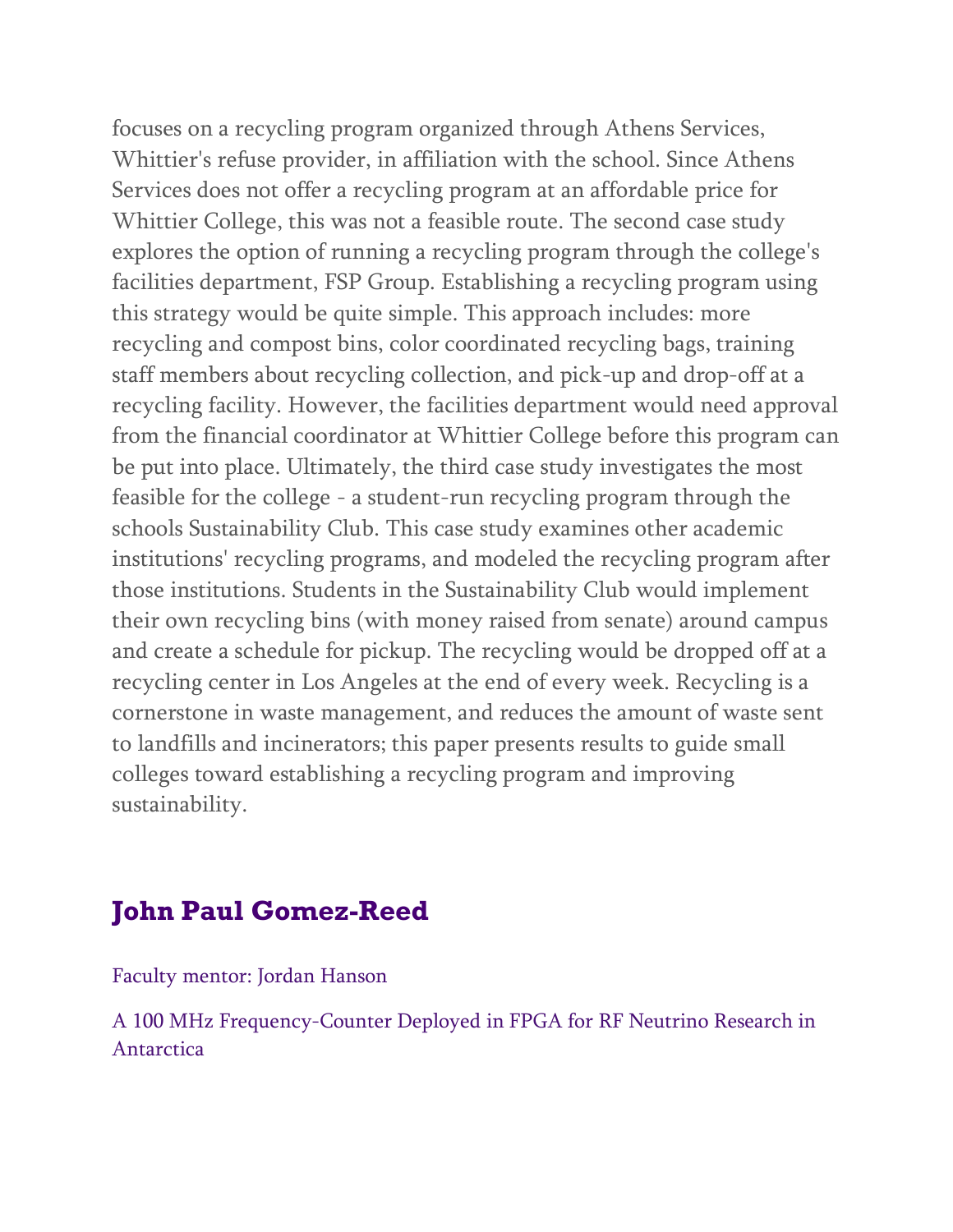The Antarctic Ross Ice-Shelf ANtenna Neutrino Array (ARIANNA) is a group of semi-autonomous stations designed to detect ultra-high energy (UHE) neutrino particles via radio frequency (RF) pulses. Each ARIANNA station utilizes a field programmable gate array (FPGA) as a means to both communicate between different components within itself and to define a digital logic trigger on an incoming RF signal. The winds and man-made activities in Antarctica affect the trigger rate of ARIANNA stations by creating false positives that uses system memory resources that could be used for UHE neutrino data. Currently, ARIANNA stations are manually set to accept certain range of RF pulses. The automation of this procedure would maximize the efficiency of system memory resources dedicated towards UHE neutrino detection, rather than false positives. We have designed a component, currently dubbed the multi-mode frequency counter (MMFC), that calculates the RF pulse detected by an ARIANNA station with the hopes that it will serve a larger purpose in furthering the automation of the ARIANNA station. The MMFC was tested using a multi-domain oscilloscope (MDO). The MMFC currently measures 100 Hz to 25 MHz using 16 to 32 bit counter. The algorithm and the performance and design of MMFC will be presented.

# **Alyssa Gonzalez**

## Faculty mentor: Joyce Kaufman

### Why don't women lead Wars?

For my research, I will answer the question, "Why is there a lack of female defense ministers worldwide?" Furthermore, I want to be able to understand and address the political and social limitations that are inherent in systems that restrict women from trying to attain a role that is generally held by a male. I will be approaching this research by exploring case studies of nations which have never appointed a woman as their defense minister, and analyze their reasons for not taking this action. My working thesis is, if we explore social and cultural stereotypes, along with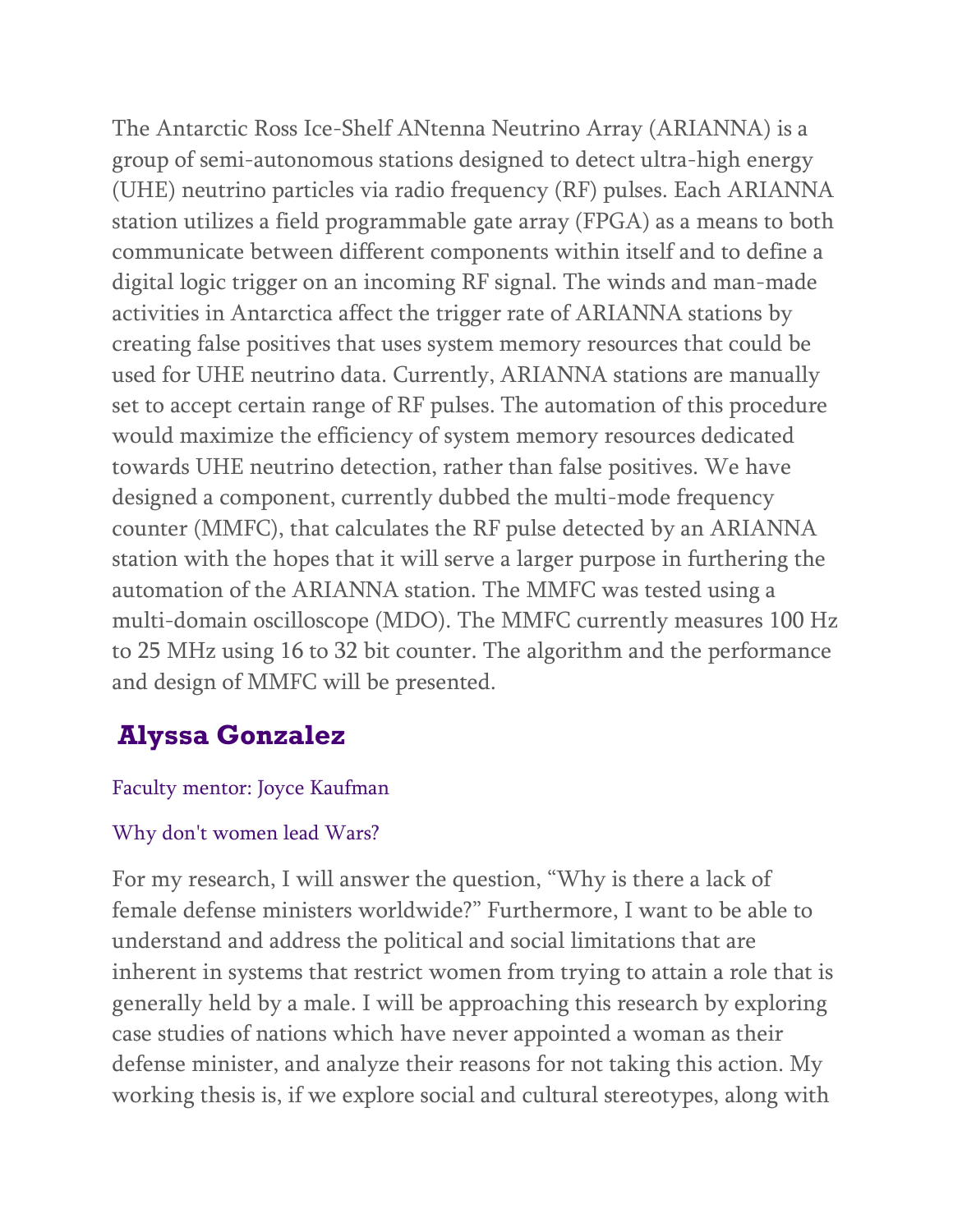taking into consideration the transitional processes a country goes through from a time of conflict to peace, we will be better able to understand why there is a lack of female defense ministers. The methods I will be using to investigate this thesis are both quantitative and qualitative research. Quantitative data will give me an understanding of the number of women who have been appointed as a defense minister. For this research I will be drawing from Tiffany D. Barnes and Dianan Z. O'Brien's article, Defending the Realm: The Appointment of Female Defense Ministers Worldwide (2018). Qualitative research will give me an understanding of what are the limitations that are holding back women from being appointed into the "male-dominated" position. For this research I will be drawing from Maria Escobar-Lemmon's article, Getting to the Top: Career Paths of Women in Latin American Cabinets (2009), Mirya Holman's article, Sex, Stereotypes, and Security: An experimental Study of the Effect of Crises on Assessments of Gender and Leadership (2011), and Carol Cohn's book, Women and Wars (2013).

# **Frankie Grijalva**

#### Faculty mentor: Roger White

#### School Attendance of Children in Cocoa Farming

Child labor in Ghana and Côte d'Ivoire within cocoa farms is seen as a normative, this is in opposition to the global rate of child labor slowly decreasing with time. This paper presents evidence, collected from Tulane University's Final Report of Survey Research on Child Labor in West African Cocoa Growing Areas in 2013/2014 and previous case studies were done on similar features of this phenomenon. This presentation examines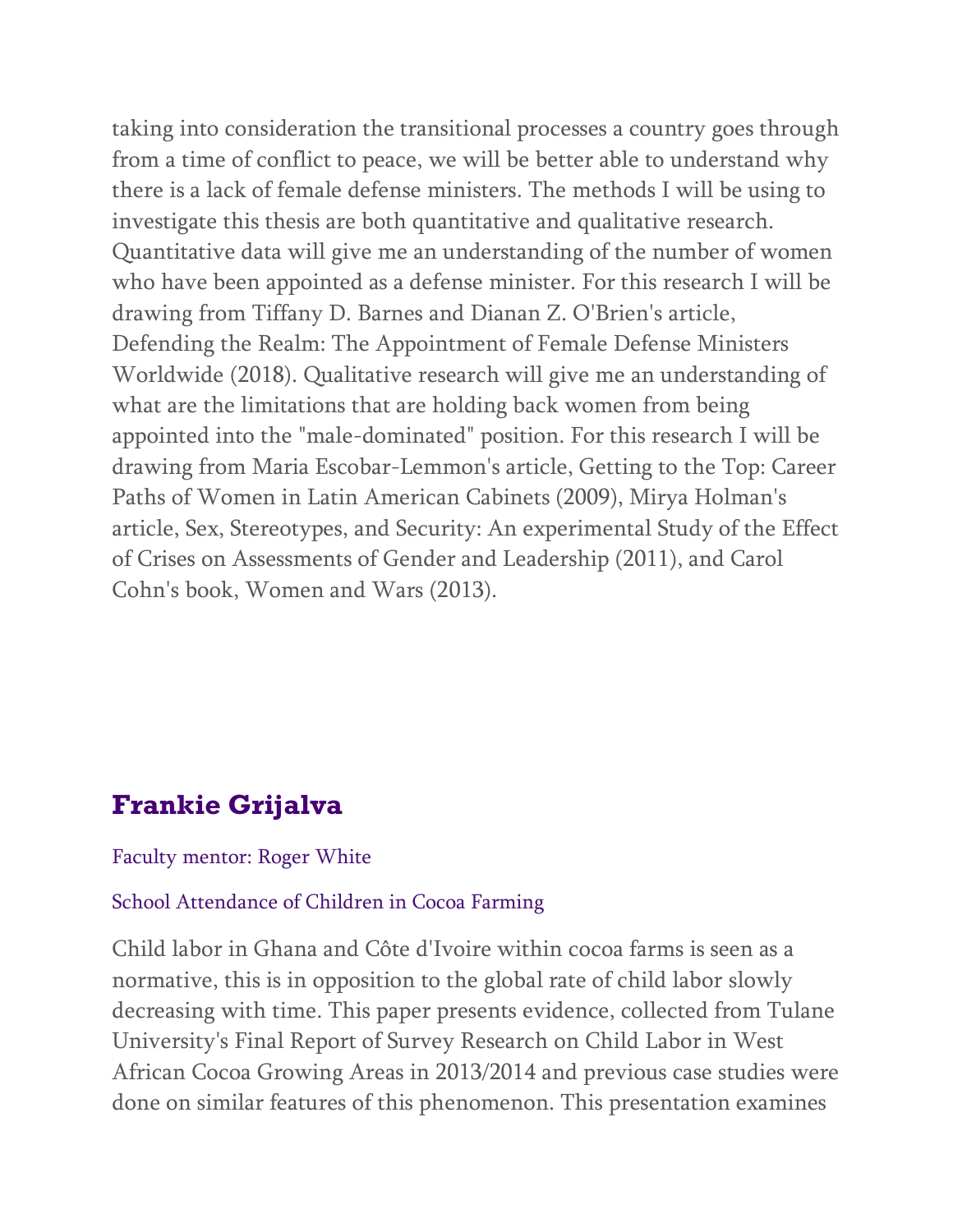the relationship between the number of children participating in the workforce within cocoa farms and how many of those children also attend school during the year. Additional factors are also taken into account including age, gender, ethnicity, activities completed on the cocoa farms, primary caretaker, etc. In our model, we display various relationships between our variables and determine that there is indeed a shocking conclusion that younger male children are less likely to go to school as oppose to older male children.

## **Lillian Grossman**

#### Faculty mentor: Joyce Kaufman

#### War of Words

The portrayal of war in the mass media varies throughout the world. By only focusing on a handful of countries, it makes it simpler to demonstrate how war is depicted in the mass media. The mass media has not always shown the "full story" on what actually occurs during times of war and conflict. According to an academic article written by Cynthia Banham, journalists are expected to report on news that the government would rather keep secret, instead of only reporting on what the government wants them to cover. The government often diminishes the number of casualties to make it appear that they are doing better in the fight against the enemy, however, they are not. How is war portrayed in the mass media around the world? In comparing the United States as well as other countries, the government reports war differently through their actions, support, and involvement. Depending on the government, news can be delayed or censored, which ultimately affects how citizens learn about what is happening in the country and around the world. By using a comparative analysis method, my research suggests that the portrayal of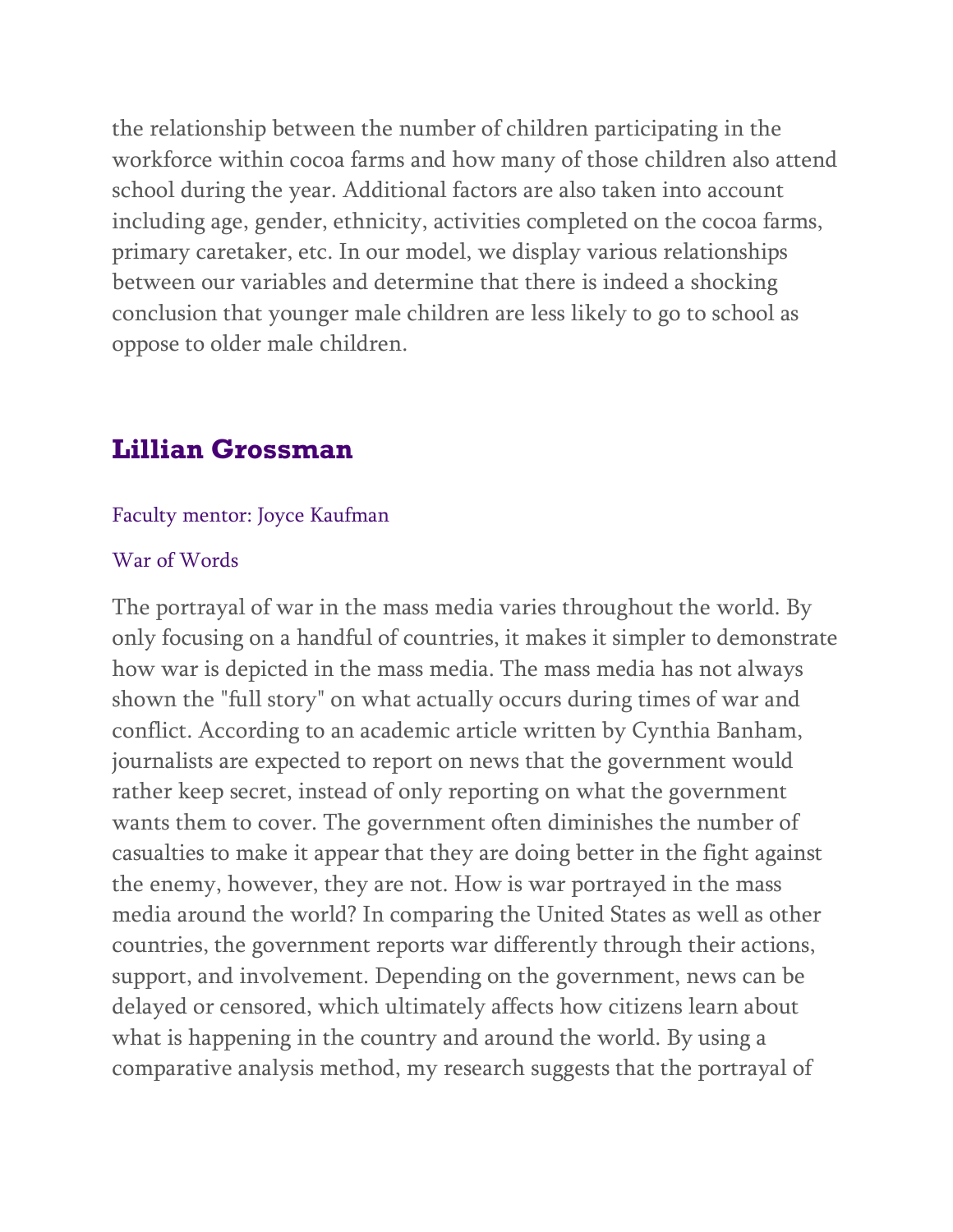war in countries differ from one another through the information they wish to disclose in order to further their own political agenda.

## **Vanessa Guerra**

#### Faculty mentor: Anne Sebanc

#### Academic gender stereotypes and how they affect students

There is an abundance of gender stereotypes, several center around children's academic settings. These various academic gender stereotypes are known to students, parents and teachers and focus around boys' and girls' effort and achievements, which differ on specific school subjects such as math. Stereotypes not only have an impact on the child, potentially stifling academic success, but can also affect parent and teacher interactions in and out of the classroom. Academic gender stereotypes create a stereotype threat that can lead to the child fulfilling that stereotype thus proving to themselves that they are in fact what the stereotype says. This paper will review 20 empirical studies to identify the different academic gender stereotypes, who holds these beliefs, and the implications they have for students, specifically their negative impact. There is a belief that girls do better overall in school and that showing effort is feminine, while boys are not as academically inclined as their female peers and displaying no effort is masculine. Students and adults alike, also believe that STEM fields are male-dominated and associate the terms smart and studious to these subjects. These stereotypes not only affect how the student might perceive themselves but also how adults might interact with them. Parents tend to provide more academic support to sons than daughters because of the stereotyped belief that males do not do well in school. A few studies found that female students tend to doubt their mathematical abilities because of the stereotype that it is a maledominated subject despite the fact that more female students were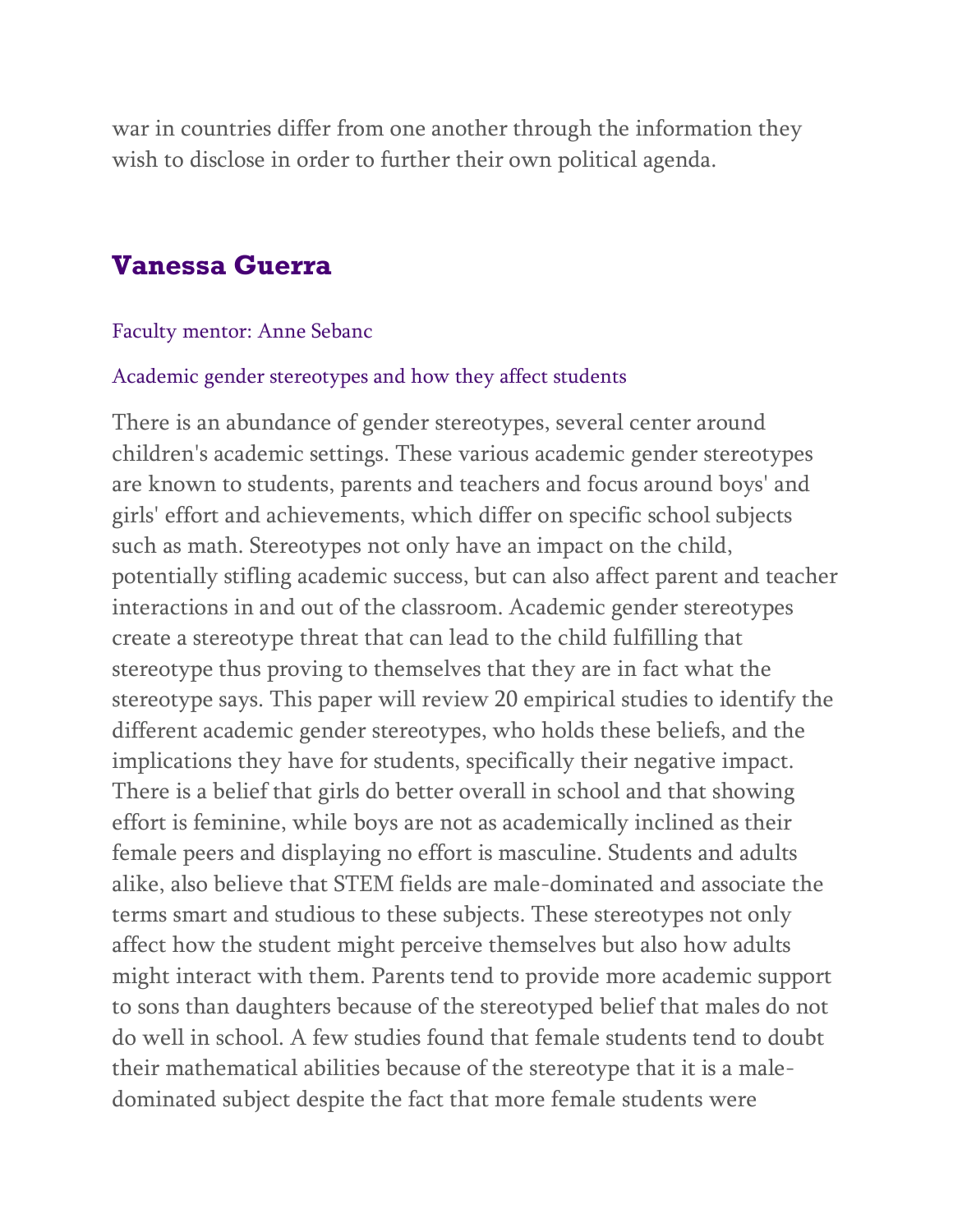excelling at it. Other studies found that teachers who held the belief that males did not do well in school tended to challenge them less than other students. All these stereotypes have implications for students within the classroom and indicate that parents and teachers should be aware of their academic beliefs to minimize the impact that they may have on children.

# **Jordan Hanson, Delilah Perez, Katherine Mercado, Jocelyn Jimenez, Kaitlin Fundell, and Emi Eastman**

### Faculty mentor: Jordan Hanson

### Physics Education Analytics with Python

A major topic within physics education research focuses on understanding how students learn to solve word problems. This research informs instructors at the college level how to classify learners, and therefore how to optimally present new material. Word problems involve translating numbers within text to a physics equation. We have written a python module that presents multiple-choice mechanics questions to the user while collecting accuracy and timing data. We performed a machinelearning based statistical analysis on the results after sharing the code with a sample of students and classmates, and find that we can classify the results into several learning groups.

# **Annie Hawkins**

### Faculty mentor: Roger White

### Effects of Accumulative Polarization and Ethnicity on Immigration Opinion

The opinions of United States voters about immigrants and immigration policy are important in numerous areas that impact the lives of these immigrants, and knowledge about them can help decide the best way to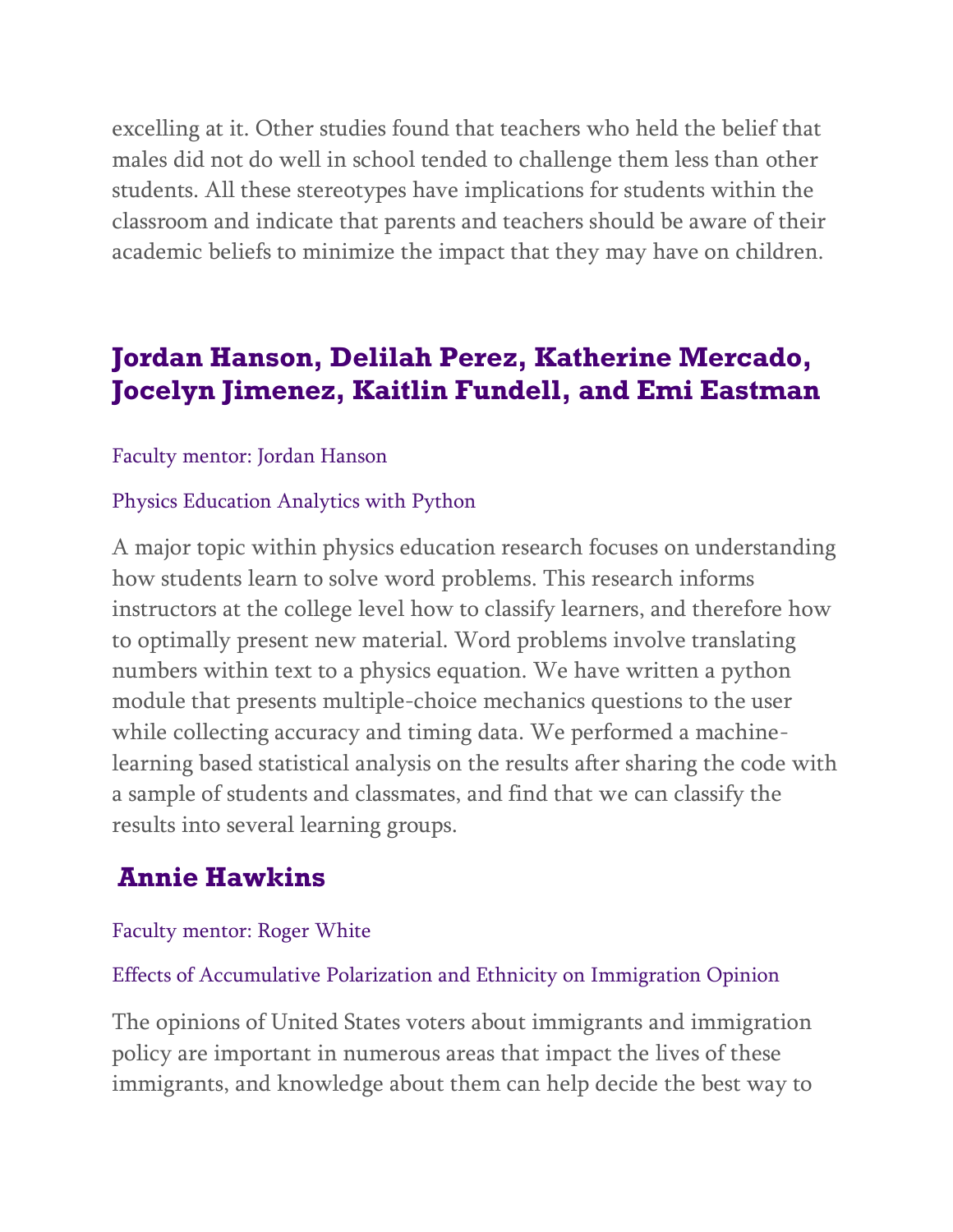conduct advocacy on behalf of immigrants, who are often disenfranchised and have little political voice of their own; it can inform policy decisions that can and should be made about them in legislature; and it can contribute to a better understanding of the relationship that these opinions have with different political and social identifications that people hold. The purpose of this paper is to compare polarization on the issue of immigration with the larger polarization in party identification, and to examine the effect of a respondents' ethnicity on their opinions about immigrants and immigration. This study uses American National Election Studies data from both the 2016 dataset and the cumulative dataset, the latter of which began including questions relevant to this study in the late 1980s. The key dependent variables are questions regarding respondents' opinions on immigrants and immigration, and independent variables detail respondents' ethnicity, political party affiliation, gender, income, and race. The study expects to find that the topic of immigration has been polarizing more or less steadily over the years of the study and that a respondent's ethnicity is increasingly relevant to the equation.

## **Malory Henry**

Faculty mentor: Ann Kakaliouras

The Iatrogenic Consequences of Global Health Initiatives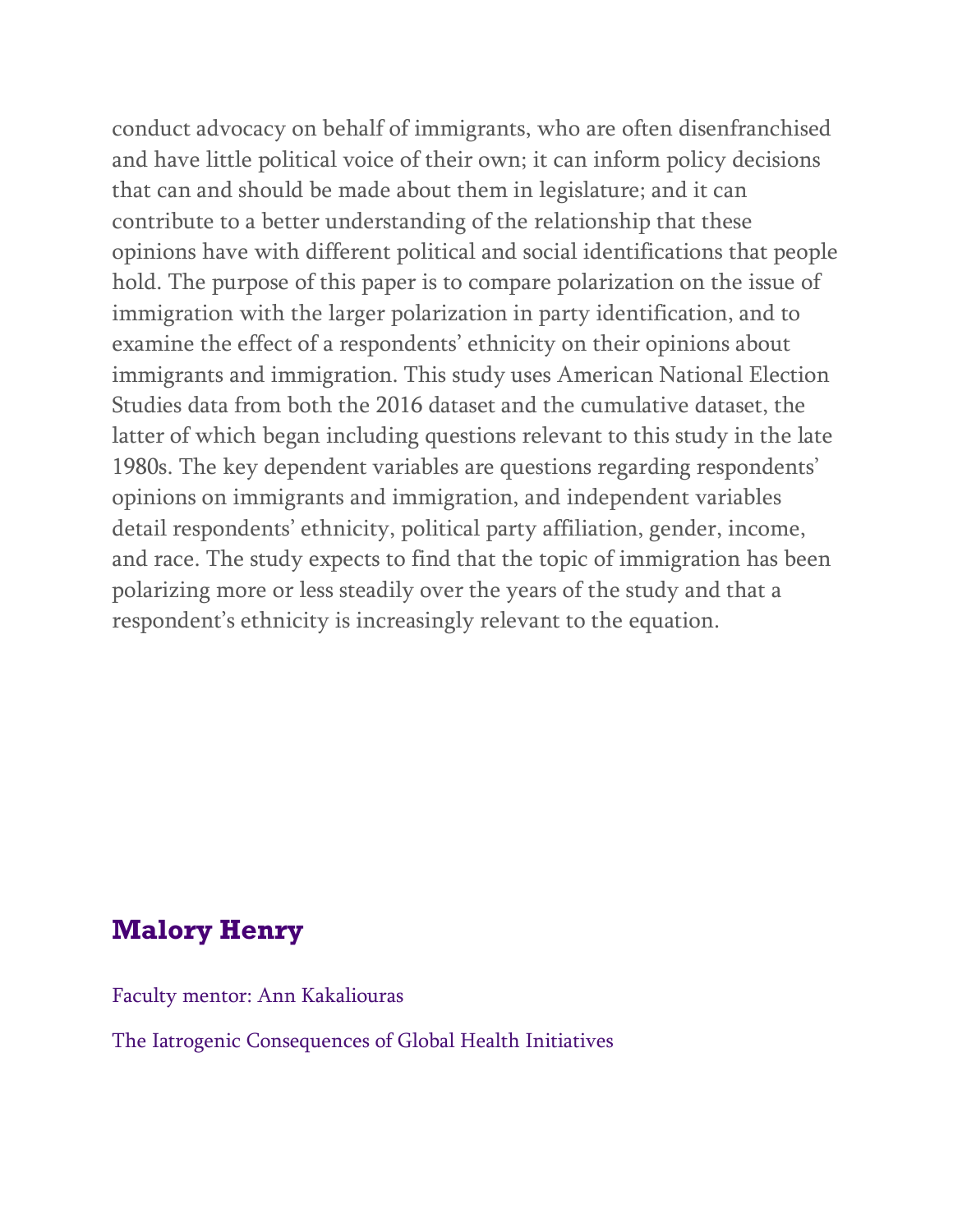Despite best intentions, global health development initiatives have historically drawn on a universalized notion of 'traditional medicine' as the basis for intervention. These international organizations generate a discourse of development in which the global attempts to control the local, complicating relational paradigms and experiences. A concrete example of the way in which the international institutions attempt to 'develop' local communities is through the implementation of training programs. Although these interventions are supported as progressive attempts to 'bridge gaps' between local realities and global imaginaries, they establish paradigms that ignore lived experience. Thus, this study aims to discuss the history and lived experiences of Tanzanian traditional birth attendants (TBA) as a focal point through which to understand the interactions between multiple contending paradigms. Through surveys and interviews with regional TBAs and Tanzanian biomedical professionals at the Foundation for African Medicine and Education (FAME), this study deconstructs preconceived notions of what constitutes quality care by analyzing their attitudes towards national and international policy, Western biomedicine, and Tanzanian dawa zakienyeji (traditional medicine). In juxtaposing the intentions and actions of global health institutions with the lived experience of Tanzanian TBAs, I contest that the systematic imposition of technomedicine has inflicted a series of inalterable consequences that can be felt on local, national, and international levels. By attempting to understand these consequences, postcolonial health organizations including FAME can engage in ethical progress that is framed around the perspectives of the communities involved, rather than projecting neocolonial ideologies onto indigenous populations and others. However, the relationship between WHO discourse and practical lived experience constitutes only one of the myriads of ways in which global medicine constitutes a discourse of development, and this paper cannot speak to the overwhelming fluidity of Tanzanian practice.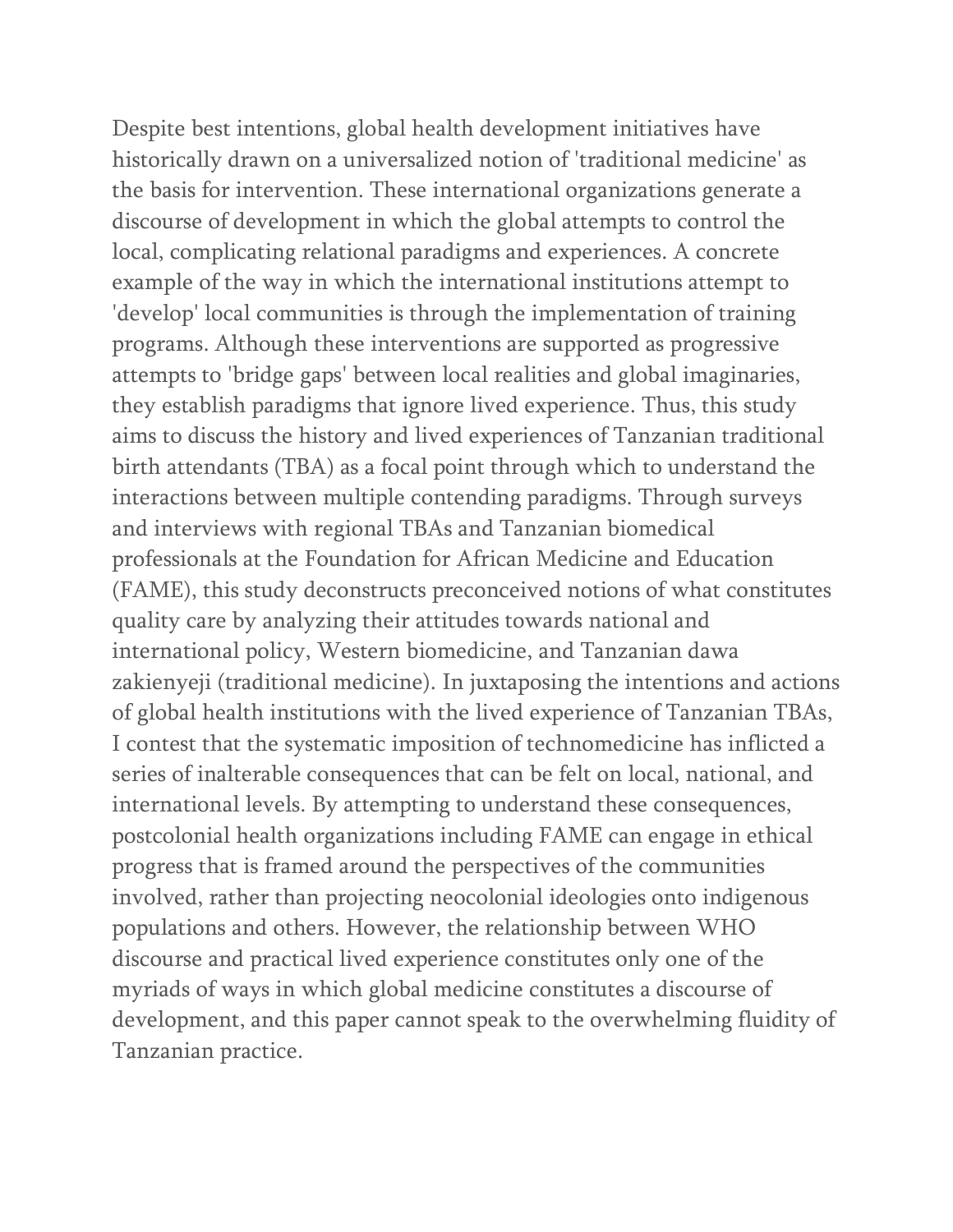# **Jessica Hernandez**

Faculty mentor: Roger White

#### Generational Fashion Styles in China

By analyzing photos taken throughout China, we compile data looking at age, color schemes, and brands and logos, which allows us to conduct an analysis of different factors that contribute to the way people dress. We specifically look into whether or not the time period in which one was born affects the way that they dress now. Using China's GDP per capita from the years 1960 to 2017, we also analyze how the economic climate of the time period influences the way people dress. By running a series of simple Ordinary Least Squares regression models, we determine the relationship between our constructed age and color variables and look into the economic implications over time. Our results give us the likelihood of which age groups are more likely to wear specific color schemes. The models used contain several holes and fail to account for the majority of the variation in the variables, and therefore we look to future researchers to work off of the basic framework and ideas provided to create a better understanding of what can be done in the fashion industry to better cater to the needs and interests of the different generations in China.

## **Rebekah Herrera**

Faculty mentor: Anne Sebanc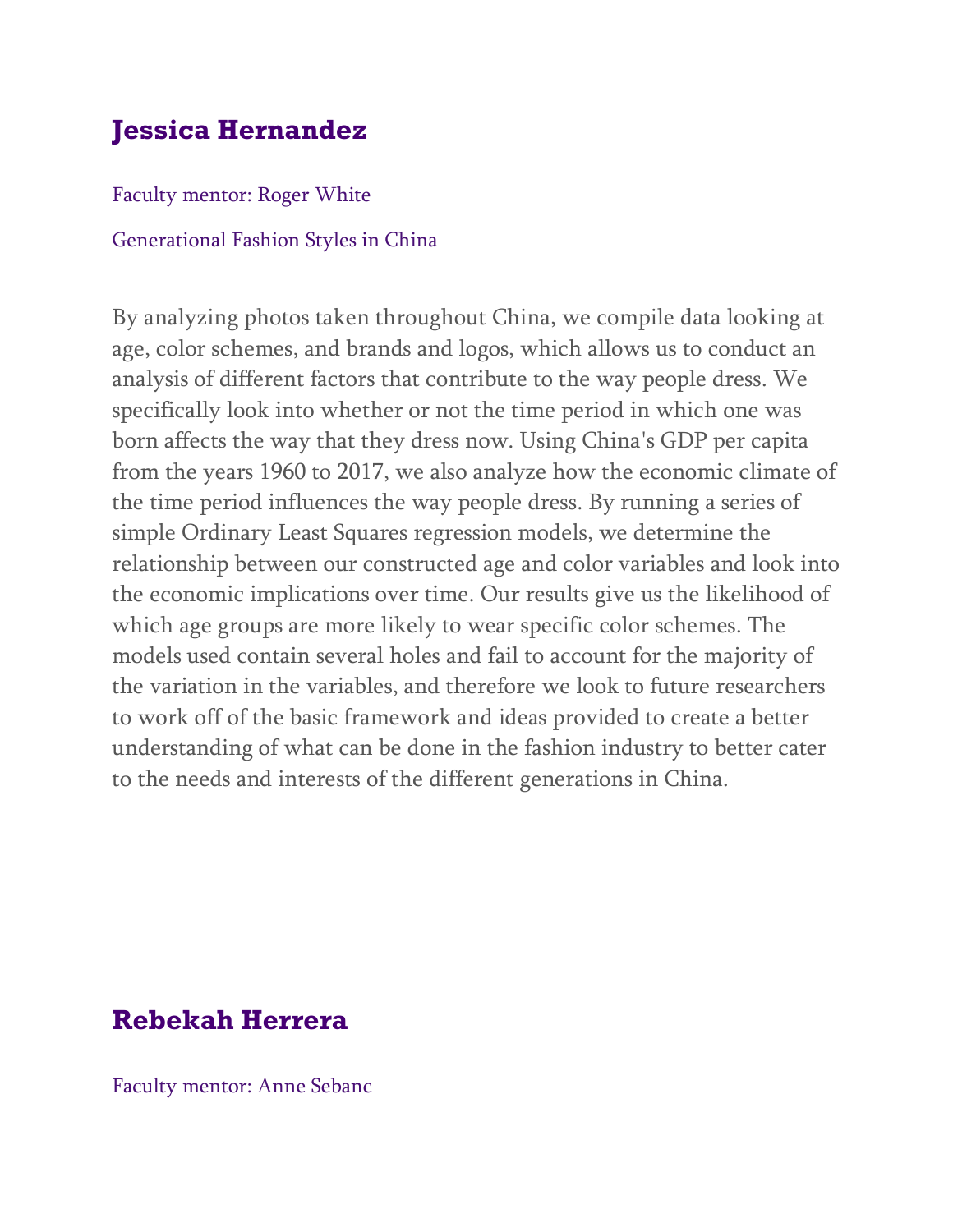### Social and Emotional Effects of Parental Divorce on Adolescents

Fifty percent of marriages end in divorce, affecting not only the family as a whole, but also children specifically. Previous research has examined the family relationship outcome and emotional effects of divorce for young children. However, little research has been conducted on older children, until recently (Bowen & Jensen, 2015). The purpose of this literature review will be to examine the research conducted on adolescents who have experienced parental divorce. Specifically, this paper will examine the parent-child relationships, risky behavior and emotional effects postdivorce. Studies have found that, after divorce, adolescents become less involved with their parents and report having more high-stress situations (McCabe & Richardson, 2001). A poor relationship with either one or both parents post-divorce has been found to negatively affect children's coping methods. Studies have also found that adolescents from divorced families are more at risk for substance and alcohol abuse compared to children whose families are still intact (Jackson, Rogers, & Sartor, 2016). Combined, poor parent relationships and coping methods may also lead to emotional problems for adolescent children. Existing literature has found that adolescents post-divorce report lower self-image and higher social anxiety at home (Schick, 2011). This may lead to children wanting to make more social connections outside of the family. Adolescents from split families are 82 percent more likely to initiate sexual and romantic relationships than their peers from intact families (Ivanova, Mills, & Veenstra, 2011). This review will continue to examine in depth what previous research has found are the effects of parental divorce on adolescents.

## **Jared Holguin**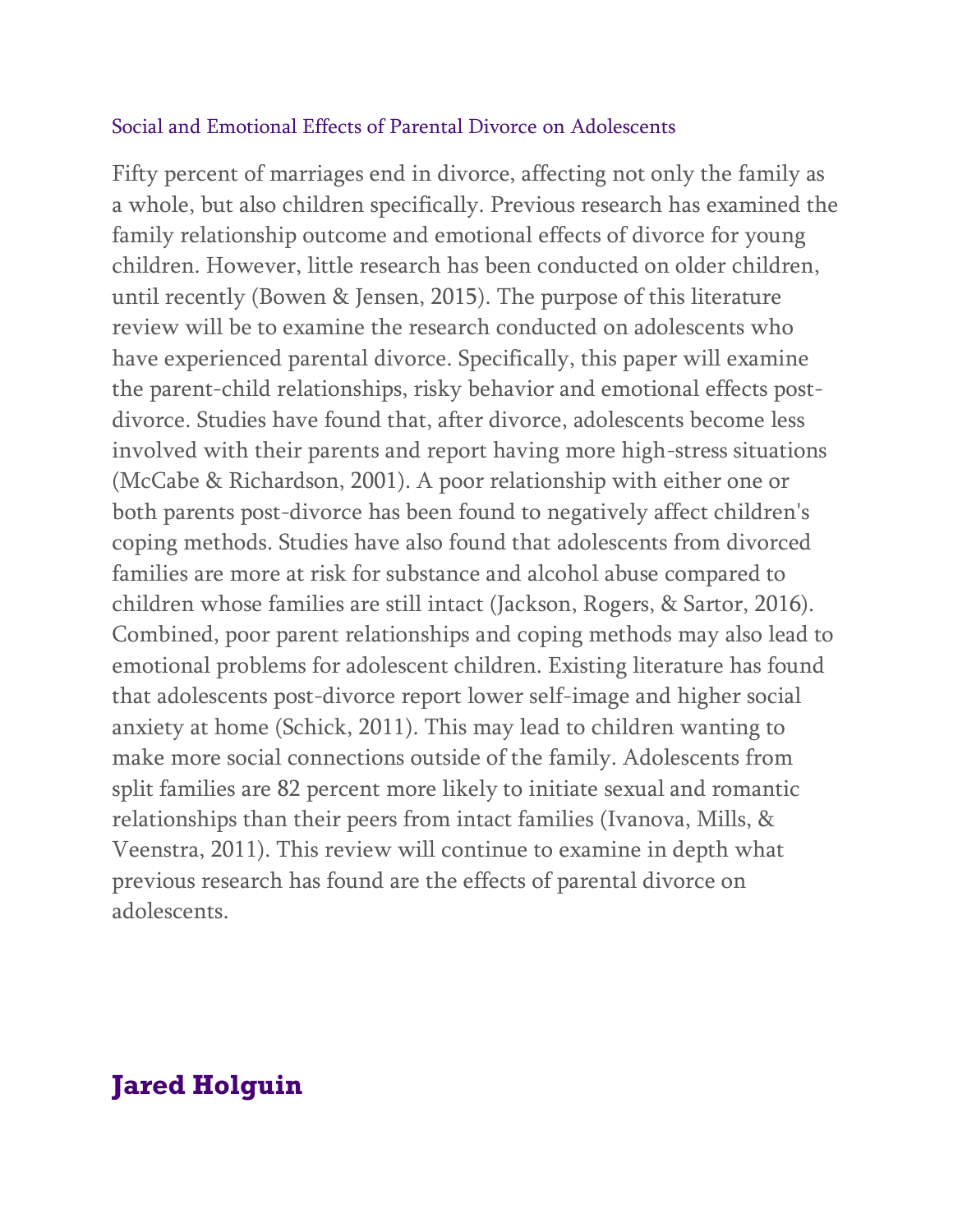### Faculty mentor: Sylvia Vetrone

### Herbal Extracts; Green Tea, Goji Berry, and Red Sage; Potentially Decrease Viability of Cancerous Cells; RPMI, CML, LNCAP, and MCF-7

While cancer treatments have greatly improved since the 20th century, they continue to result in harmful side-effects for patients. Alternative treatments, therefore, hold a high value in cancer research and are continually being investigated. Many healthy alternatives are being developed and synthesized from plant extracts. Green tea, red sage, and goji berry extracts have all shown to have anti-proliferative properties and reduce viability when exposed to various liquid and solid tumor cancers; such as prostate cancers, breast cancers, myelomas, and lymphomas. The aim of this study was to explore the efficacy of natural homeopathic extracts as an alternative cancer treatment, due to the previous reports of the anti-cancerous effects from such substances. Cell proliferation and viability assays were used to observe the effect of green tea, goji berry, and red sage extracts on two tumor forming cancer cell lines, (LNCAP and MCF-7), and two liquid, non-tumor forming cancer cell lines, (RPMI 8226 and CML), to determine their potential anti-cancerous properties. The RPMI 8226 cells were exposed to 6.25%, 12.50%, 25.0%, and 50.0% green tea extract over 48 hours, while LNCAPs were cultured with 25.0% and 50.0% green tea extract over the same time. CML and MCF-7s were exposed to 10.0%, 20.0%, 40.0%, 60.0% and 80.0% of red sage extract and goji berry extract over 48 hours. Percent viability of cells cultured in 25.0% and 50.0% green tea extract was significantly lower than the controls. Additionally, CML cells cultured in 20% goji berry extract had a statistically lower viability than their control, with an increased number of dead cells. The results for green tea exposed cancer cells were supportive for green tea extract's claimed anti-cancerous properties. As well, the data for goji berry extract is hopeful for the research of its cancer fighting abilities. Both products would be favorable targets for cancer therapy research and should be further investigated.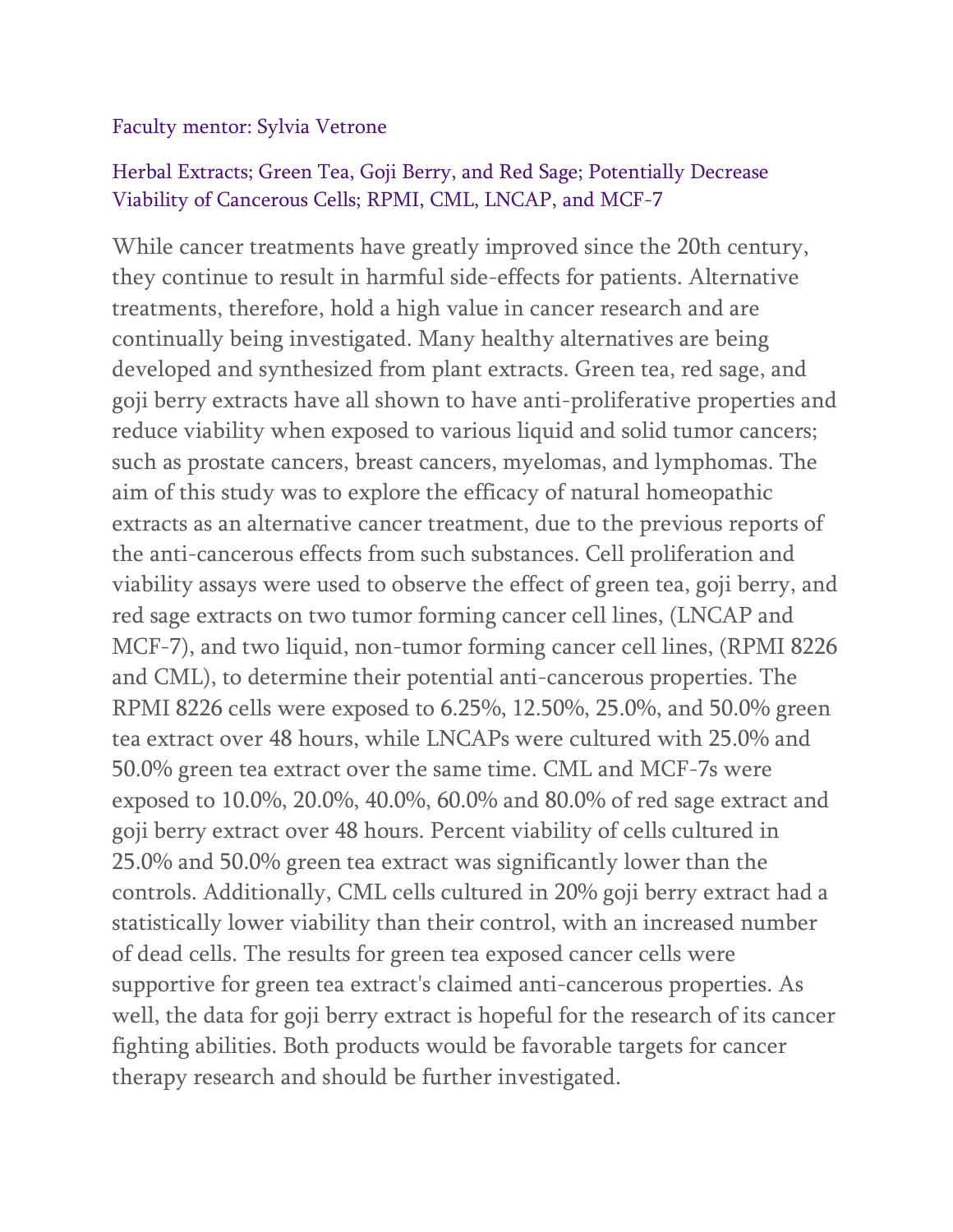# **Stephanie Jackson**

### Faculty mentor: Christina Bauer

## Post Synthetic Modification of a Stilbene MOF with 1-methylimidazole via **SALE**

Metal-organic frameworks (MOFs) are hybrid materials composed of both organic and inorganic compounds. MOFs have been used in a variety of applications ranging from small-molecule sensors to gas storage. Through the use of post-synthetic modification (PSM), chemical functionality can be altered and used to expand MOF research. In this project, a stilbenebased MOF was synthesized from trans-stilbene-4, 4-dicarboxylic acid, N, N-dimethylformamide, and zinc nitrate. The framework was then postsynthetically modified with 1-methylimidazole and characterized via infrared spectroscopy (IR), x-ray diffraction (XRD), and observations under UV-light and a microscope. The original stilbene-MOF is a pale crystal that emits a blue luminescent color. XRD patterns of the stilbene-MOF displayed peaks around 8, 12, 15, and 20 (2-theta) and IR showed significant peaks at 2928.49, 2854, 1657.56, 1584.94, 1506.06, and 1385.20 cm -1.

# **Myles Jackson**

### Faculty mentor: Hector Valenzuela

## Micro Unknown Identification

The purpose of this project was to develop a methodology for quickly identifying an unknown genus of bacteria using standard bacteria staining, physiological tests and molecular biology techniques (PCR). The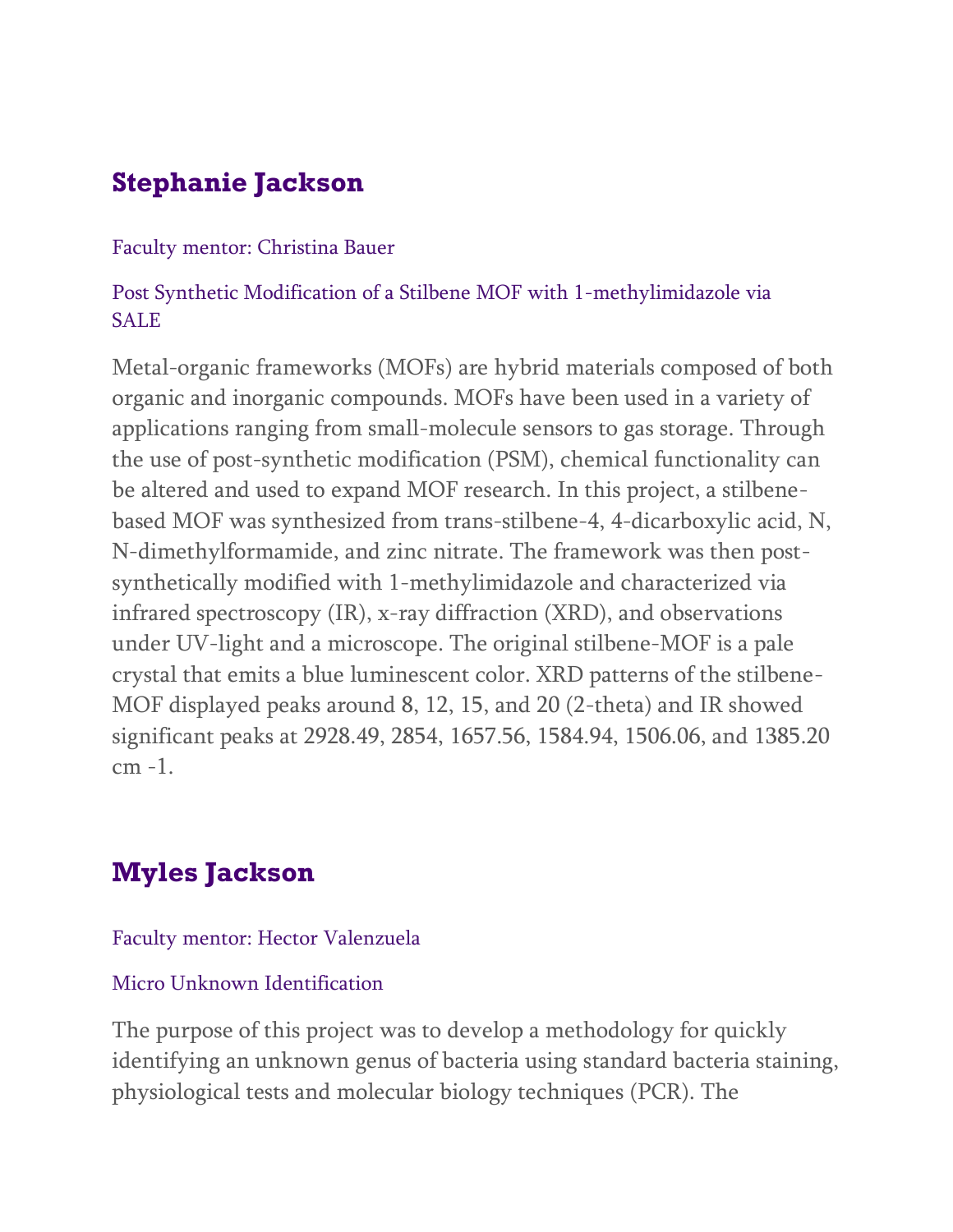experimental setup consists of a blind study, where ten commonly hospital acquired bacteria were provided and the bacteria was given to multiple groups of researchers. We tested the bacteria in various ways to identify the bacteria for speed and accuracy. The results of our tests were: the bacteria were Catalase positive, oxidase negative, lactose positive, Indole positive. From these results it was determine that the unknown bacteria was Escherichia coli. Confirmation of our results was done by a PCR reaction with primers specific to E. coli. Conclusion, although staining and physiological test are low in cost, the PCR reactions was faster and accurate.

# **Alexander Jelloian**

### Faculty mentor: Roger White

## Liberal Economic Policy and its Effects on GDP Growth and Household Income per Capita

I consider the Economic Freedom Index as a primary factor connected with GDP growth and increases in household income. Many debates have arisen recently as to what effective macroeconomic policy actually is. While some are more free-market oriented, others have suggested more restriction oriented policies. I examine the validity of the free-market argument. As far as my methodology is concerned, I run a linear regression using GDP as the dependent variable and a host of independent variables that determine a country's economic freedom. These independent variables come courtesy of the Economic Freedom Index from The Heritage Foundation. We find that increases in economic freedom have beneficial effects on an economy as a whole, as well as individual's household income. It may be wise for developing countries to implement these principles, as there are numerous examples of countries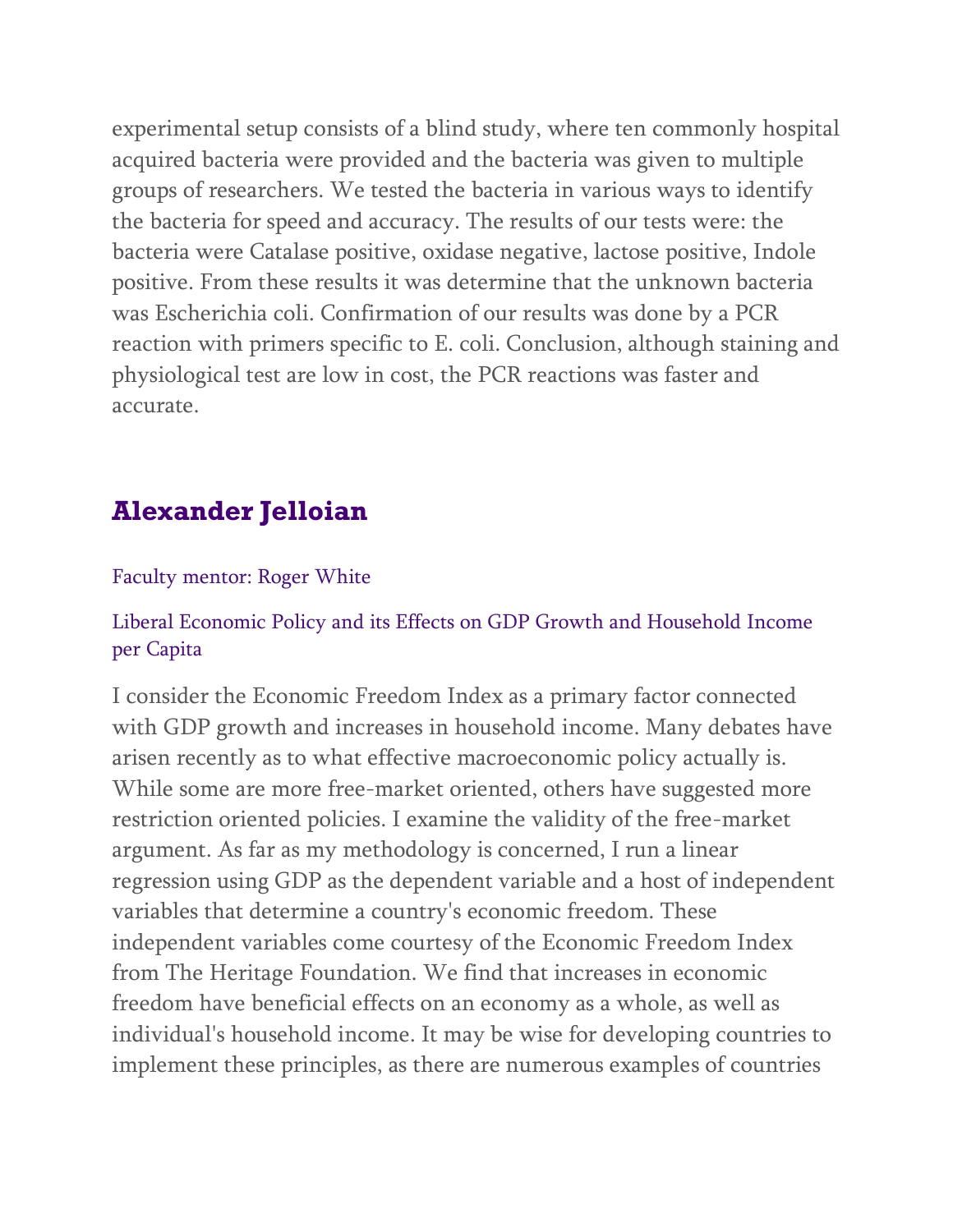who have tended away from isolationism, and as a result raised their economic standing on the world stage.

## **Melissa Johnson, Katie Engle, and Emily Carranza**

Faculty mentor: Lisa Ibanez

#### 4Girls Recruitment Material; Measuring Accuracy & Effectiveness

The research aims to assess the effectiveness of the 4Girls recruitment material, in accurately depicting the values of the organization. These materials include pamphlets, videos, flyers, and social media platforms. To do so, interviews will be conducted with seven 4Girls board members, and the data will be compared with that of a focus group. The focus group will consist of professionals in the marketing field. The results of this study seek to measure the correlation between the intended message of the materials, in relationship to the qualities received by the audience. The purpose of this study is to provide 4Girls with the best practices required to properly engage their intended population.

## **Mitchell Johnson**

#### Faculty mentor: Cinzia Fissore

#### Effects of Wildfires on Vegetation and Soil Structure in California

Historically, fires have engulfed extensive areas of California and throughout the U.S. and their frequency and intensity are expected to increase due to management choices and climate change. Although technology and containment practices have been developed and changed over time regarding fire suppression and management, fire continue to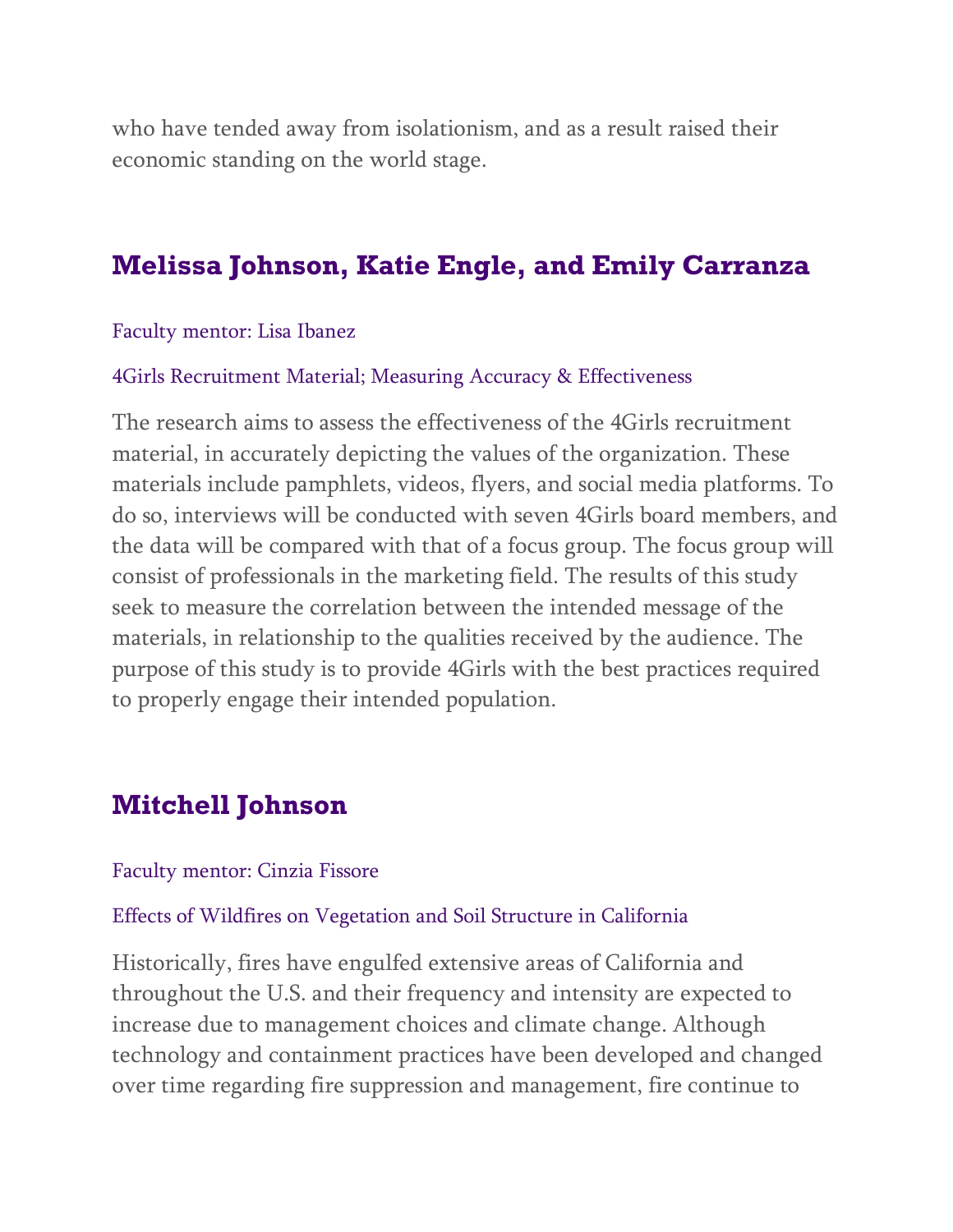have destructive effects on the environment. While large attention is often dedicated to the effect of fires on animal habitat and ecosystem services, the effect of fire on soil health and functions is often overlooked. Depending on specific intensity, fire can release sequestered C and N sinks from the soil into the environment, with potentially large repercussion on both soil ecology and climate. In this study, I simulated fire intensity by combusting two separate sets in two replicates of soils representative of the natural habitat of coastal CA at 120°C, 300°C, and 500°C that were subsequently incubated at 35°C with optimal moisture for 7 days. Measurements of headspace CO<sub>2</sub> concentration allowed to make extrapolations on labile C dynamics post-fire. I hypothesized that increasing fire intensity results in greater soil labile C losses. Initial %C was 1.4% for Turnbull and 1.9% for Turner. After combustion, %C was 1.5%, 1.3%, and 0.37% for Turnbull and 2.1%, 2%, and 0.67% for Turner (at 120°C, 300°C, and 500°C, respectively). My results show that low fire intensity results in greater microbial activity during the incubation period than medium and high intensity at both locations. During the incubation, CO<sub>2</sub> respiration deriving from microbial activity resulted in C losses from soils that were higher in correspondence to low intensity fire, indicating that low intensity fire leaves behind more labile C, which is rapidly utilized by soil microbes and it is an essential component of soil health. My study adds to the body of literature that describe the destructive power of high intensity fires and it emphasizes the importance of preserving soil health for the regeneration of the vegetation by increasing fire suppression and management.

# **Kimberly A. Jones, Alondra A. Chavira, and Kenneth E. Prehoda**

Faculty mentor: Sylvia Vetrone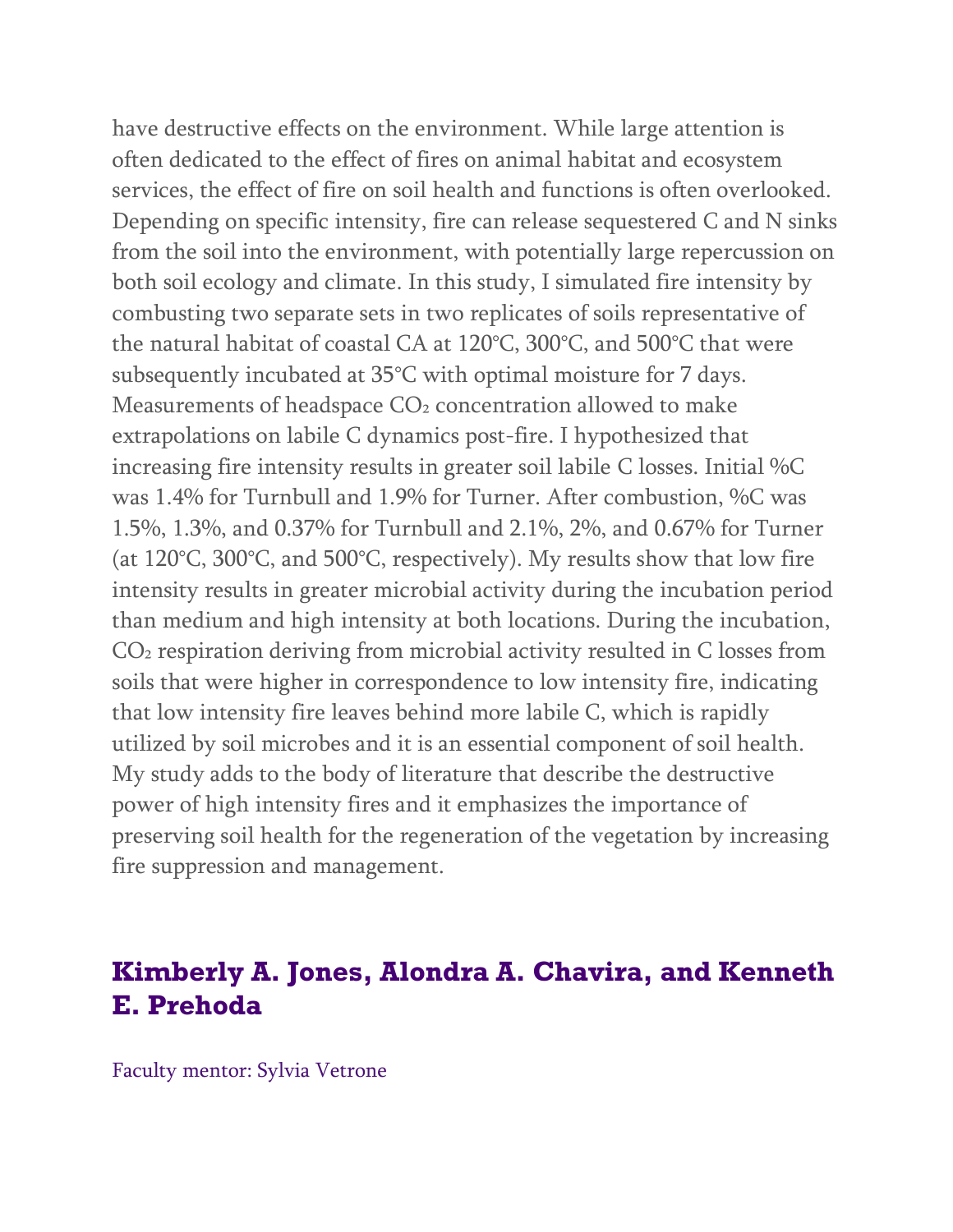### Determining how Lgl regulates the Par Polarity Complex

Many cells organize their membranes into discrete domains in order to accommodate cellular functions such as directed transport and differentiation. In animal cells, membrane organization or polarity is created through a group of proteins known as the Par Complex, which includes Par6 and aPKC (atypical protein kinase C). The Par Complex localizes to the apical membrane domain of many animal cells where it excludes substrates, such as the protein Miranda. Phosphorylation by aPKC causes proteins like Miranda to be removed from the apical domain, thereby restricting their localization to the basal domain. Lethal giant larvae (Lgl) is a tumor suppressor that is thought to regulate aPKC activity and localization. Loss of Lgl causes aPKC to lose its normal apical localization and to become weakly bound to the entire cortex. This project aims to determine how Lgl regulates Par Complex localization and activity. To determine if Lgl regulates aPKC directly or via another upstream protein known as Bazooka, we will observe the localization of Bazooka, aPKC, and Miranda in Drosophila neuroblasts (a powerful model system for studying polarity) using immunofluorescence and confocal microscopy. We will use both expression of RNAi and available mutant alleles of Lgl to visualize where these proteins localize in the absence of Lgl. This will allow us to determine how Lgl fits into this pathway so we can better understand the role this tumor suppressor has in establishing Par Complex polarity.

## **Frances Kelleher**

Faculty mentor: Roger White

With Great Power Comes Great Destruction: An Economical Analysis of Terrorism in the MCU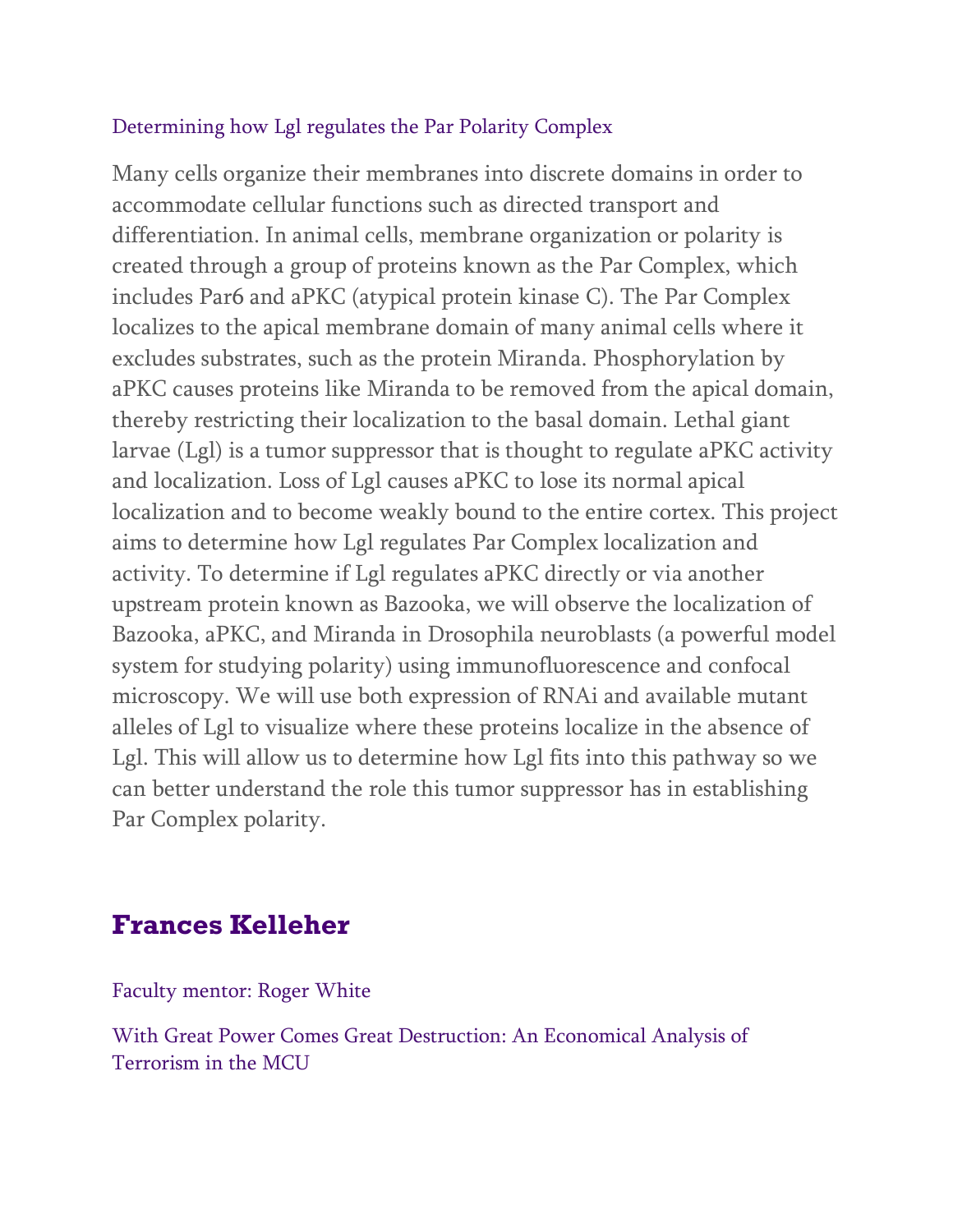This paper explores the relationship between terrorism and acts of superheroes and villains in the Marvel Cinematic Universe (MCU) to see if superheroes were a benefit or detriment to society. We used the Global Terrorism Index scoring system from the Institute for Economics and Peace to measure the impact that fights between powered individuals have on the fictional economy and compared the values to real world scores. The scoring system factors in the number of incidents, deaths, and injuries as well as the amount of property damage. We found that the MCU feels less of an impact from terrorism than most countries. Knowing this provides insight for the creators of movies within the MCU in how to make the fictional world more realistic and adds to the viewing experience of the movies.

# **Sopahn Kellogg**

### Faculty mentor: Rebecca Overmyer-Velázquez

#### Transnational and Transracial Adoptees; Finding Identity Among Strangers

Adoption remains an important aspect of daily life for many American families. Since before the 20th century, families have been created and have thrived within post-modern and modern society. Past studies on transnational children have made numerous connections between adoptees' identity development and their adoptive parents' involvement in their lives. Today, studies done on transnational/ transracial adoptions have started to decelerate. Historically, articles that have made it into circulation have focused on identity development and environmental impacts. In the past couple of years, newer articles have exposed the political disputes relating to the increased occurrence of transnational adoptions. These articles address concerns centered around the cultural identities of the adopted children becoming obsolete when entering their new adoptive culture. In this study, I will aim to fortify against this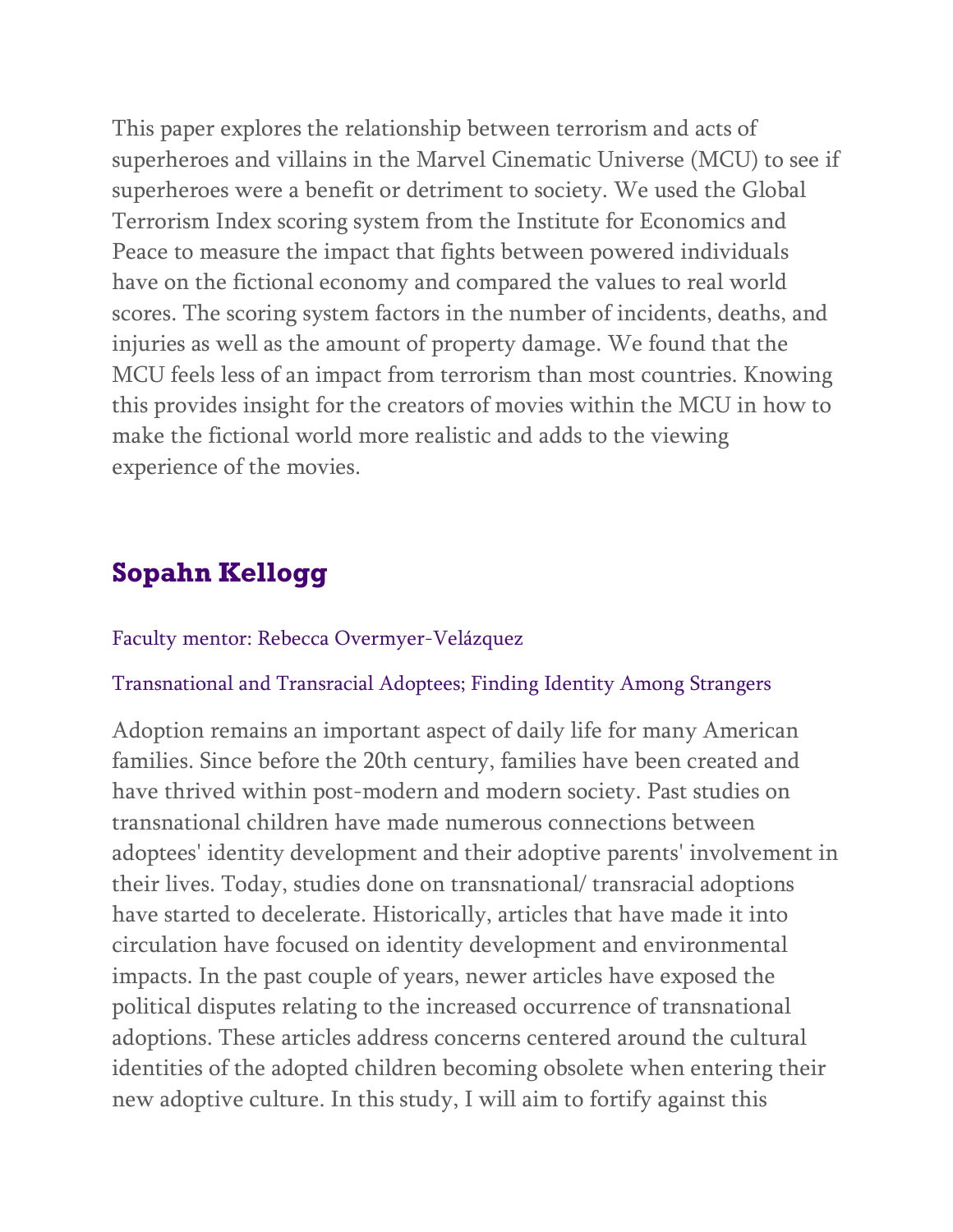misguided understanding of the retention of identity in these transnational and transracial adoptees. In the research, I will review the effects of these personal interactions between parents and children, to answer the question of, "what environmental/ parental actions affect the development of an adoptive child's identity" and "how much do these factors affect the adult lives of these adoptees?" This study will cover eight, 30 to 40 minute in-depth interviews with four adult adoptees, three females and one male, along with their primary parent, to help clarify significant developing moments within these adopted children's childhoods. From conducting this research, I can reaffirm previous research stating that increased communication and interaction with the child's country of origin can provide them with a stronger understanding of their identity and place in the world. Furthermore, the information gathered demonstrates how American cultural expectations have been used to shape these adoptees' adult lives through their social experiences in childhood. An unexpected insight that I found was the effect bullying had on building resilience within adopted children helping to reinforce cultural identity. The purpose of this study is to update the limited knowledge of transnational and transracial adoptees' identity development and share this this information to a broader audience.

# **Alya Kingsland**

### Faculty mentor: Cinzia Fissore

## Role of management and topography on soil organic carbon between grassland and cropland soils in Minnesota: a spectroscopic approach

Management practices and terrain attributes influence the structure and accumulation of soil organic carbon (SOC) in the landscape. In this study, we examined the role land management (native grassland and cornfields) and topography (eroding and depositional positions) have on SOC dynamics. Twelve soil samples were taken in Fillmore Co., MN from six sites at 0-5cm and 20-25cm depths. Specifically, four sites belonged to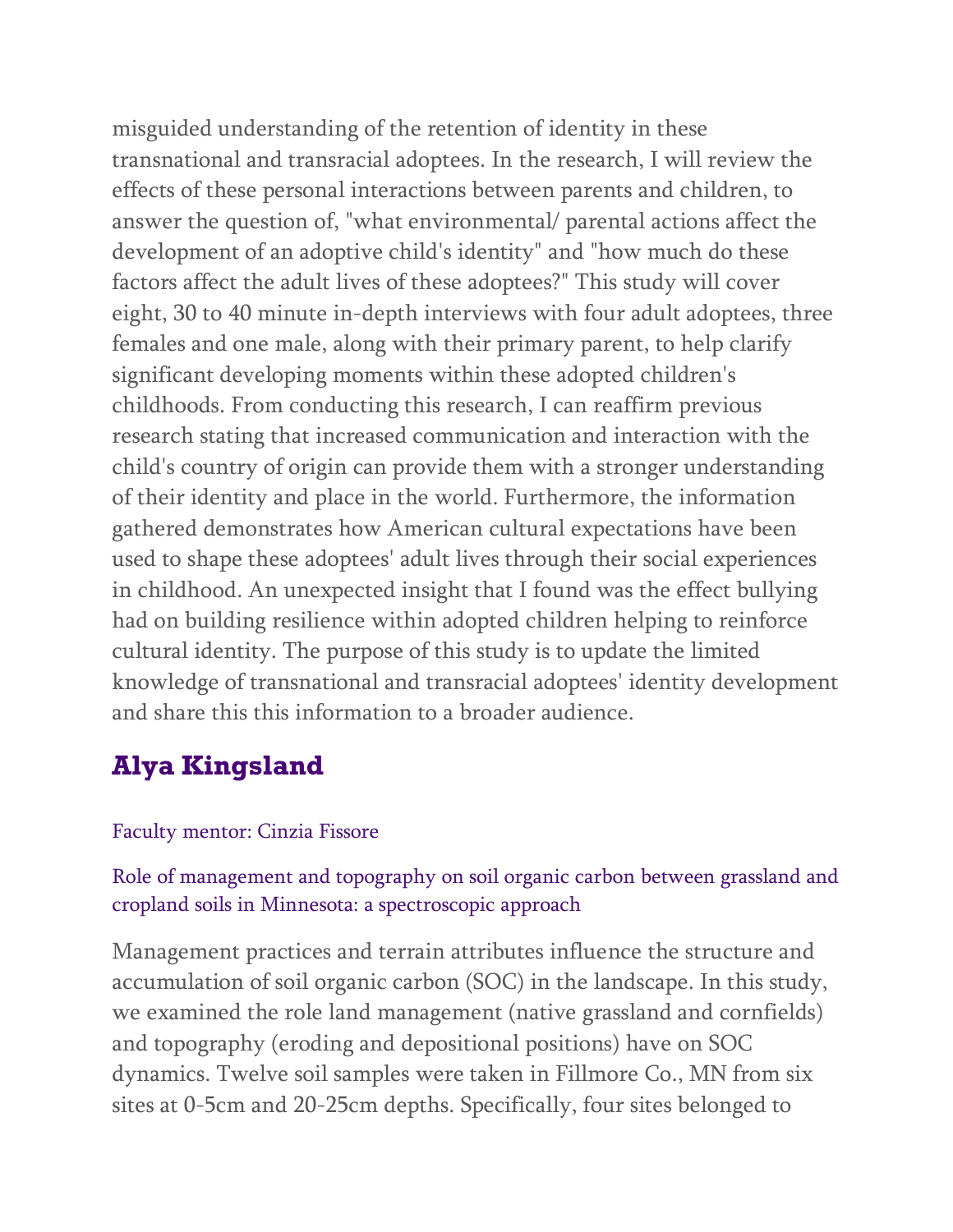cornfields under intense agricultural production, and two to undisturbed grasslands. We relied on SOC physical fractionation techniques (which separates a free light fraction (fLF), an occluded light fraction (oLF), and a mineral-associated heavy fraction (HF)), to detect changes in SOC distribution. We used Infrared Spectroscopy (FTIR) to qualitatively and semi-quantitatively assess SOC chemical characteristics across fractions, management type, and topography. We selected diagnostic peaks for aliphatic moieties (2850-2855 cm-1 and 2910-2930 cm-1.: Band A) and aromatic ones (1410-1420 cm-1, 1620-1630 cm-1: Band B). Analysis was conducted on Band A: Band B normalized for C content. Previous 137Cs analyses indicate that two of the cultivated sites are depositional (slope 2.8% to 3.9%), and two are eroding (3.2% to 8.1%). Grasslands had slope ranging 3.9% to 27.2%. The fLF is a good indicator of organic matter (OM) decomposition, and since grasslands accumulate more SOC near the surface than agricultural soils, we expect that more aliphatic moieties will accumulate in grassland soils compared to cultivated soils and that this will be visible at both depth increments. Greater peak intensity in the 1630 cm-1 region was observed for the oLF fraction than in fLF in both management types, likely indication that more decomposed OM accumulated in this fraction, in part favored by aggregation-induced incorporation of microbial metabolites. The HF showed greatly diminished aromatic peaks in both management types, due to decomposed material in mineral-associated sites. We observed evidence of greater labile C accumulating at cultivated depositional sites, likely attributed to addition of material from eroding sites. At eroding sites, slope significantly affected the quality of C in the oLF, which had greater peak intensity for aliphatic and aromatic moieties with lower slope percent. My results show how intensive agriculture negatively affects SOC accumulation and that slope and erosion can exacerbate the effects of agricultural practices.

# **Alya Kingsland**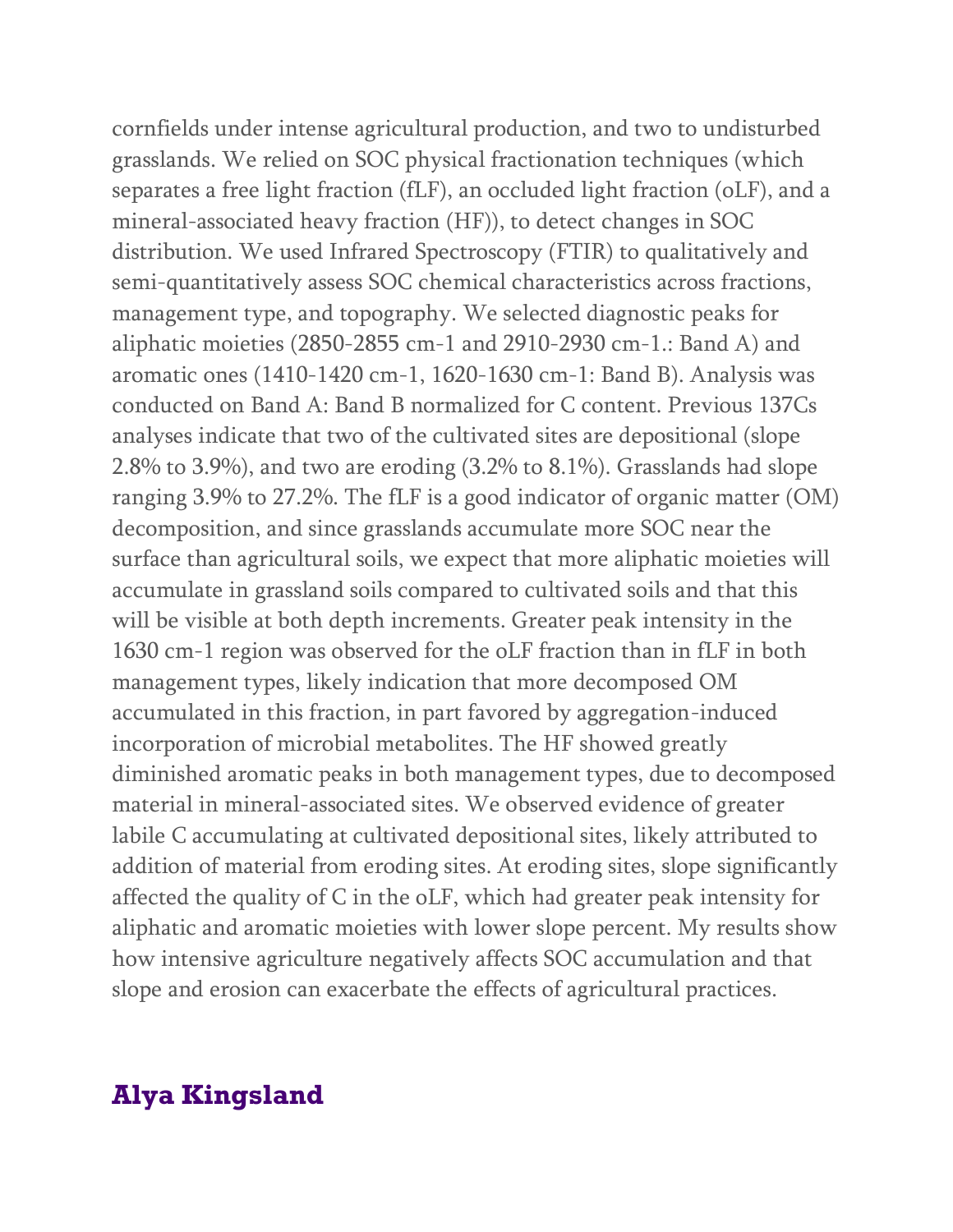### Faculty mentor: Roger White

### Examining the Possible Existence of an Environmental Kuznets Curve Over Different Time Periods

The Environmental Kuznets Curve (EKC) hypothesis posits that the relationship between economic growth and environmental exhaustion follows an inverted U-shaped curve. This is based on the notion that, during the early stages of development, income per capita and pollution per capita both increase; however, after reaching a certain level of average income, pollution per capita begins to diminish as average income continues to rise due to societal preferences for a cleaner environment. Thus, somewhat contrary to intuition, economic growth may be essential for ecological protection. The EKC hypothesis is a general statement and, thus, is not limited by the form of pollution or the unit of observation. The hypothesis should apply across countries and across sub-national units such as states or cities. This study tests the EKC hypothesis by examining the relationship between national carbon dioxide (CO2) emissions per capita and Gross Domestic Product (GDP) per capita for 169 countries during the period from 1820 through 2016. The dataset consists of annual series for CO2 emissions per capita, GDP per capita, and GDP per capita squared - the function that allows for an inverted curve. Overall, given results of studies that have examined more recent time periods, we expect to see an inverted U-shaped curve and confirm, generally, that the EKC hypothesis holds. It is also expected that the EKC will vary across time periods depending on the level of industrialization, the impact of war (i.e., we assume the EKC relationship may vary between defeated and victorious nations), and other historically significant events that may affect GDP per capita and CO2 emissions per capita. Thus, the point in time when the presence of Kuznets' proposed relationship is first found in the data remains an open empirical question. Using econometric techniques, we identify the time period when the EKC is first observed in the data. More specifically, our lengthy reference period allows us to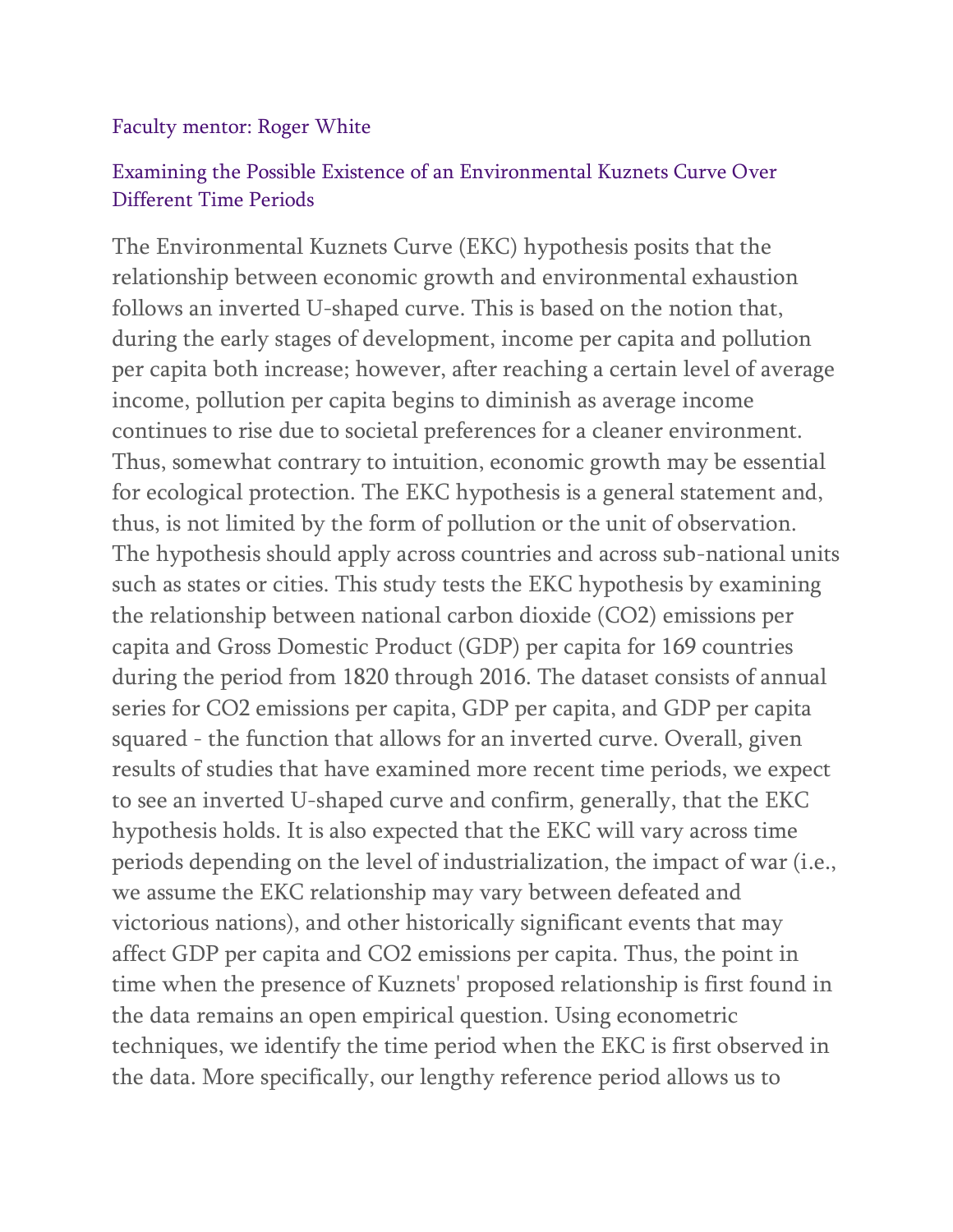ascertain if an EKC was present during the 19th century, a time when few countries were very industrialized. Additionally, we are able to consider other factors and events, such as the Industrial Revolution and World War II, as potential sources of empirical regularities.

# **Alya Kingsland**

### Faculty mentor: Roger White

## Environmental Kuznets Curve Analysis of U.S. State-Level Carbon Dioxide Emissions

The paper examines the relationship between state-level carbon dioxide (CO2) emissions and state-level economic growth in respect to the Environmental Kuznets Curve (EKC) hypothesis. The purpose of this study is to assess the existence of the EKC at the state-level and to determine what sector within the economy is responsible for the most emissions. Sectors include: commercial, residential, industrial, electric power, and transportation. Econometric analysis is used to determine the applicability of the EKC hypothesis across the 50 states of the U.S., using data from 1997-2015. The dataset consists of CO2 emissions per capita, gross state product (GSP) per capita, and GSP per capita squared - the function that allows for an inverted curve. Findings show an inverted Ushaped curve for each economic sector, confirming that the EKC hypothesis holds for a state-level analysis of economic development and CO2 emissions. Additionally, the results indicate varying turning points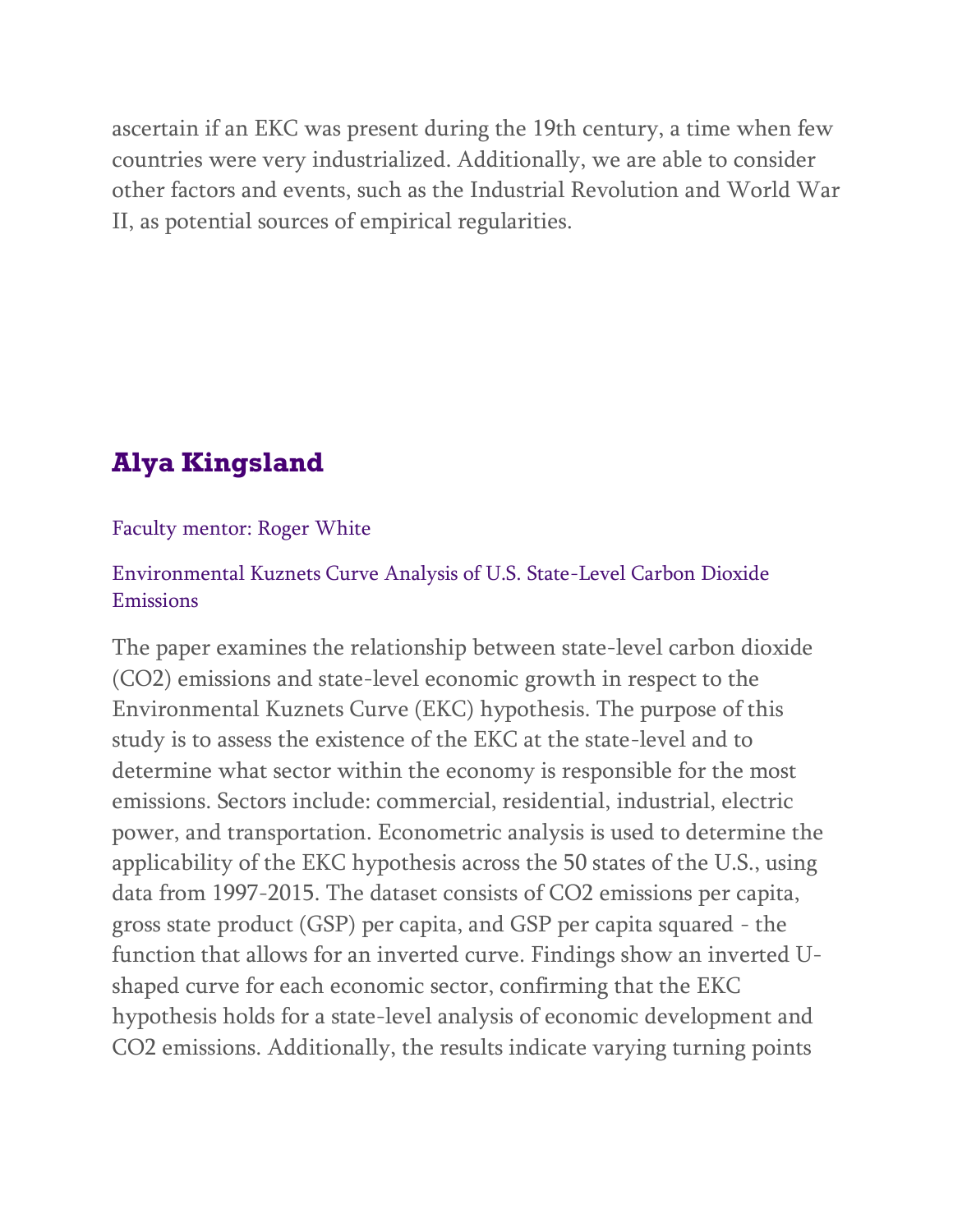for each curve, allowing us to identify emission heavy sectors and proposing institutional solutions tailored towards individual sectors.

## **Maddie Kirkwood**

#### Faculty mentor: Jose Orozco

### Pinpointing Change: An Examination of American Influence in Mexican Immigration Policy and Enforcement from the 1990s-Now

In 21st century America, immigration and the southern border are a hot button issue. The Trump era in America has exacerbated the divide across the nation. The southern border is a key part of America today, spanning 1954 miles and linking the US to a country that is relied on heavily. This border is shared by two countries, but the decisions surrounding the divide have been primarily made by one country, the United States. America forced the border to cross many native Mexicans in 1848 and have been dictating the policies that surround the divide ever since then. Mexico has a voice as well as immigration policies and enforcement that should no longer be overlooked when discussing the United States-Mexico border and immigration law and policy in general. My research is focused around the relationship between the United States and Mexico, specifically on immigration policy and enforcement in the 1990s until present day. I will specifically examine if the United States has always had a role in shaping Mexico's immigration policy and enforcement. My research is driven by the recent offer of \$20 million dollars by the United States to Mexico, this money is supposed to be used for Mexico to enforce their immigration policy and deportation along their southern border. Has the United States always tried to pay their way into Mexican immigration policy or is this a new concept? Tracing the two counties interactions starting in the 1990s with Operation Gatekeeper, moving to the 2000s with the Mérida Initiative, then to present day with the Trump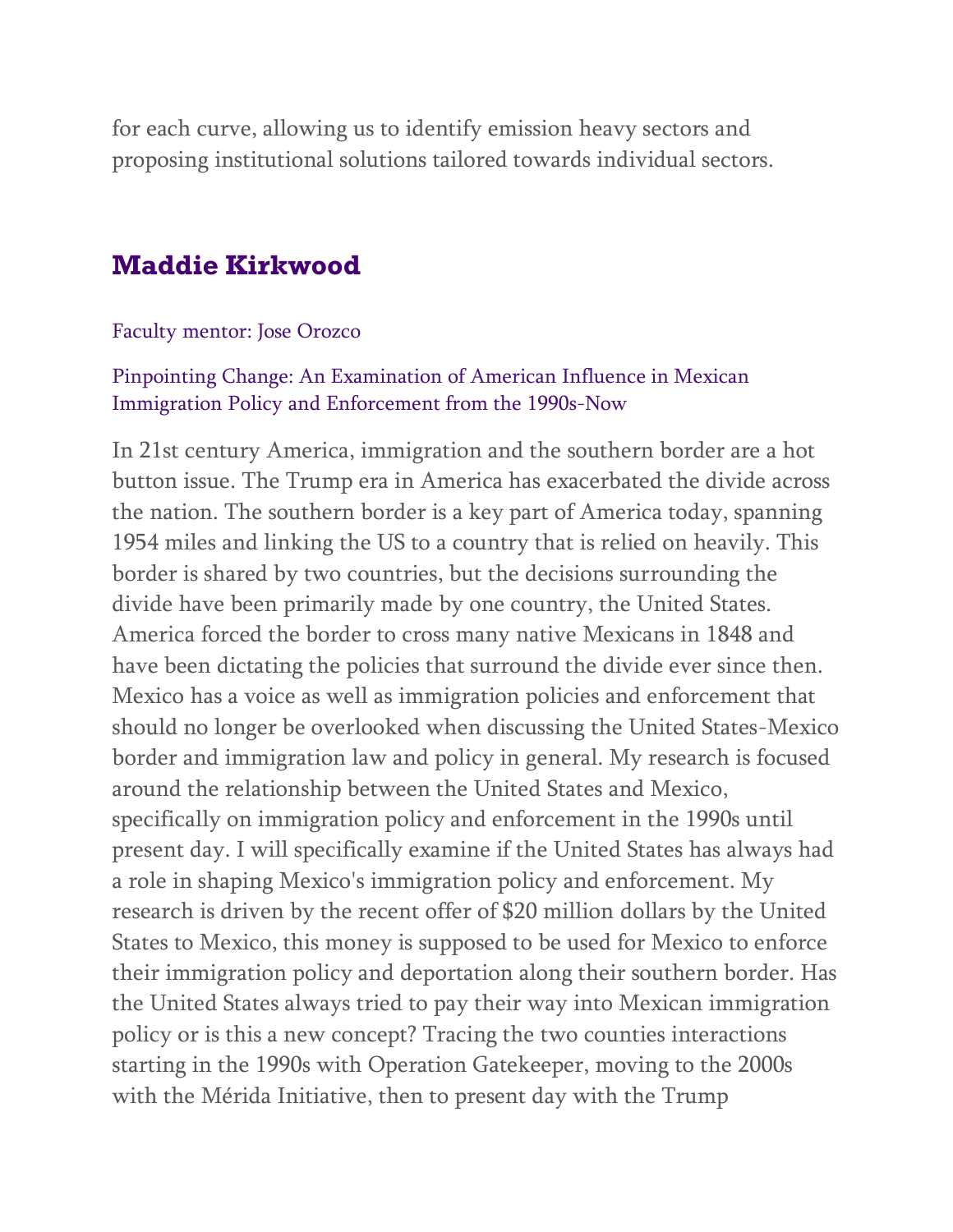administration and their relationship with Mexico. My research aims to uncover if the United States has been pushing Mexico for their own agenda or if Mexico has been creating and enforcing policy through their own needs.

# **Amanda Lane**

#### Faculty mentor: Rebecca Overmyer-Velázquez

#### Implementations of Anthropology in Museums

This research aims to explore how anthropology is used as a framework for cultural curation in museums, as interpreted by museum or cultural specialists. Current museum studies literature focuses widely on improving museum-indigenous relationships, agency, decolonization, and repatriation. It has not been widely studied how curators think of their work and their role, and an empirical study of this information could reveal some alternative approaches to cultural curation for other museums to implement. Through semi-structured interviews with seven museum professionals or academics, this work uncovers the museum professional's rationale behind their exhibition processes and the role that anthropology has in these decisions. While current anthropological ethics aim to alleviate unequal power dynamics between the anthropologist and indigenous persons, some museum professionals believe that anthropology often struggles ethically with indigenous relationships. Many of these professionals, especially those educated in anthropology before the 2000s, have this outdated knowledge of what anthropology is, and expressed some reservations about anthropology as a discipline, yet their methodologies reflected concepts and theories of modern anthropological ethics as they are taught in higher education today. A larger interview pool including Smithsonian museums could add significantly to this research, since many museum professionals look to the Smithsonian for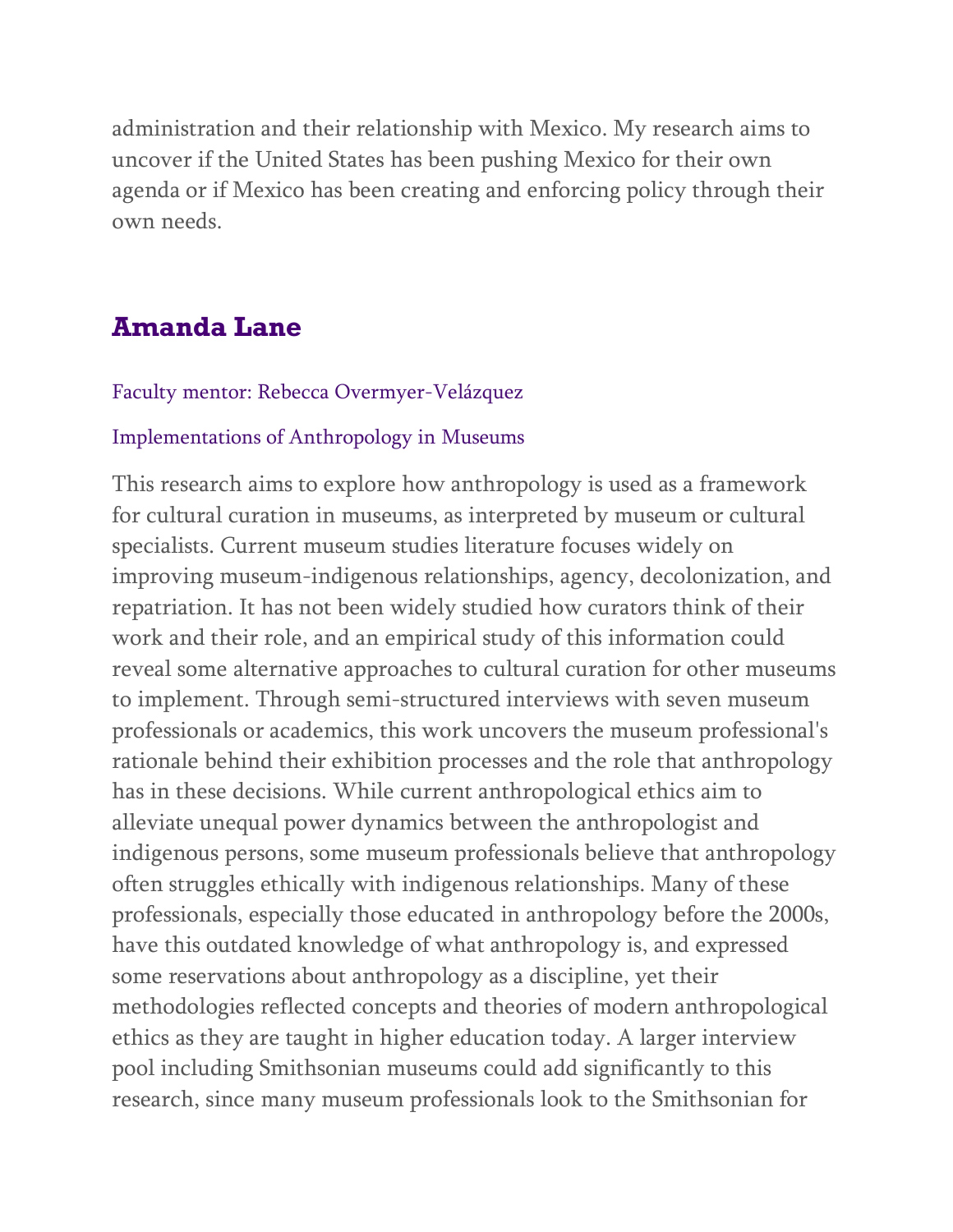advanced processes and approaches. Overall this research reveals how successful cultural programs are affected by the implementation of anthropology in the research, planning, and preservation processes of museums, and can influence other museums to engage more actively in anthropology to improve their cultural processes.

## **Sebastian Lazarte**

#### Faculty mentor: Erica Fradinger

### The Effects of Carbohydrate Sources and Aerobic and Anaerobic Exercise on Blood Glucose Levels

The objective of this study was to understand how blood glucose levels fluctuate as a result of carbohydrate source and exercise activity. The effect on a carbohydrate source was observed by measuring blood glucose levels over one hour after consuming one serving of a glucose tablet, one serving of bread or one serving of chips. Glucolet test strips and a Glucometer were used to measure blood glucose levels. To determine the effect of exercise in blood glucose levels, the subjects consumed a glucose tablet and proceeded to exercise by either jogging a 400m lap (aerobic) or sprinting 4x100m laps (anaerobic). The effect of anaerobic and aerobic exercise on the subjects' glucose levels would increase initially and continue to drop. Each source of carbohydrate resulted in different peak times in which blood glucose reached its maximum after exercise. Aside from the control, the glucose tablet had a peak time of 30 minutes, the serving of bread had a peak time of 45 minutes, and the serving of chips had a peak time of about 45 minutes as well. The anaerobic exercise showed that after the initial peak of blood glucose, there was another gradual increase as opposed to the aerobic exercise, which gradually declined after the first peak. This study allows for further evaluation of the risk high blood glucose levels and how cardiac diseases develop.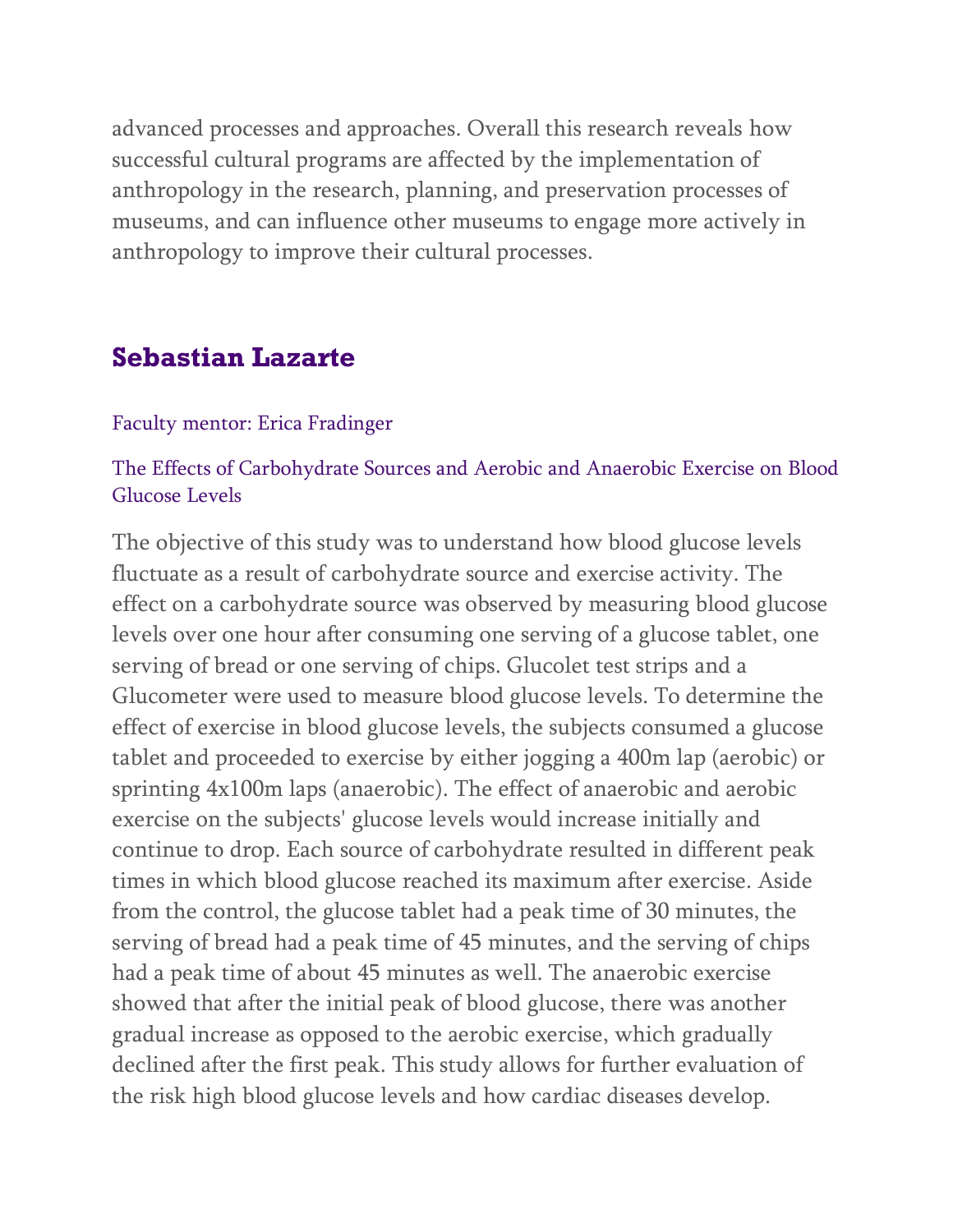## **Rachel Lazerson and Dr. David N. M. Mbora**

#### Faculty mentor: David Mbora

### Does the macronutrient given to ants affect the number of living individuals in a colony?

The control colony, which was given protein and carbohydrates, will tend to have more living individuals than the colonies only with carbohydrates and carbohydrates colonies will have more living individuals than the colonies with only protein. The ants with only protein will struggle to live and therefore have more individuals dead at the end of the experiment. The groups with proteins may produce more larvae than the carbohydrate groups, while control will produce the most larvae. The significance of this research is that is shows what happens to ant colonies when the nutritional needs cannot be met. We tested these hypotheses by exposing the control group to proteins and carbohydrates, the protein group to only protein and carbohydrate group to only carbohydrates. For the protein source, we used a half a cricket and for the carbohydrate source, we used approximately 0.16g of apple. The food was changed twice a week. We exposed the ants to these conditions for nine weeks. We compared the number of ants alive, the activity rate, number of dead ants and number of larvae present under all three treatments. There were significant results between all three groups. There was significant difference between ant colonies and activity rate, ant colonies and number of living ants, ant colonies and larvae produced, ant colonies and number of larvae divided by number of ants alive, and ant colonies and the sum of larvae produced and number of ants alive. These results show that when ant colonies' macronutrient needs cannot be met, it affects the entire colony.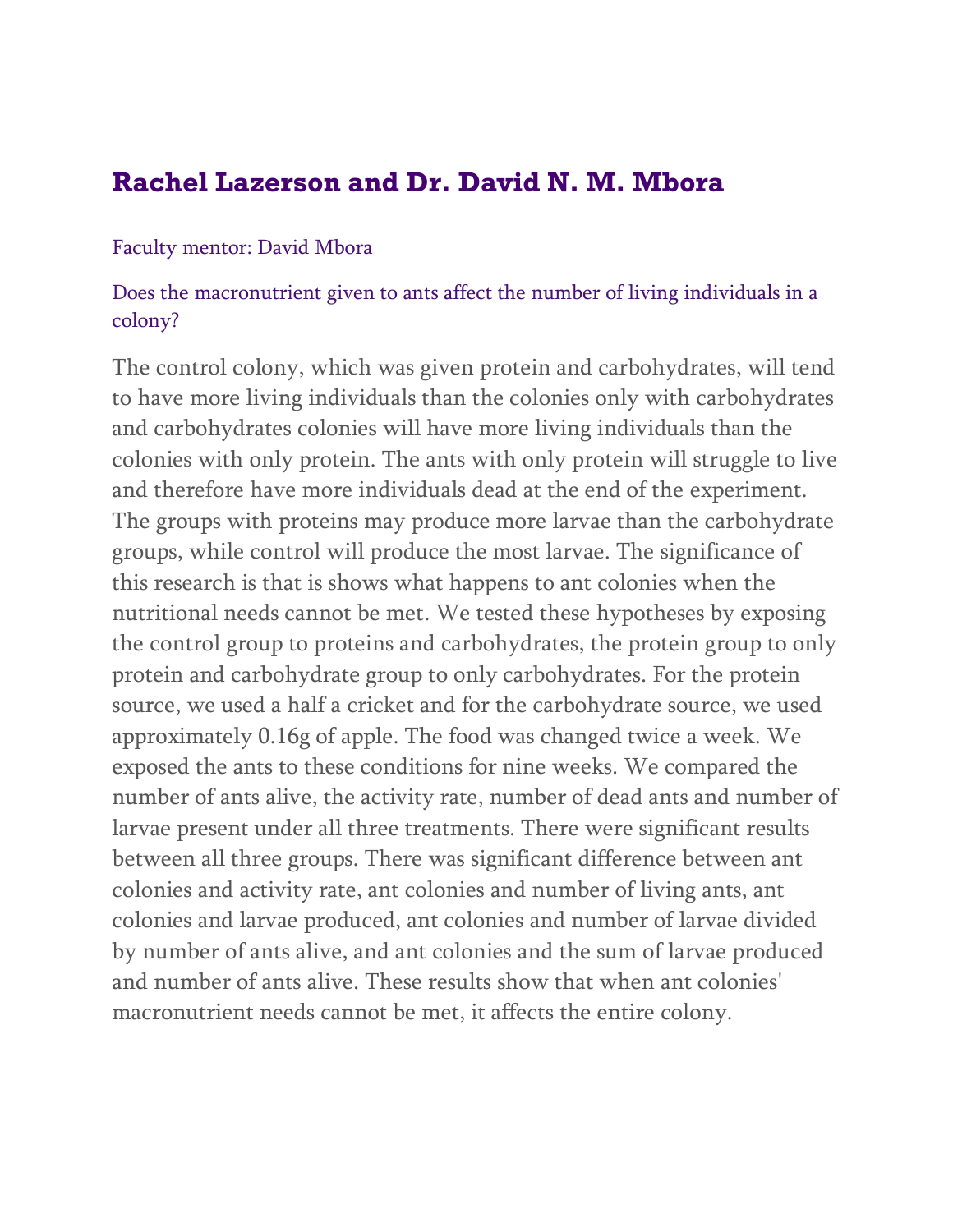# **Max Lepley**

#### Faculty mentor: Roger White

#### Feasible Least Squares Regression and the Income/Happiness Relationship

This paper tests the relationship between an increase in real income and happiness levels of individuals from 90 different countries from the years of 1994 to 2014. The data for all of the variables: scale of income (incrank1), date (year2), dummy variable for importance of family (famimp3), dummy variable for importance of friends (friendimp4), dummy variable for importance of leisure time (leisimp5), dummy variable for importance of work in life (workimp6), dummy variable for importance of religion (relimp7), dummy variable for sex (male8), age (age9), dummy variable for marital status (married10), number of children (children11), and dummy variable for employment status (employed12) is taken from the World Value Survey. I used the original least squares regression technique multiple times for different variations in my original regression equation. Through a simple test for heteroscedasticity and multicollinearity, it is found that heteroscedasticity and serial correlation is present in the model and so the feasible least squares regression technique must be used to correct for these errors. Overall, my findings were as expected, the income variable was positively correlated, but had a very low coefficient value indicating that income will improve happiness only up to a certain point, but it is other aspects of life that spur true happiness. For example, the health and family importance variables had the highest coefficient variables which means these had the largest effect on happiness. The rest of the variables were all positively correlated but didn't do much to influence happiness. Employment status was the only negatively correlated variable.

## **Max Lepley**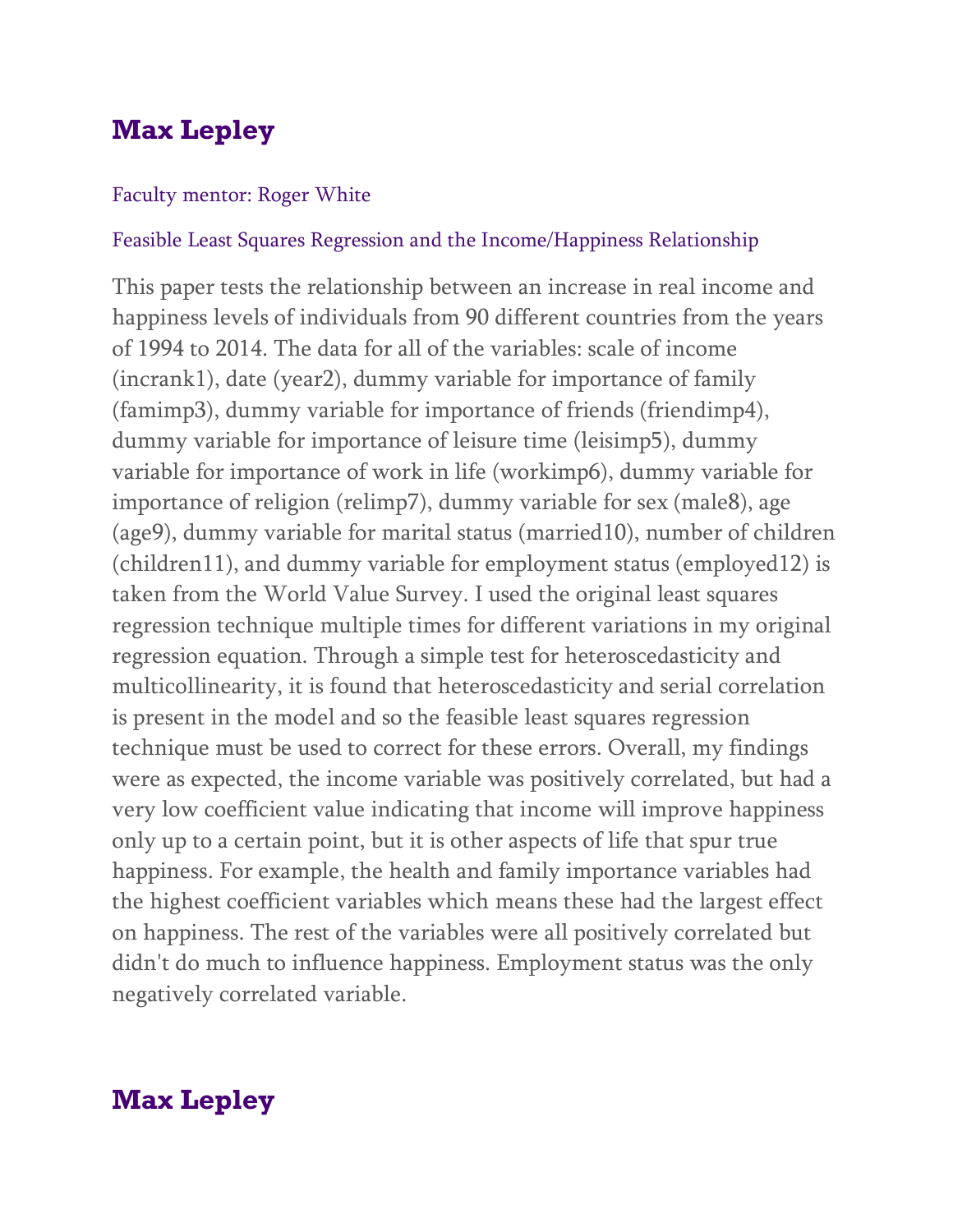### Faculty mentor: Roger White

### The Emergence of China and India and their Effects on Global Trade

This paper will discuss the effect of the emergence of China and India as global trading powers on the global economy from the years 1960-2018. Data will be collected from the World Bank as well as various pertinent research articles and journals. Specific variables of interest that will be used as a comparative tool will be net exports, FDI, exchange rates, GDP per capita, and comparative advantages. China and India have a comparative advantage in labor intensive goods, and is likely from the years of 1960-1980, before their economic booms, China and India will have little effect on global trade. These countries will also specialize in exporting labor intensive goods. It is expected that as the 90s approach, the increase in industrial capabilities and economic development will lead to an increase in comparative advantage for capital intensive goods. It is expected that the traffic of global trade will increase and FDI into each country will also increase. The value of each country's currencies is likely to increase as well as GDP per capita relative to the rest of the world.

# **Tiffany Livoti**

### Faculty mentor: Alvin Alejandrino

## Effects of Ammonia and Temperature on Chlorella vulgaris and their Environmental Implications for Freshwater Ecosystems

The world we live in today consists of countless pesticides and fertilizers, compensating for our depleted and dying land. Ammonia is a chemical that is commonly found in pesticides and other agricultural products, which all too often seeps into water systems worldwide. This causes a multitude of ecological problems, especially when combined with a highly fluctuating global climate. The study examines the varying effects of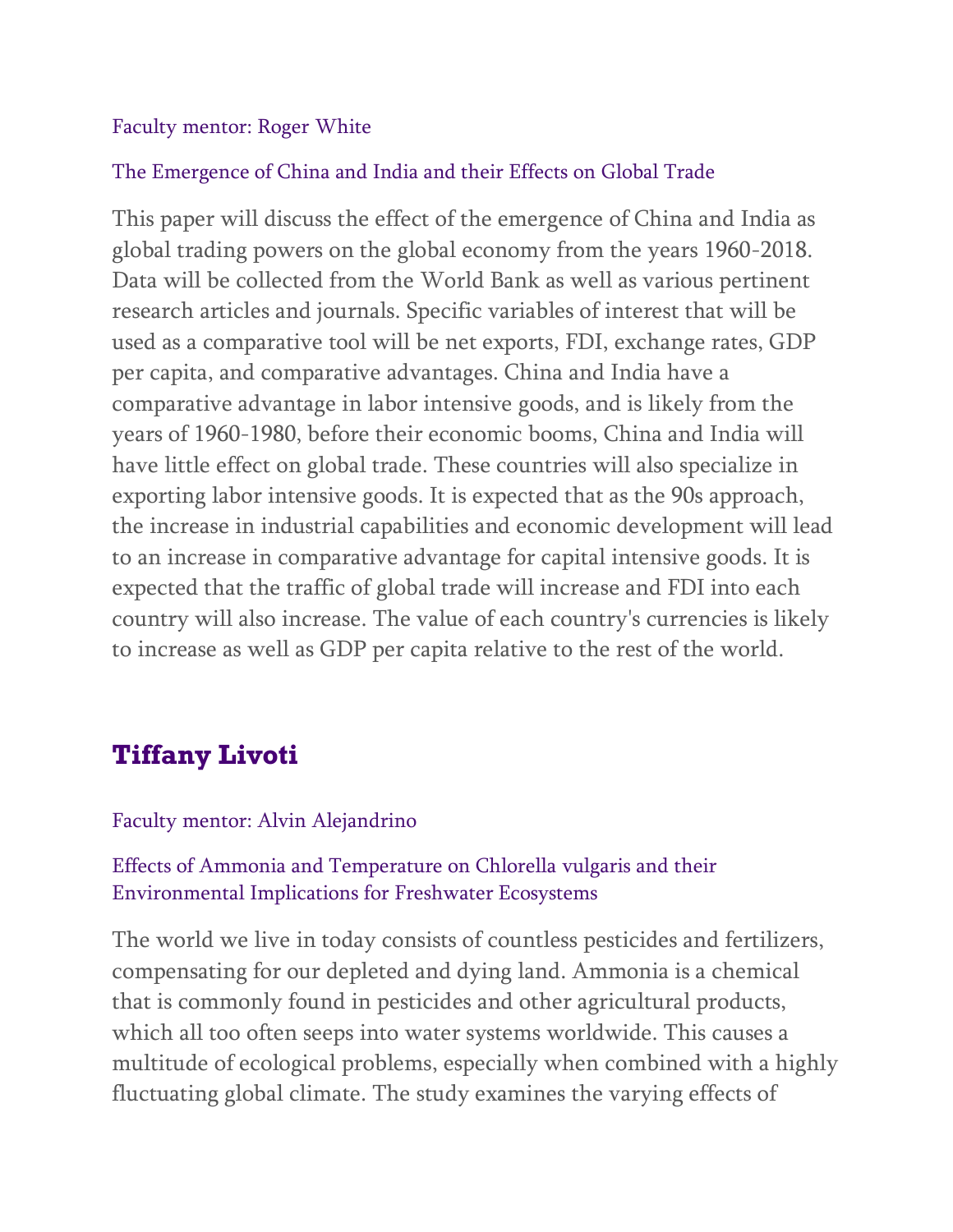different ammonia concentrations and temperatures on freshwater algae Chlorella vulgaris. The study then analyzed its findings with examples of real life ammonia waste in freshwater ecosystems, and the problems that result. Twelve different environments were used to study the algae, varying in temperature and ammonia concentration. This was set up using 12 50 mL beakers, each filled with about 20 mL of Chlorella vulgaris, with NH3 concentrations of 0.0M, 0.01M, 0.05M, and 0.1M. The temperatures used were 18°C, 25°C, and 33°C. Each of those temperatures were separated into four 50 mL beakers, in which a different concentration of NH3 was added to the algae and an additional 25 mL of water. The temperatures were based off of the average 25°C living environment that this species typically thrives in, and possible temperature fluctuations that could be found in real life scenarios. This would determine the threshold at which Chlorella vulgaris can no longer live, and provide insight for future environmental initiatives. Using a dissolved oxygen meter, it was determined that 25°C was in fact the optimal living condition for Chlorella vulgaris. Anything slightly above or below this temperature was found to be lethal for the algae, coinciding with the fact that this species is highly temperature-sensitive. Based on the NH3 concentrations that were used, temperature generally had a greater effect in determining the mortality of the algae than NH3 concentration did. The possible explanation for this result is that the NH3 concentrations were too low to make any statistically significant conclusion, and the temperature fluctuations may have been relatively too high, leading to fatal conditions for the individuals. The findings from this experiment were then analyzed and compared with what is currently happening within the United States, seeking to emphasize the importance of limiting waste within freshwater ecosystems.

## **Gabrielle Lockwood**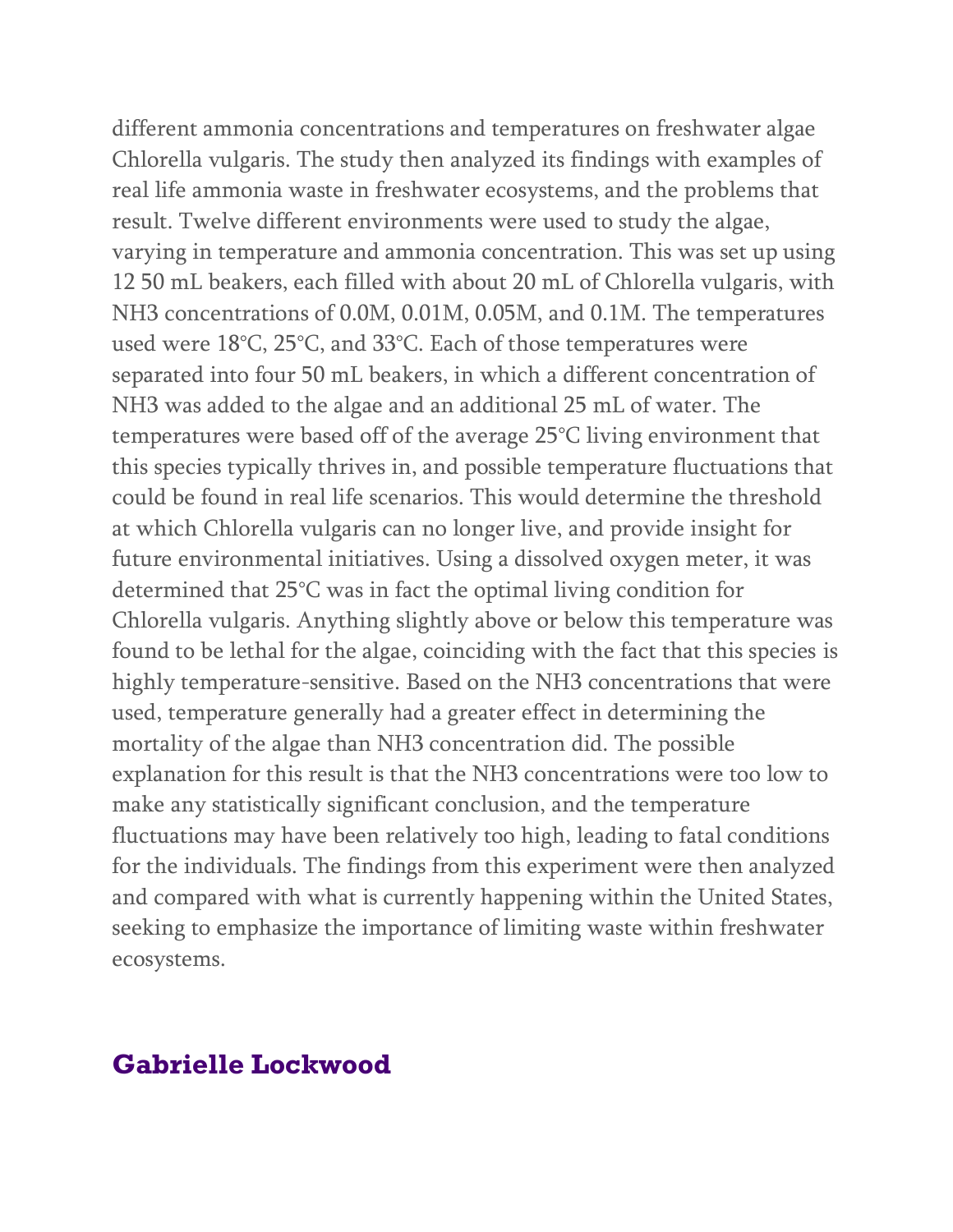### Faculty mentor: Jonathan Burton

## Fictions of The Renegado, Fictions of the Self: The History of Sexuality and Early Modern Formations of Racial Identity

Michel Foucault's The History of Sexuality has been an important work to scholars of all disciplines for its work in identifying how sexuality functions as a system of power. To early modern scholars, however, his work, particularly his historical claims, have been the subject of critique. What they do by focusing primarily on the historical claims of his work is essentially refute many of his philosophical claims. However, it is essentially more productive to focus on the interdisciplinary power of his work, as it oscillates between historical and philosophical workings. I suggest including play analysis in order to increase the productive understanding of how Foucault's philosophical claims operate in a discourse of sexuality and within the frame of cultural understanding. This finds its validity in the understanding that literary works, particularly plays, offer a better understanding of the complex cultural perspective of the early modern period. This is especially true because plays are essentially performative, and either represent the cultural expectations of the audience they are performed for or challenge the permeating ideology. With this in mind, we see how Philip Massinger's The Renegado fits into the analysis of Foucault's theories. The play presents a multiplicity of characters, each who represent a new complication to Foucault's simplifications of race and sexuality and add insight to the multiplication of discourses that existed within the early modern period.

# **Yolanda Lopez and Agnes Cosico**

Faculty mentor: Ralph Isovitsch

Relative Anti-Inflammatory Properties of Cayenne Pepper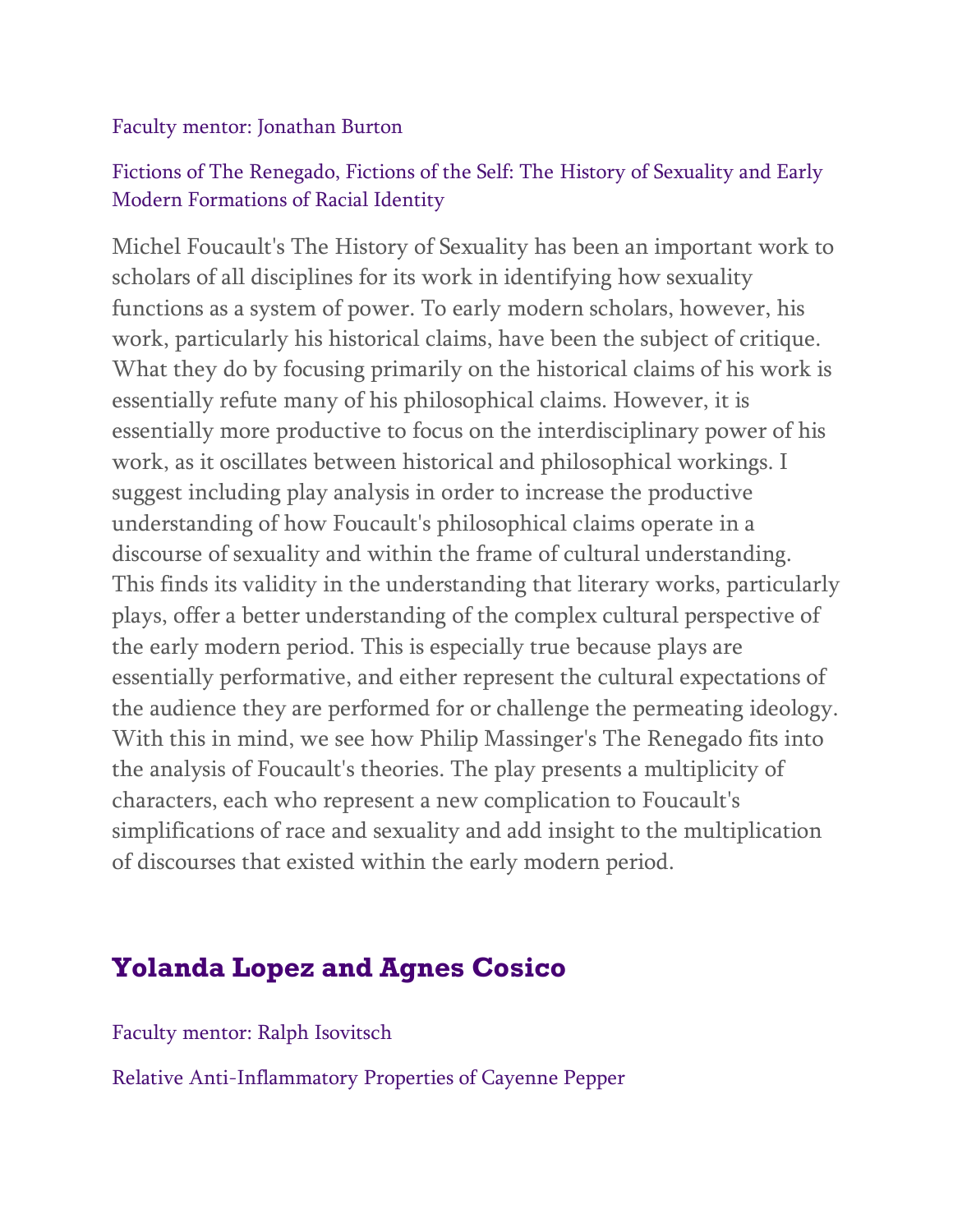Capsicum annum, commonly known as cayenne pepper, is a medical herb that is traditionally used in Chinese and Ayurvedic medicines, as well as for culinary purposes. C.annum is used to prevent pain messages, in addition to stopping muscle and joint pain. In this experiment, the purpose is to measure and compare the anti-inflammatory properties within organic cayenne pepper to that of aspirin. In order to be able to make this comparison, extractions of dried, ground cayenne pepper in both cyclohexane and ethanol were obtained to perform TLC, GC-MS, and a hen egg albumin denaturation assay. The solvents chosen for the extracts have different polarity and were selected in an attempt to isolate the beneficial compounds in cayenne peppers.

# **Tanya Lugo**

### Faculty mentor: Sylvia Vetrone

### Exploring the Anti-Proliferative Effects of Dandelion and Vitamin D's on Breast Cancer and Chronic Myeloid Leukemia

With the number of cancer diagnoses increasing every year, there has been an expansion in efforts to find better treatments and a cure, as many patients require further medical care to address cancer treatment-induced side effects. Since methods such as radiation and chemotherapy target cells to kill them, the non-specificity of the treatment is dangerous towards many healthy untransformed cells. Consequently, research in alternative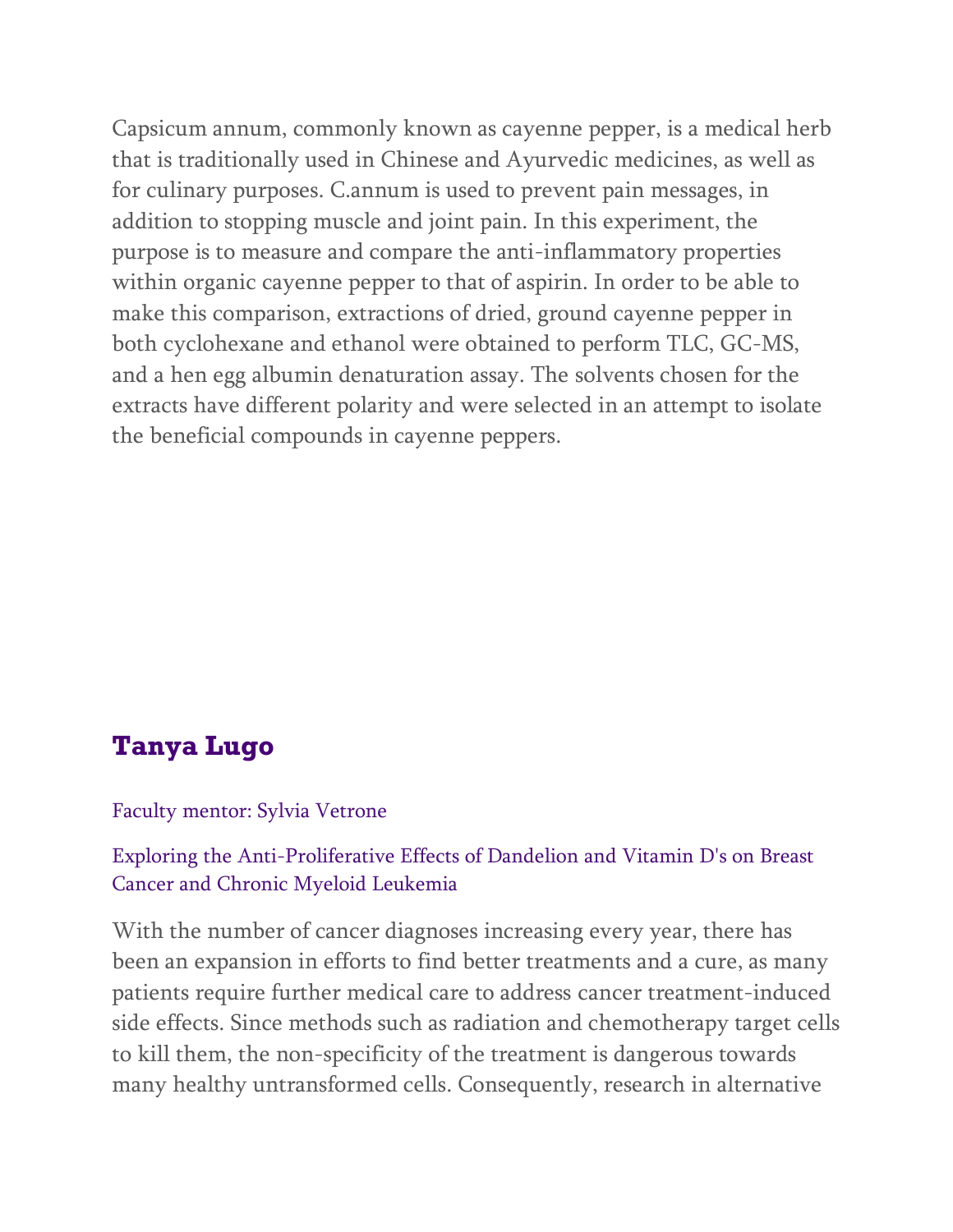medicine is on the rise to assist and advance current medicine in order to help prevent side effects and cytotoxicity. Previous studies have shown Dandelion root extract (DRE) to induce apoptosis in colorectal cancer and chronic myelomonocytic leukemia. Vitamin D has also been demonstrated to drive acute myeloid leukemia cells to differentiate and induce apoptosis in breast cancer cells, MCF-7. Highly differentiated cancer cells do not migrate as freely and are poorly malignant, when compared to an insufficiently differentiated cancer cell, slowing down the developmental process of cancer. Therefore, this study aims to investigate the ability of Vitamin D and DRE to induce anti-cancer properties on non-adherent cancer (CML) and adherent cancer (MCF-7). We hypothesize that these natural remedies drive differentiation and induce death in these cancer cell lines. Exposing cells at different concentrations of each agent (15%, 30%, 45%, and 60%) and using a Cell Viability Trypan-blue Exclusion assay and MTT Cell Proliferation assay, our results show that DRE was effective in decreasing cell viability in MCF-7 cells when compared to the control group. DRE had the same effect on the CML cells with a significant decrease in viability for the 30% concentration. Interestingly, we found that although Vitamin D efficiently killed the CML cells with a decrease in viability and proliferation, it drove MCF-7 cells to proliferate at concentrations of 15% and 30% without pushing them towards death. These results suggest that DRE can be very effective in treating both types of cancer, and Vitamin D can be useful in treating non-adherent cancers, but may not be entirely efficient in treating adherent cancers. Further research in these natural reagents could lead to an advancement in current contemporary cancer treatments.

## **Helen Macdonald**

Faculty mentor: David Mbora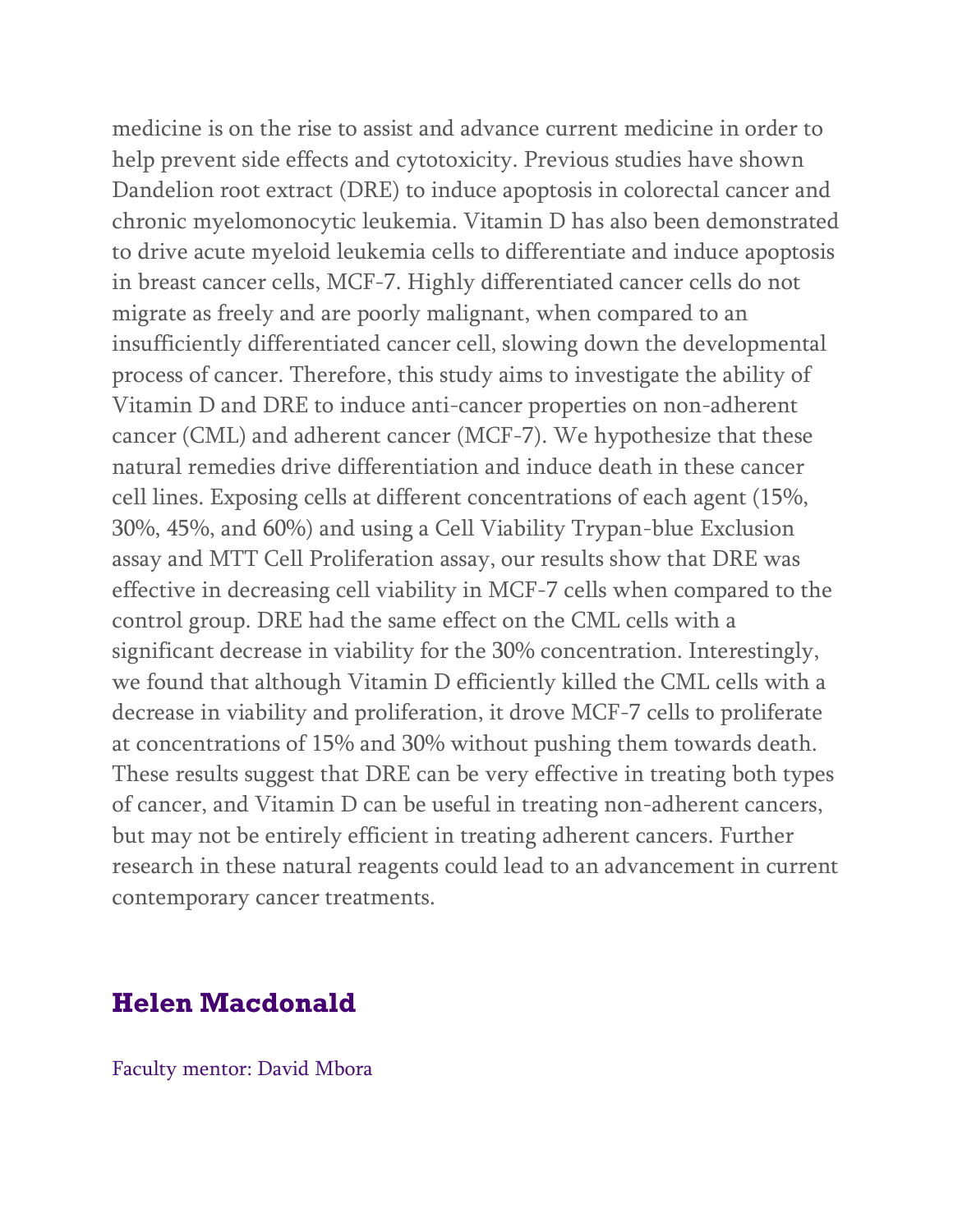#### Arthropod Abundance in Organic and Inorganic Farms

Recently, there has been a major push for organic farming as a way to promote ecological sustainability, a major part of which is abundance of arthropods. The goal of this research was to determine if there were differences in the abundance of arthropods in organic and inorganic farms. I predicted that when taking pest quantity into account, the arthropod abundance in the organic farm would be lower, resulting in farm types having the same abundance, and possibly having a similar species richness, as excluding the pest would lower richness as well. The question of abundance had an emphasis on servicing guilds, specifically: bees, beetles, and lepidoptera. I sampled three plots with five pitfalls each, in an organic and inorganic farm, both located in the San Gabriel Valley. After three days I collected the samples, and identified the arthropods within. I determined that there was not a difference in abundance between farm types (ANOVA,  $F = 5.04$ ,  $P = 0.53$ ). I then looked at the difference in abundance between plots within the farm. There was a difference in abundance between the organic plots but not the inorganic (ANOVA, F= 6.6806,  $P = 0.00$ ). Species richness in the organic and inorganic farms was different (ANOVA, F= 5.2211, P= 0.011). There was no difference in species richness between plots in the organic or inorganic farms (ANOVA, F= 4.8731, P< 0.00). As for beneficial guilds, there was a trend that the watermelon plot in the inorganic farm had a higher abundance of bees than the organic, due to the inorganic watermelon flowering, increasing bee activity. Beetles were found in large amount for both farms, though it was highest in the broccoli and spinach plots. Not enough lepidoptera were collected for interpretation.

## **Helen Macdonald, Nick Bakken-French, Esmeralda Martinez, and Weston Dewitt**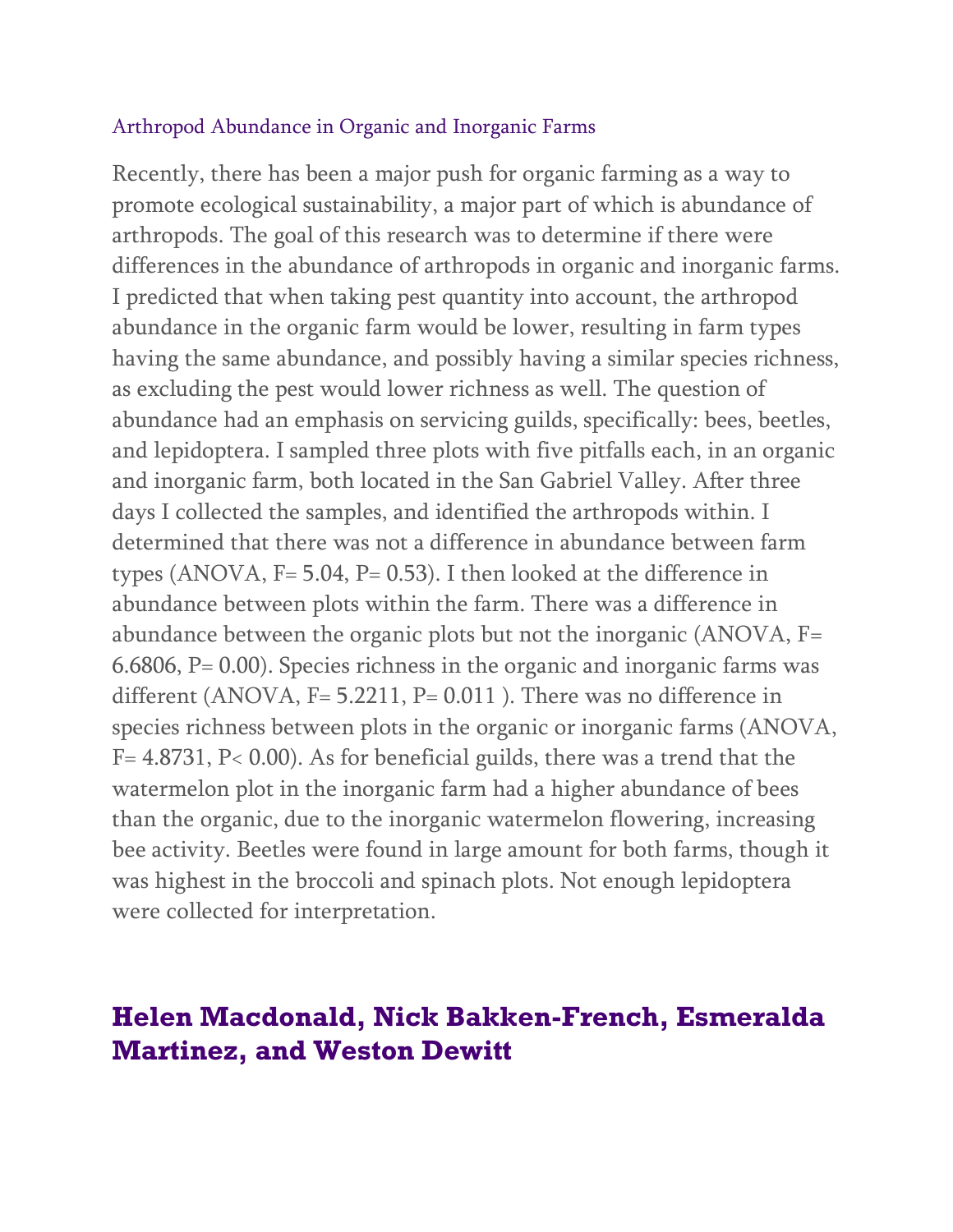### Faculty mentor: Cheryl Swift

### An Accidental Environmental Ethic?

Underlying in the teachings of Buddhism it seems as though there is an Ecological Ethic, a moral principle that promotes biodiversity, a key component for the stable and health of ecosystems. This is demonstrated by the promotion of living a middle path, taking only as much as is needed. But although Buddhism idealistically seems to have an ecological ethic, is this actually practiced by Buddhists? An observational study was done over Jan-Term in Myanmar to determine if iconography of animal diversity within sacred spaces had a positive correlation with biodiversity of plants outside of them; showing that temples were promoting biodiversity. All animal deceptions seen in the temples were recorded, as well as an average of different species, used to represent diversity, seen in transects sampled. Once graphed with two different y-axes, one with values for the iconography, and one for species richness of plants, for each sacred space visited on the a-axis, there was no correlation seen between the two factors. This information was then related to observations in regards to the neglect of locals, most of which are Buddhist, towards the environment. Citizens were seen leaving large trash piles on the side of the road, as well as burning trash almost everywhere visited. With consideration of these practices and the lack of correlation of the statistics calculated, although it seems that Buddhism unintentionally teaches an ecological ethic, it is not practiced by local Buddhists.

# **Aaron Machado**

Faculty mentor: Kristin Smirnov

Our Feelings Toward Limited-Time Events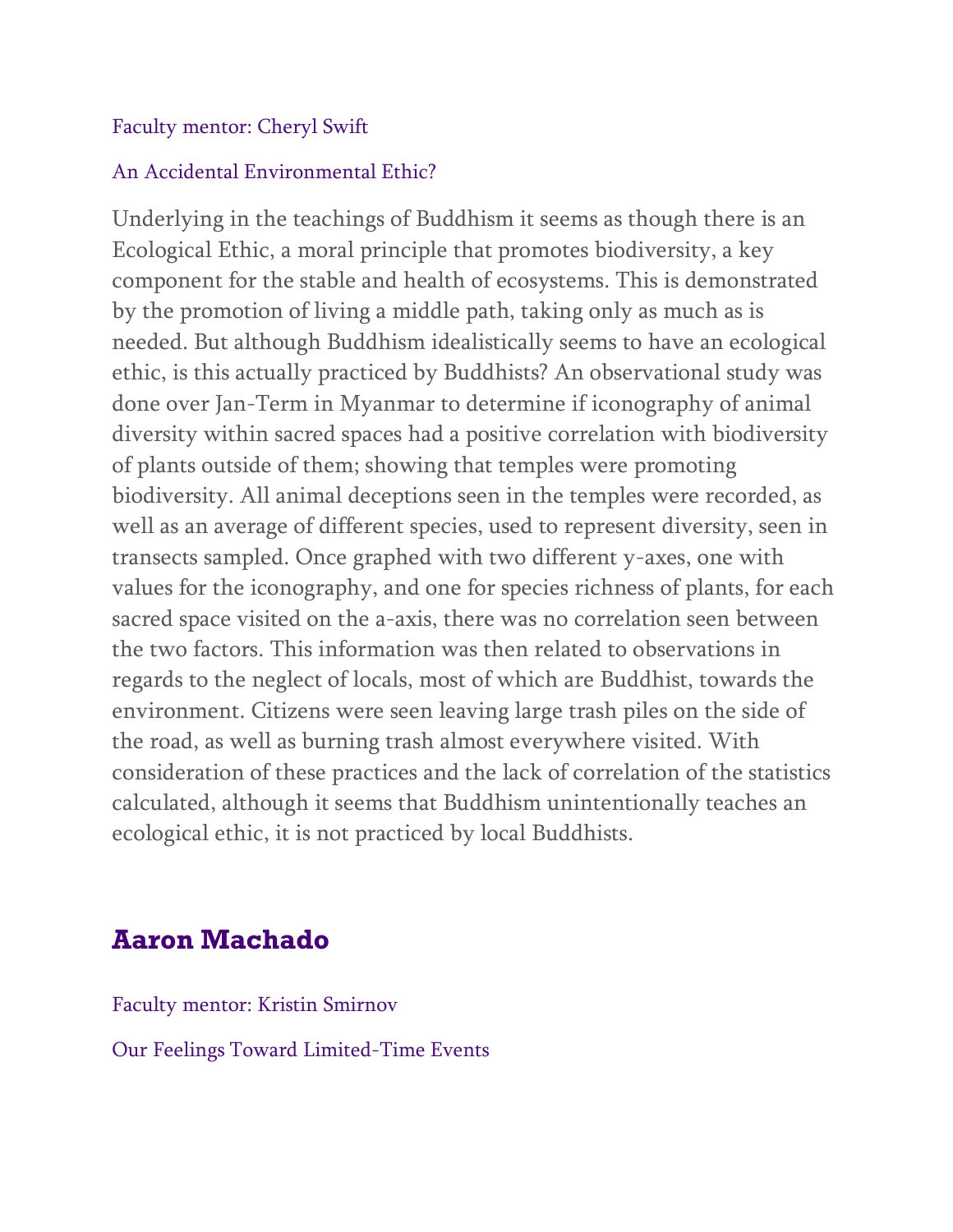This study focuses on consumer feelings toward limited-time events. Specifically, this research aims to analyze the impact of limited-time events on the consumer, with analysis of Disney special events. How does Disney utilize limited-time events to attract guests? What are they doing? What are they changing? What are they offering? The goal is to analyze what Disney does to their parks; to find out if they offer seasonal entertainment, make physical alterations to their rides and attractions, add limited-time decorations, limited-time food offerings, and more. A subsequent question, in addition, is: How are people affected by their ability to attend these limited-time events? Along with Disney having these special events, how is it actually impacting the consumer behavior of individuals. Do consumers have a desire to attend? Do consumers feel a sense of urgency? Do consumers feel like they are missing out? The theoretical lens of this study focuses on marketing theories such as sales promotion, word-of-mouth advertising, and the fear of missing out (FOMO). This study analyzes Disney as a whole and their Southern California theme parks, as well as their local competition. With regards to the research process, qualitative and quantitative analysis was conducted in this study by the form of observation and a survey. Photos were taken and then coded by visiting the parks. The survey was created on Google Forms and disbursed to respondents on Facebook groups and Reddit pages. The survey was live for one week and received 453 complete responses. Through this study, significance was found in a sense of urgency, fear of missing out, and ability to attend events in Disney consumers. This research has ultimately shown that Disney special events create a sense of urgency and fear of missing out in consumers.

# **Mia Maglinte**

Faculty mentor: Anne Sebanc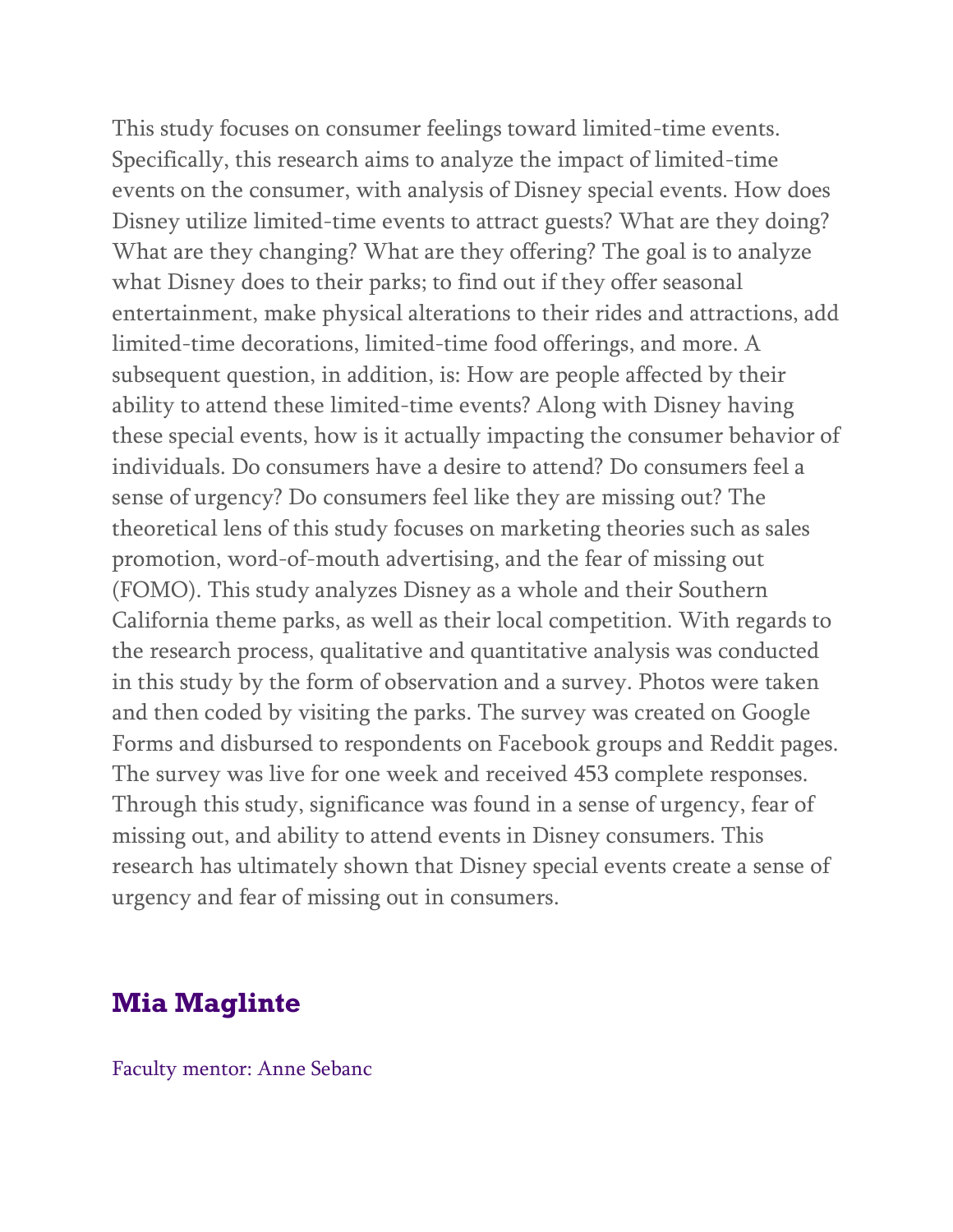### Children's Emotion Display Rules According to Gender

Research shows that parents have an active and influential role in the gender socialization of their children, by teaching them both directly and indirectly about what society believes to be appropriate emotion display rules. This paper will review 20 empirical studies that contain information about how and why emotional socialization happens, children are seen to be socialized in expressing their emotions in ways according to their gender. Most of the studies contain elements that show boys expressing their emotions more through anger than girls, or than sadness or fear. The research explores the fact that from young children to adulthood, females self-report showing feelings of sadness and fear far more than males do. Overall, the studies reviewed and explained, through data, the way in which children from a young age are encouraged to displaying their emotions according to how society expects them to act, and the point that this can lead to an unhealthy sense one's self and how to deal with what they are feeling inside. Parents should be encouraged to try to teach sons that it is sometimes healthy to be vulnerable and daughters that sometimes it is okay to be angry. Ways of reversing the norms that society has placed on the shoulders of its youth about what to feel and what not to will be examined.

# **Melanie Maldonado**

Faculty mentor: Anne Sebanc

Effects of Bullying on the Social and Emotional Development of School Age Children and Adolescents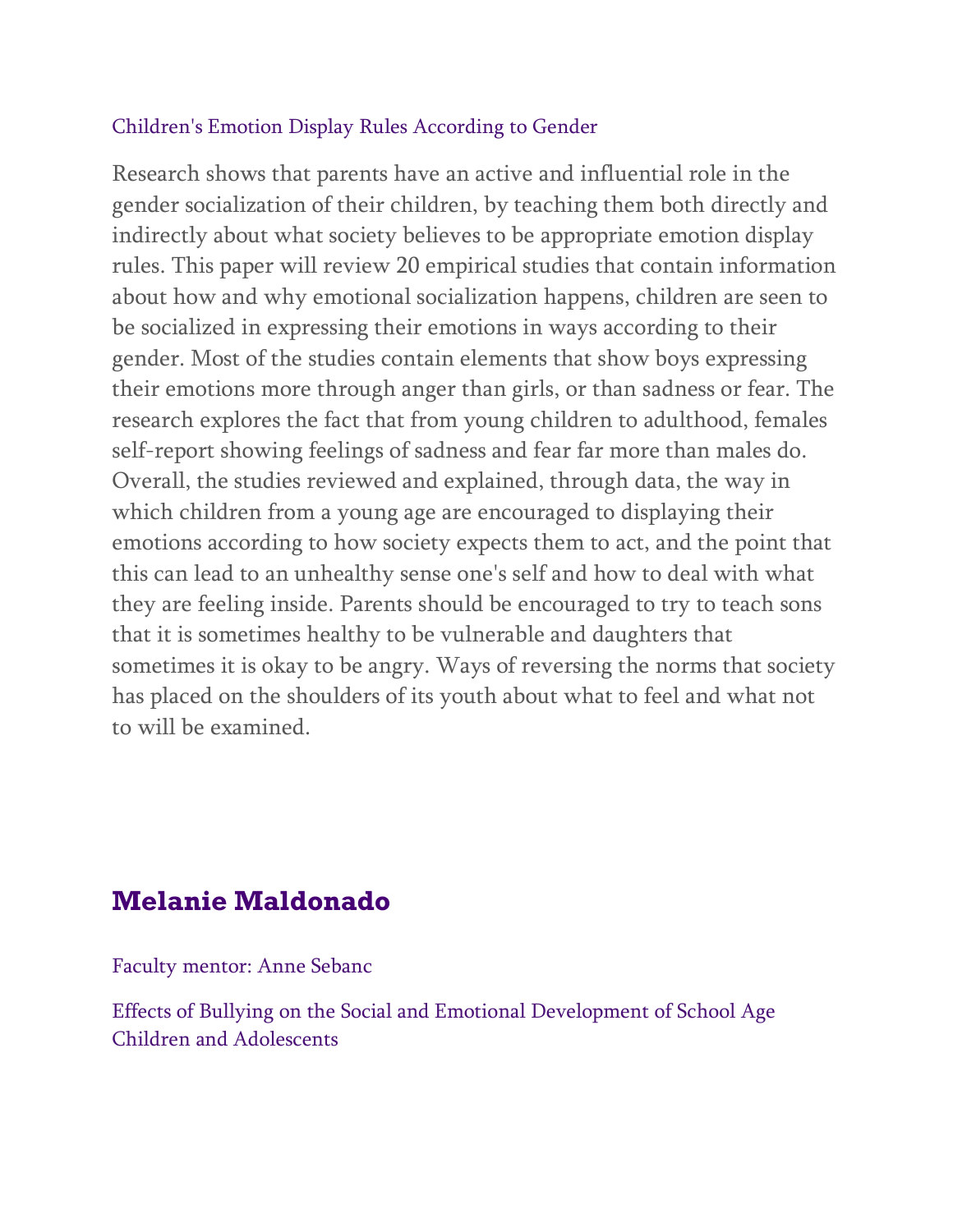This paper discusses the effects that bullying can have on a children's social and emotional development. More attention needs to be brought to this issue that is currently impacting millions of school-aged children world-wide. Bullying can increase the chances of developing mental health and self-esteem problems. Victims of bullying are more likely to be at risk for suicidal ideation, with research showing that girls are more susceptible to these effects than boys. Overall research shows girls are more affected socially and emotionally by being victims of online and traditional bullying. In addition, boys are still, but less affected by traditional forms of bullying. Suicide, suicidal ideation, and depression are common repercussions that stem from children being victims of bullying whether it be traditional bullying or cyberbullying. Future research needs to be aimed at the prevention of bullying in order to make schools across the nation safe for all children.

# **Samantha Maldonaldo, Annalisa Ayers, and Annika Campbell**

#### Faculty mentor: David Mbora

## The species diversity of insects at Whittier College and Earthworks Community Organic farm

In this study we asked the question, how do the species richness and diversity of insects, and other arthropods, on the campus of Whittier College compare to an organic farm? The Whittier college campus grounds are akin to an inorganic farm, where pesticides and artificial fertilizers are routinely used. As such, we surmised that it would be informative to compare the community of insects found there to an organic farm. Most insects are primary consumers whose abundances and species richness are dependent on the amounts and variety of plants. Therefore, our hypothesis was that the organic farm would have a higher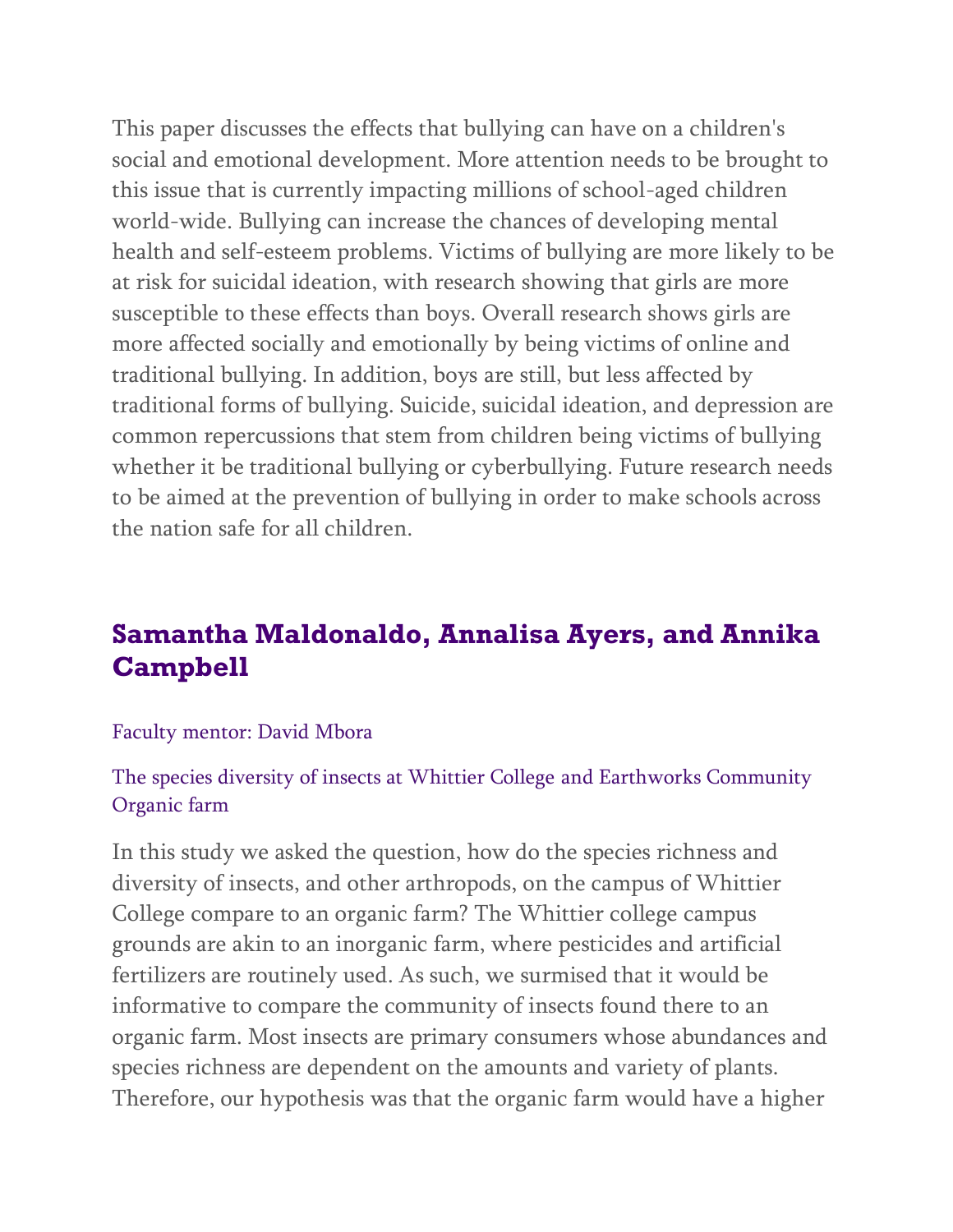abundance and wider variety of crop plants types which would support many species and individuals. In contrast, the greater density of people on the Whittier college campus acts as disturbance to the insects, which reduces their abundance and species richness, despite availability of plants year round. Thus, we predicted a higher species richness and diversity of insects on the organic farm. Within the farm, we predicted that the Orchard area, which has a greater abundance and variety of plants, would have the greatest abundance and species richness, but that the watermelon, broccoli and spinach fields would have the lowest because they are all simpler habitat types. We applied a stratified sampling framework and collected the insects at each location using standardized pitfalls. Plastic screw-cap specimen jars - low form size, 236 ml in capacity - were buried into the ground with the rim level with the soil surface and left in the field for four to six days. Upon recovery from the field, the accumulated arthropods were cleaned and sorted, then identified using taxonomic keys to level of order. On average, we caught 72 animals per pitfall in the organic farm but in the watermelon plot, we caught twice as many individuals. The organic farm had an average of 12 species of insects across all plots sampled, and an average Shannon diversity index of 1.5. Within the organic farm, the watermelon plot had the highest number of species at 11, and an average Shannon diversity index of about 1.75. Thus, our prediction of a greater diversity of insects in the Orchard was not supported.

## **Richard Manjarres**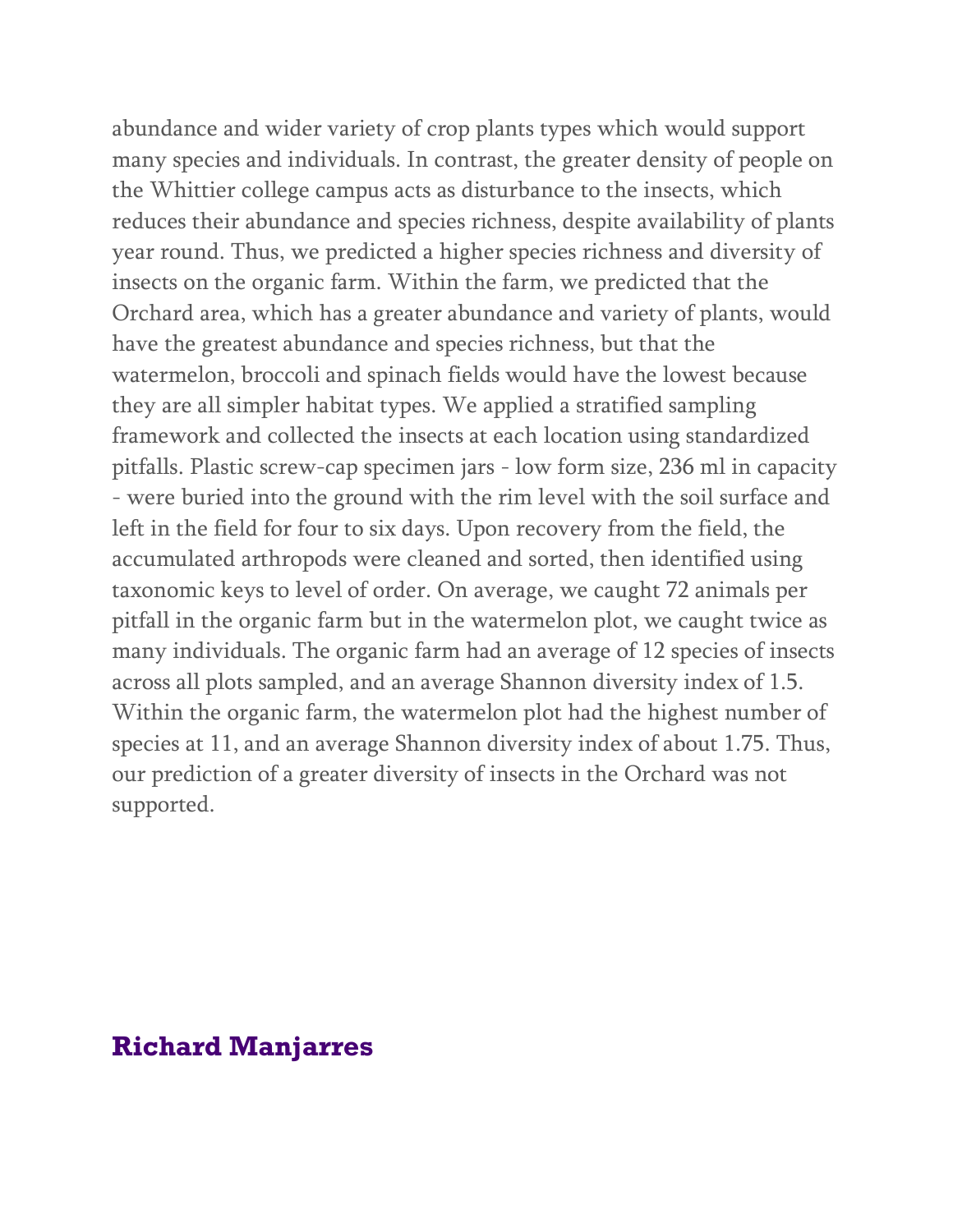### Faculty mentor: Roger White

## Scandal and Mismanagement in the FHA's Section 235 Mortgage Insurance Program and the 1973 Nixon Housing Moratorium

Created in the 1968 Housing Act, the section 235 mortgage insurance program helped low income borrowers achieve home ownership by allowing them to take out government-insured mortgages with no money down and subsidized interest payments at rates as low as one percent. By January of 1974, ten percent of the nearly half a million mortgages insured under this program had been foreclosed or assigned to the Federal Housing Administration (FHA) for defaults, hundreds of indictments had been made including numerous indictments of FHA employees, and a luridly titled book had been published on the matter. Still a subject of debate today, this new research attempts to clarify the role of and reasoning behind the Nixon administration's 1973 housing moratorium that put a halt on section 235 and other federal subsidy programs for home ownership.

# **Richard Manjarres**

### Faculty mentor: Roger White

## Effects of the Federal Reserve's unwinding of MBS assets on purchase rates for homebuyers

We examine the effects of the Federal Reserve's unwinding of agencyissued mortgage-backed securities (MBS) held on their balance sheet on the national conforming mortgage rate for homebuyers. Prior research has looked at the build-up and large-scale purchases of MBS by the Fed during the multiple quantitative easing programs from 2008 until the tapering of the purchase programs in October 2014. This new research attempts to analyze the effects of the Fed's unwinding from October 2017 to October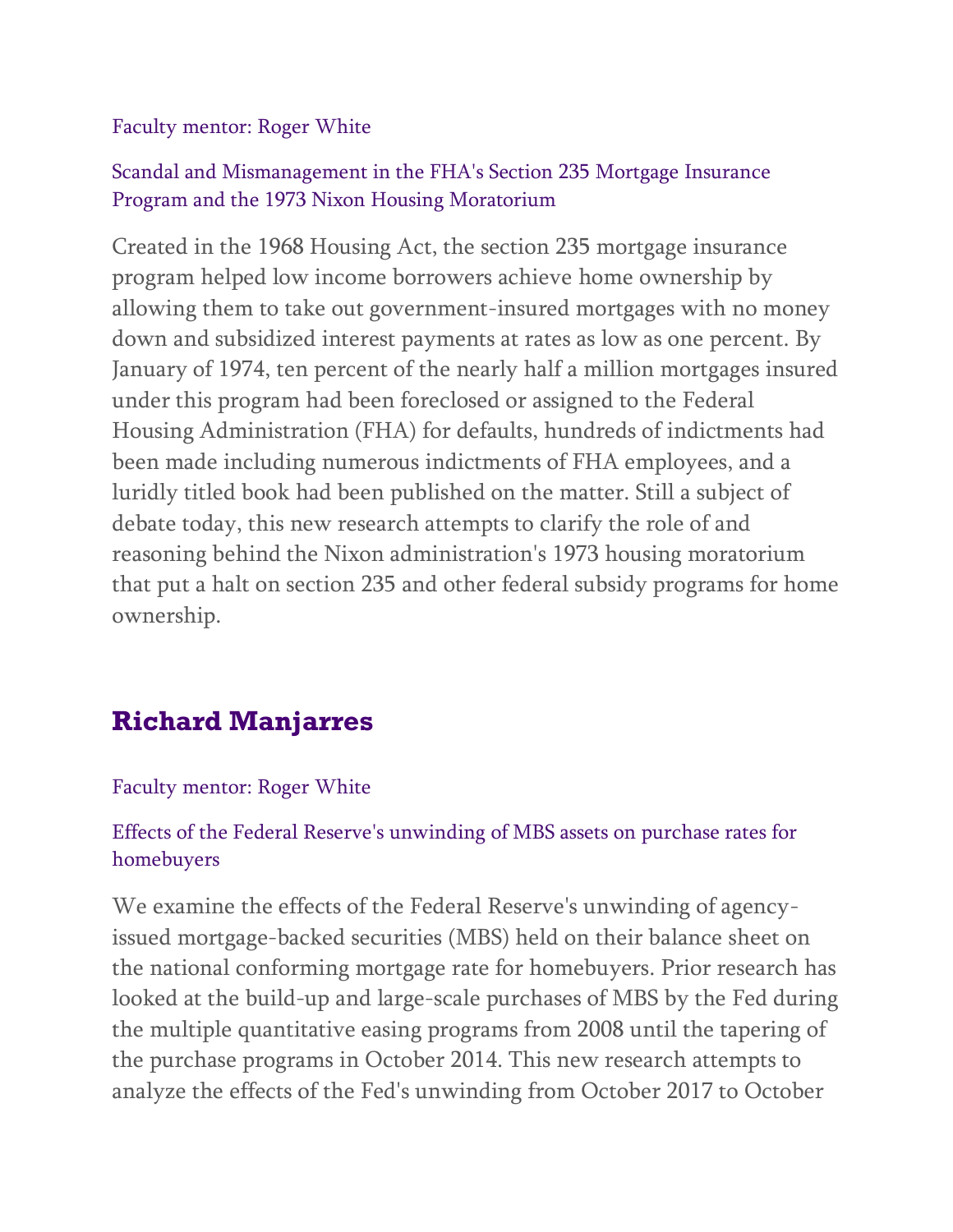2018, including data from the time period where the balance sheet was kept level from October 2014 to October 2017. We find significant results using multiple multivariate time-series linear regression models which are in line with realistic changes in monthly agency MBS issuance and Fed MBS purchases. These results suggest that the Fed's monthly purchases of MBS and the level of the Fed's MBS balance sheet do affect the concurrent conforming mortgage rate for homebuyers when controlling for other factors affecting interest rates such as the Federal Funds rate.

# **Esmeralda Martinez**

#### Faculty mentor: Rebecca Overmyer-Velázquez

## Latino Religiosity: The shift from the Catholic religion to spirituality across Generations

Catholicism is deeply embedded in the roots of Latino culture as many people are born and raised Catholic and practice the Catholic faith. In previous studies, it has been found that in comparison to younger generations of Latinos, the older generations of parents and grandparents tend to stay closer to church doctrine and be more involved with the Catholic church. They were found to have better mental health and overall well-being because of their religious involvement. However, there is little to no literature regarding how this religiosity directly affects Latino youth. I believe that today's generation of Latino youth is very different and unique compared to the previous generations of their parents and grandparents. One of the ideas that has been found to be the most challenged by the youth is the concept of religiosity specifically involving Catholicism and its influence on Latino culture. What interested me is the shift of my generation's perception of Catholicism and how they have either conformed to it, completely strayed away from the Catholic religion in its entirety or if they are more spiritual, but not necessarily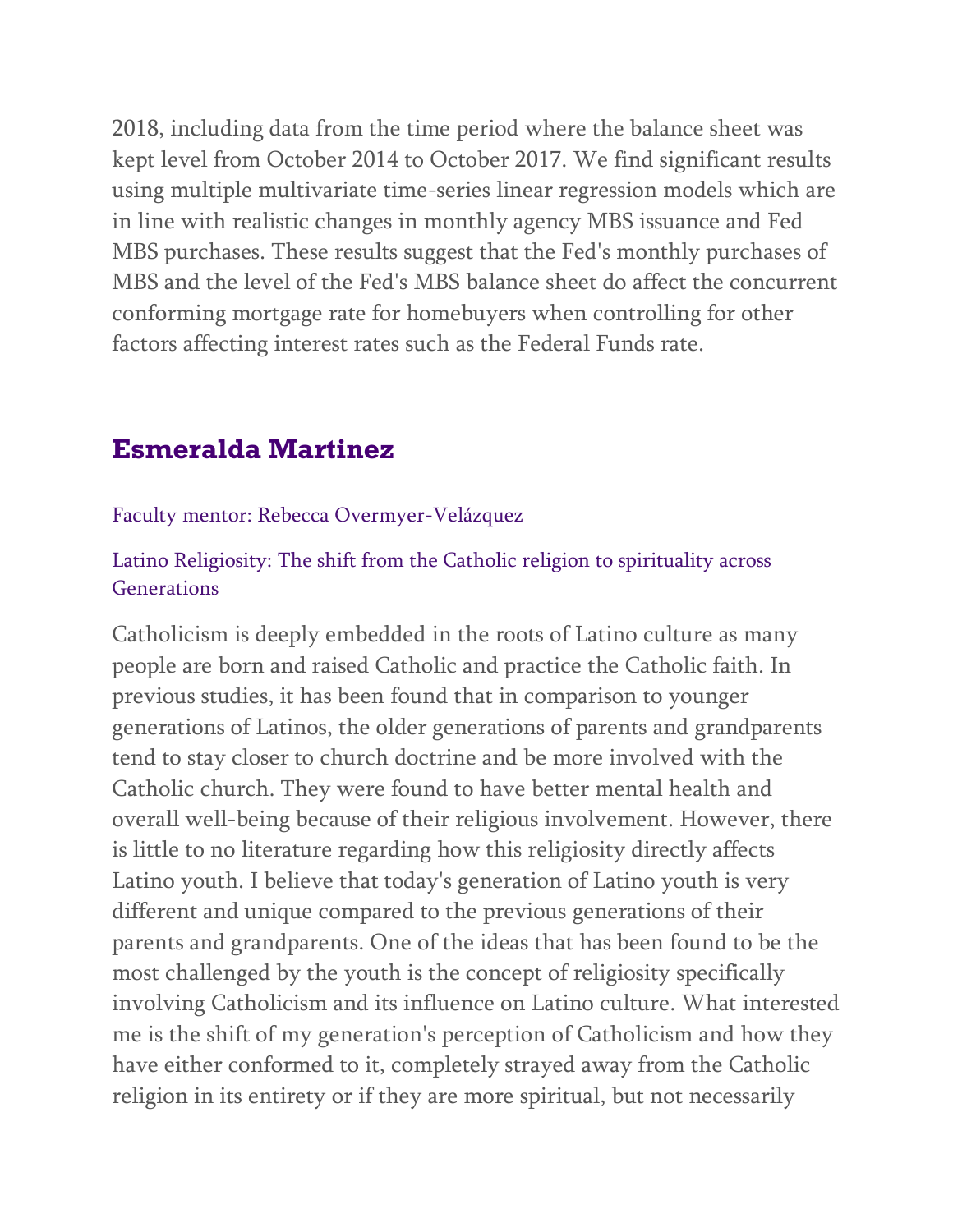religious. Latino youth are becoming more spiritual in the sense that they are increasingly adopting certain parts of Catholicism, but not everything in church doctrine. A growing percentage of the population are instead becoming more spiritual through the means of connecting to mind and body first without having a direct relationship with the Catholic religion. My study aims to find what causes those differences across generations and look at the ideology that may have caused that shift. The data I collected consists of four in-person interviews and 100 surveys with participants ages 18 and older. The questions asked in my survey and interviews cover certain aspects of this religiosity and whether or not Catholicism has had a significant impact on people's lives. Preliminary results of my study suggest that Latino youth are increasingly becoming more spiritual instead of religious in comparison to their older family members changing the narrative to one of the main parts of what it means to be Latino. My findings show that Latino youth are instead taking out certain aspects of Catholicism or leaving it behind entirely to adapt to and benefit their personal lifestyles.

# **Bryan Martinez**

#### Faculty mentor: Roger White

#### Crime: An Economics Bottleneck

This paper examines the relationship between crime and the performance of an economy. Using a variation of the production function, we include the traditional variables that explain GDP growth (i.e., output of the previous year, labor, education, investments) while also integrating crime related variables to the model. By using data provided by the World Bank, the United Nations Office on Drugs and Crime, and the Penn World Table, we can analyze the effects that crime has on the growth and performance of an economy. Significant crimes such as homicides, weapon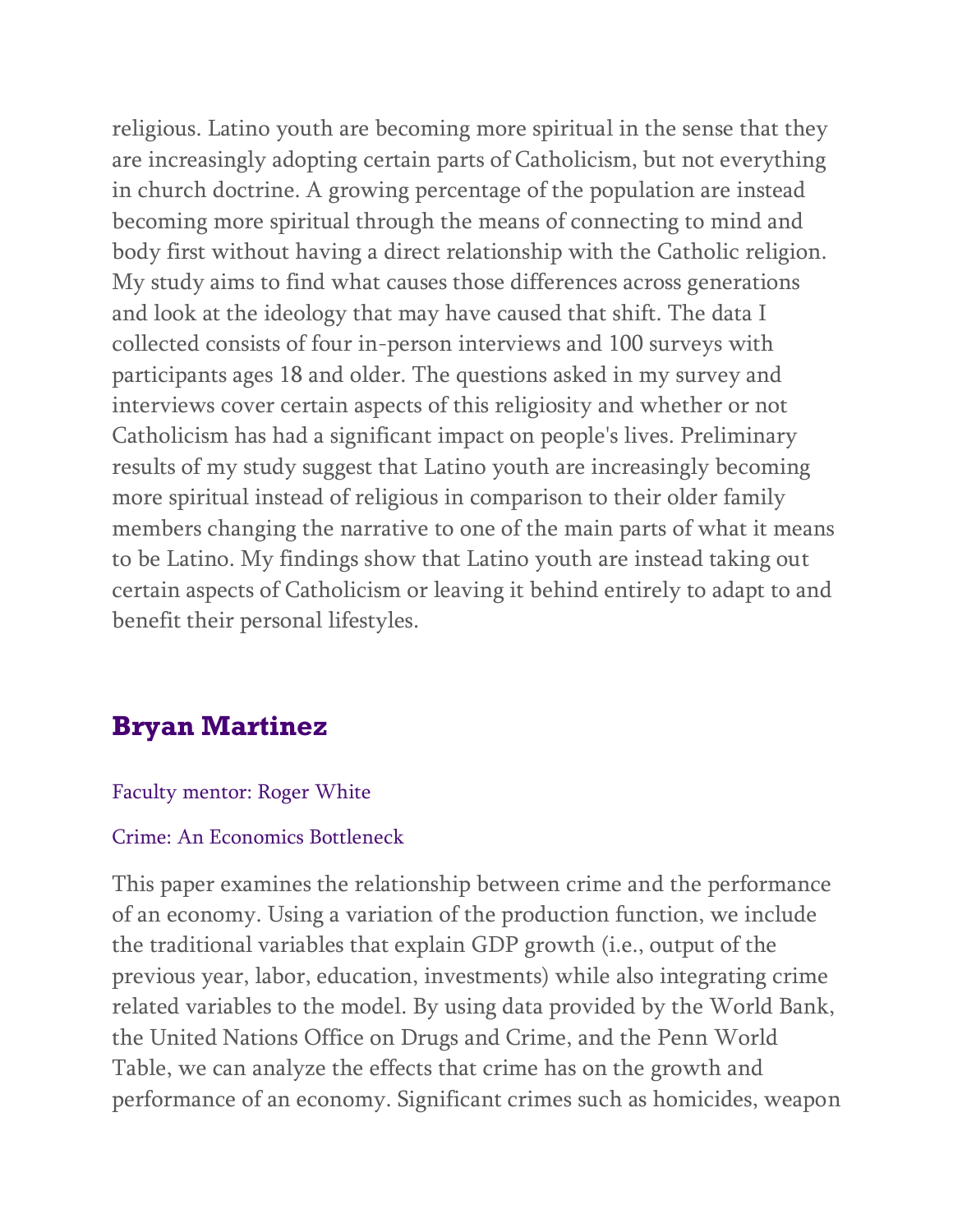trafficking, drug trafficking, corruption, and financing terrorism were chosen to be included in the model. Annual GDP growth per country will be analyzed compared to the independent variables of GDP growth from the prior year, labor, education, and investment. By also mapping crime statistics and metrics, it will determine the relationship between crime and change in output. In order to test the significance of each crime, each crime will be independently added to the production function. After running an analysis on the data, it is expected that crime will have a negative effect on GDP growth. By applying economic theory, we hypothesize is that homicide and corruption will have a more significant impact on GDP growth.

# **Lyla Matar**

#### Faculty mentor: Joyce Kaufman

#### Change in EU Migration Policy Post Syrian Refugee Crisis

How can we better understand the shift in EU policy, so as to offer insight into practices that will deal with the situation at hand and prepare a framework for crises in the future? Prior to 2014, the European Union was regarded as progressive in its intake of migrants and asylum seekers, with policies that seemed to reflect fair and comprehensive practices. But with the Arab Spring (2010-2012) resulting in unprecedented violence and prosecution, particularly in Syria, the flow of refugees and asylum seeker to EU countries was unparalleled in number; the crisis was so expansive that some argue it is the worst in modern history (Berti 2015; Ela 2015). Due to this unexpected spike in migration and lack of preventative measures taken to abate it, many European countries found themselves financially and structurally unprepared. To a certain extent, even EU bloc policy was inadequate when dealing with the sheer numbers of asylum applicants. Now, five years later, an evident shift has taken place in EU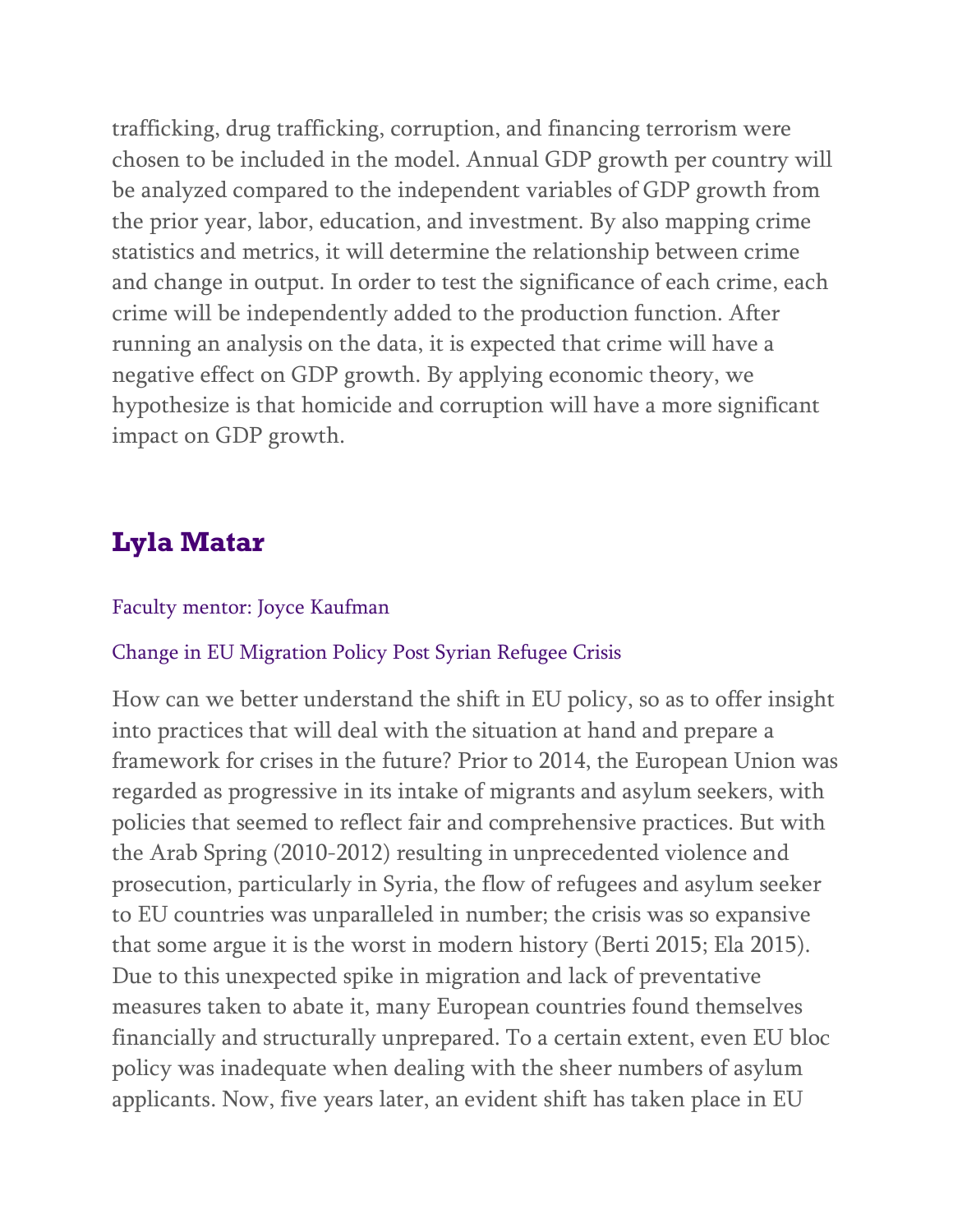immigration policy. With borders closing, asylum applications being denied, and measures to prevent entry into the EU, the general tendencies of these shifts have been reactive. With the violation of national sovereignty in question when dealing with multinational policies, polarization of the ideals of immigration practices have led to discussion about what is adequate for the protection of refugees and sustainable for European host countries. While drawing from academic sources and literature published by NGOs, the EU, EU subsidiary migration bodies, and individual nations, this research will track major shifts in EU immigration policy through its various stages before and during the Syrian Refugee Crisis. The crisis exacerbated the tensions among countries with largely differing views of immigration; tracking the changes made to general EU immigration policies as a result of the topic of national sovereignty is key to understanding the shifts that have occurred over the past five years. The observation of these changes in policy allow the assessment and construction of an alternative framework that encourages the formulation of policies that can best handle the situations at present and prepare for crises in the future.

## **Lexie Meanor**

#### Faculty mentor: Lana Nino

#### Student Loans: The Risk of Defaulting by School Type

With the student loan debt rising to \$1.5 trillion dollars in the United States, the student loan debt crisis has become very serious and gained a lot of attention socially and economically. This paper focuses on student loans and the default rates of schools participating in the Title IV student financial assistance programs throughout the United States. I explore connections between the type of schools and their default rates. Data from the Federal Student Aid, an Office of the U.S. Department of Education, is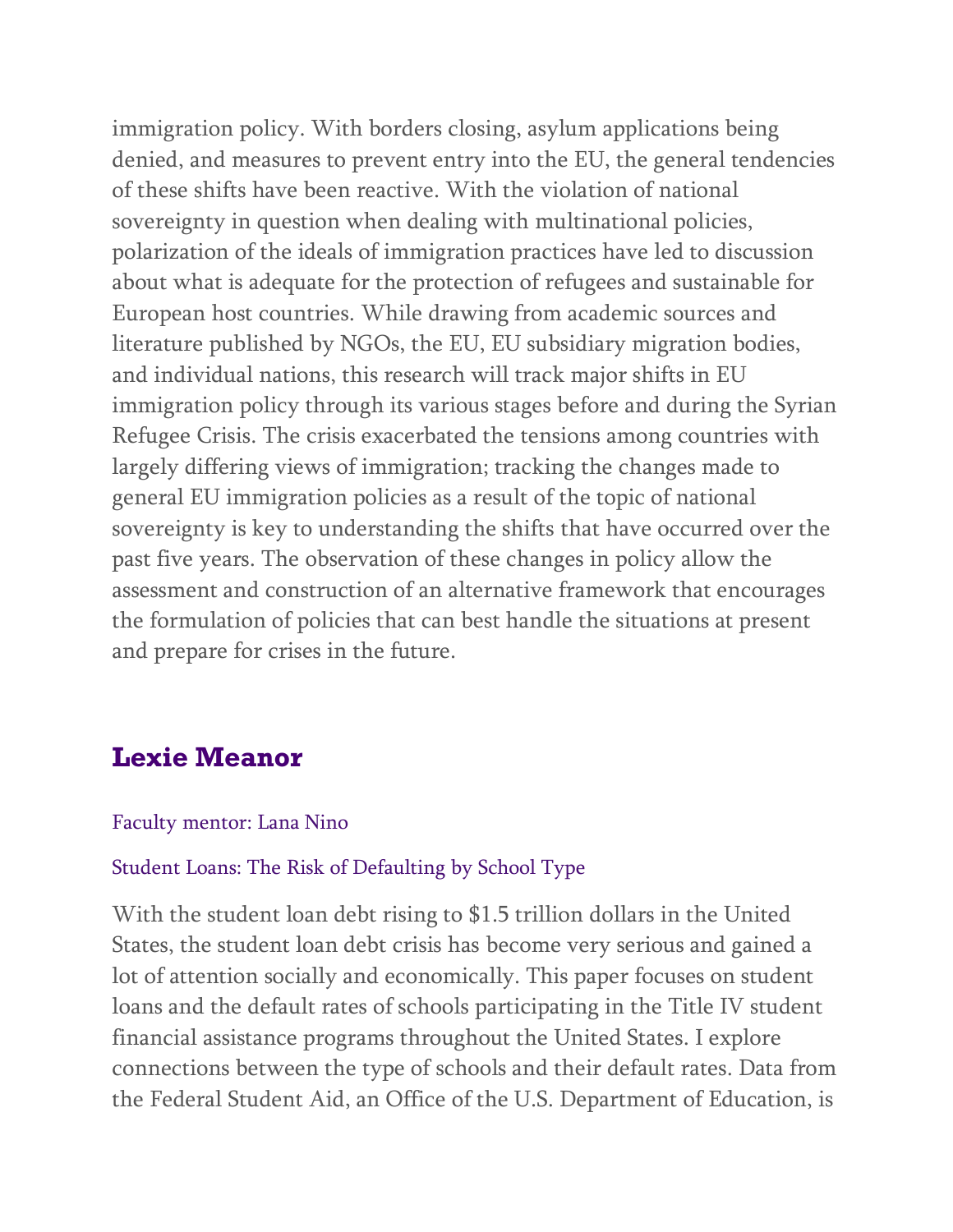used to examine trends by public schools, private schools, and for-profit schools. The data consists of information on borrowers who enter repayment on Federal Family Education Loans and Federal Direct Loans during the particular fiscal years of 2013, 2014, and 2015. I find that statistically significant higher cohort default rates are associated with forprofit colleges and universities over public colleges and universities. Similarly, I find the difference in mean cohort default rates between private institutions and public institutions to be significant given the rejection of the null hypothesis after performing a t test. I examine trends over the three fiscal years and conclude that public colleges and universities have consistently increasing mean cohort default rates. Further, I describe why students attending for-profit colleges and universities have a significantly higher risk of defaulting on federal loans than those at private and public colleges and universities through literature and past and present policies and theories. Lastly, I discuss what can be done on a personal level and public level to contain the growing student loan debt in the United States.

# **Lexie Meanor**

#### Faculty mentor: Roger White

## A Reflection of the Health of the United States Economy through Housing Prices

The United States puts a large focus on unemployment rates and Gross Domestic Product as measures of the health of the economy. Often, housing prices are overlooked as a reflection of the current strength of the economy but prove to be a useful tool. Data from realtor.com along with data from the Bureau of Labor Statistics is used to examine the correlation between housing prices and unemployment rates as well as data from the Bureau of Economic Analysis to analyze the relationship with Gross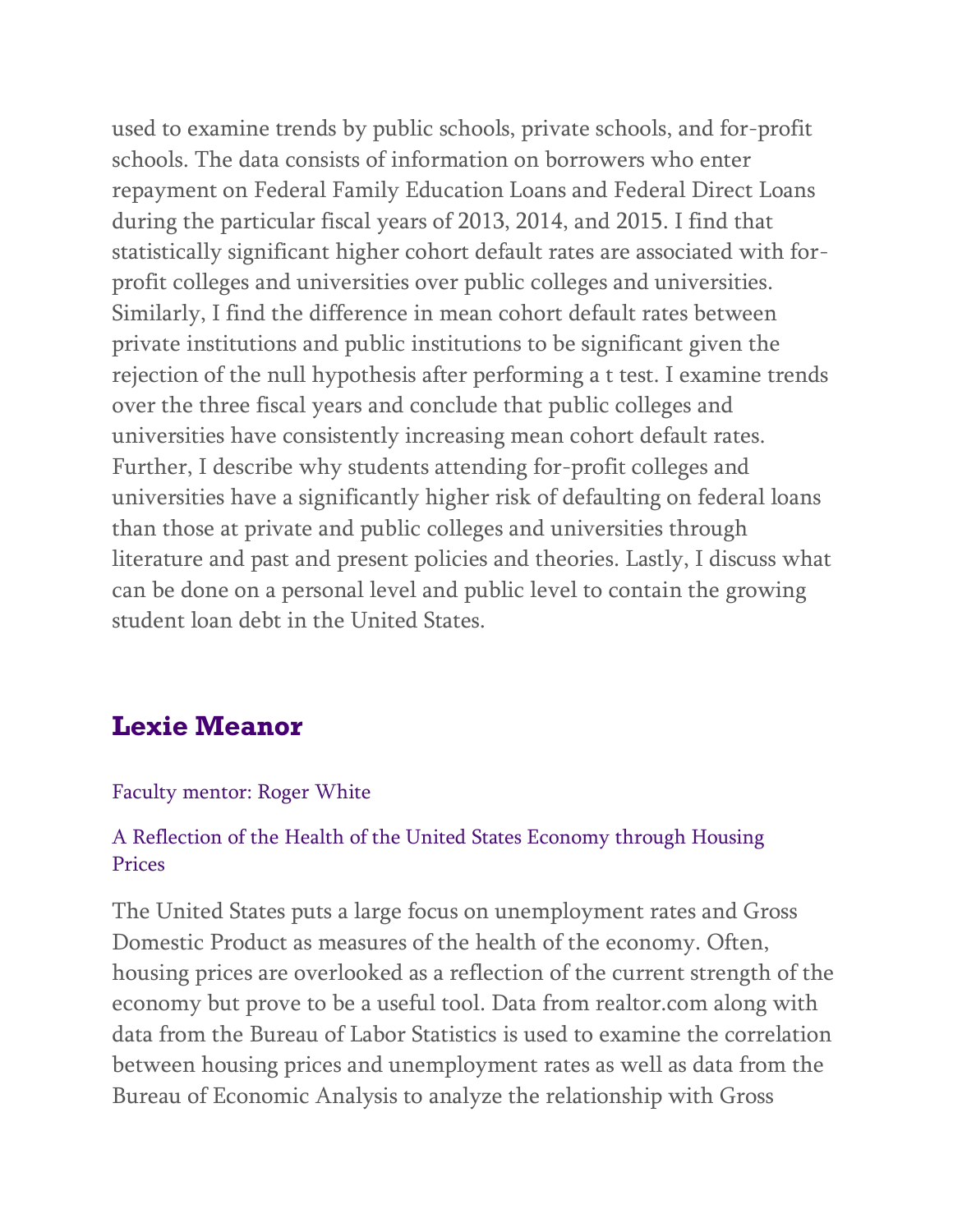County Product. I perform regression analysis with housing prices as my dependent variable and unemployment rates as my independent variable along with multiple control variables to understand the impact of unemployment rates on housing prices. I use t-tests to determine statistically significant differences between the different counties in the United States. I find a negative relationship between unemployment rates and housing prices. Also, a higher Gross County Product per capita indicates higher housing prices in that same county. I find demand for housing to decrease when there are higher unemployment rates and demand to increase when there are lower unemployment rates. Therefore, I find the supply for housing to increase when there are higher unemployment rates and supply to decrease when there are lower unemployment rates. Examining housing prices as a reflection of the United States economy gives us an easily understandable result that can ultimately be used to predict housing prices in the future.

# **Amanda Melodia**

#### Faculty mentor: Roger White

#### Debt to GDP Ratio as Crisis Recovery Determinant

A measurement of the well-being of a country's economy can be determined by its debt to GDP ratio. In underdeveloped countries, the balance of economic stability is more easily lost at lower levels of debt to GDP ratios, and recovery is likely to be a greater struggle. When analyzing the relationship between this ratio and the severity of a sovereign debt crisis, we are then able to create a model to predict how long an underdeveloped country will remain in a sovereign debt crisis. To calculate the most accurate model, other variables that can help determine the length of a debt crisis will be considered, such as histories of previous debts and aid involvement of the International Monetary Fund, which is a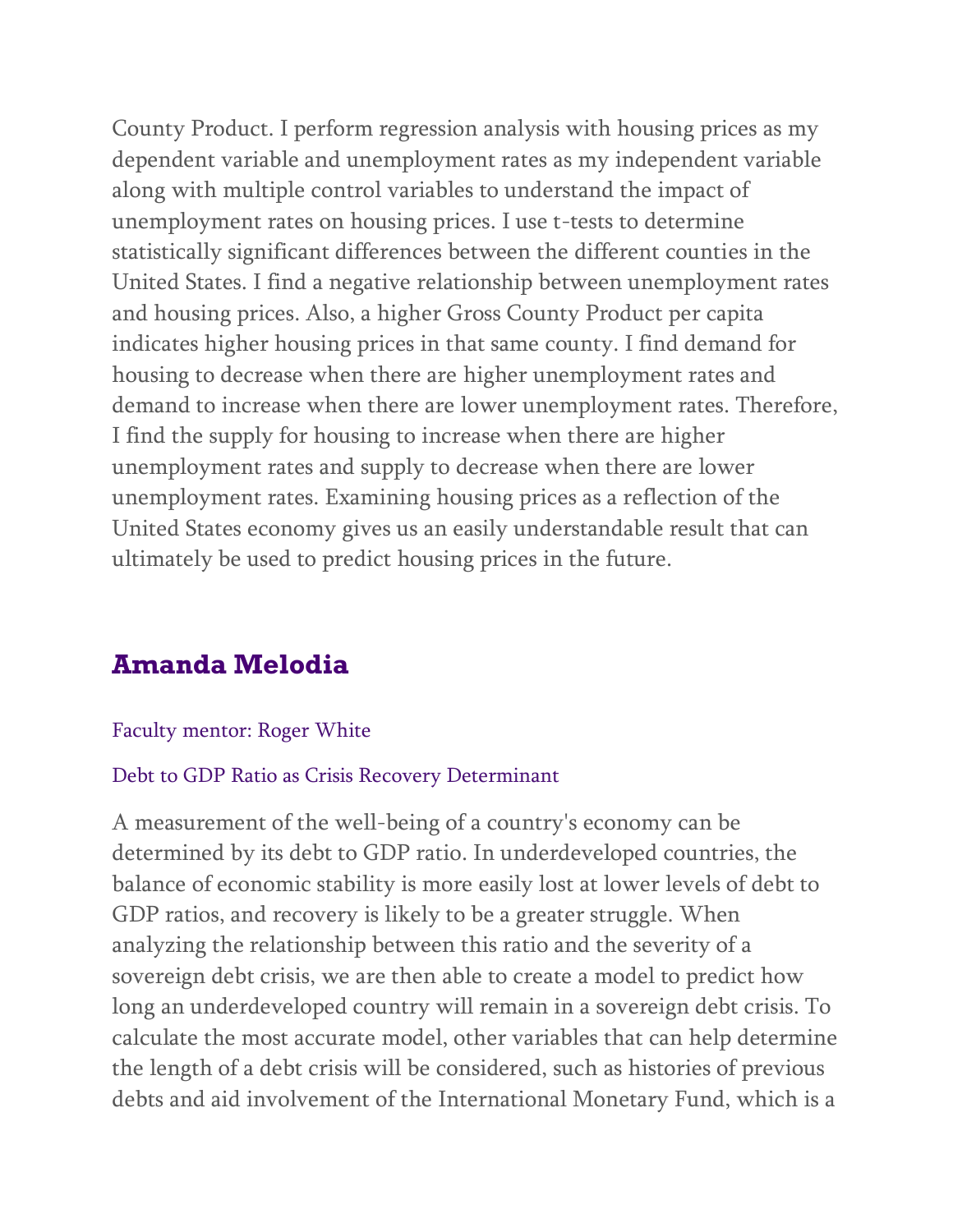source that provides this data. Another variable that must be considered is the GDPC, or the gross domestic product per capita, of the underdeveloped country at the beginning time of crisis, which is data that can be extracted from the World Bank. The independent variable of the debt to GDP ratio, as a percentage, and the dependent variable of the length, in years, of a sovereign debt crisis are information that also can be provided by the IMF. The time a country is in debt will be determined by how long it took for the country to achieve the same debt to GDP ratio the country was at before the debt crisis began. The relationship between an underdeveloped country's debt to GDP ratio and the years it takes for the country to recover from a sovereign debt crisis is positive, implying that the larger the debt is in a smaller economy, the longer the sovereign debt crisis will last.

# **Aaron Mendoza and Raymond Johnston**

#### Faculty mentor: Ann Kakaliouras

#### The Overlooked Problem of Transitional Stress for Military Service Members

To the average eye, veterans are busy people. However, veterans know and understand the reason for needing to keep busy. While in service, the military always had something for their members to do, not by choice but because there was always something that needed to be done for mission accomplishment. Transitioning out of active duty, veterans still find the need to keep busy, especially in a slower school-paced or safe work environment. Students, teachers, managers, and coworkers always ask, "why can't veterans just slow down?" To them, and other non-military, it is simple to let things go and not worry. For veterans, however, it is difficult. They are trained to have discipline, to be and give it their best, to always have a plan for anything, and to never become complacent. As much as veterans would like to let everyone know and understand the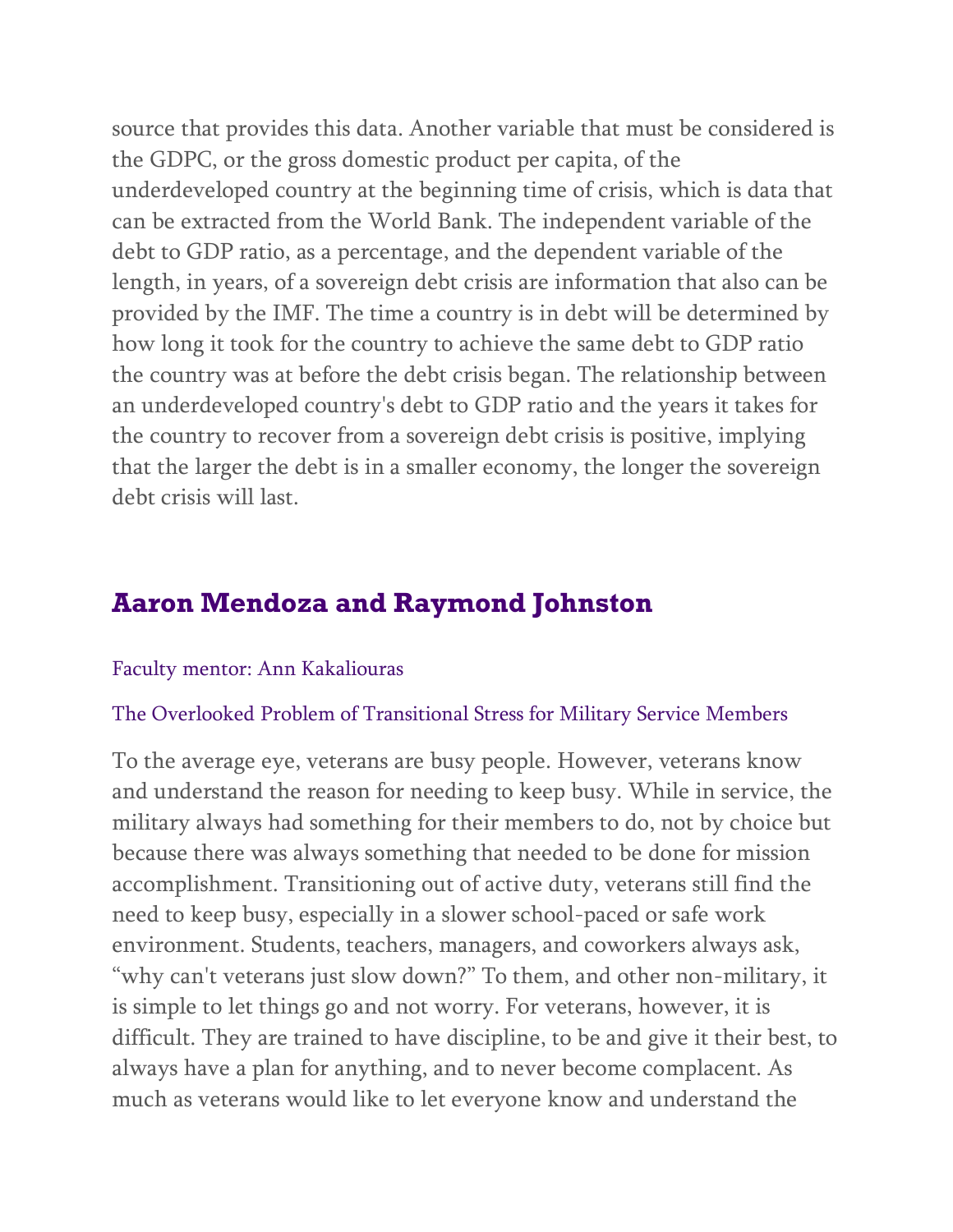struggles they deal with on a daily basis, most people would not and could not fathom what it is to be a veteran transitioning back to a civilian life. There are those that, indeed, do try and want to understand, however they cannot. For these reasons, veterans are stuck with having to keep to themselves, and live their life and experiences in silence and hope that they will run into another veteran who will understand. There are many that would say and think that there are people and places that any veteran could go and talk with these transitional stresses that they have, however, they would be wrong. Post-Traumatic Stress Disorder is an extremely serious disorder that should never be taken lightly; much of the country believes that PTSD is the main fight. Many veterans that have the same transitional stresses that potentially come with anxiety, depression, and other behavioral difficulties. These same problems can affect those diagnosed with PTSD even more, as well as, causing mental harm with those that are not. Our aim is to find a way to include a mental transitional stress awareness and help smaller, private schools have a better understanding, a positive and effective manner to aide their student veterans.

## **Billie Mendoza**

#### Faculty mentor: Erica Fradinger

### The Effects of Domestication on Anomura paguroidea, the Domesticated Hermit Crab vs the Wild Hermit Crab

This experiment focuses on the adverse effects of domestication on Anomura paguroidea, working to specify how the change in environmental factors from the wild and in captive, such as Ph, salinity, and temperature, has changed their behavior, as judged by a comparison of recovery times and frequency of pinching. This was executed by observing two colonies of hermit crabs, one found at the tide pools of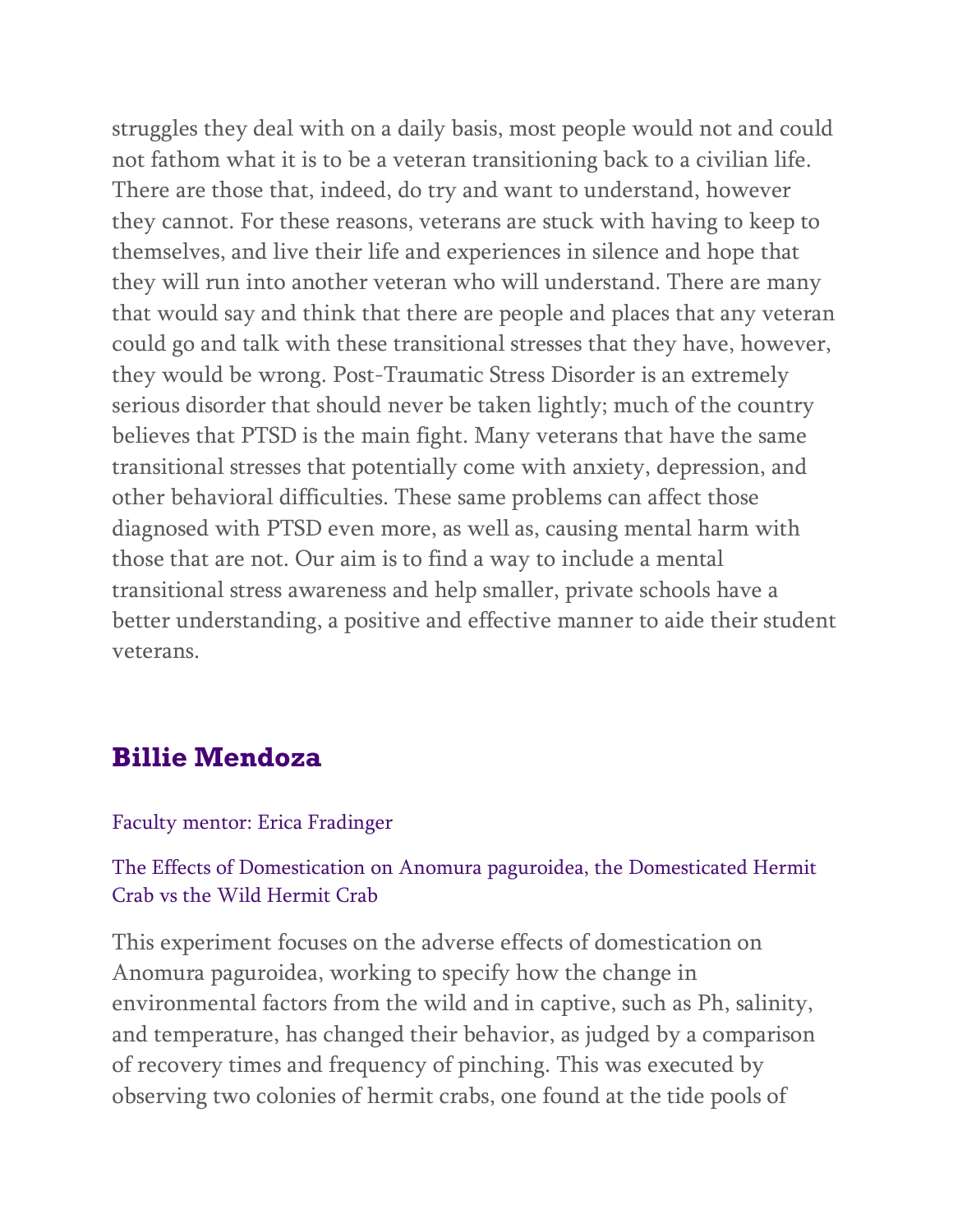Cabrillo beach and the other bought from Pet Smart. The crabs from Pet Smart being placed under constant conditions while the wild group faced a variable environment. Between the two environments, significant differences were found in  $pH$  (P-value = 0.026), salinity (P-value =  $0.0000491$ ), and temperature (P-value =  $0.0401$ ). After a span of three weeks it was found that a positive correlation existed between pH and the frequency of pinching  $(R2 = 0.0422)$ , as well as with salinity and the frequency of pinching  $(R2 = 0.0181)$ , while both recovery time  $(R2 = 0.0181)$ 0.0033) and temperature (R2 = 0.0095) proposed a negative correlation with the frequency of pinching. Suggesting that that both Ph and salinity caused more stress on the hermit crabs causing them to act out in aggression, by resorting to pinching in self-defense, while temperature and recovery time had little effect on determining the aggressiveness of the crabs. The results additionally demonstrated that hermit crabs, in captive, were more likely to attack, by pinching, while the wild group was less likely to do so, instead relying on their shells for protection as they were less likely to emerge from them. Demonstrating a significant divergence, with a p-value of 0.0226, in behavior between the two groups, as the domesticated group proved to be more aggressive and willing to cause confrontation, via pinching, while the wild group would attempt to avoid interaction altogether. Leading to the conclusion that domestication has not beneficial for Anomura paguroidea, as while it has removed most environmental stressors it has also introduced new ones that have shortened their lives significantly.

# **Natalia Miller, Priscilla Orozco, Casandra Avila, and Leah Sanchez**

Faculty mentor: Kathleen Barry

Improved Vaccine for 2019-20 Flu Season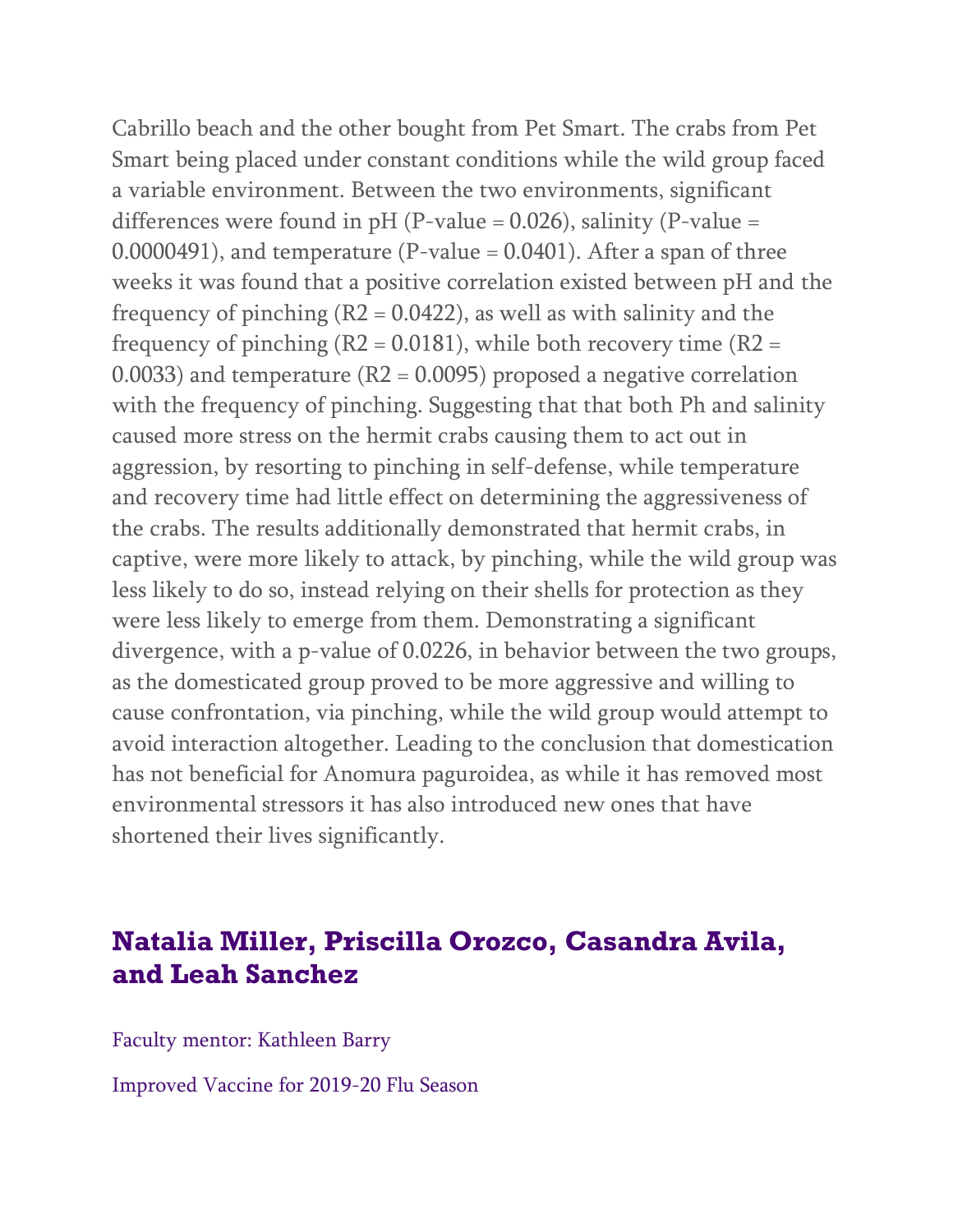Influenza, known colloquially as "the flu", is a viral infection with worldwide burden and importance. The virus is constantly changing; as a result, we need to develop a new vaccine every year due to its current configuration. The goal of this research was to develop a vaccine that is more effective and better engineered than last year's in order to protect human life and public safety. Through the extensive review of literature to date, the influenza virus was carefully analyzed in order to develop an idea of an improved vaccine for the 2019 - 20 flu year. The resultant vaccine used adjuvants and predictive modeling to enhance future success.

## **Morgan Molinaro**

#### Faculty mentor: Alvin Alejandrino

#### The Toxicological Effects of Oxybenzone on Chlorella vulgaris

Oxybenzone is an active organic chemical commonly found in sunscreens. Oxybenzone is known in some instances to be harmful to marine organisms. There is currently little to no knowledge of the toxicological effects oxybenzone has on freshwater organisms. This study aims to understand the toxicological effects of oxybenzone on Chlorella vulgaris, a type of freshwater algae. Algae is the base of the food chain, therefore if oxybenzone is shown to be a contaminant to Chlorella vulgaris then the viability of other freshwater organisms are at risk. It is hypothesized that oxybenzone negatively affects the viability of Chlorella vulgaris. To test the effect of oxybenzone on Chlorella vulgaris, algae growth was monitored over a span of eight days. Three trials were run, each trial containing a control group (no sunscreen), 0.01% oxybenzone-based sunscreen, 0.10% oxybenzone-based sunscreen, 1.00% oxybenzone-based sunscreen, 0.01% oxybenzone-free sunscreen, 0.10% oxybenzone-free sunscreen, and 1.00% oxybenzone-free sunscreen. Due to Chlorella vulgaris being microscopic, they are difficult to count. Oxygen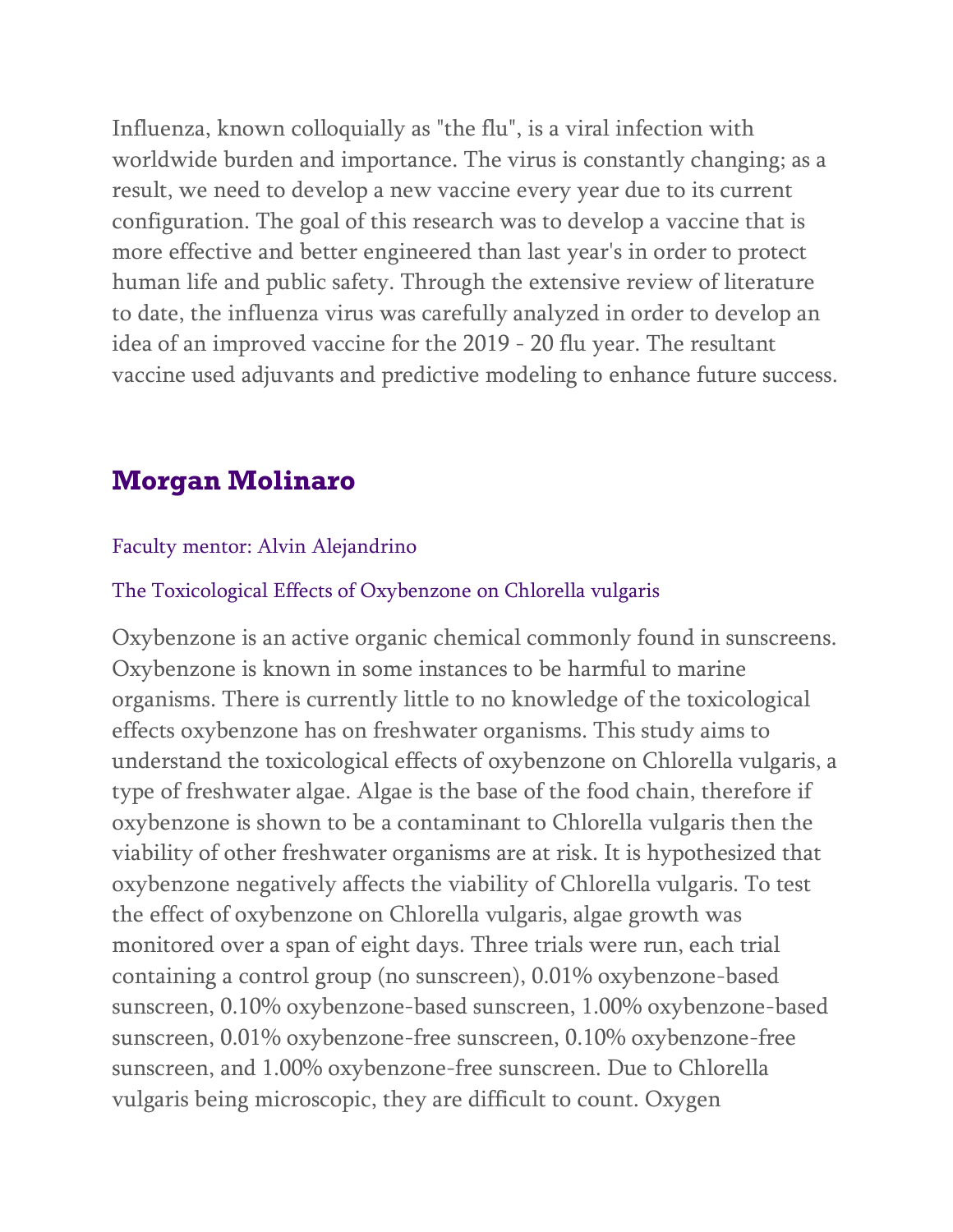concentrations were gathered as a proxy for determining the toxicity of oxybenzone. The obtained oxygen concentrations measured from Chlorella vulgaris indicated that the oxybenzone negatively affects viability. The ANOVA test showed that the critical value at 0.05 significance level was 2.85, which means that at null hypothesis was rejected. Meaning that at 1.00% oxybenzone, showed a detrimental effect on Chlorella vulgaris. These results indicate a potential detrimental effect of oxybenzone-based sunscreen to other freshwater organisms as well. Further research must be conducted to understand if the effects are similar to other freshwater organisms.

# **Hailey Mollno**

## Faculty mentor: Anne Sebanc

## The Effects That the Media Has On Body Perceptions Throughout Adolescence

Media has an effect on the way adolescents view their body image in their everyday lives. The media perpetuates the ideal of thinness, which causes adolescents to have a desire to be thin. Adolescents who cannot reach the thin expectations of the media often become dissatisfied with their body. Body dissatisfaction is when people, including children and adolescents become unhappy with their body image; body image is a "multidimensional construct that includes cognitions, perceptions, and attitudes towards one's body" (Mulasi-Pakhriyal & Smith, 2010, p. 341). This model has been supported by research that adolescents who have a desire to be thin and are dissatisfied with their body; also having negative or lower self-esteem. The 20 articles that I have read concluded that adolescents are more susceptible to the media's portrayal of thinness than younger children and adults because media is everywhere around them and their self-esteem is just starting to develop in early adolescence. The idea of self-esteem and self-image starts in early adolescence and is crucial throughout it because this is the age where children are expected to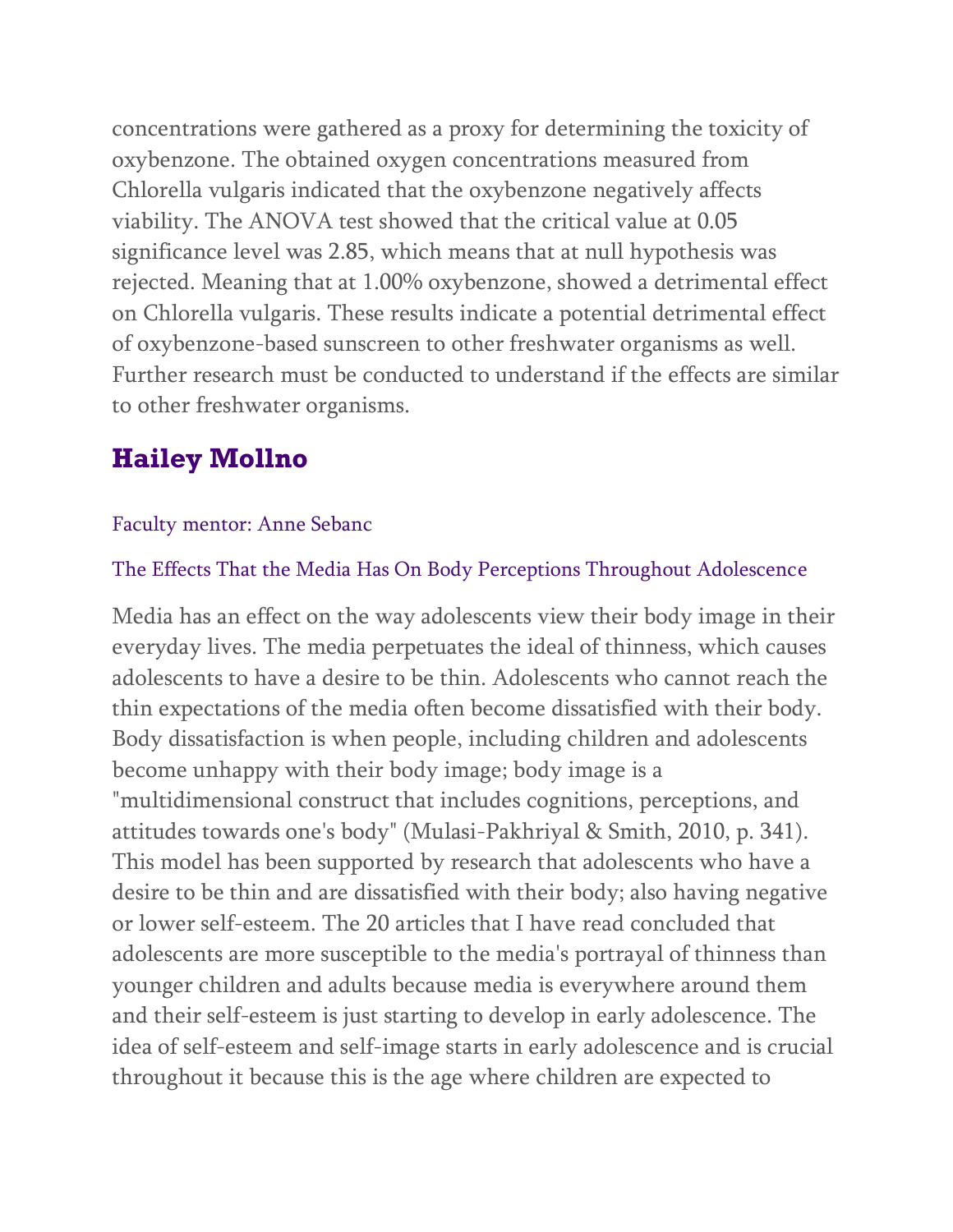develop their own identities, which is difficult to do if their self-esteem is low. Prevention of negative body image is crucial at this age and can be done by the help of nurses in schools to promote a healthy body image as well as curriculums for students to learn about natural body size, shape, and health. Adolescents are looking at media every day and it is in their best interest for adults and the media to help lift their self-esteem and reduce body dissatisfaction.

## **Joshua Morales and Dr. Hector Valenzuela**

#### Faculty mentor: Hector Valenzuela

#### The Effects of Combining Resveratrol with Cisplatin to Treat Leukemia

Leukemia is ranked as the sixth most common cause of cancer death. Currently, one of the most common treatments for this kind of cancer is a drug called cisplatin, which unfortunately causes many damaging side effects to the patient receiving it. Since natural-based chemicals such as resveratrol have been shown to be promising cancer inhibitors in studies involving mice, this compound will be used in tandem with the cisplatin to see if the combination of these compounds is more effective in killing cancer cells. Our objective is to reduce the concentration of 10 uM cisplatin to 5 uM when combined with 10 uM of resveratrol but to maintain the same level of cell death. To achieve our goal, Jurkat cells were treated with the compounds and cell death and apoptosis were measured using fluorescent antibody markers and flow cytometry. Our preliminary results thus far indicated that there was a significantly greater amount of cellular death in cells that have been treated with cisplatin than there is in cells treated with resveratrol. Likewise, these same results in a second trial indicated a statistically insignificant difference in the level of cellular death when the concentration of cisplatin that was combined with 10 uM of resveratrol was reduced from 10 uM to 5uM, which was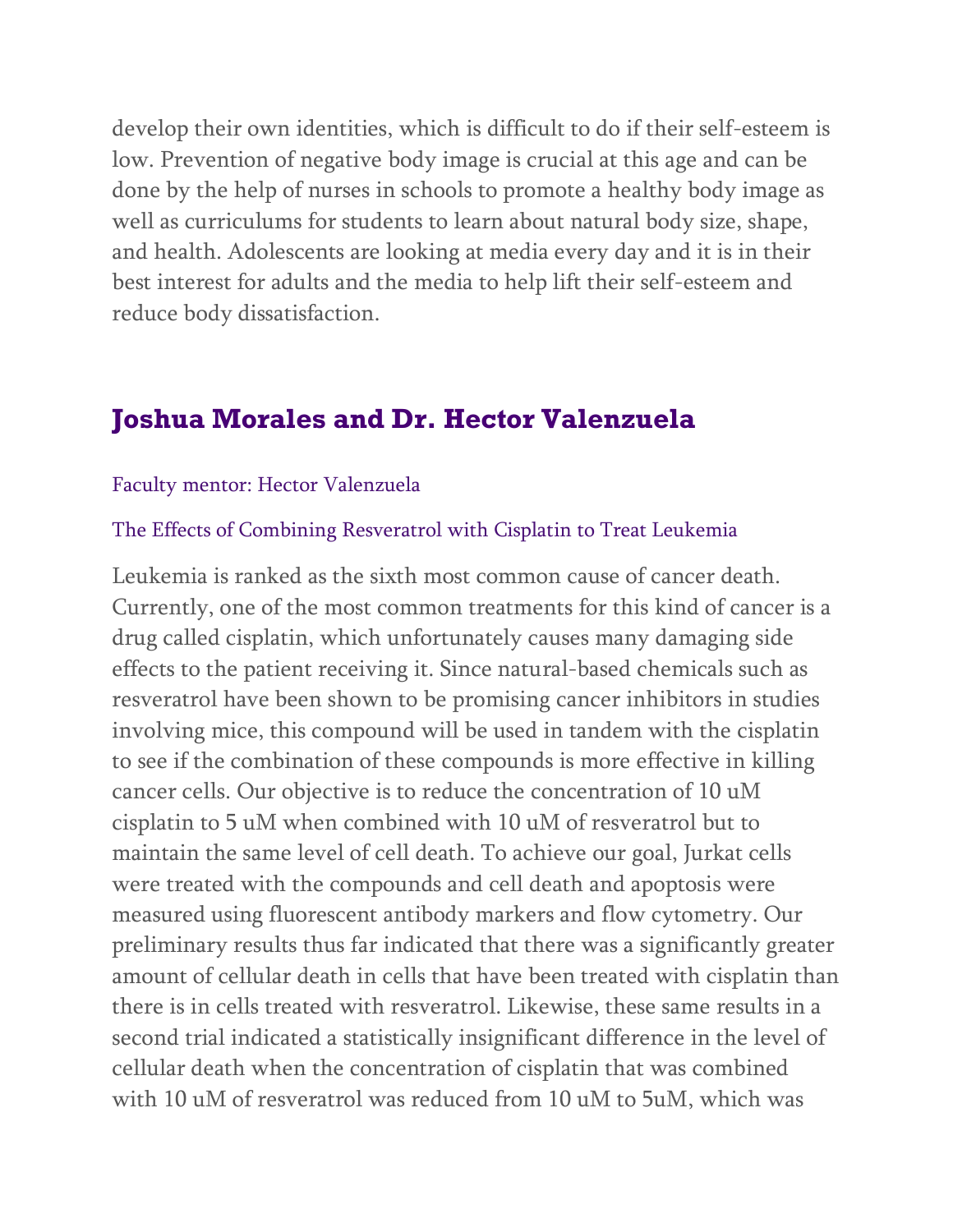consistent with our objective. However, the results from the second trial were revealed to be faulty because the cisplatin control parameter failed to achieve the high levels of cellular death it was supposed to have obtained as it was only able to kill 3% of the exposed cells. A possible explanation for the failure of cisplatin to achieve its high cellular death could have been because the cisplatin used for the second trial likely exceeded its shelf life, which made it no longer effective as a drug. I have thus since ordered a new cisplatin treatment and have been working on repeating the second trial of this experiment with the objective focused on obtaining more scientifically accurate results. The overall objective of this experiment is still focused on reducing the levels of cisplatin and combining it with beneficial natural based compounds such as resveratrol in order to determine the optimal range of cell death and avoid the harmful side effects of cisplatin and necrosis.

# **Destinee Moya**

### Faculty mentor: Joyce Kaufman

A comparison of the gender dynamics between the Irish Republican Army and Baader-Meinhof Gang

How do acts of violence, and the roles of women differ within different informal militant groups?

"Violent women, on the other hand, represent raw, unadulterated emotion. The tremble with rage, shake with anger, get carried away in emotion. There is no control, no standing back a little to savour the power of violence." -B. Rolston, "Mothers, whores, and villains: images of women in novels of the Northern Ireland Conflict"

This research addresses the various roles that women take on during times of conflict. Women's capacity during times of war extends beyond their roles as mothers and victims, but as active participants in activist groups.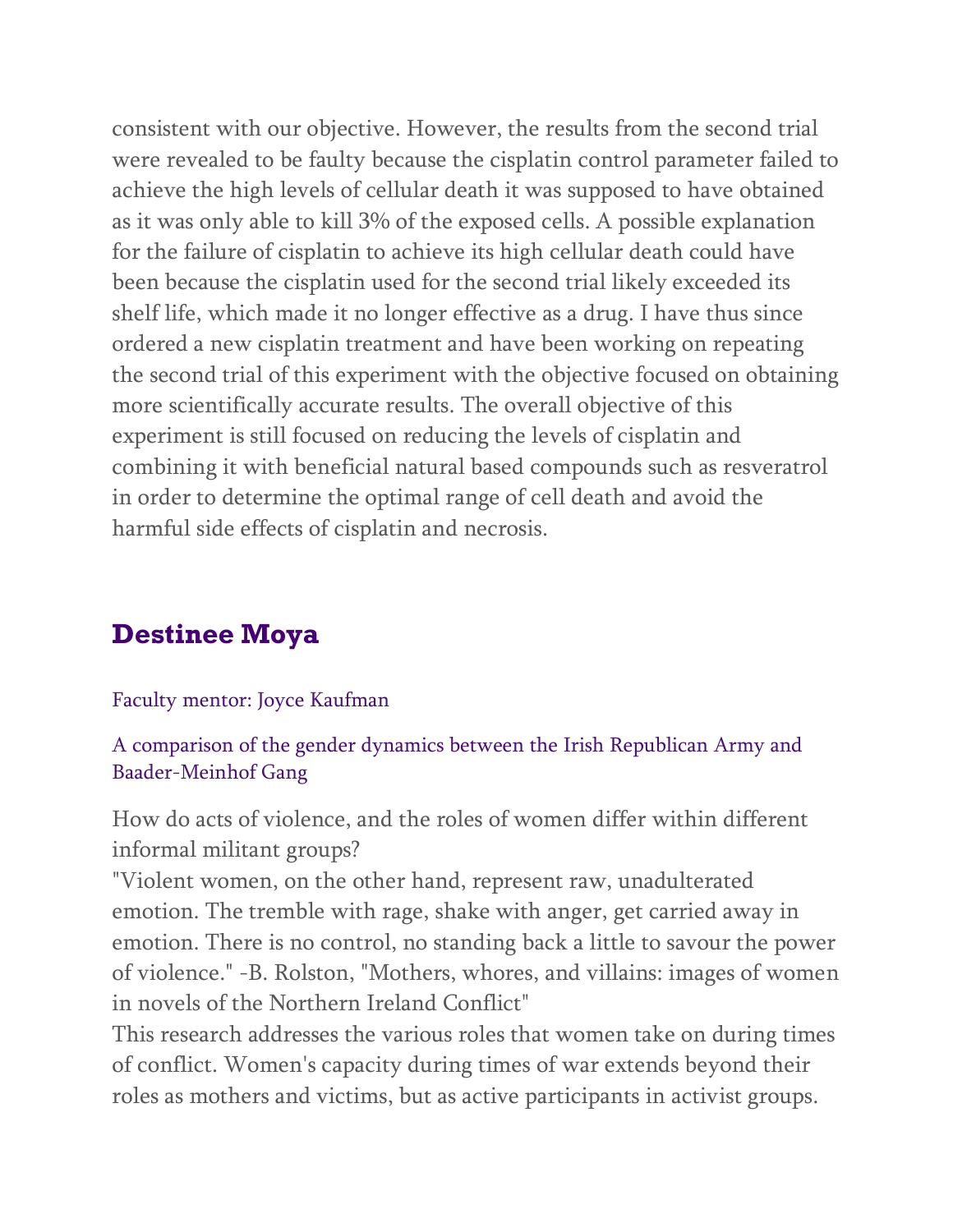When looking at the influential women who participated in political activism during the time of The Troubles of Northern Ireland through 1968 to 1998 (Allison, 2014; 447-463), and 1970's rebellions in Germany (1970-1979) (Rolston, 1989; 41-57), specifically in the Baader-Meinhof Gang, we see that such behavior defies traditional assumptions of women's roles. Through the comparative analysis of these examples, we are able to gain a better understanding of the gender dynamics within military organizations. In looking at the roles women played in each group, the acts of violence committed by such women, and the challenges they faced while engaging in such political violence, there are many areas for analysis and comparison thereby creating better comprehension of women as agents of political violence. In addition, this analysis also takes into account the perceptions of such women by their male counterparts, and media. In his article, Mothers, whores, and villains..., Rolston acknowledges that women indeed are quite dynamic during times of war, embracing violence as forms of nationalism and activism (Rolston, 1989; 41-57). Such behavior contradicts the assumption that women always seek to protect their communities through peaceful acts or are limited to being victims of such tension (Allison, 2014; 447-463). This paper challenges such assumptions, and provides for overall greater comprehension of gender conceptualizations.

Keywords: gender, women, international relations, infantry, armies, WPS theory

# **Brittany Nakamura**

Faculty mentor: Cinzia Fissore

Assessing Student Interest in Sustainability Studies at Whittier College

Colleges and universities are the gateway to spreading new knowledge while preparing future generations for drastic environmental changes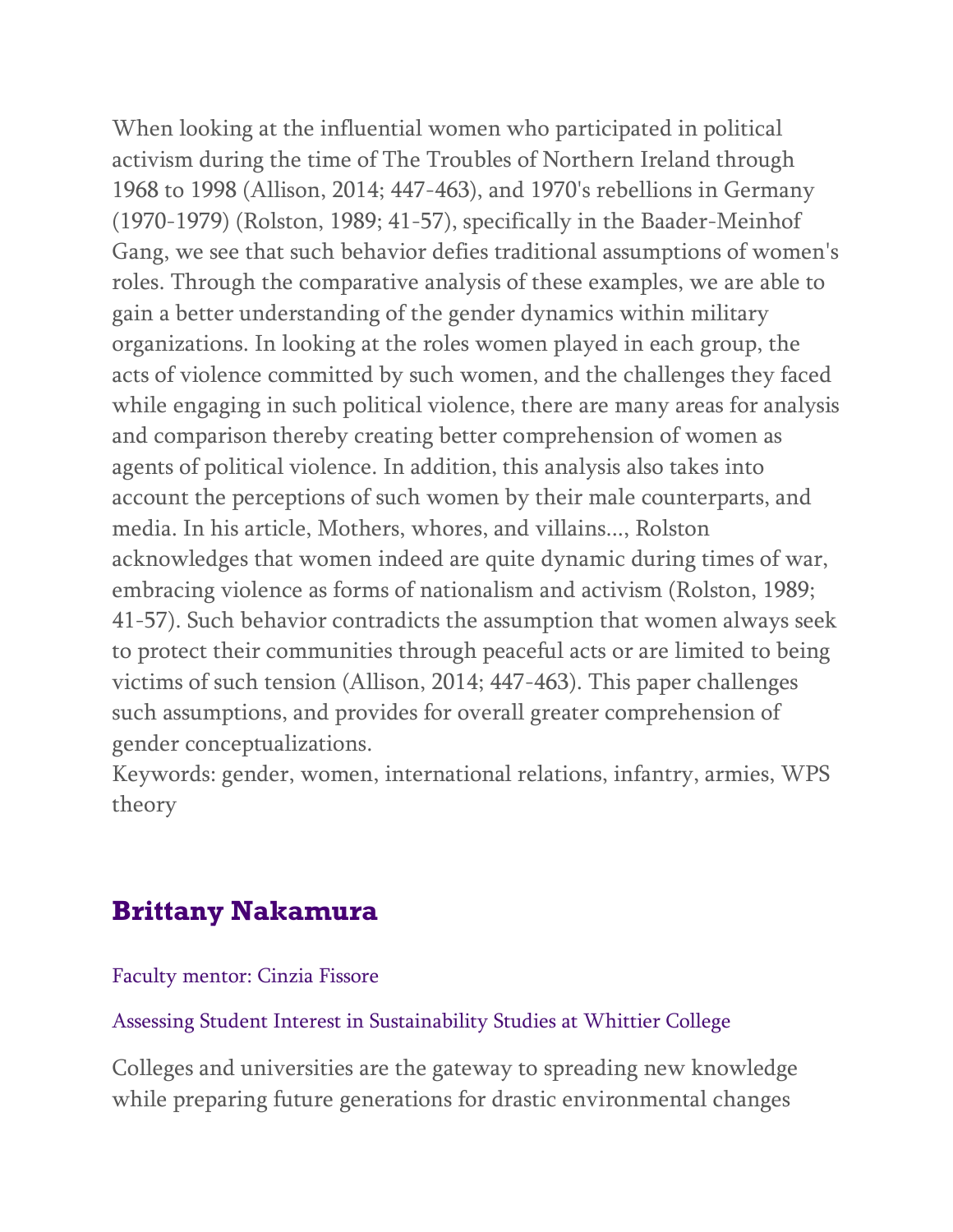taking place within the surrounding world. Colleges and universities provide opportunities for disseminating sustainable education and knowledge for future generations. With growing interest in the field of sustainability, an increasing number of institutions of higher education have established sustainable efforts within the curriculum. Whittier College has also provided these efforts through the varying majors offered in different disciplines which overlap with topics related to environmental science and studies. The environmental science and environmental studies programs are the most engaging in topics of sustainability however, other departments such as Business, Economics, Religion, Biology, Philosophy, Political Science, Social Work, Spanish and Sociology touch on sustainable topics. The goal of this study was to investigate Whittier College's students level of understanding and interest in the field of sustainability and in potentially having a sustainability program at the college. To achieve this goal, I relied on a student survey which looked into prior student knowledge regarding sustainability in addition to student interest in implementing a Sustainability Program at Whittier College. A 12 percent response rate was obtained. Of the responses, first year students: 40.6 percent, seniors: 24.8 percent, junior: 23.3 percent, and sophomore 11.3 percent. Where 44.7 percent of students possessed a high level of interest in the field of sustainability and 45.8 percent of students declared a high to very knowledgeable understanding of sustainability. Sustainability as an interdisciplinary topic was agreed upon 89.5 percent of responses. 84.5 percent of responses agreed a Sustainability Program/track would be a good fit for Whittier College. The top three areas of student interested included human health effects of environmental damage, environmental protection and conservation practices, and investigation of the effects of climate change. These results identify both the high level of interest regarding sustainability among students in addition to implementing a sustainability program/track within Whittier College's curriculum would be beneficial. Therefore,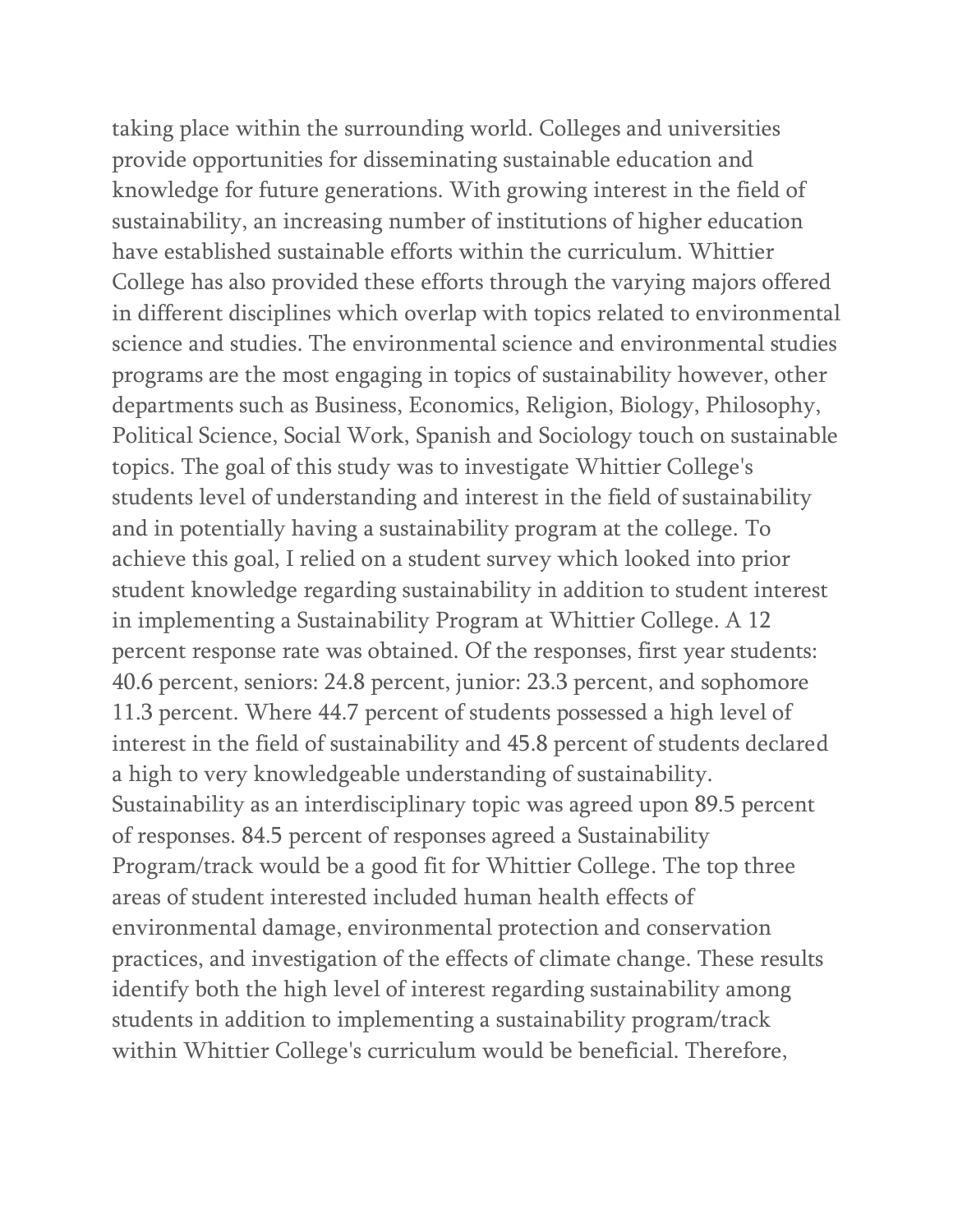further efforts and research should be made to implement a sustainability program/track within Whittier College's curriculum.

## **Brianna Nowicki**

#### Faculty mentor: Kristin Smirnov

#### Fitness Advertisements and Consumer Motivation

This project examines two marketing aspects of fitness advertisements, such as photo and message, in order to answer the research question of what indicators are most significant in terms of motivating Americans to change their life style, both through media and messages. This has been done primarily through empirical research which was then examined and reinforced through marketing theories in the theoretical data section. This paper focuses on American adults over the age of 18, and shows how motivation actually is not a factor when it comes to advertisement, but how it is all about how the consumer feels about themselves. Since I have always had a passion for fitness and living a healthy lifestyle, I started to get involved heavily in going to my gym and focusing on cardio and lifting, maintaining the health status I had while I was a collegiate athlete. Combined with my personal interest in marketing and advertisements, I have always been fascinated with the different methods gym use to grab consumers' attention and get them to sign up for their gym and help them reach their goals. This is how I stumbled into this area of research. Looking back to my story of when I was four and challenged to swim across a hotel pool the question wasn't could I swim. Of course I could swim, I had been raised around rivers, lakes, ponds, and oceans my whole life. The deciding motivating factor was that I could have \$20 in my hand. Everyone has a different form of motivation and my goal of this research is to determine what variables Americans are most motivated by in advertisements found in the gym, combining both visual media and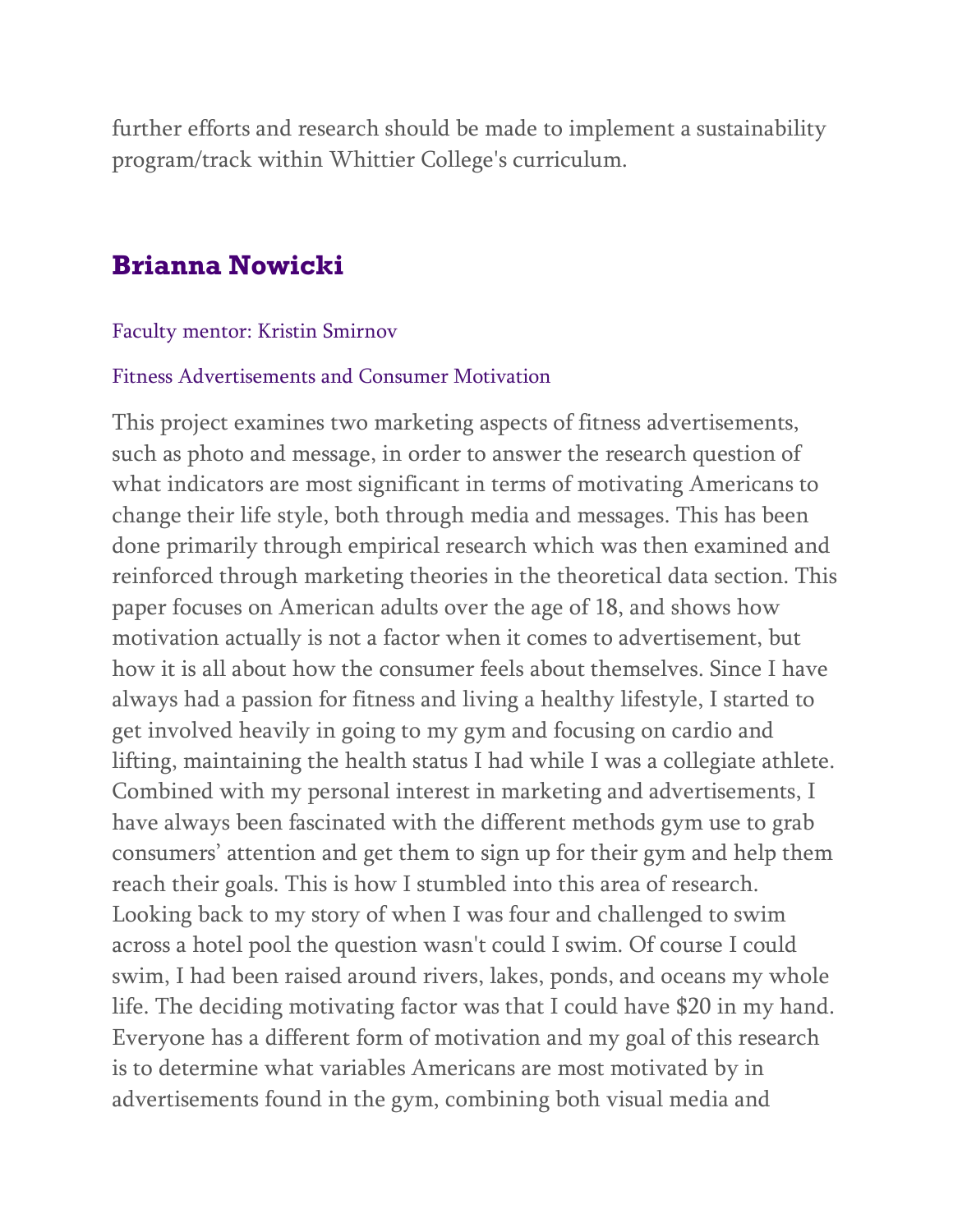textual message components. For my research from this project I wanted to focus on and see how visual components of fitness advertisement motivate or demotivate consumers. This included working both with visual images such as models who fell into the categories of idealized bodies or average bodies. Then, in addition to media, I wanted to focus on message which included a positive message and a negative message. By utilizing my graphic design skills from my visual art class I took last Spring in 2018, I was able to generate four advertisements. By randomization of users seeing these images, and asking questions related to both media and message, I was able to answer this question.

# **Martin Olmos**

#### Faculty mentor: Sylvia Vetrone

#### Investigating the effects of Cannabidiol (CBD) on cancer cells

Cannabis, although commonly associated with its use as a psychoactive drug, also has been shown to alleviate pain and disease symptoms. In particular, Cannabidiol (CBD), a constitute of Cannabis, has demonstrated numerous benefits such as acting as an anti-inflammatory, anticonvulsant, and antioxidant. Studies exploring the benefits of CBD in cancer have shown its ability to trigger the induction of ER stress and inhibition of AKT and mTOR signaling in breast cancer cells, and the upregulation of Beclin 1 triggering apoptosis in melanoma. Taken together, these studies suggest that CBD's cytotoxic and anti-proliferative properties may be suitable as a treatment for cancer, and we hypothesize that CBD can also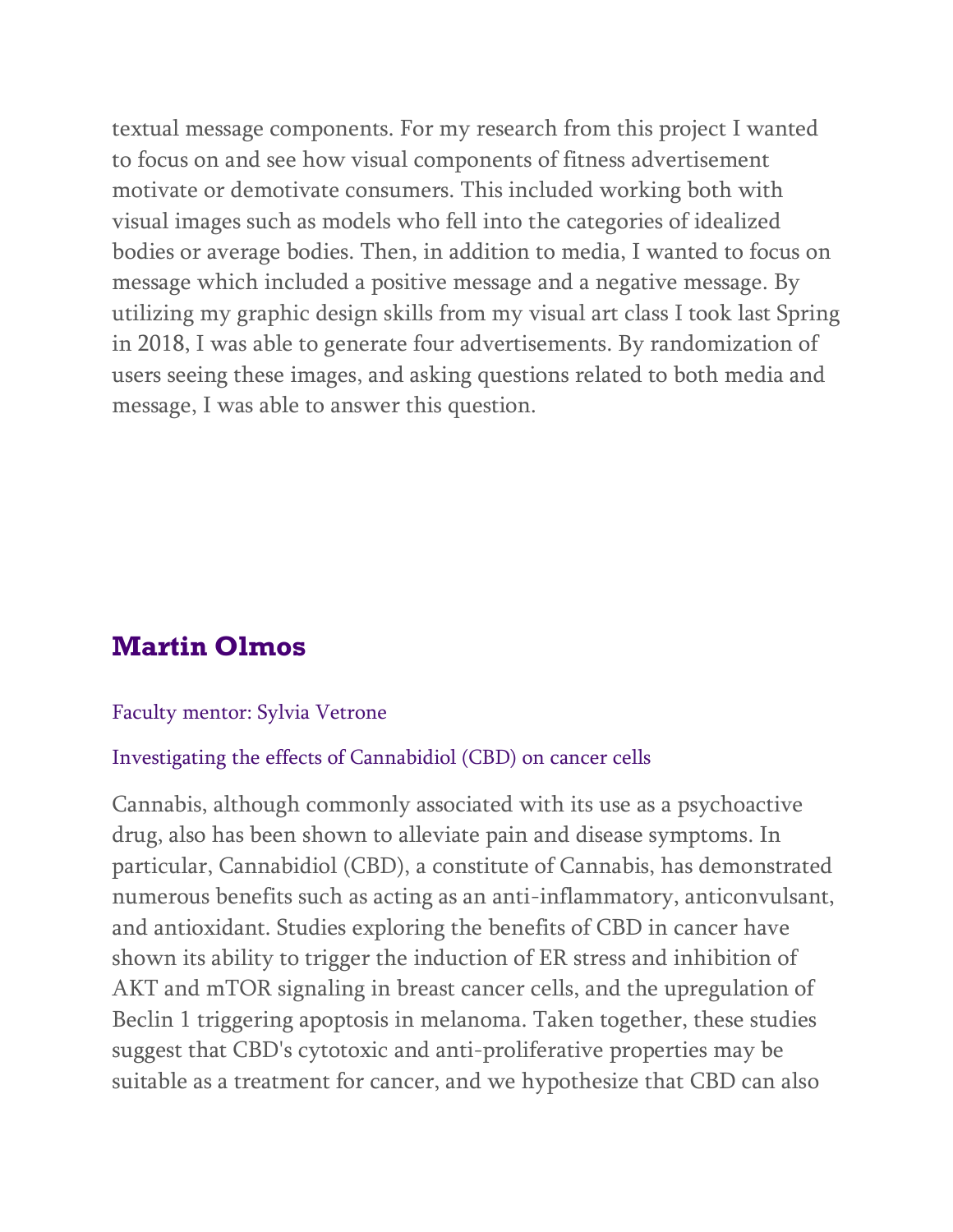induce apoptosis of other cancer models in a dose-response manner. Therefore, in this study we investigated the effect of CBD on viability and cytotoxicity in two tumor forming cell lines, prostate cancer (LNCap) and breast cancer (MCF-7). Briefly, we exposed LNCap and MCF7 cell lines to various concentrations of cannabidiol (5 ug, 10 ug, 15 ug, and 20 ug) over three days, and assessed its effects using three viability and cytotoxicity assays. Our results show the CBD was successful in statistically reducing viability and increasing cytotoxicity in both cell lines at all concentrations tested when exposed to the CBD as early as 48 hours. As these findings lend to the increasing evidence of CBD as a potential viable, alternative, and less harmful treatment option against prostate and breast cancer, our current efforts are focusing on determining the cellular pathways that are triggered by CBD exposure.

# **Andrew Ortiz, Damyen Davis, Jesus Delgado, Yitong Hua, Maya Choy, Christian Renteria, Thomas Davis, Amanda Gutierrez, Michael Ash, Kaamil Khan, and Shisha Abouhashish**

#### Faculty mentor: Dan Duran

#### The Walkers

Wang Luyan, a noted Chinese avant-garde artist, reached out to Professor Robert Marks and Randall Davidson to donate one of his latest artworks, The Walker, to Whittier College. Mr. Wang shared an important connection with Whittier College through his brother who was enrolled in the 1980's as part of a student exchange program. In addition, the reason for the donation was that Mr. Wang could commemorate his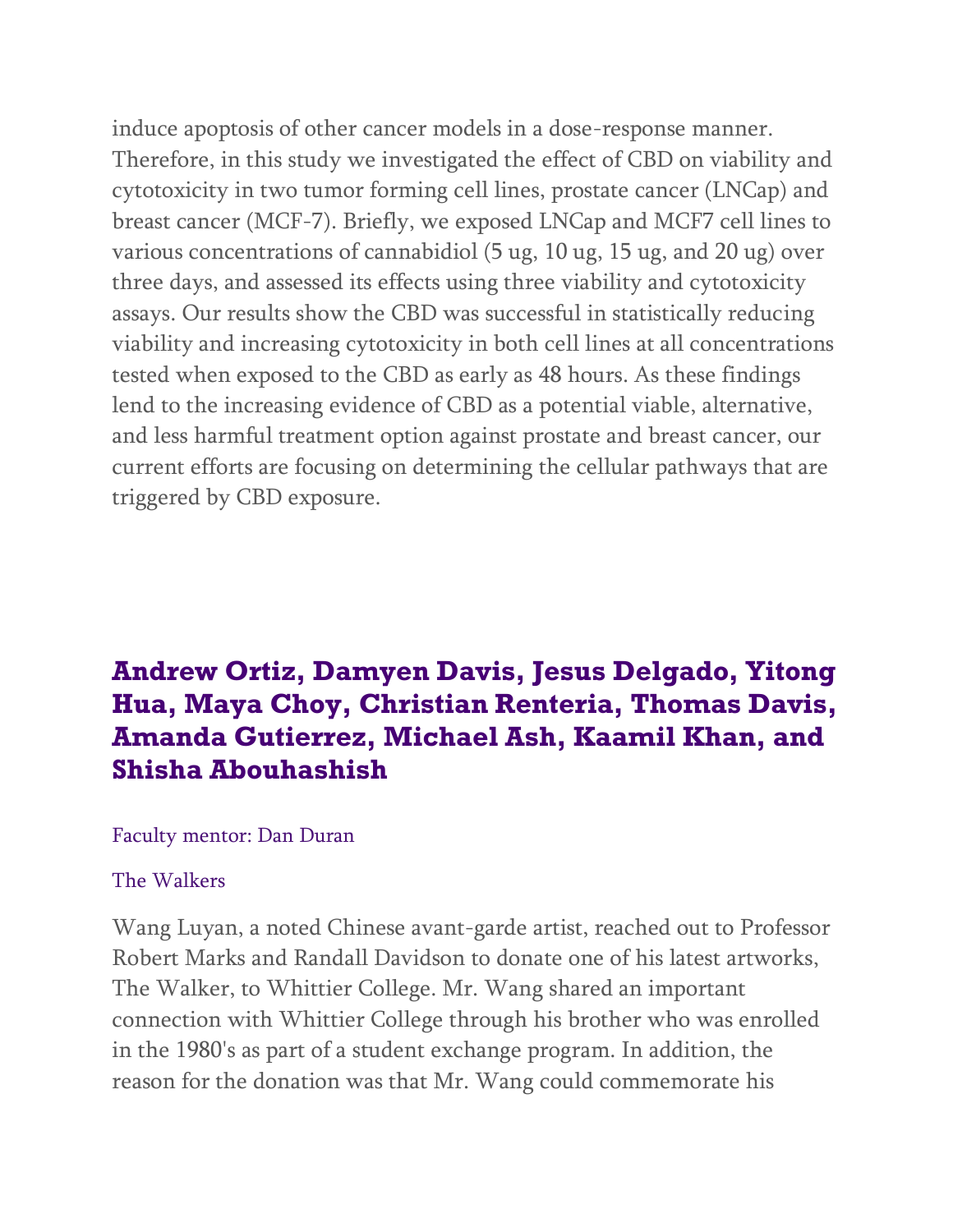brother who tragically passed away in 2004. Mr. Marks and Mr. Davidson arranged the donation and immediately got to work in making this a reality. With the help of Professor Daniel Duran, they recruited a group of students to aid in arranging the logistic actions needed to ship the artwork from Dandong, China to Whittier College, the installation of these at pieces on our campus, and the marketing plan to promote this amazing artwork. The students were split in to five teams; Customs, Budget Management, Logistics, Promotions, and Site Planning-Installation. Each team was assigned specific sets of responsibilities needed in order to successfully carry out this task as a whole. Some highlights of our progress include our Logistic team, who worked alongside Randall Davidson, to acquire three potential quotes from Freight Forwarders in which they then presented the information to the President of the College, Linda Oubre, and the Vice President of Advancement, Timothy Anderson to approve of. Next, our Siting Team worked with WC facilities and our art faculty to select the sites and finalize the best one where the artwork will find their long lasting home here on our beloved campus. As part of the siting process the student team helped situate crafted maquettes to model the exact position each art statue would be installed. Our Promotions Team is currently executing their marketing strategy to create publicity for the artwork's grand inauguration by reaching out to multiple sources of ethnic Medias, influences, and communities, including promotional materials in English and Mandarin. The sculptures have arrived (March 5, 2019) and the student team is now working on the final promotions and installation aspects of the project. This has been an incredible hands-on learning project that will culminate in a cross-cultural demonstration of art, friendship, and legacy. We are the China Sculpture Project Team, a diverse group of enthusiastic, business driven leaders tasked in applying our individual specializations in order to enrich our campus.

## **Leanne Parada and Melissa Tobias**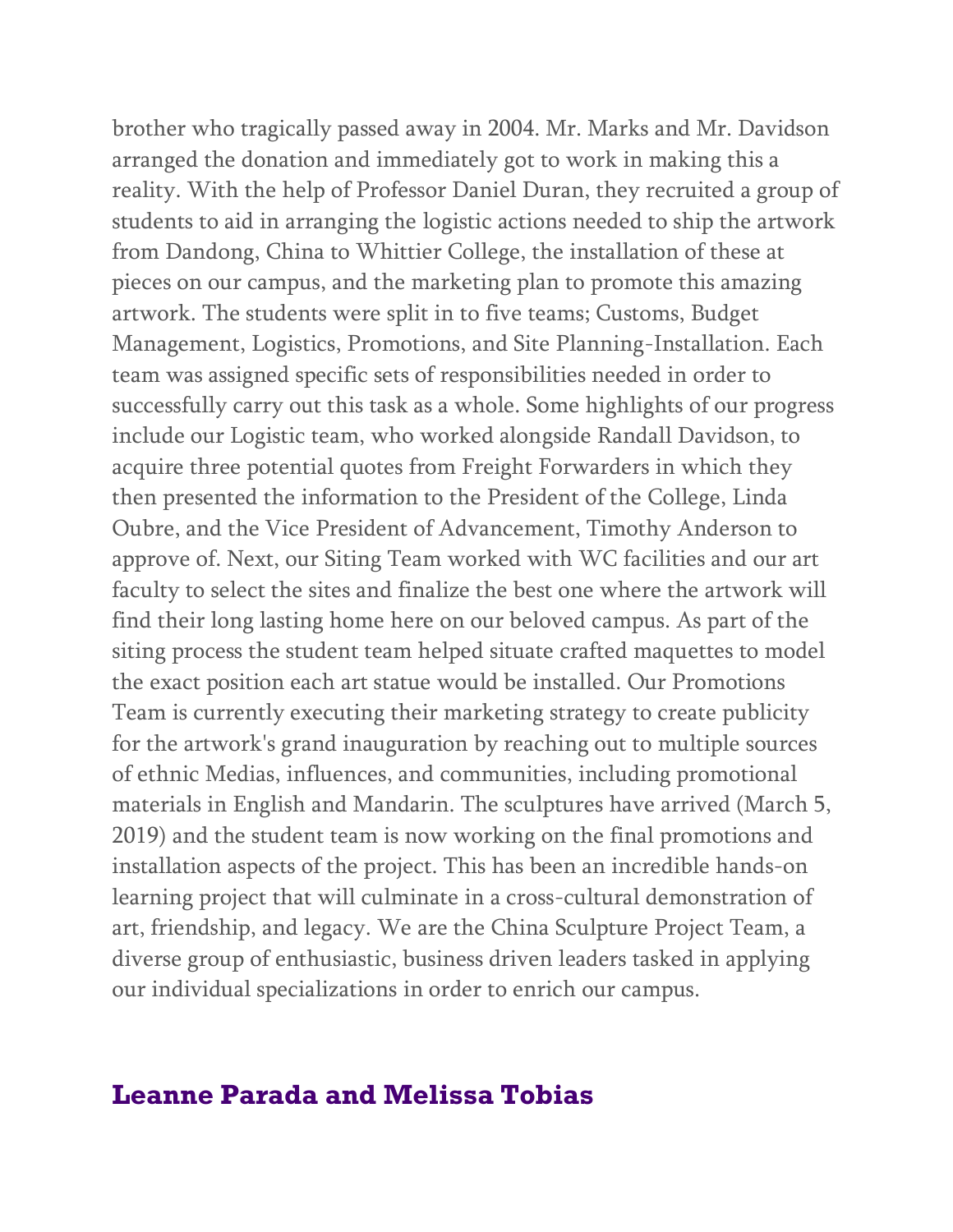### Faculty mentor: Lisa Ibanez

### 4GIRLS Resilience Examination: Comprehension and Identification

Resilience is recognized as an important characteristic for middle school girls' who go through a life transition. The researchers will conduct a mixed methods study consisting of qualitative and quantitative surveys, that will measure self-reporting changes in their resilience. Approximately 100 participants will be assessed at the 4GIRLS two-day conference. The study aims to analyze whether the 4GIRLS conference empowers participants to identify as resilient. The researchers hope to prove that the participants will understand and recognize resilience characteristics traits they possess through the workshops activities by the end of the conference.

# **Sydney Perkins**

#### Faculty mentor: Joyce Kaufman

### An Exploration of the Lives of Western ISIS Brides

The recent cases of, American, Hoda Muthana, and Britain, Shamima Begum, who left the west to join the Islamic State (IS), but now wish to return home, raise questions about women who travel to foreign regions to become IS brides. While there is substantial scholarship on the role of women as combatants, and even as suicide bombers, for insurgent and terrorist organizations around the world, less is known about the lives of women who join IS as wives for male soldiers. This paper will the place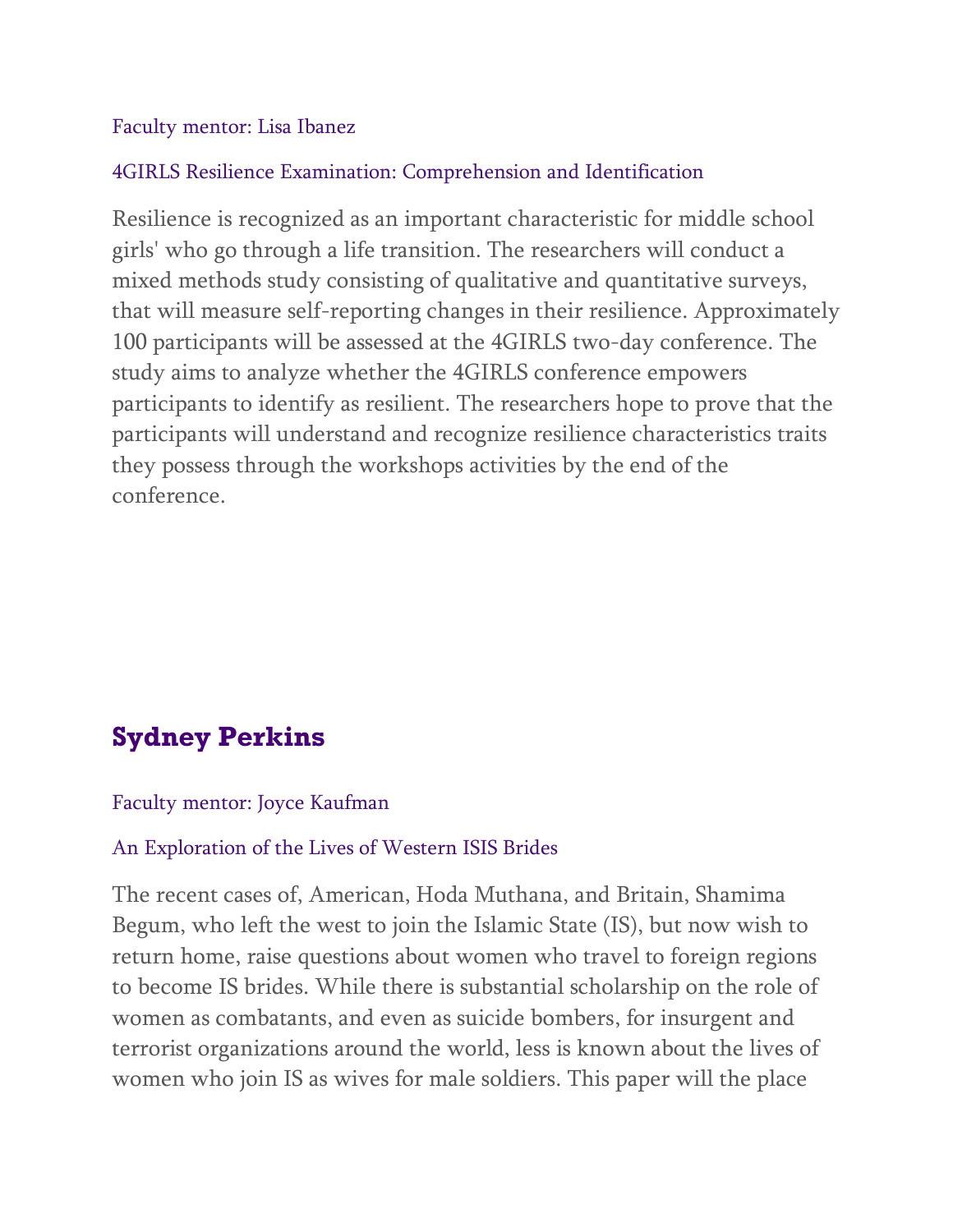the experiences of current western jihadi brides in the context of scholarship, Jones (2016), Sjoberg & Gentry (2016), Bakker & de Leede (2015), and Ingram (2017) about women as bush wives or in similar roles in conflict. It also attempts to understand what motivates these women, their lives as jihadi brides, and how their expectations differed from the reality of their roles.

# **Meghan Pistolesi**

#### Faculty mentor: Cinzia Fissore

#### Carbon Sequestration on Trees on the Whittier College Campus

Rising greenhouse gas emissions due to human activity are a well-known driver of climate change, leading to concentrated global and regional efforts to alleviate emissions or capture CO2 from the atmosphere. At the local level especially, individuals and institutions are able to engage in an array of mitigation practices in order to lower the rate of greenhouse gas, especially carbon (C) emissions. One notable practice involves utilizing the natural C sinks represented by trees thanks to their ability to sequester and store C in their aboveground and belowground biomass. Thus, the present investigation was conducted to estimate C sequestration potential in trees at Whittier College and their potential for carbon emissions offset. Whittier College sits on 74 acres of land, of which 14 acres are considered green space (e.g., trees, landscapes, gardens, forests). Sequestering C in these trees can help to offset Whittier's greenhouse gas footprint. I identified and assessed each tree on campus by measuring height and diameter at breast height. Then, I used available allometric equations specific for each genus to calculate the amount of C stored by each tree and obtained total C sequestration across campus. In total I assessed 552 trees across campus. The average tree diameter was 27.11 centimeters with an average height of 35.28 meters. Three of the most common genus of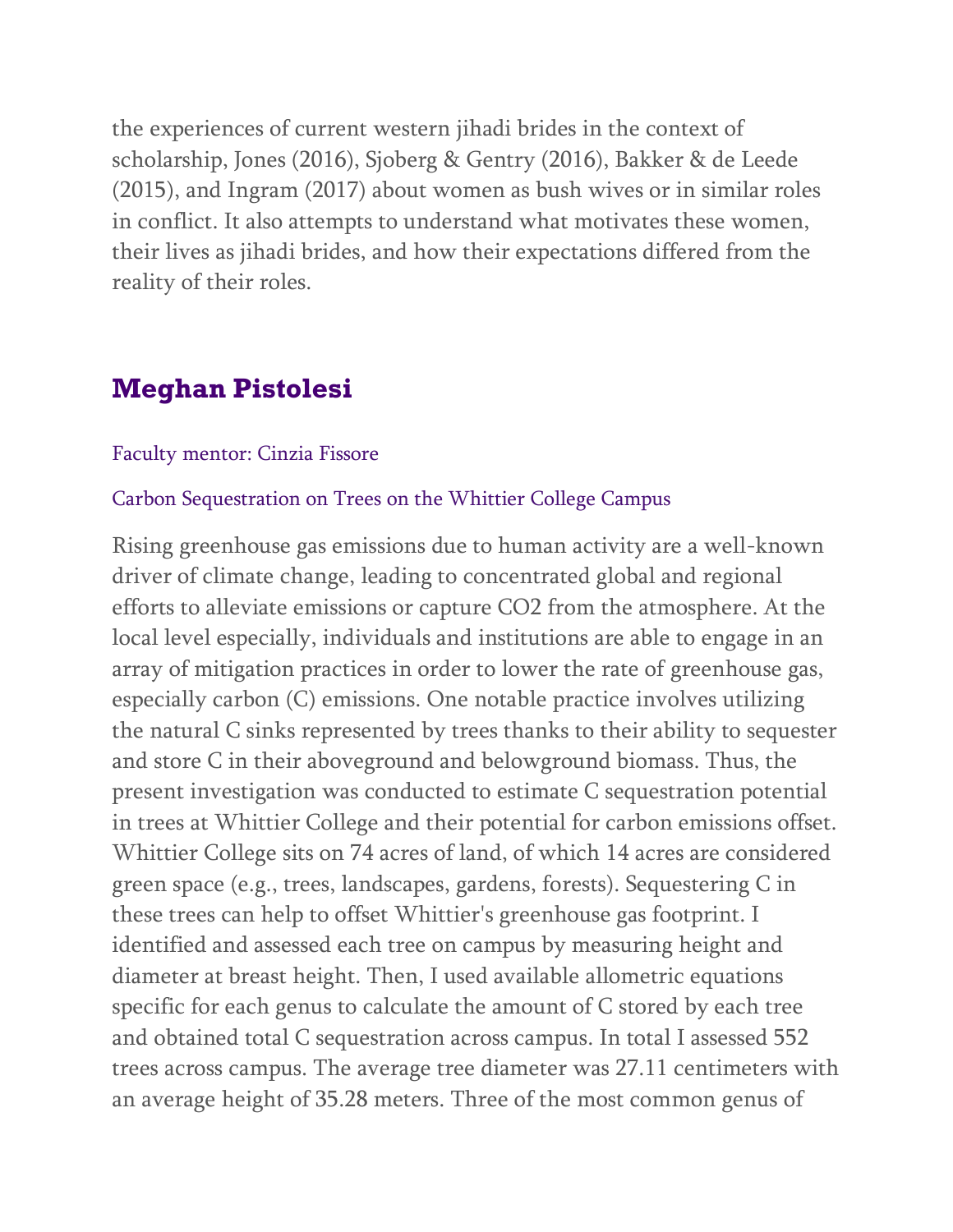trees were Eucalyptus, Pinus, and Liquidambars. My case study further demonstrates that C emissions offset by trees on campus amounts to less than one percent, demonstrating that, while biomass C sequestration is a potential useful tool to offset emissions, it cannot achieve substantial results and emission reduction efforts should be advocated.

# **Mai Quesada, Erika Velasquez, Felicia Delgadillo, and Rachel Lazerson**

#### Faculty mentor: David Mbora

### Insect community Composition at the Whittier College Campus and Earthworks Community Organic Farm

We investigated the community composition of insects, and other arthropods, on the Whittier College campus and compared it to the Earthworks Community Organic Farm nearby. We defined community composition as the ecological guilds of insects evident at each of the two locations. The Whittier College campus grounds are akin to an inorganic farm, because pesticides and artificial fertilizers are routinely used there. As such, we surmised that it would be informative to compare the community of insects found there to an organic farm. Most insects are primary consumers and their abundances are always strongly dependent on the amounts and variety of plants. Our hypothesis was that the organic farm would have a higher abundance and variety of crop plants types to support insects. In contrast, the Whittier College campus has largely ornamental plants offering a simplified habitat structure. Thus, we predicted that there would be a high abundance of insects with chewing and sucking mouthparts - orders Coleoptera and Orthorptera- on the Whittier College campus due to an abundance of plants year round. In contrast, we expected a high abundance of pollinator insects such as bees, wasps and butterflies at the organic farm due to an abundance and variety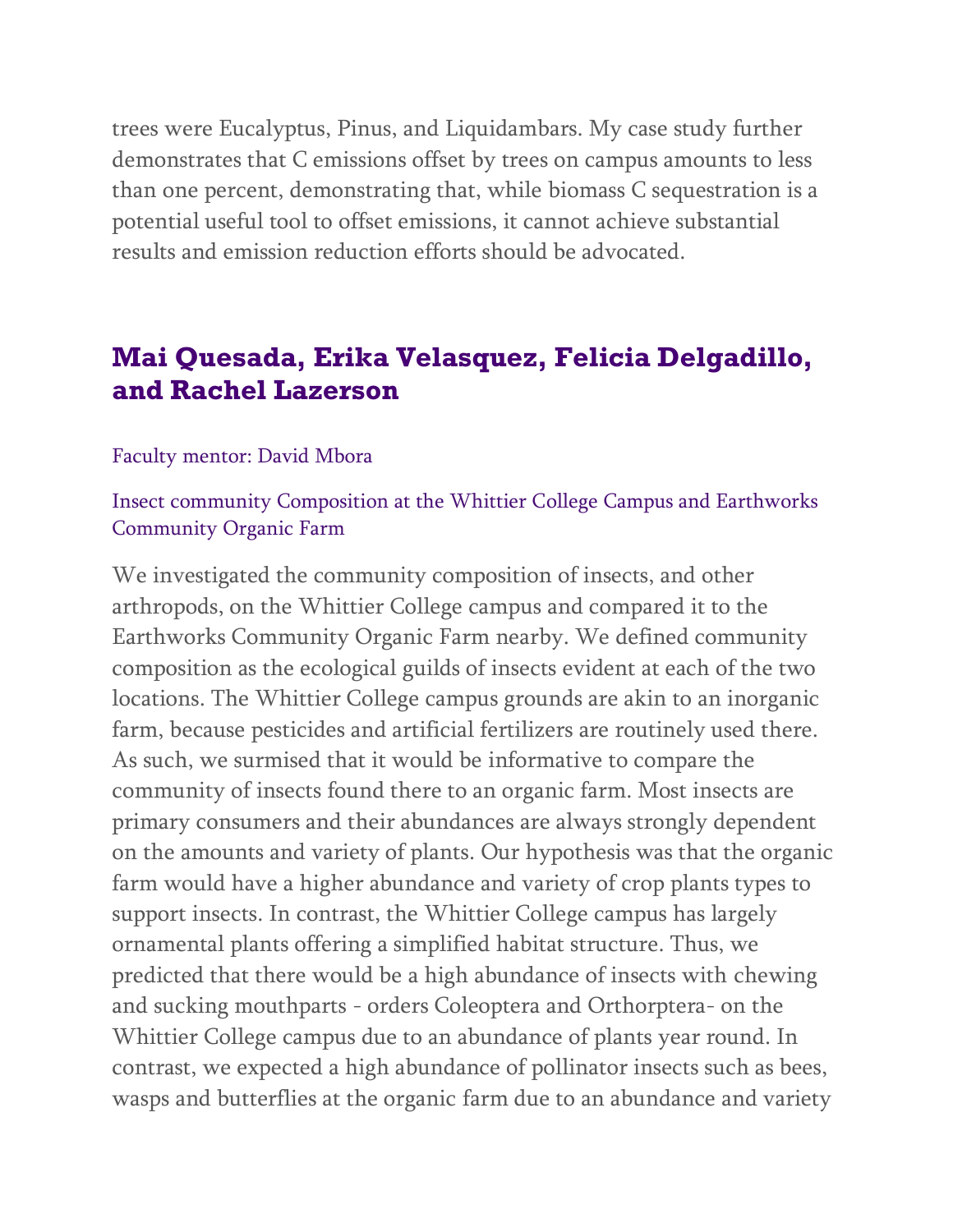of flowering crops. We applied a stratified sampling framework and collected the insects at each location using standardized pitfalls. Plastic screw-cap specimen jars - low form size, 236 ml in capacity - were buried into the ground with the rim level with the soil surface and left in the field for four to six days. Upon recovery from the field, the accumulated animals were cleaned and sorted, then identified using taxonomic keys to level of order. The pollinator insects, bees, moths and butterflies, were generally rare across all plots. In contrast, beetles were relatively common and abundant in the organic farm, where we caught six beetles per cup.

# **Jasmine Rangel**

#### Faculty mentor: Rebecca Overmyer-Velázquez

#### Alzheimer's and the Underpaid Workers

Alzheimer's is a progressive mental deterioration the can occur in middle or old age; this is due to the degeneration of the brain. The rates of Alzheimer's will increase by 178 percent between the years of 2014 to 2060. Based on the increasing rates, those who care for Alzheimer's patients are extremely important. There will continue to be a need for these people in the future as the rates increase. The issue that I am addressing in this research is the fact that the workers in Alzheimer's day care centers are not being paid the proper amount for the work they do. I am aiming to look at the question of what are the working conditions and the quality of care at Alzheimer's day care centers? These people should be getting paid more for the work they are doing as their job can be very stressful and emotionally draining. Many healthcare workers are struggling with the wages they are making to meet ends. Despite the physical and social skills required, direct care workers are some of the lowest-paid workers in the nation right next to fast food workers. My data collection for this study consisted of five interviews with employees who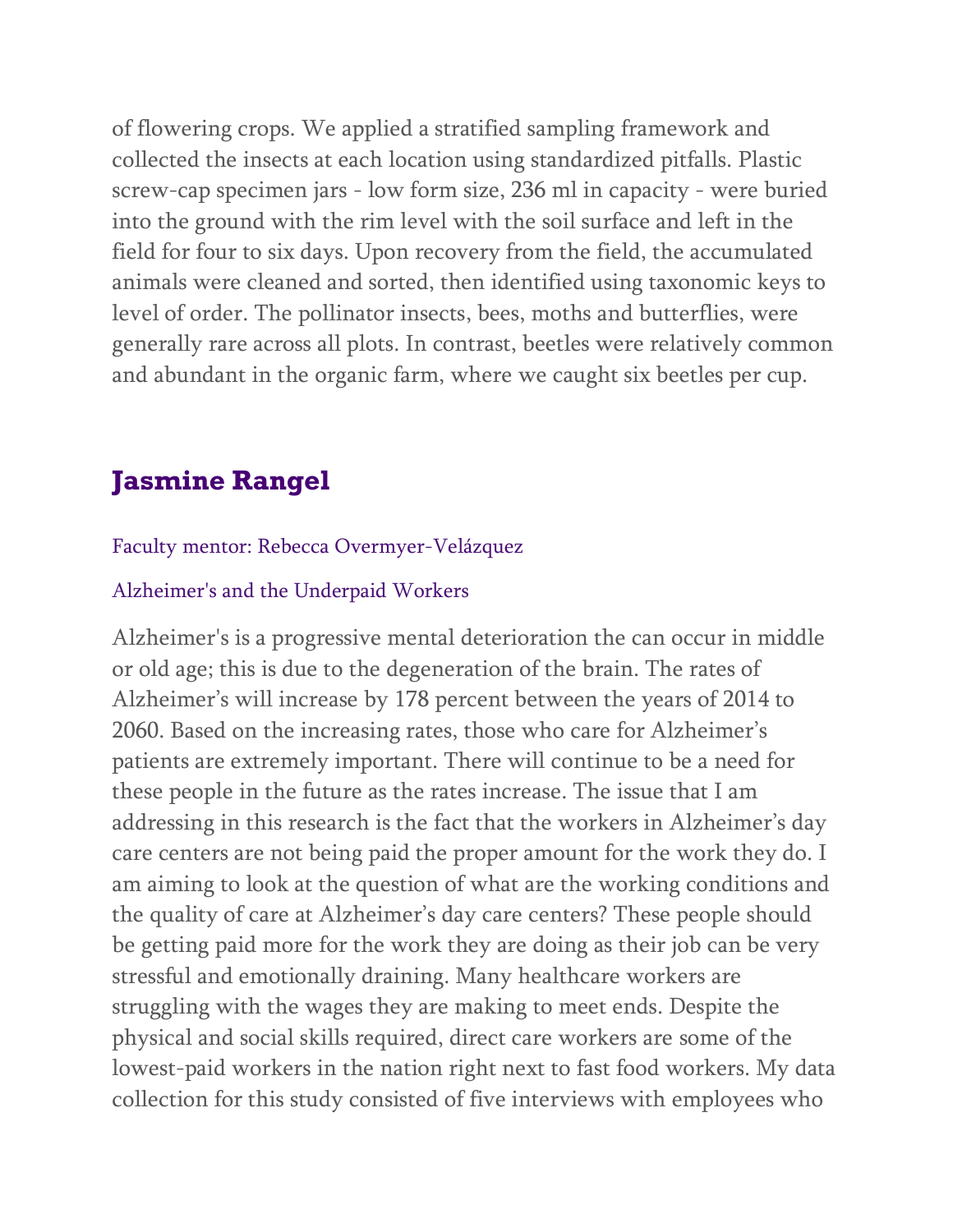are currently working there, one being the current director of the program, a retired program director and a caregiver who no longer uses this facility. I also conducted surveys on the caregivers who take the patients to the daycare. Out of the 30 caregivers who take clients to the facility I was able to collect 15 responses. This research was conducted at the Community Assistance program for Seniors (CAPS) in Pasadena. Based on these interviews, I was able to find that the job of employees who take care of Alzheimer's clients is extremely stressful in caring for these patients, yet they only are paid minimum wage. This research will help Alzheimer's day care centers in improving the conditions for these employees, considering there will be a need for these employees in the future.

# **Zayne Repp**

#### Faculty mentor: Wendy Furman-Adams

#### Sacred Justice: Milton's Theodicy and the Unnecessary Fall

In the invocation to the first book of Paradise Lost, Milton states his aim to "assert eternal providence, / and justify the ways of God to men" (I. 25- 6), yet God the Father tyrannically condemns man to fall in the third book, seeming to evade any notion of justification. This paper examines how the Father's disposition functions as a clever narrative device used in the implementation of Milton's theodicy, by which he intends to create the conditions for a fall that is justifiable, but not necessary. We examine the function of Augustinian free will as it relates to man's state of existence before and after the fall through the lens of Danielson's reading in Milton's Good God. We conclude that Milton's God is not solely the chiding father or compassionate son. Rather, the infinite goodness of Milton's God is exhibited through the twofold-yet-consistent actions of God, Father, and Son.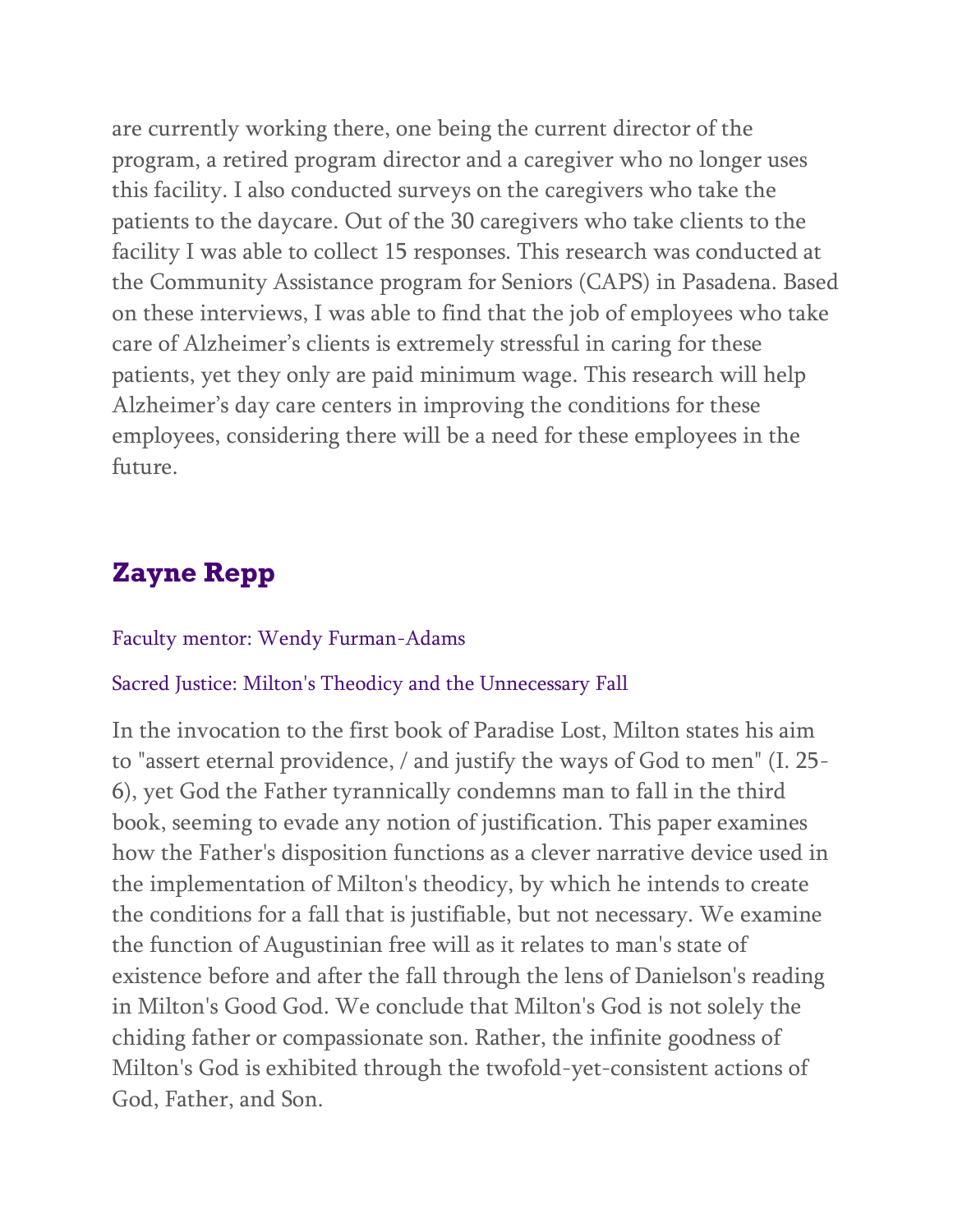# **Zayne Repp**

#### Faculty mentor: Roger White

#### Determinants of Public Opinion on Foreign Direct Investment

Using data from the Pew Research Center's 2014 Global Attitudes Survey, we identify the determinants of public opinion on both greenfield and brownfield foreign direct investment (FDI). Specifically, we measure the extent to which the perception of corruption in developing economies is correlated with a negative perception of FDI inflows by employing ordered logit estimation techniques. Data on corruption is gathered from the Corruption Perceptions Index by Transparency International (2018) as well as the Heritage Foundation's Index of Economic Freedom (2019). We expect countries with higher rankings in stability and regulatory quality to have a generally higher public opinion on both greenfield and brownfield investment. Further, we expect the likelihood of an individual to have a positive view on FDI to be positively correlated with their level of education in greenfield investment situations, while we expect the opposite to be true in brownfield scenarios.

# **Keanu Reus**

#### Faculty mentor: Roger White

Big Profit in Little China: Effects of Appealing to Chinese Audiences on Box Office Revenue

Using a sample of 215 U.S.-produced films released in China, we determine if efforts to appeal to Chinese audiences lead to significant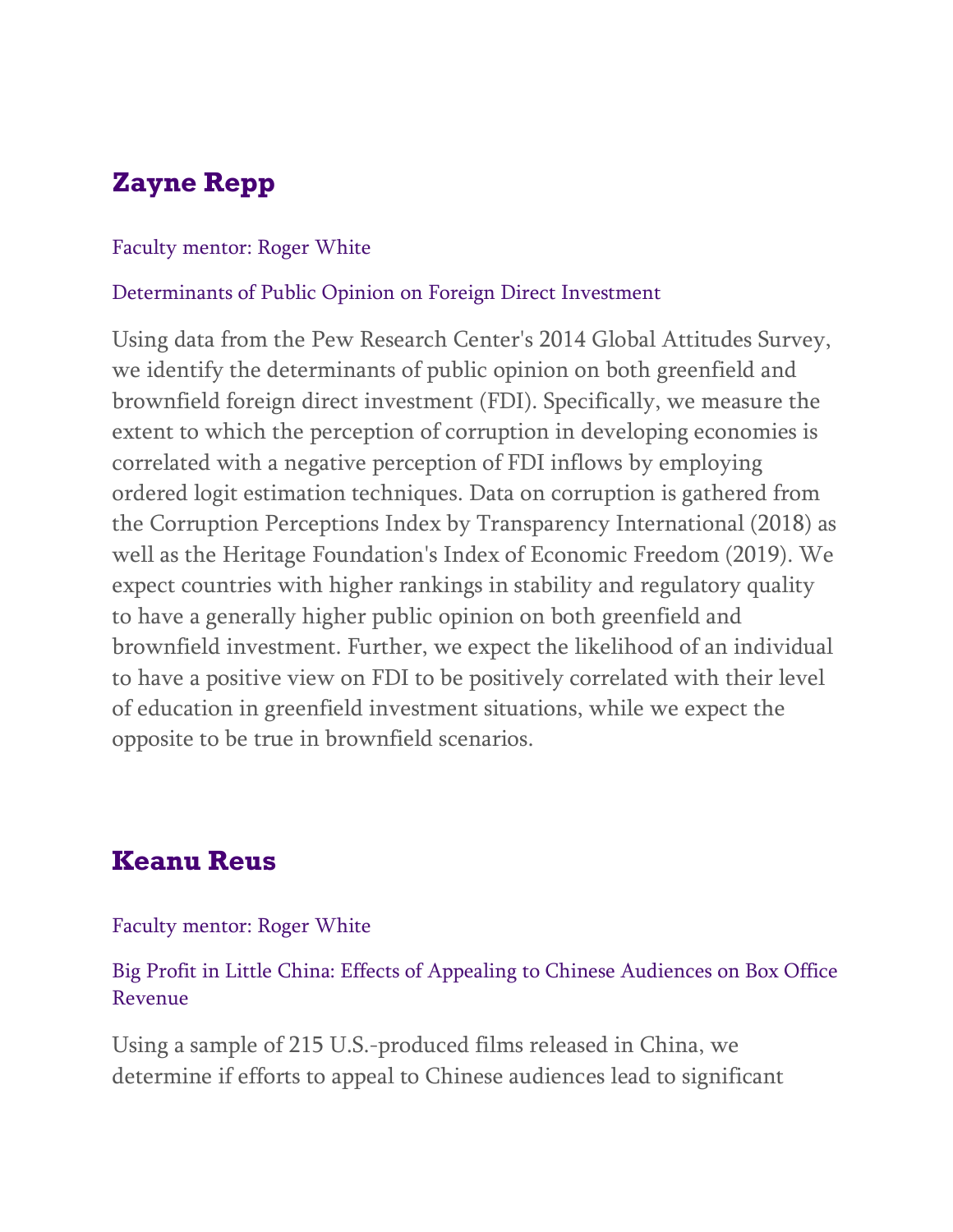increases in box office revenue. With our research, we examine how U.S. film companies gain an advantage over one another through the choices they make in the production process of a film, using the Chinese movie market as an example. In our econometric method, we employ multiple linear regression on our data, using characteristics of a given film as explanatory variables. We define efforts to appeal to China as three explanatory variables in our model: (1) filmed in China, (2) co-produced with a Chinese film company, and (3) contains a Chinese-born actor/actress. To account for remaining control variables, we use a film's genre, star power, content rating, critic score and domestic box office revenue. We then determine if China has proven to be a reliable source of box office revenue for U.S. film companies, by creating a graph comparing aggregated box office revenue between the U.S., China and other countries. From our results, we find that these efforts are significant in its impact on box office revenue, as expected, though the effect varies throughout our variables.

## **Steven Rivera**

Faculty mentor: Hector Valenzuela

Thrombosis Aspiration in ST-segment Elevation Myocardial Infarction Patients

Thrombus aspiration is the use of a suction catheter tip to remove plaque at the site of an occluded blood vessel. The role of thrombus aspiration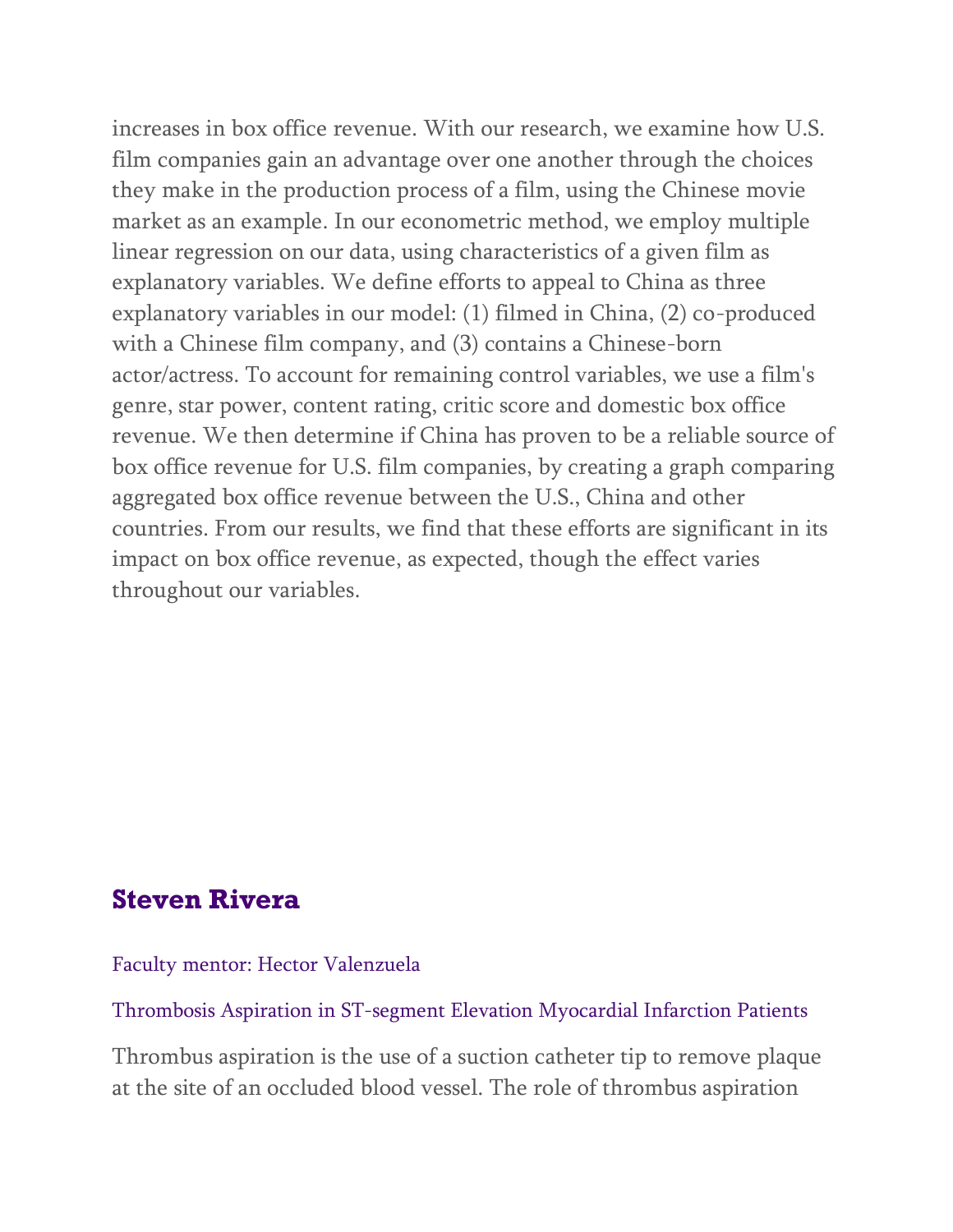(TA) has been controversial in the treatment for myocardial infarction. The objective of this meta-analysis was to determine the effectiveness of TA in patients with ST-segment elevation myocardial infarction (STEMI). Using the electronic databases provided by Whittier College, the methods of this meta-analysis included the use of multiple research articles that emphasized the use of TA with percutaneous coronary intervention (PCI) as treatment for STEMI patients. The results show that there is no statistical significance between groups of patients who received PCI alone and a group of patients who received PCI with TA. The results of this meta-analysis have significant implications for the treatment of STEMI patients. More importantly the paper shows that STEMI patients who received PCI with TA show similarities with STEMI patients who received PCI along regarding the occurrence of clinical events. Effectively this paper may propose a change in the approach for management of treatment in STEMI patients.

# **Arnulfo Robles**

### Faculty mentor: Joyce Kaufman

#### Structural Violence in the International Community

The subject of my research will be structural violence in the international community. My research will be a case study of the civil war in Liberia and how structural violence ultimately lead to the armed conflict. My research will also use articles, theories by various authors along with quantitative data. My research will also tell how structural violence creates circumstances in a community through disparities that ultimately lead to conflict.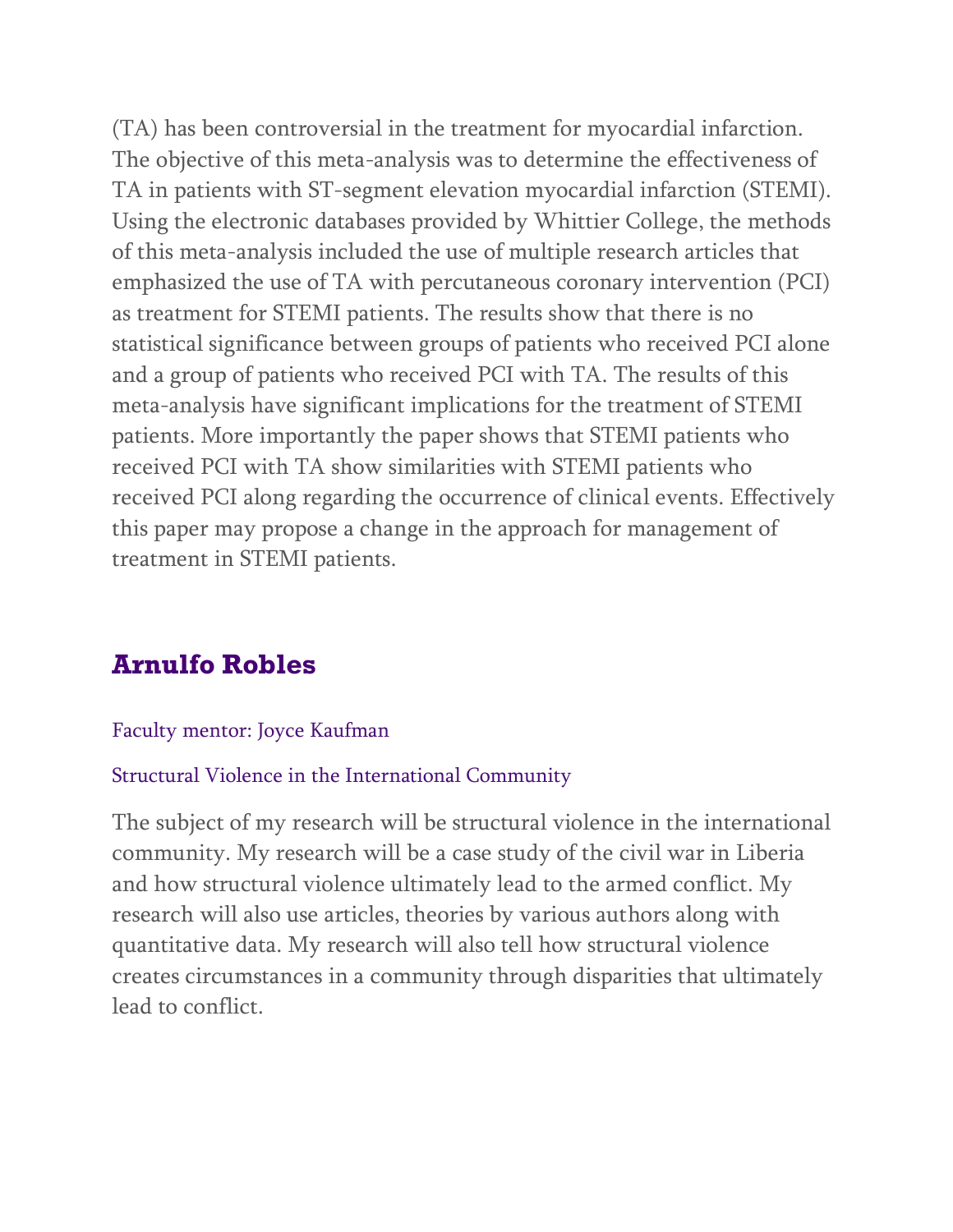# **Yvonne Rodriguez and Haily McCord**

## Faculty mentor: Lisa Ibanez

## 4 Girls Workshop: Formation of Meaningful Friendships

The researchers focus on the friendship building concepts of the 4 Girls workshop. Their goal is to investigate the ways in which the 4 Girls workshop helps contribute to forming meaningful friendships. Approximately one hundred middle school girls will make up the sample that they will be surveying. They will be distributing a pre and post survey where participants will reflect on what friendship means to them as well as how they felt those friendships were fostered during the various activities throughout the workshop. The surveys contain self-response questions in which participants can write in their own answers as well as Likert scales which they will use to rate their level of engagement during specific activities.

# **Julia Roegiers**

### Faculty mentor: Anne Sebanc

## That is so RAD. The Implications and Future Research on Reactive Attachment Disorder.

Reactive attachment disorder (RAD) is a clinically diagnosed disorder that most often is found in institutionalized children. After reading many articles on the subject, the disorder does have research on how it is created and how to effectively help treat RAD. However, there is still more research that needs to be done in order to help families of adoptees with RAD. When children are deprived of connections with caregivers it can lead to them not being able to give appropriate emotional responses or gain the neural systems that help to develop positive relationships later in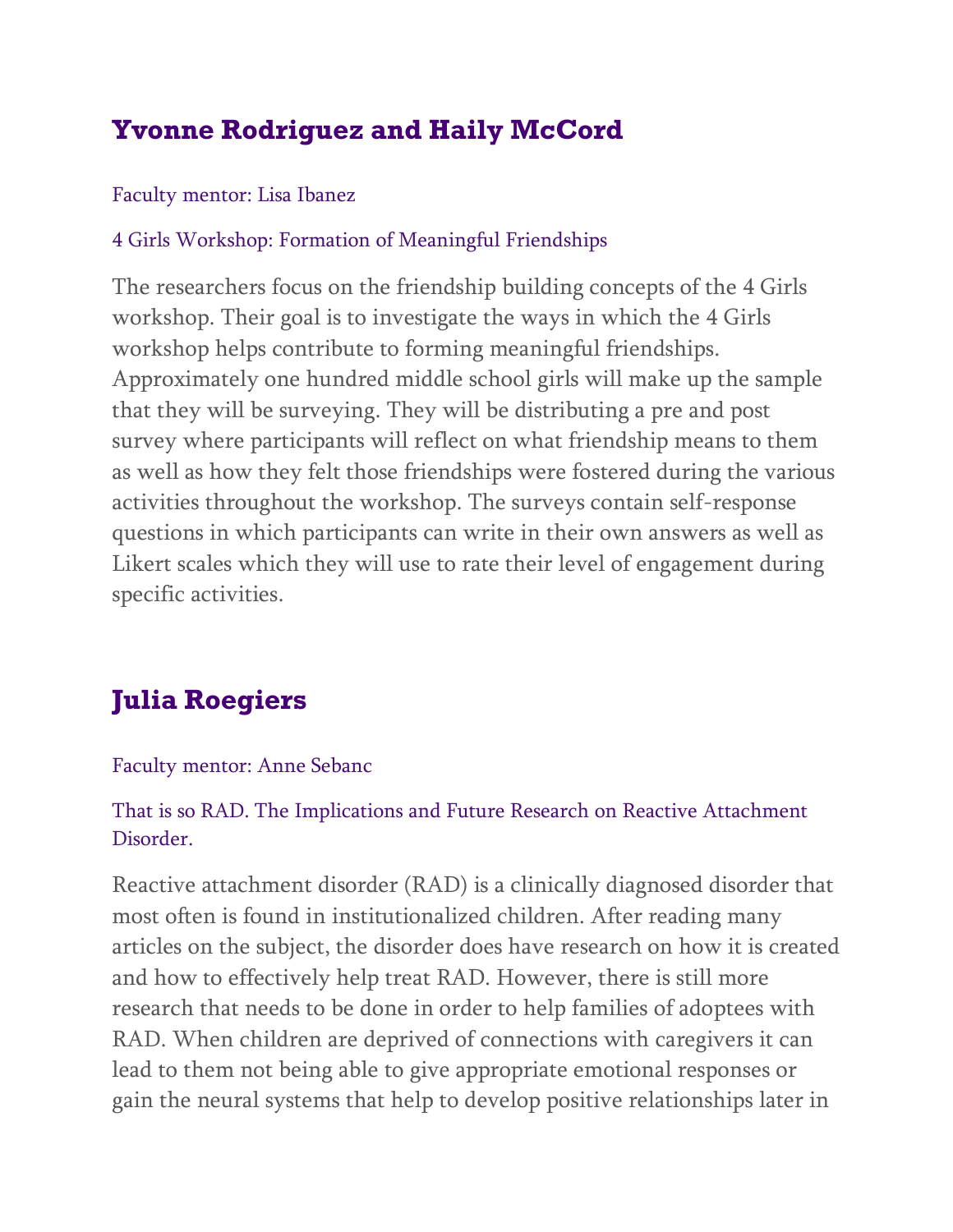life. While we see that some children in studies done have been able to develop secure attachments after being in a safe, caregiving environment after a few years, some children still do qualify for RAD criteria under the DSM-IV definition. This literature review will conclude in why we need to think about the disorder as a more clinical based disorder rather than a problem in attachment. The literature review will also discuss how vulnerable populations such as children with RAD need careful examination of what treatments are both ethical and effective and how we need to strive towards finding more treatments for this population.

## **Alexandra Roggero**

#### Faculty mentor: Andrea Rehn

### Weaving Postcolonial Identity: Stories and Manifestations of Amazigh Carpet Weavers in the Moroccan Village of Tarmilat

It is in the small villages of Morocco, scattered across the North in the Rif, to the South in the Anti-Atlas Mountains, and in between, where the majority of Morocco's beloved Amazigh carpets are made. Their power and popularity can be attributed to the indigenous female artists who have been crafting these physical tokens of indigenous memory, protection, and Amazigh identity, for millennia. In an attempt to connect the trade of carpet weaving in Morocco back to these women and their families, this research project will explore not only their narratives, and the social and spatial implications of their craft-a space so commonly marked by patriarchy-but in addition, the following questions: In what ways can/do we interpret the identity of the Amazigh through their carpets in the Western imagination? Is my attempt to understand and interpret this both physical and metaphysical expression of indigenous identity justified or ethical, when we consider the power dynamic that I bring to that space, as a student in the American university system, let alone as a Westerner? To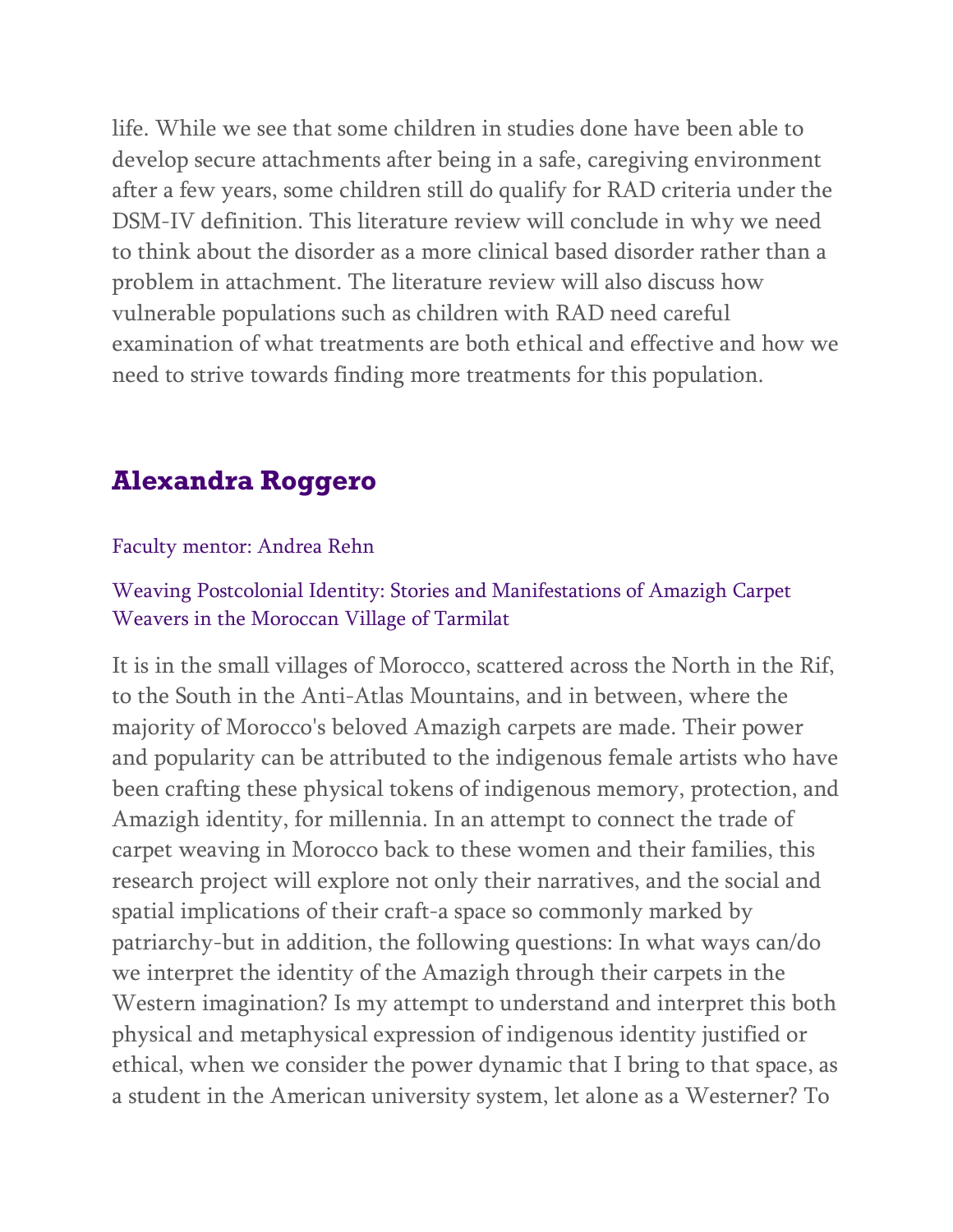answer these questions, I will examine traditional Islamic sources, specifically Surah 9 in the Qur'an, hadith (the sayings and teachings of Prophet Muhammad) on protection and symbols of evil in Islam, and previous scholarship on the topic of Amazigh art. In reflecting on the research I conducted in the Amazigh village of Tarmilat and the photos I took there and throughout Morocco, I will continue to challenge the hegemonic and (a)historical values embedded in the disciples of anthropology and cultural studies that are the basis of this project, and further decolonize my American study abroad experience.

# **Emma Louise Romero and Dr. David N. M. Mbora**

#### Faculty mentor: David Mbora

#### The Effects of Pollution on Insect Species Richness and Abundance

The effects of pollution on insect species richness and abundance urbanization has caused habitat fragmentation to occur at an increasing rate. The division of habitats into smaller, less functional sections is to blame for the reduced abundance and disappearance of certain insect species. Urban areas negatively affect insect species through noise and air pollution. These factors create a non-stable environment that evolves quickly, making it difficult for the insect species to adapt. The purpose of this study was to explore how pollution influences species richness and abundance in urban area insect populations. In addition, this study explored which type of pollution, air or noise, had the greatest influence on species richness and abundance. The areas studied ranged between highly polluted and pristine urban areas, in terms of both air and noise pollution. I predicted that areas with high levels of both types of pollution would be home to lesser amounts of insect species, because they are affected constantly by pollution. I also predicted that the more pristine area with lesser levels of air and noise pollution would be home to the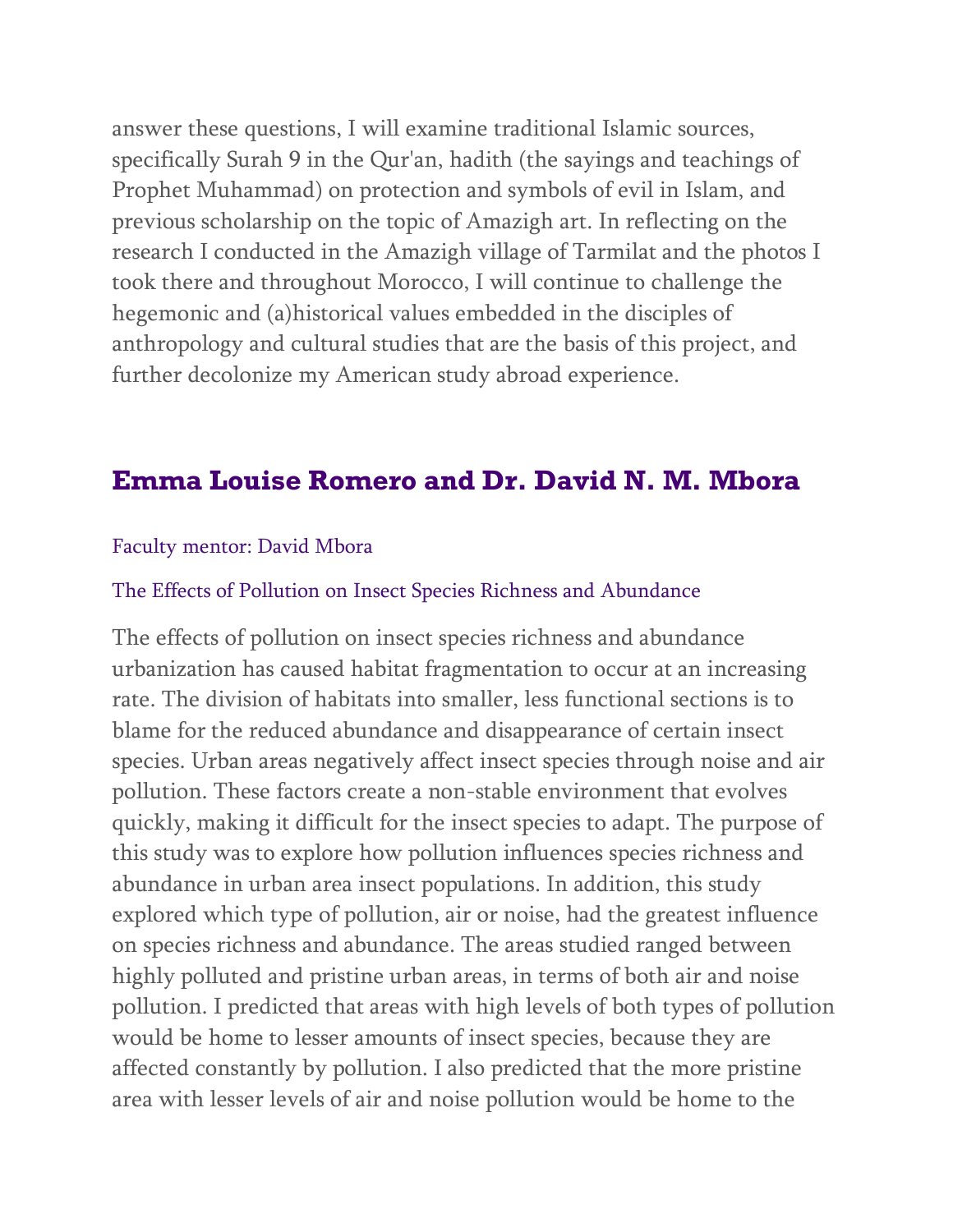largest quantity of species, in both the abundance and species richness. To collect insect samples, the pitfall method was used in each location. Pitfall traps were filled with a water and detergent solution and then placed flush with ground level at each location. Three plots were set in each area of research and each plot contained five traps, resulting in fifteen samples per location. The traps were left for four days before being collected, cleaned, and stored in the lab. The samples were then identified using a dissecting microscope and dichotomous key to the level of order and species. An online air quality calculator, AirNow, and a decibel meter were used to record levels of air and noise pollution.

# **Natasha Rubalcava and Ngozzi Eke**

#### Faculty mentor: Lisa Ibanez

#### Resilience workshops with 4girls foundation

The researchers will conduct a pre and post survey to measure whether middle school girls' level of resilience increases. Approximately 100 girls will participate in the Anti-Bulling and Keynote Speaker work shop. Researchers will be using a Likert scale to conduct the surveys. Surveys will be administered at the two-day 4girls conference. The study will conclude if these specific workshops are effective in promoting resilience in the participants.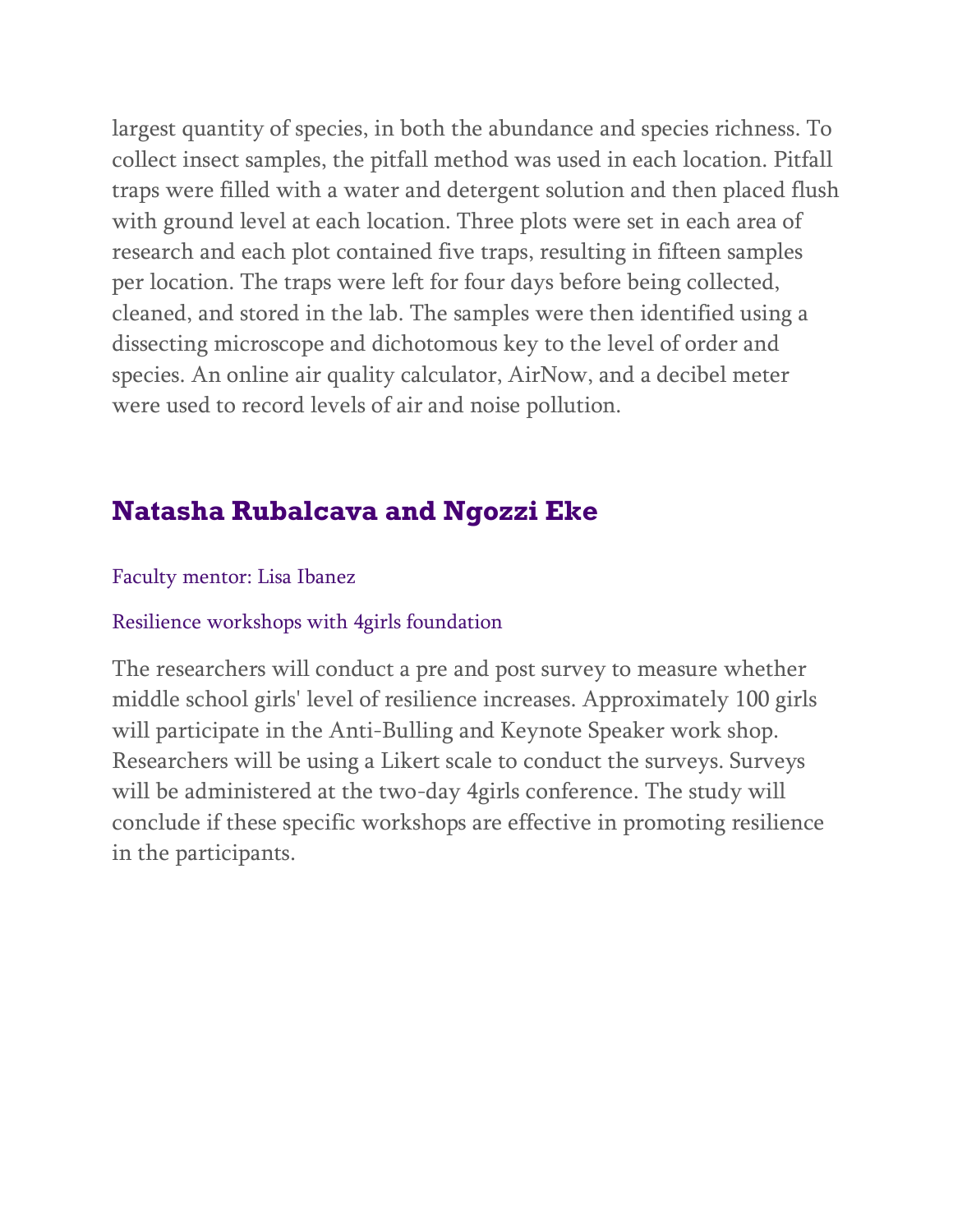# **Henry Ruiz**

#### Faculty mentor: Hector Valenzuela

## Examining SIRTUIN 6 and the Sirt Family in its Role in the Survivability of Jurkat cells

The question of what mechanisms are responsible for the ageing process has been one that has plagued biologist since it was first postulated. A possible agent at play here is that of the enzyme SIRTUIN 6 (SIRT6) a member of the sirtuin family, who until recently had its catalytic activity and substrates unclear. Recent papers have shown that SIRT6 upregulation may be in part responsible for extending the lifespan of male mice by a significant margin through chromatin regulation of genome maintenance. In addition, Sirtuin protein family members have been shown to be upregulated in cells that have been treated with Resveratrol and/or Curcumin. However, the positive effects of sirtuin enzymes in human cell's longevity, remains controversial. The goal of this experiment was to examine primarily SIRT6 and other sirtuin family members for their ability to increase the survival of Jurkat cells, a transformed human T cell line cell, as would be predicted from the effects of this enzyme in the increased longevity of rodent's lifespan. Ultimately, by measuring the level of SIRT 6 gene expression in Jurkat cells, we aimed to determine if these genes could play a role in the longevity and ability to avoid senescence in normal human cells. Our initial RT-PCR results with Jurkat cells showed that SIRT 6 gene expression is not detectable in these transformed cells lines when compared to GAPDH housekeeping genes (CT values of 38 compared to CT values of 15, respectively). However, we show that the cells treated with Resveratrol and/or Curcumin viability is detrimentally affected. Implying, that the reduced expression of Sirtuin is not because of lower cellular viability. This is of interest because it would seem that at least for humans SIRT6 is not upregulated like it is in mice. Alternatively, it may be that another Sirtuin family member may be more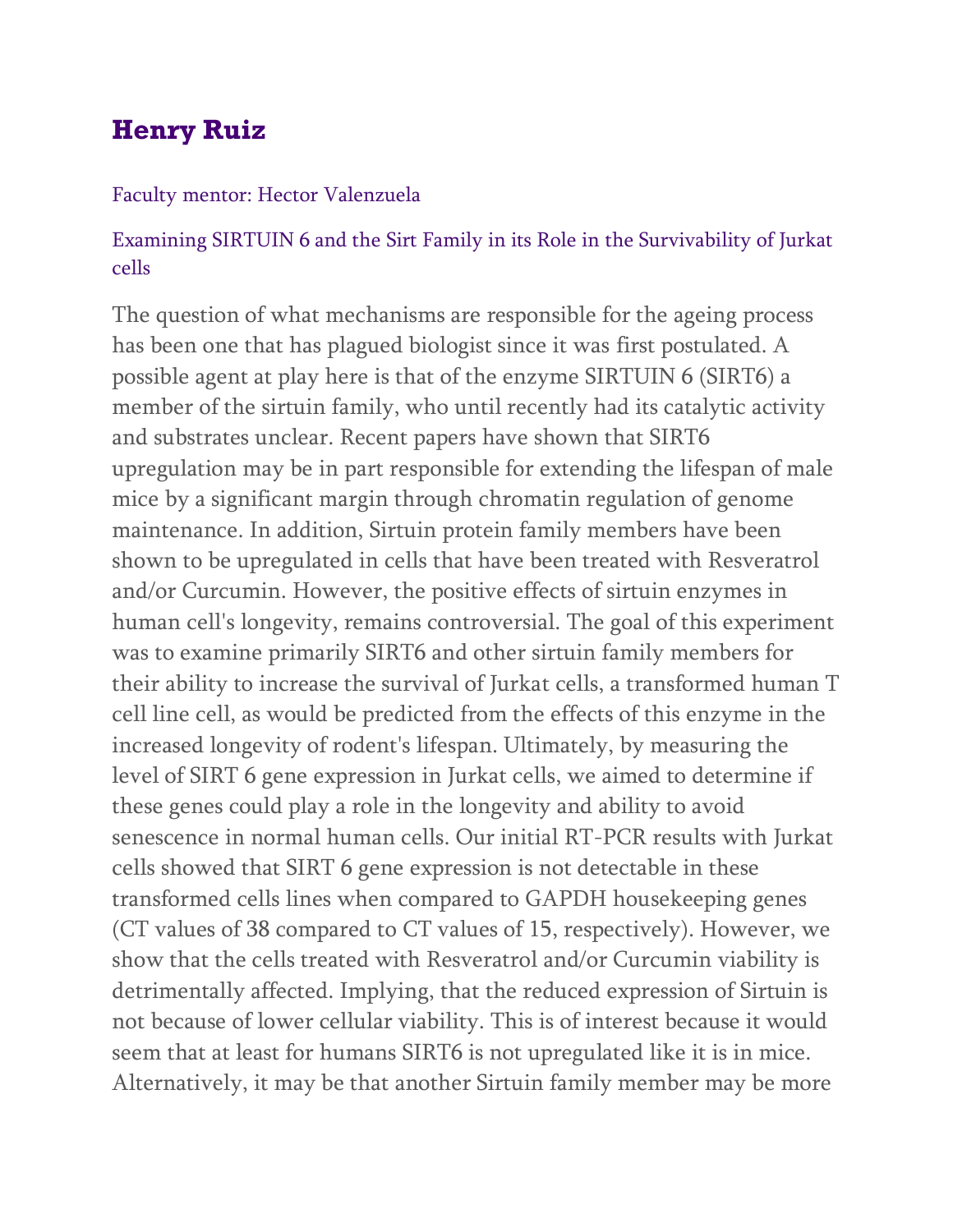critical or that at least for these human cells lines the SIRT6 is not needed. To test this possibility, we are conducting further tests on Nor20 cells (an EBV transformed B cell line) and other transformed cell lines to verify what role SIRT 6 plays in these cell's life cycles.

# **Henry Ruiz**

### Faculty mentor: Paul Kjellberg

#### Environmental Cynicism

The environmental crisis that we face in our modern day lives is in part a result of our consumerist, comfort-obsessed living. Through the violent subjugation of minority groups including animals and plants, "developed" nations have turned the environment into a factory farm for oils and plastic that consumes animals (including people) inside of it. This system has prevented those in the position of "power" from ever being able to achieve happiness or peace within their own creation. Environmental cynicism is an attempt to break down and expose the cogs of this system and ourselves in order to laugh at it and ourselves. It combines environmentalism with classical cynicism in order to create a method of action that is immediate, effective, and intersectional.

## **Breanna Salas**

#### Faculty mentor: Joyce Kaufman

#### Women in Times of Conflict

In times of conflict, war has had profound and heinous effects on women due to their gender. Although women have faced inequality since the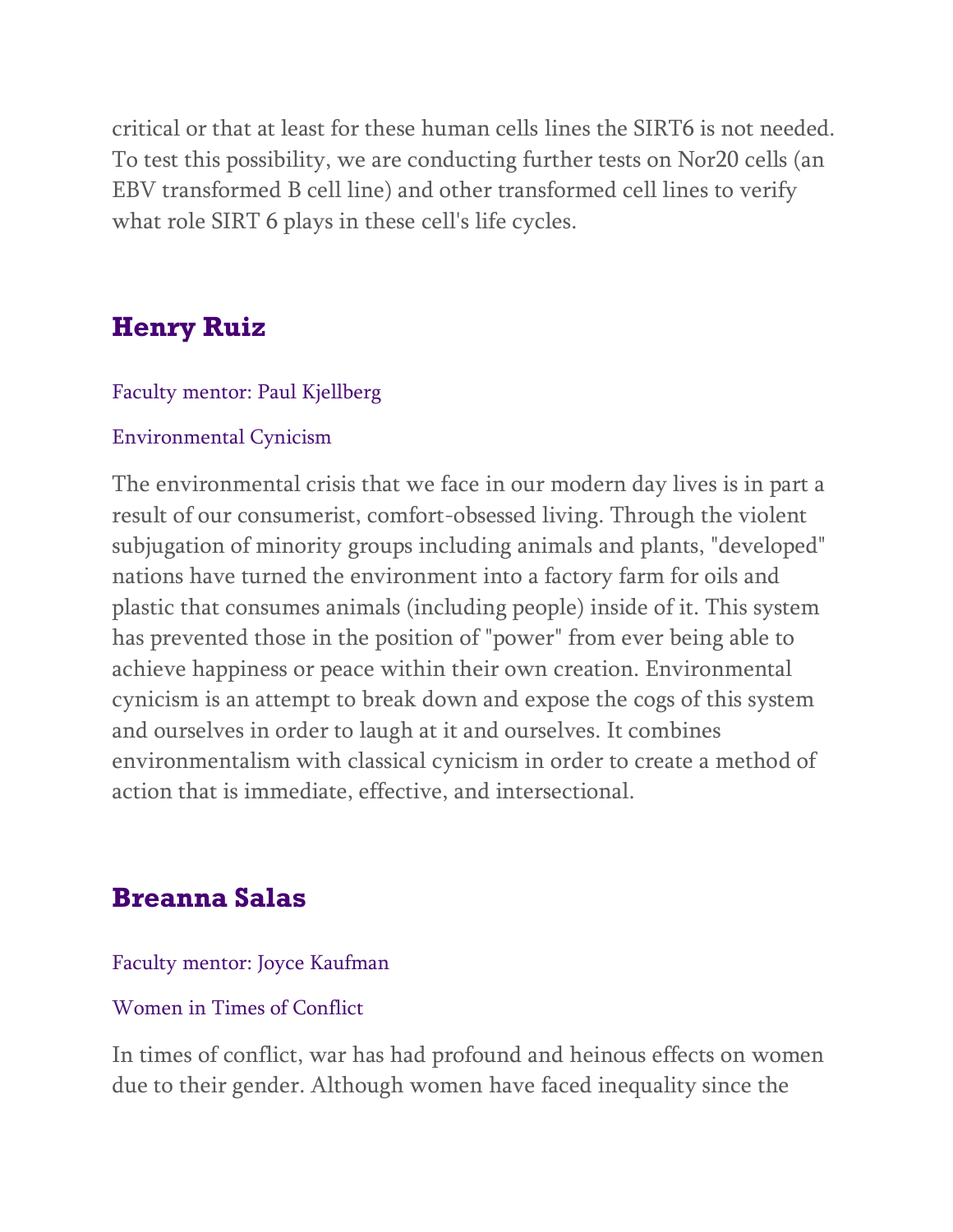beginning of time, there are many instances in which women have been the solution to conflict and been able to successfully birth peace. Specifically, the Women of Liberia Mass action for Peace made up of thousands of women who used nonviolent protests in order to arrive at peace talks in a country who has suffered a 14-year civil war. In instances of conflict, what aspects of women lead them to be successful in reaching peace where men in power failed? What conditions during wartime give women the strength and courage in order to stand up and create change? In this case, the conditions that lead the women of Liberia to fight for peace was the suffering they faced from a civil war including gender inequality, displacement, murder, the use child and women soldiers, extreme sexual violence including rape and mutilation. I will be drawing from a first-hand source, the book written by the one of the organization's leaders, Leyman Gbowee, titled Might Be Our Powers in which Gbowee shares her inspirational story. The Women of Liberia Mass Action was not only successful in establishing peace, but were also responsible for negotiations, policies and even the election of the first female president. In conclusion, the characteristics of the civil war in Liberia lead the women to take control of their lives and decide to be the change that the country so desperately needed.

## **Fabiana Sanchez**

#### Faculty mentor: Joyce Kaufman

#### Forcing Human Trafficking out of Commission

Human Trafficking is an international issue that requires every country to collaborate to ensure the safety of their citizens. According the UNODC, there are many forms of human trafficking and the number of victims continues to steadily rise. Data from the 2018 Global Report on Trafficking Persons from the UN will be used to discuss the gender and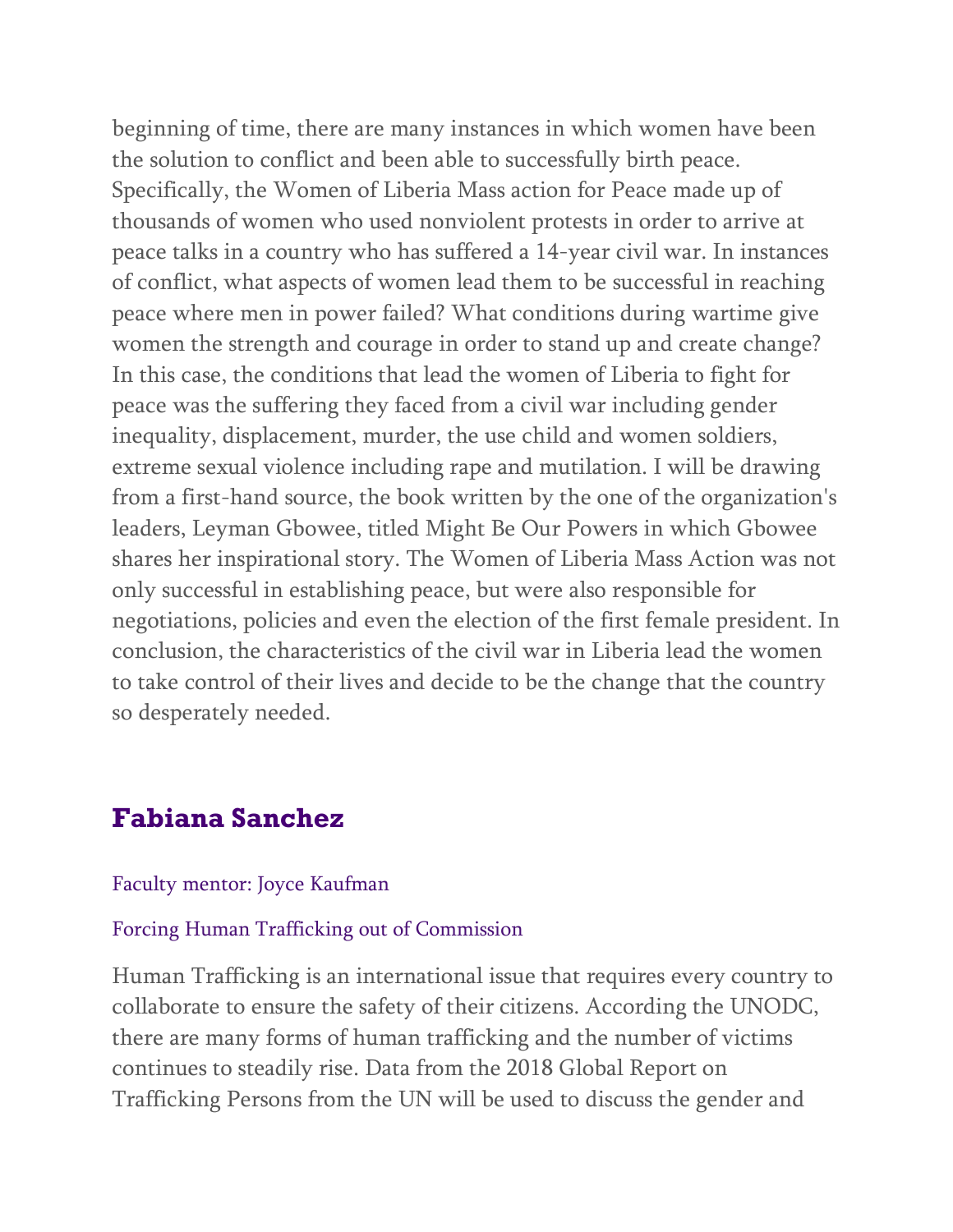location of victims, emphasizing that human trafficking disproportionately affects women and areas of conflict (UNODC). This study will focus on the steps the international community has taken to prevent human trafficking and analyze the punishments used to deter traffickers. Data will be drawn from the Palermo Protocol and also from the Department of State which classifies countries into four tiers depending on their efforts to prevent human trafficking (DOS 40). There will be further studies for countries in each tier, and also literature review regarding the implementation of policies used to prevent human trafficking.

## **Kaitlyn Santos**

### Faculty mentor: Lisa Ibanez

### 4Girl'S Mentor Training

The researcher will conduct a quantitative research study to present the correlation between the four-hour mentor training with the preparedness it provides for the 4Girls two-day conference. Approximately 40 mentors will compose the sample size. The data will be collected online using the Four Girls Mentor Training Questionnaire disseminated through Google Forms. As an observational participant, the research should result in a high correlation between the training and the preparedness felt in the pretest whereas the post-test will show a lower correlation.

# **Mayeli Sarmiento and Alondra Solis**

Faculty mentor: Ralph Isovitsch

Relative Anti-Inflammatory Properties of Ginger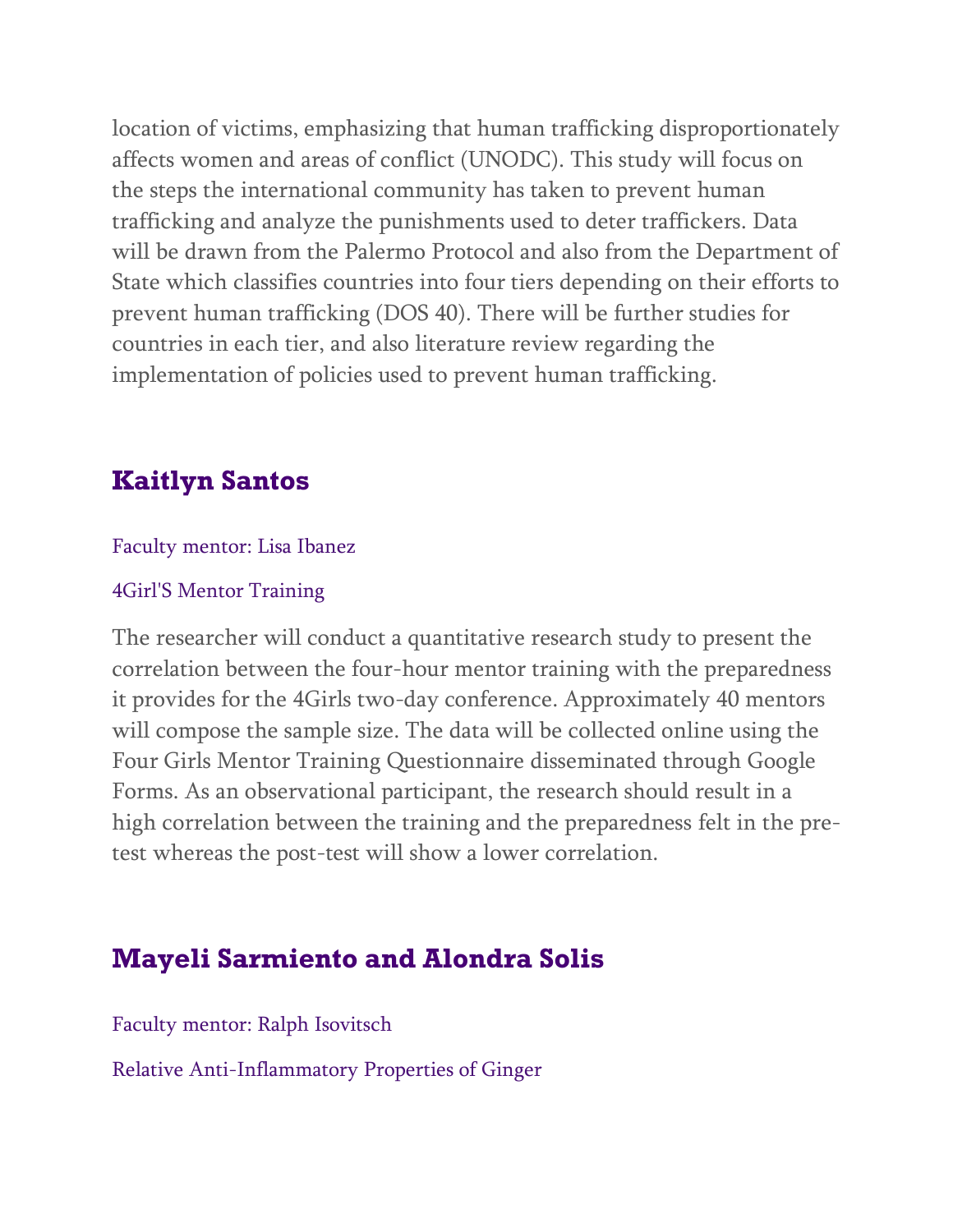Zingiber Officinale, known as ginger, is a medical herb that's been used for centuries since Ancient China for its medical and culinary uses. It is used to treat arthritis, rheumatism, sprains, muscular aches, sore throats, and cramps. Thus, the purpose of this experiment is to compare the antiinflammatory strengths of organic ginger with aspirin. In order to be able to make this comparison, extractions of ginger in both cyclohexane and ethanol were obtained to perform TLC, GC-MS, and a hen egg denaturation assay. The solvents chosen for the extractions have different polarity and was done so in an attempt to isolate the beneficial compounds in ginger.

# **Ashly Sato**

#### Faculty mentor: Anne Sebanc

#### Early Intervention in the Treatment of Autism Spectrum Disorder

Research has found the benefits of early intervention for many disabilities, one of them being Autism Spectrum Disorder (ASD). Research has shown various forms of intervention, such as applied behavior analysis, discrete trial training, and early intensive behavioral intervention are beneficial to the cognitive, behavioral, and social development of a child with ASD. This paper will analyze 20 articles that have found the benefits of early diagnosis and intervention types for children with ASD. Studies have found that children with ASD who receive early intervention have an increase in IQ and improved adaptive behavior as well as having greater possibilities of being mainstreamed at school age. Current research has analyzed the importance of early diagnosis by means of the neuroplasticity theory where children's brains are in a critical period during the first two years. Some limitations of early interventions include incorrect diagnosis, money or time commitments of interventions, time-lapses between the diagnosis of ASD and the start of intervention, as well as the lack of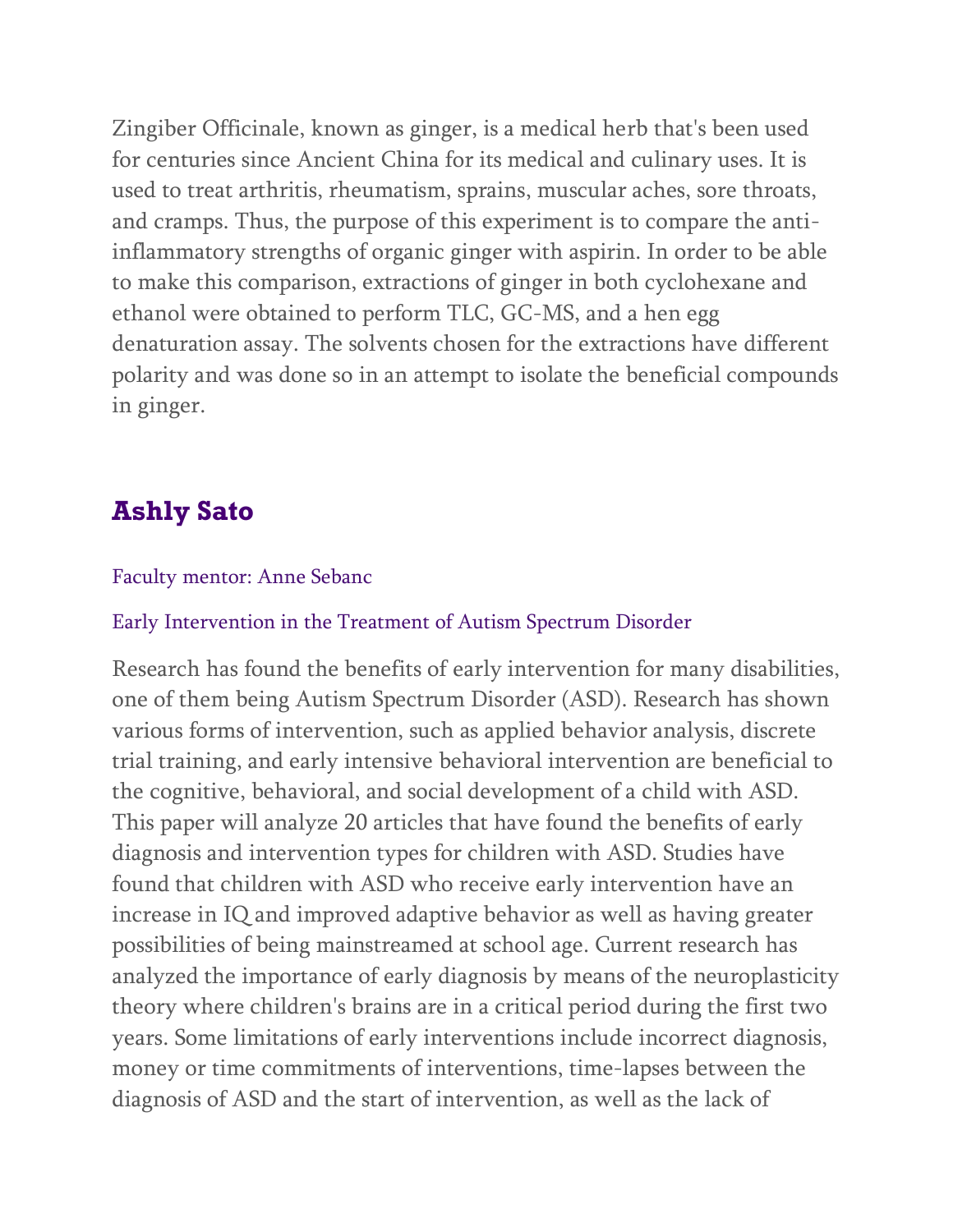transferring the skills into the home environment. Overall, research has found that early intervention has been favorable in the treatment of ASD in improving problem behaviors and language skills, as well as raising IQ scores.

# **Sylvie Saxena**

#### Faculty mentor: Wendy Furman-Adams

#### Good and Evil in Milton's Satan

Satan is the most complex and controversial character of Milton's Paradise Lost. He is a villain obsessed with getting revenge on God for exiling him from heaven. Although Satan is evil, he still loves God, and is all the more bitter for it. His love for God gets mixed up with hatred. He attempts to position himself as superior to God, but this constantly backfires and reveals him to be nothing more than a lesser imitation of God. He never had a chance of defeating God, and it's in part because he both loves and resents God too much to think rationally about his actions.

# **Tayler Scriber**

#### Faculty mentor: Jose Ortega

#### "Watching While Black": Understanding Black Viewership from a Critical Lens

Film is a product of historical and sociological positions, my research is an exploration of these positions as they relate to Black people and their audience participation in film. When Black people watch films they bring their personal and communal experiences into the theater which gives them a unique perspective on societal blackness and blackness as it is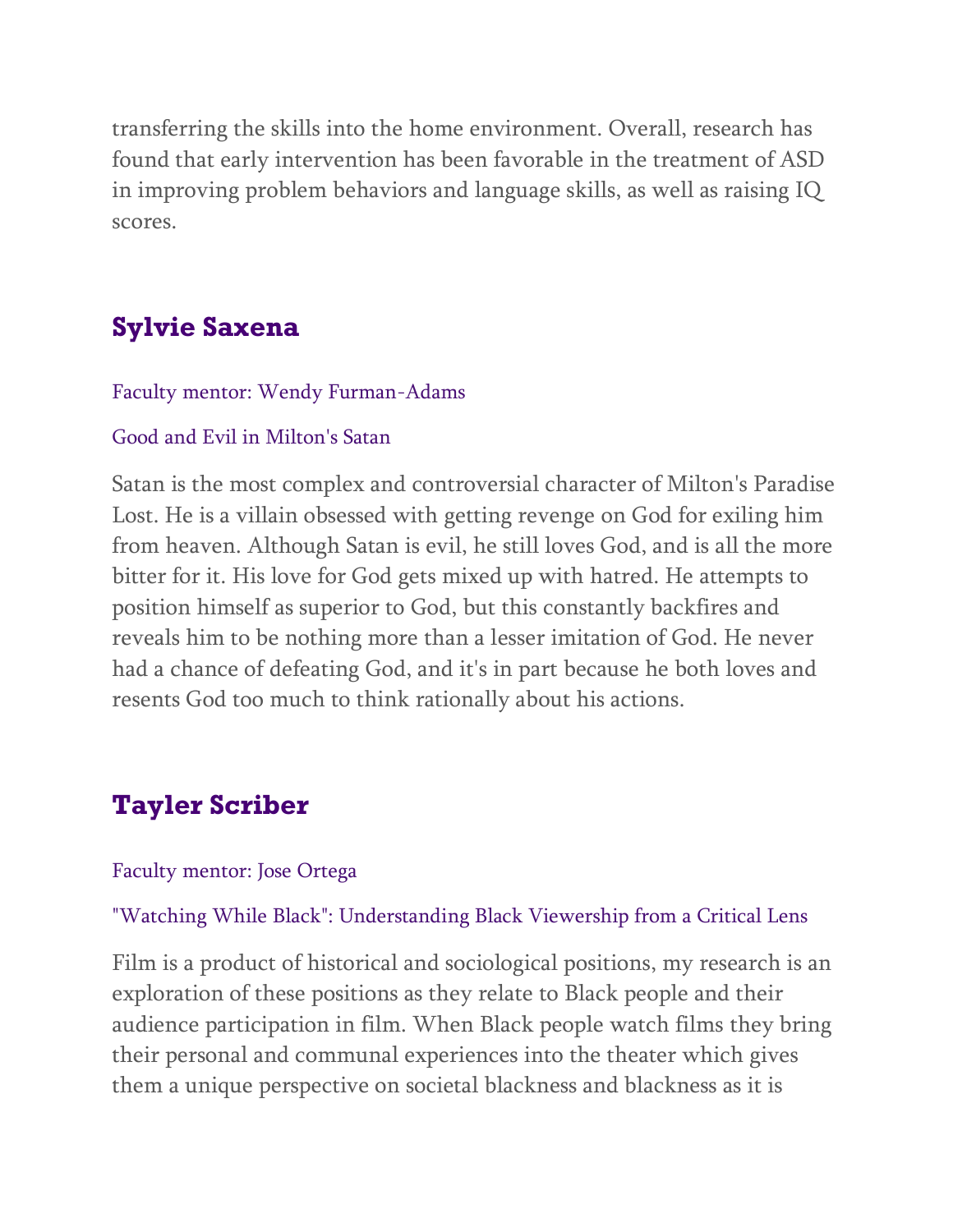portrayed in a film. In both the realms of entertainment and society, there is a theoretical gap in fully identifying the structures that create negative film images of blackness and the marginalization of Black bodies. My research objective is to interrogate the relationship between film discourse and blackness to shed light on the societal structures that allow for Black disenfranchisement in film. In the first section of my paper, I will look at how the formation of racial identity between Black and White people differs based on the conditions of American society. I will be utilizing theoretical terms like Coloniality, Transparency Phenomenon, and Double Consciousness to explain this racial division on a micro-level. To understand race at a macro-level, I will use Pem Buck's two-prong system of appointing whiteness to explain how the inclusion of Black people in film is nominal and unable to create effective discourse. The second section is an explanation of my poetics of watching, an instructional guide for black audience members that will give them the agency to critique films that have themes of blackness. I have broken this poetics of watching into three theoretical concepts Moment of Rupture (Diawara 1993), Relations of Power (Foucault 1976), and the Oppositional Gaze (Bell Hooks 1992). The function of this guide is to help the Black audience member gain agency and weaponize their gaze so that they can foster change in film through substantive critiques.

## **Gabrielle Simpson**

#### Faculty mentor: Rosemary Carbine

### Is Our God Given Right Worth It? An Examination of Gun Rights and Evangelical Protestants"

U.S. pro-gun ideology versus gun reform is a very relevant contemporary topic within the United States. The Centers for Disease Control and Prevention stated that at least 572,537 people have died from gun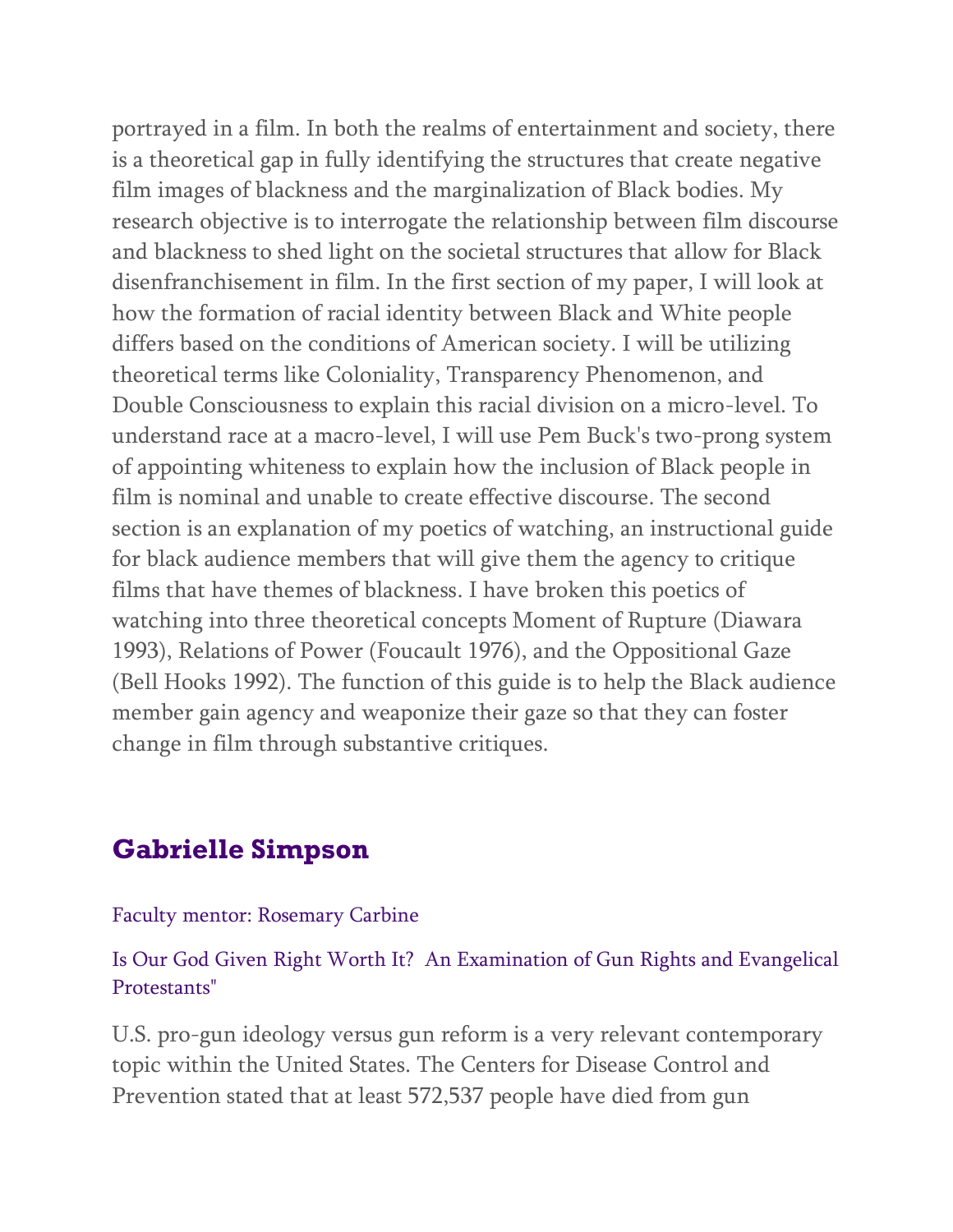inflictions between 1999-2016. Pro-gun ideology predominates within the U.S., especially among Evangelical Protestants. This paper explores how Evangelical Protestants, the largest branch of U.S. Christianity and a major Republican voting base, may lobby Congress to not pass gun reform due to its pro-gun agendas, despite its often pro-life agendas on many other issues in U.S. culture wars (e.g. abortion). This paper examines this topic under two categories; gun laws and reform, and religious influence on U.S. government, by drawing on popular and scholarly resources from the interdisciplinary field of religious studies about Evangelical Protestants, statistical databases on evangelicals and pro-gun and anti-gun demographics, and NRA lobbying strategies that use religious justifications. This paper concludes that Evangelical Protestants will not always take a negative stance towards gun-control. Some Evangelicals do take a more conservative stance towards the Second Amendment, because they believe that gun-reform infringes on their liberties and rights as American citizens. Nevertheless, contrary to contemporary stereotypes, many Evangelicals support stricter individual gun laws, and even resist gun use altogether because guns contradict their religion. Rather than focus on legislation reform, some Evangelicals prefer implementing faithbased community initiatives that teach the biblical mandate to do no harm. In sum, this paper undermines any generalized perceptions about Evangelical Protestants being anti-gun reform, due to the diversity of Evangelical groups' attitudes and advocacy about gun ideology and reform.

# **Gabrielle Simpson**

#### Faculty mentor: Rebecca Overmyer-Velázquez

#### Confronting Gender Discrepancies in Teenage Pregnancy

Teenage pregnancy in the U.S is declining, but is still a dilemma with its highest contributors being people of color, specifically Latinx and those of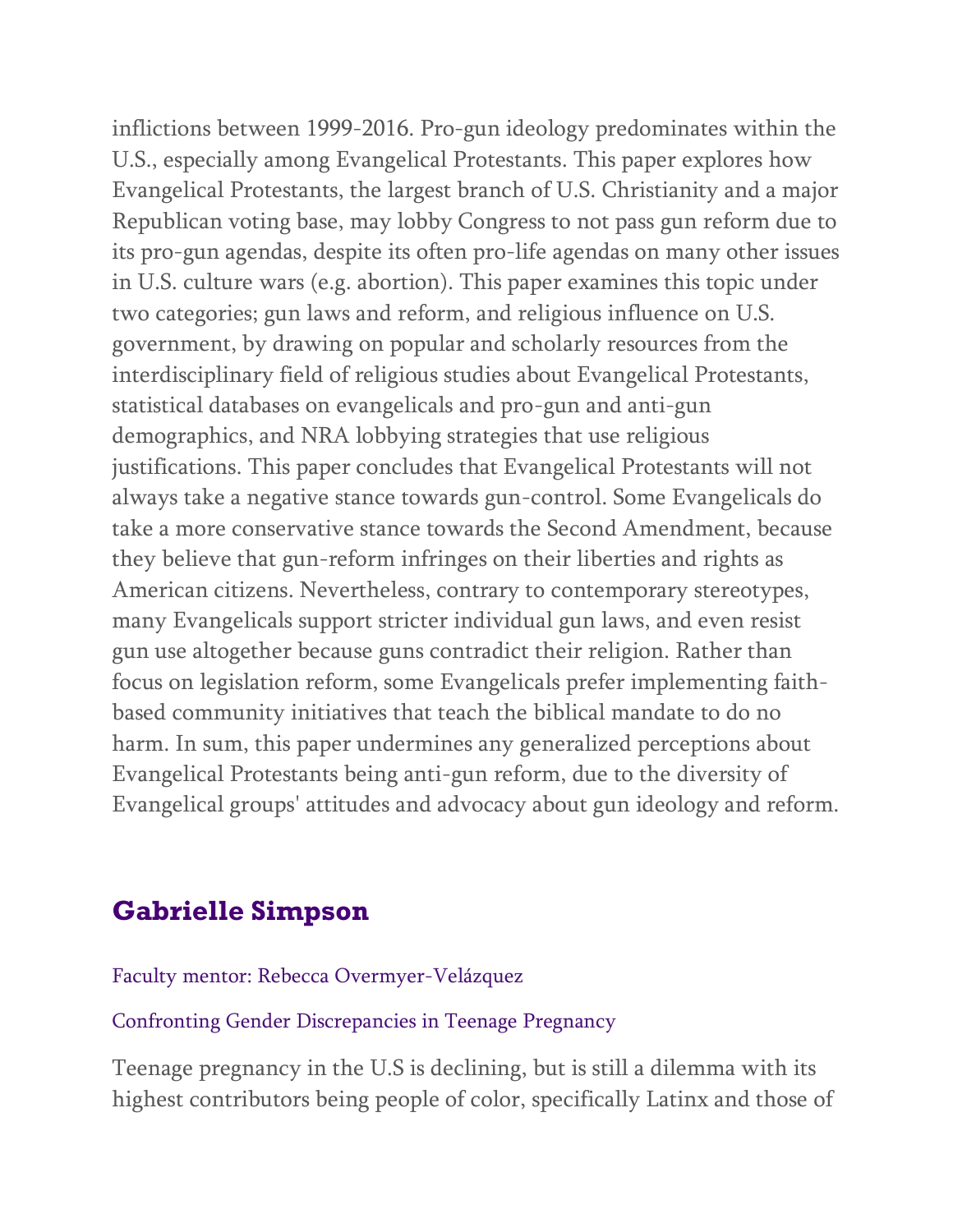low socioeconomic status. Pregnant teens bear higher chances of low educational attainment, low paying jobs, single parent families, lowincome communities, and low-quality healthcare. Previous research shows a gap in literature by focusing on women and their roles and not the men and fathers. As a result of putting the focus of pregnancy and prevention on women, this eliminates the responsibility and ownership of men and creates an absence of the father's roles. The importance of this study is to focus on challenges men face during pregnancy and how not taking them into account creates a gender divide. My research focuses on four variables: gender, race, socioeconomic status, and pregnancy prevention. Through interviews with various socioeconomic and racial backgrounds, this study's purpose is to shed light on why there is an emphasis on women's roles in pregnancy and prevention discourse, as opposed to the lack of male's, and how that affects the lives of both men and women. By using Facebook and Instagram as platforms to reach out to 11 participants, in-person interviews and online questions were then conducted. The participants consisted of six women and five men ages 20 to 25, who do and do not have children. The interview questions touched on participant's experiences with pregnancy and their own families, what their healthcare providers discuss and focus on, their overall exposure and knowledge of contraceptives, and their opinions and perceptions of teenage pregnancy. Findings from this research brings to light a multitude of information that proves everyone's reasons for teenage pregnancy is fundamentally situational depending on their religion, culture, race, location or financial status. However, there is a tragedy of gender and a bifurcation with pregnancy. Men are assumed the responsibility of the financial burden while a woman's duty is to take care of the child physically because she was the one to give birth. This study pointed out that the structures of our society are limited and not set up properly to support an egalitarian lifestyle or world. Those living with lower socioeconomic status, who have limited opportunities, will struggle more than people with higher socioeconomic status because there are structural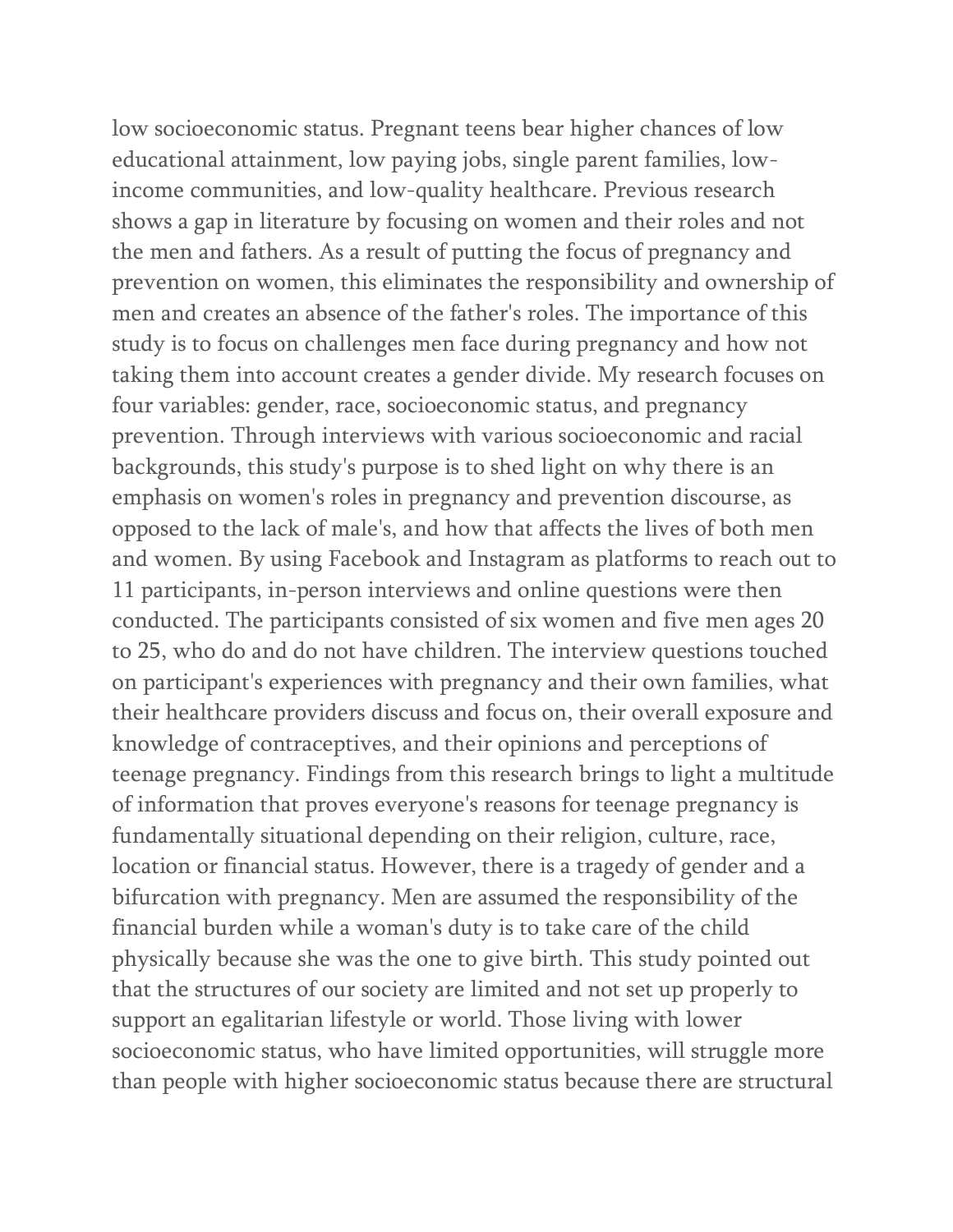problems within our world that confine them into making decisions and sacrifices.

# **Dylan Stolte**

#### Faculty mentor: Marie-Magdeleine Chirol

#### Perspective in Holy Motors

In the film Holy Motors (2012), there is an unpredictability and uniqueness that is rare in film regardless of country of origin. The film centers around a man who takes on multiple personalities and roles throughout the film, none of which seem to be connected at first glance. The purpose of this presentation is to show, through the use of perspective in the film and an analysis of the film from different perspectives, that the film does not have one definitive meaning and is in fact meant to be a commentary on both the world of show-business and the world itself as a whole. First, through the use of entertainment, one gains a perspective on the world that can be analyzed by studying mise-en-scène. A second perspective can be gained by the use of opposition in the movie. The prior perspectives contribute to the socio-cultural understanding of this film; since the filmmaker is not trying to sell one point but instead a story reflecting the culture of the world we live in, the use of entertainment and opposition come together to form a stage on which the director's perspective on society is shown. A PowerPoint, as well as images and videos taken from the film, will be used in addition to an essay as a means to support said points.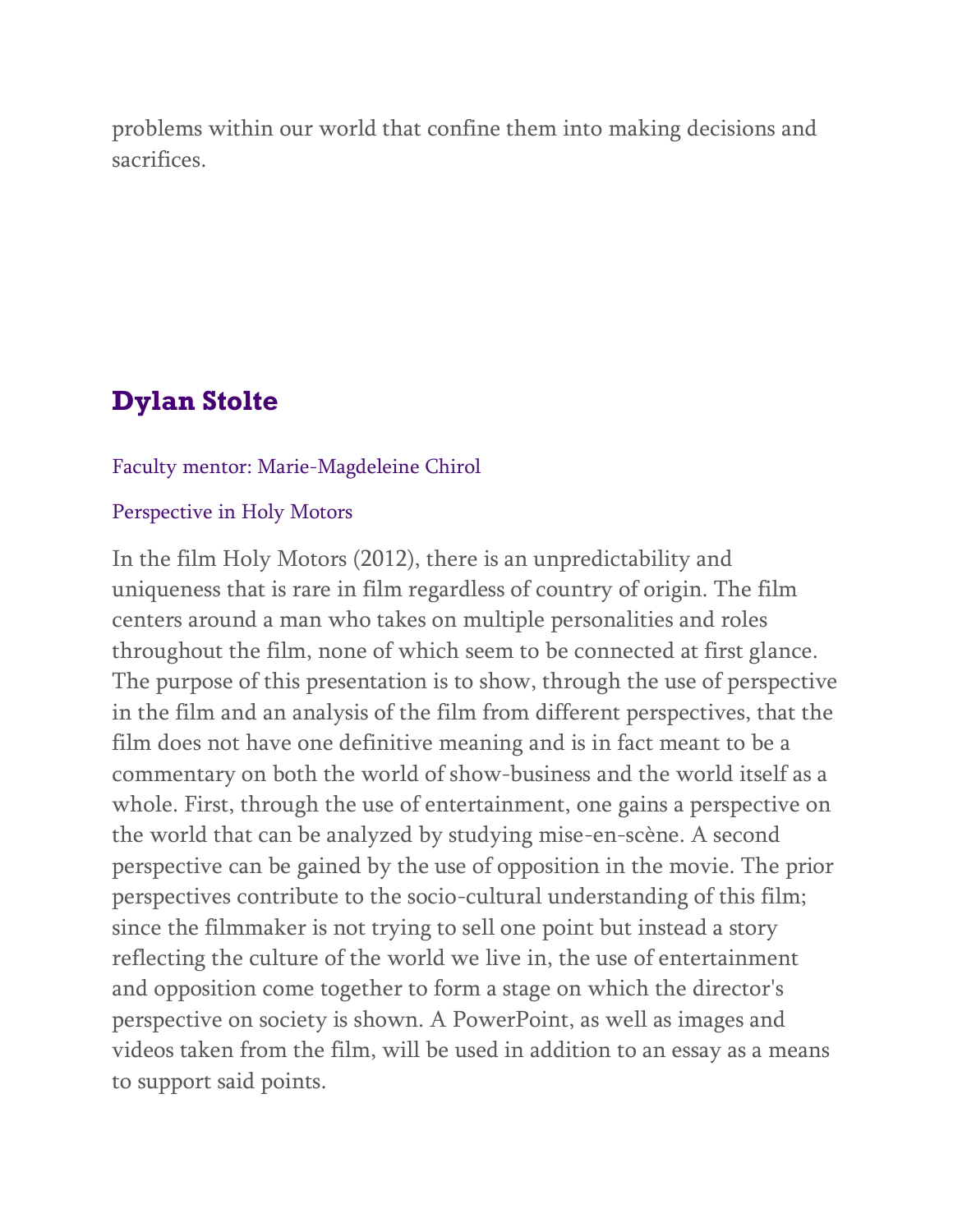# **Taylor Telles**

#### Faculty mentor: Hector Valenzuela

### Inducing Apoptosis and Decreasing Proliferation in MCF7 and Jurkat Cell Lines by Ellagic Acid and Vanillic Acid

Recent studies are now focusing on plant derived phenolic compounds that have shown promising results in anti-cancer and anti-inflammatory activity. These compounds inhibit the initiation and progression of cancer by regulating specific pathways that lead to cell transformation, uncontrolled cell proliferation, angiogenesis, and the formation of metastases. Ellagic acid and vanillic acid are both phenolic compounds that are known to have antioxidants and anticancer properties, but there is little investigation on how these compounds affect the cancer cells overall or if it instead affects a specific signaling pathway, or the overall structure of a cell. The objective of this study is to inhibit cell proliferation and induce apoptosis in acute T cell leukemia (Jurkats) cells and MCF7s by exposing both cell lines to various concentrations of ellagic acid and vanillin acid over a 48-hour period. The results indicate that ellagic acid significantly decreased the viability in both cell lines from a  $10 \mu$ M concentration to a 40µM concentration. The average viability for Jurkats was from 86.3% to 23%, and 82.9% to 38.2% for MCF7 with a p-value less than 0.05 indication statistical significance. Vanillic acid had little to no effect in viability from an average of 83.4% to 75.3% for MCF7 with no statistical significance. However, for Jurkats, there was only statistical significance in the viability at the concentration of 800µg. The percentage dropped from an 87% to 67.03% with a p-value less than 0.05. All MTT assays showed no significant data of cytostatic activity with a p-value of 0.05. Currently, testing is being done with PARP testing to determine if the cause of death is either apoptosis or necrosis.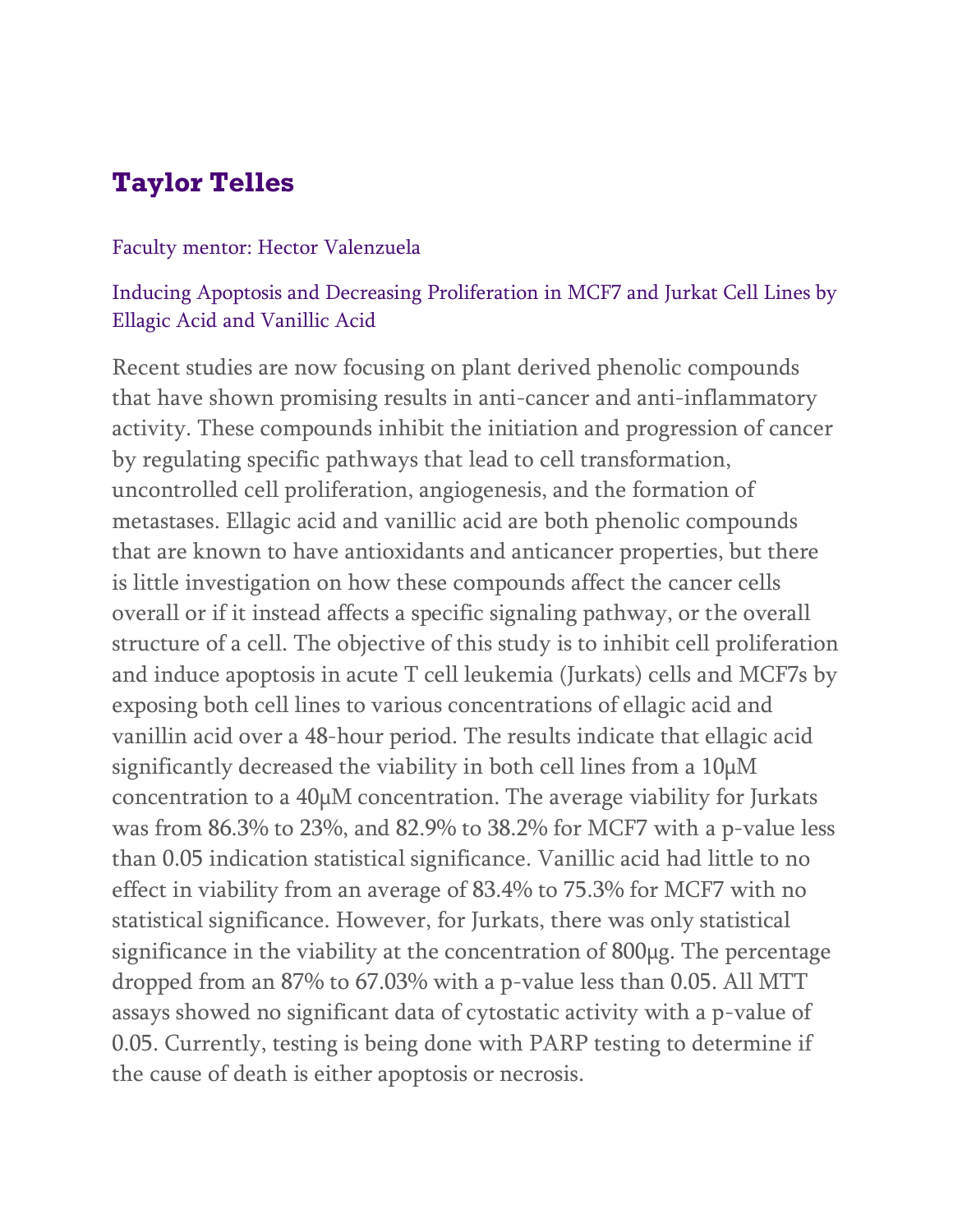# **Clarissa Terris**

#### Faculty mentor: Joyce Kaufman

#### Men The Heroes, Women The Outcasts

In this research, I will explore the emotional impact war has on men compared to women. I will also examine the programs in place for men compared to the programs in place for women in the post-war period. I will address the backlash women may face for coming forward about their emotional trauma due to an involvement in the war in order to understand why there is so much emphasis on the emotional damage war has on men, but so little on the impact it has on women. My working thesis is that men do not suffer more emotional trauma as a result of war rather that women suffer just as much or more. However, the trauma differs significantly due to the differences in violence they face. Gender stereotypes have made it acceptable for men to come forward about their emotional trauma, especially as combatants, and have made it unacceptable for women to come forward without facing backlash from society. I will use qualitative research for this study, as this will allow me to explore the different types of violence men face compared to women. I will be drawing on Cynthia Cockburn's The Continuum of Violence, A Gender Perspective on War and Peace, as well as Johan Galtung's Violence, Peace, and Peace Research. For this research, I will also be drawing on Chris Corrin's Post Conflict Reconstruction and Gender Analysis in Kosovo, and Fionnuala Ní Aoláin's On The Frontlines, Gender, War, and the Post-Conflict Process, all of which will provide historical and theoretical background for the exploration of this topic.

## **Stella Thermos**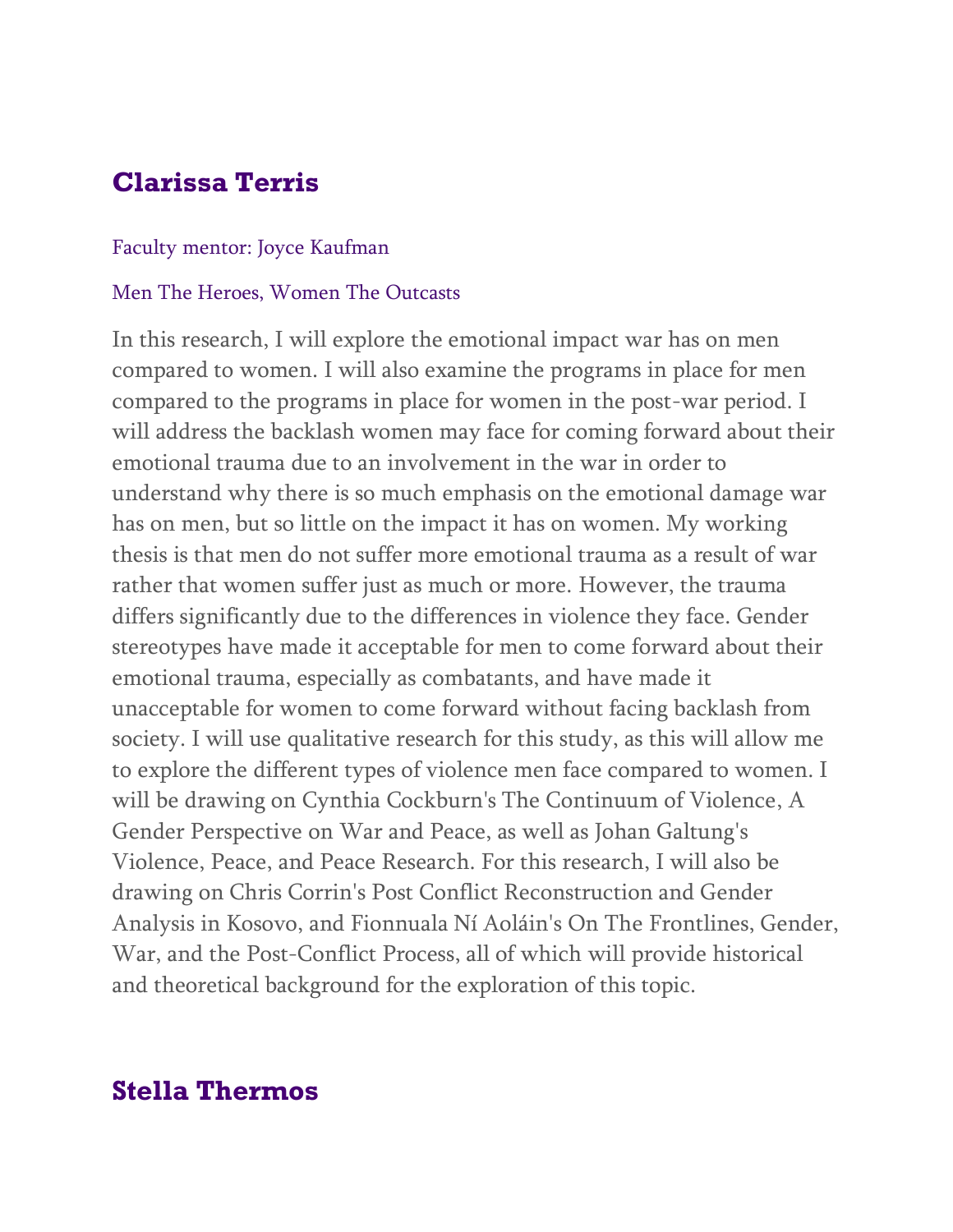### Faculty mentor: Roger White

## Understanding the Magnitude of Correlations between International Trade and Currency Exchange Rates

Within the FOREX markets, currency exchange rates are constantly traded by commercial banks, central banks, large brokerage firms, individuals, etc. The trading volumes within these markets are large, happen daily, and greatly impact international trade; often, exchange rate fluctuations complicate trade practices. This unpredictability "make[s] international trade and investment decisions more difficult because volatility increases exchange rate risk." To effectively understand the relationship between international trade and currency exchange rates, it is important to identify how international trade flows are impacted by currencies. For example, if Japan imports more than their proportion amount of import/export trade, then there is a decreased amount of demand for the Japanese Yen and which leads to a decreased value of this currency; this relationship holds true for all currencies. As a result, regardless of the magnitude of the change, any fluctuation within foreign exchange rates has a negative impact upon a nation's international trade flows. Throughout this paper, the general relationship between exchange rates and international trade are to be examined while determining if there is a positive or negative relationship between exchange rate volatility and the global frequency of international trade. This analysis will further explain the equilibrium between foreign exchange and international trade.

# **Mikayla Tomczak**

Faculty mentor: Anne Sebanc

Maternal Breastfeeding in the U.S. and Children's Cognitive and Physical Development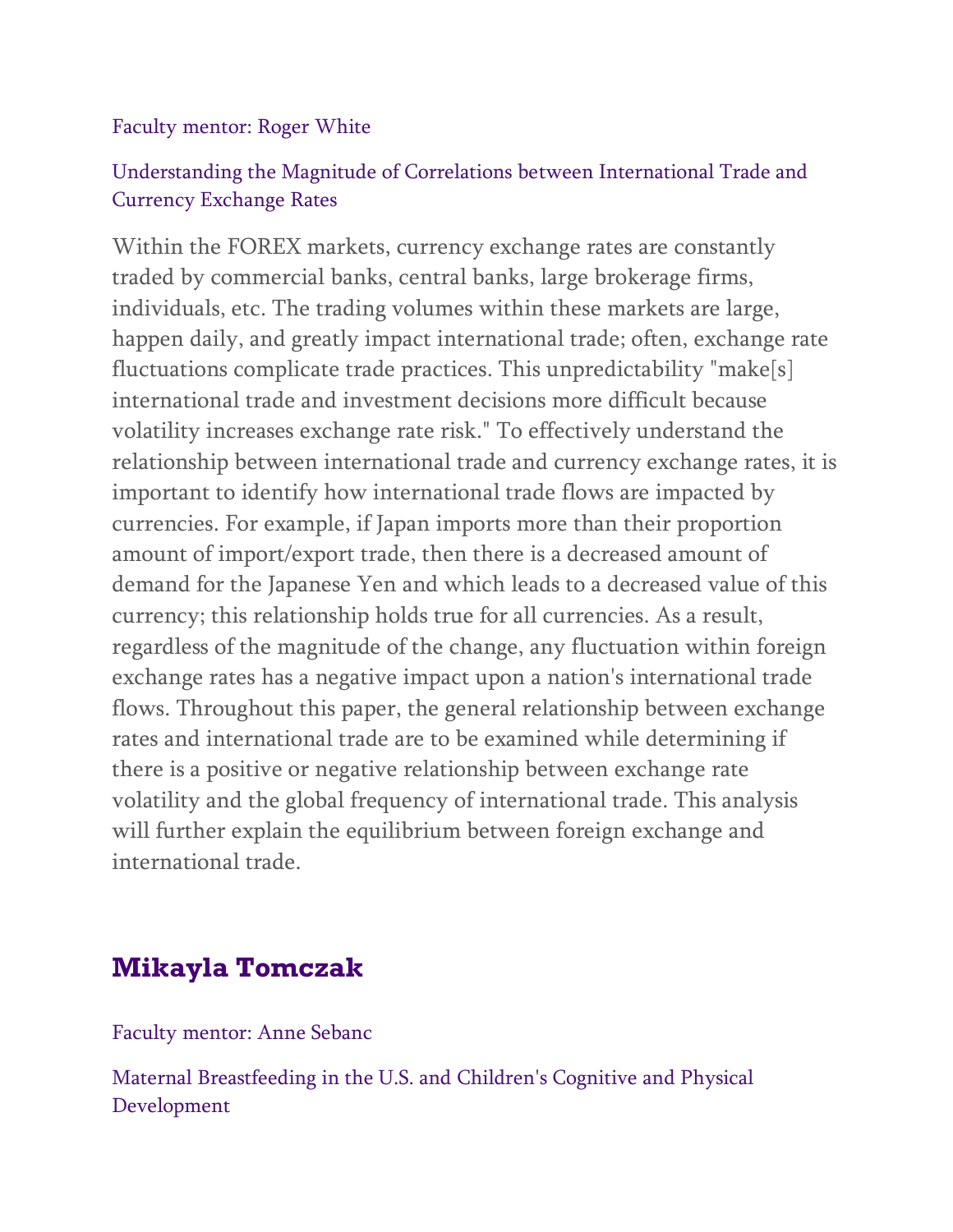This literature review will examine maternal breastfeeding rates, patterns, and barriers in the United States. In addition, I will explain the impact that breastfeeding has on children's cognitive and physical development. Lack of government support in terms of short maternity leave, lack of private places for mothers to pump or breastfeed, and maternal inability to breastfeed are reasons our national breastfeeding percentage is so low. The literature reveals that in addition to the unique immunities and health benefits for both the mother and baby that breastfeeding provides, there is a lowered risk of obesity as well as links to positive gains in cognitive development for children who are breastfed. Even when evaluating breastfeeding outcomes of at risk populations, there has not been any documented adverse effects of breastfeeding on a child's development. Therefore, in order to normalize breastfeeding or at the very least increase our national rates overall, uniform nation-wide policies need to be implemented and enforced for women to effectively breastfeed for a minimum of six months after their child is born.

Key terms: breastfeeding, cognitive development, physical development, obesity

# **Madison Topping**

### Faculty mentor: Joyce Kaufman

### The Symbolism of Women in War

When one thinks of war, what would typically come to mind is men in battle. Men in bunkers, men with guns, men, men, men. What doesn't come to mind is women. Stereotypically we think of women as peacemakers. However, there is significant evidence that war relies on women's participation (Turpin, 1998, p.3). While these women are supposed to be "keeping the peace in their communities" they are experiencing torture, rape, losing loved ones, losing their communities, and trying to maintain their home. Women have become a stereotypical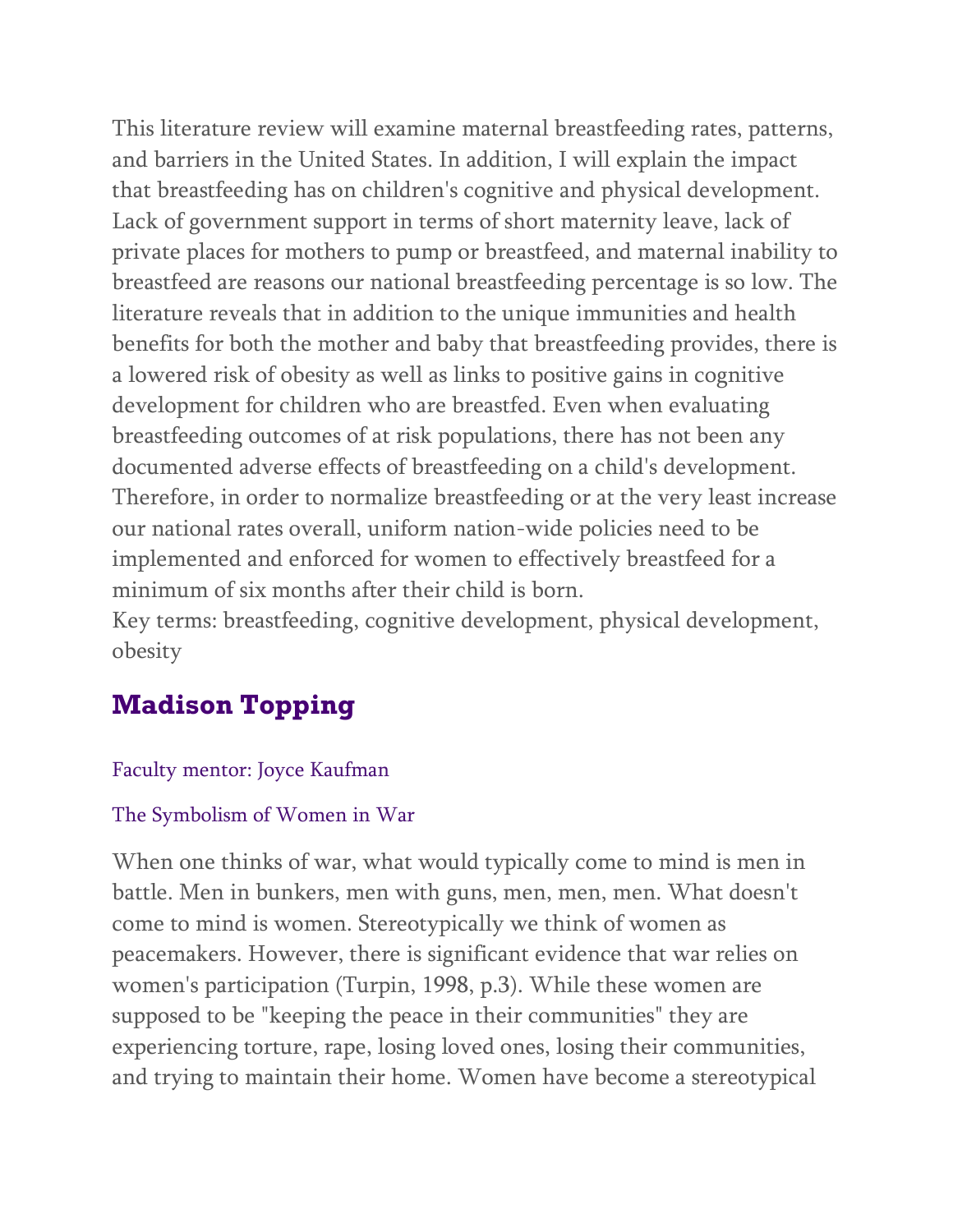symbol of peace when in reality their lives in these areas that are experiencing war are so much worse than maintaining peace. [War has profound and unique effects on women (Turpin, 1998, Pg. 3)]. In this paper I will be exploring how women's participation is necessary for the conduct of war. I will be using a poster to convey my thoughts. For women it is not all about keeping the peace, it is also about keeping themselves alive and battling the different conventions they are facing.

## **Elena Troche**

#### Faculty mentor: Rosemary Carbine

#### Black Versus White Religion from the 19th to 21st Century U.S.

From the interdisciplinary perspectives of religious studies, this paper argues that religion plays a significant role in understanding how the United States implemented slavery. More specifically, this paper addresses the question of how Christianity was used to justify the enslavement of African Americans for nearly three centuries, and yet was also practiced by Blacks in different empowering ways. Based on research from historical text, political analyses, and religion experts, such as Albert Raboteau, it is shown that Whites used the Bible and its particular passages to prove why God wanted them to enslave Blacks, whereas Blacks used other biblical stories, such as the Exodus, to find hope through this terrible time. Black religion had its formal services, but also a secret "Invisible Institution" that changed the way they lived during slavery. Backwoods rituals developed, which became a safe space for them to practice their form of religion. This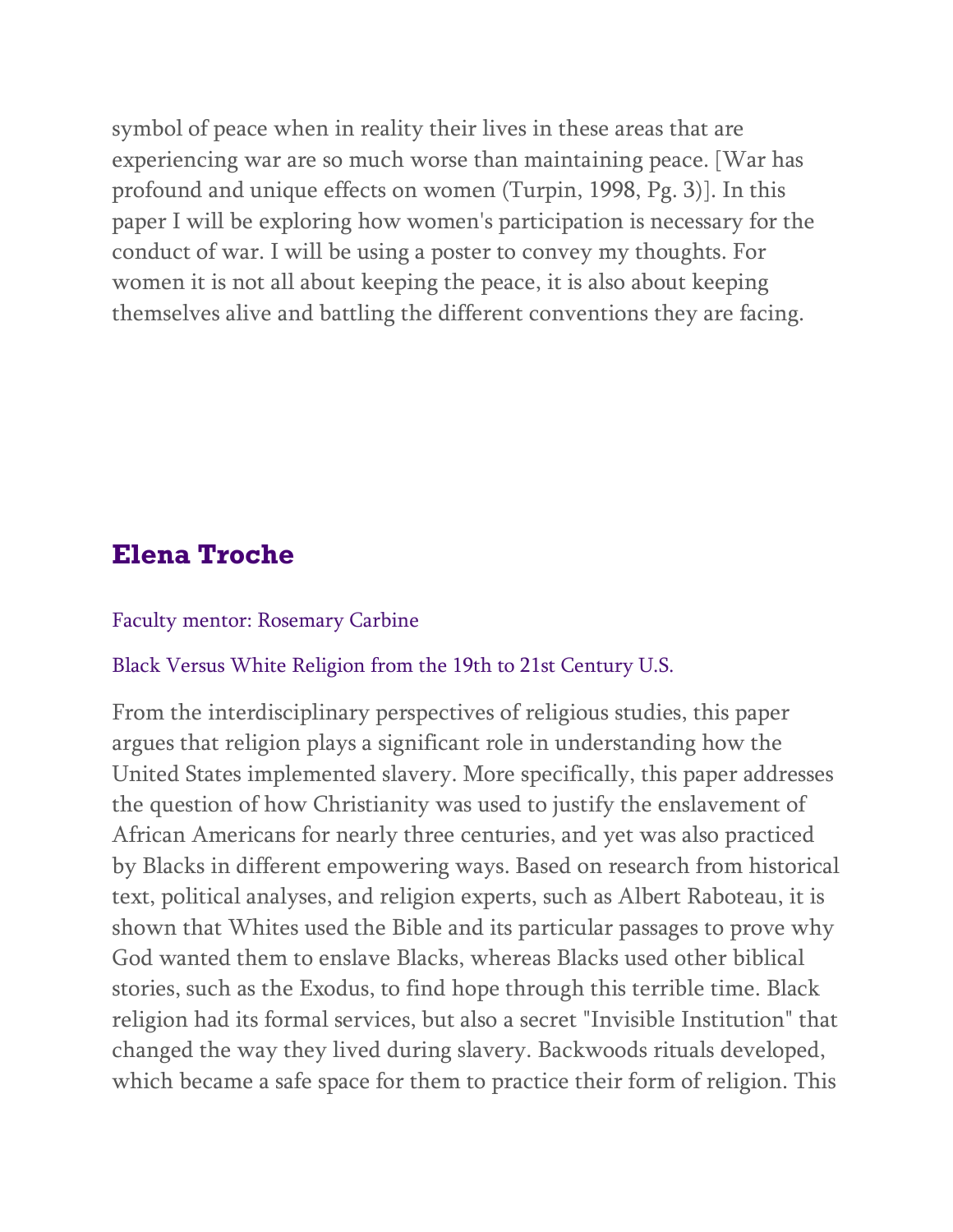religion included music, chants, and a sense of spirituality unique to this time period. By analyzing the racialized interpretations of biblical texts and Christian practices, this paper illustrates how Blacks and Whites used religion differently relative to slavery, and concludes that religion is a major contributing factor to the justification of slavery in our nation's history.

# **Kyriaki Tsigkounis**

#### Faculty mentor: Anne Sebanc

### Parenting Styles and Culture: Comparing the United States with European **Countries**

Parenting styles are influenced by many different factors, including culture. Culture is an important factor that plays into people's everyday lives. This paper will review 20 different research articles that are about parenting styles and culture in the United States and multiple European countries. All cultures seemed to have different parenting styles depending on the gender of their child, but there were greater gender differences in U.S. parenting styles. In the United States, parents are more warm toward daughters than they are towards sons. The parenting styles that were evident across different cultures were authoritative, authoritarian, permissive, and strict. Permissive parenting styles were seen mostly in American parents and shown by some European parents. In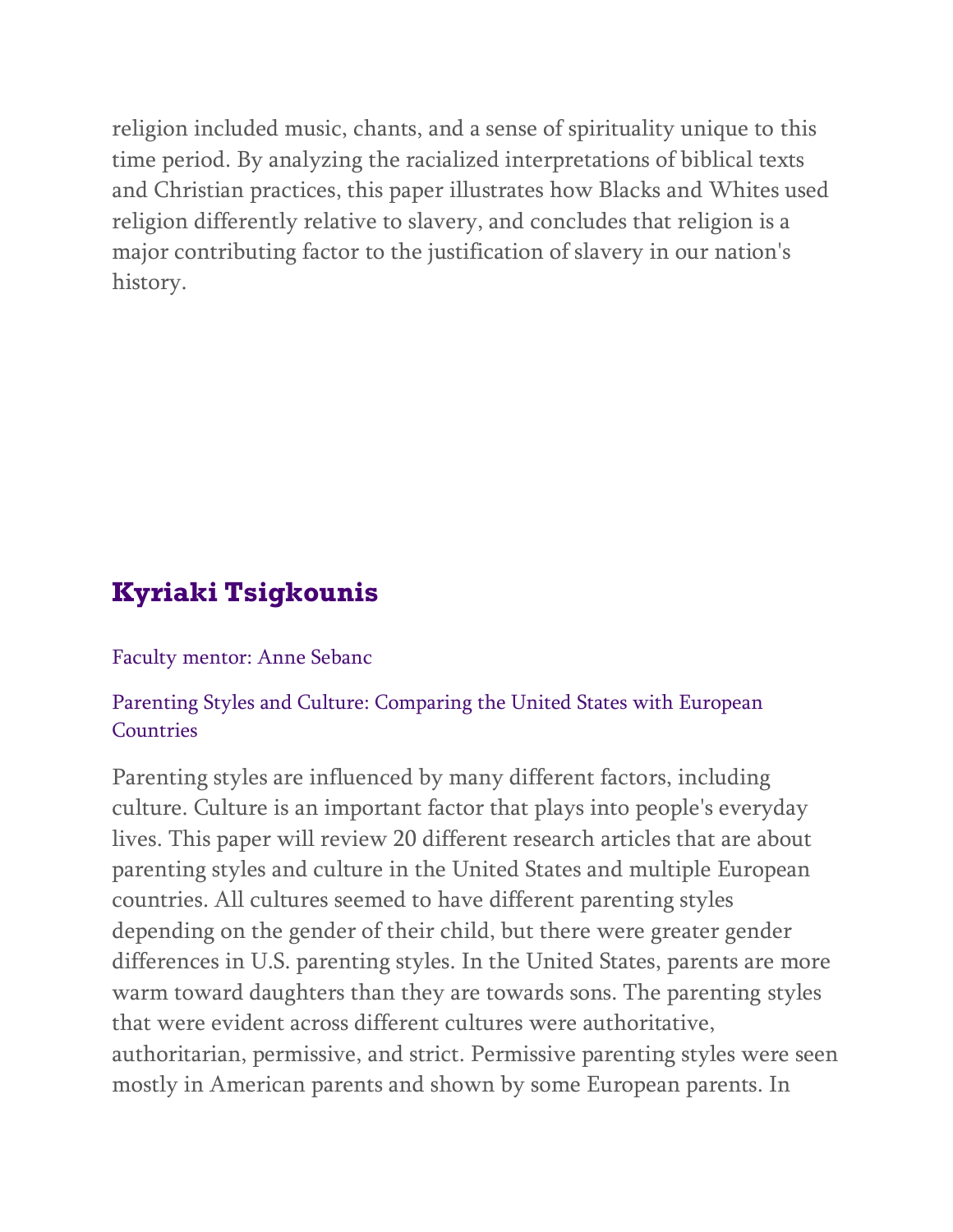Greece, Italy, and Sweden, the authoritative parenting style was most common for both mothers and fathers. Also, in all three European countries, mothers represented more different parenting styles than fathers. Even though there are similarities throughout the European continent, there are also many differences that makes each country unique relative to both cultural practices and national policies.

## **Nicholas Tsougarakis and Nancy Leon**

#### Faculty mentor: Erica Fradinger

#### Olfaction: Battle of the Sexes with Respect to Episodic Memory

The significance of this study was to analyze episodic memory through olfactory stimulation, test for potential differences among genders, and discover what memory model was best represented by our data. For our procedure, we had our subjects blindfolded to eradicate other senses such as touch and sight. Each subject smelled 15 universal scents that were numerically labeled to trigger their recollection of events from their past experiences, that correlated to their explicit memory. Three questions were then asked to help the subjects remember a specific memory associated with each scent. Our results collectively indicated no statistical difference between male and female averages with respect to smell. Also, the memory model, Levels of Processing, best represented our results considering olfaction requires deep semantic processing. The data showed a positive correlation between positive scent feedbacks and scent induced memory recollection. A negative correlation was shown between negative scent feedback and scent induced memory recollection. These correlations indicated that if a subject favors a scent, he/she is more likely to not have an induced memory recollection versus a subject who dislike a scent is more likely to not have a scent-induced memory formation.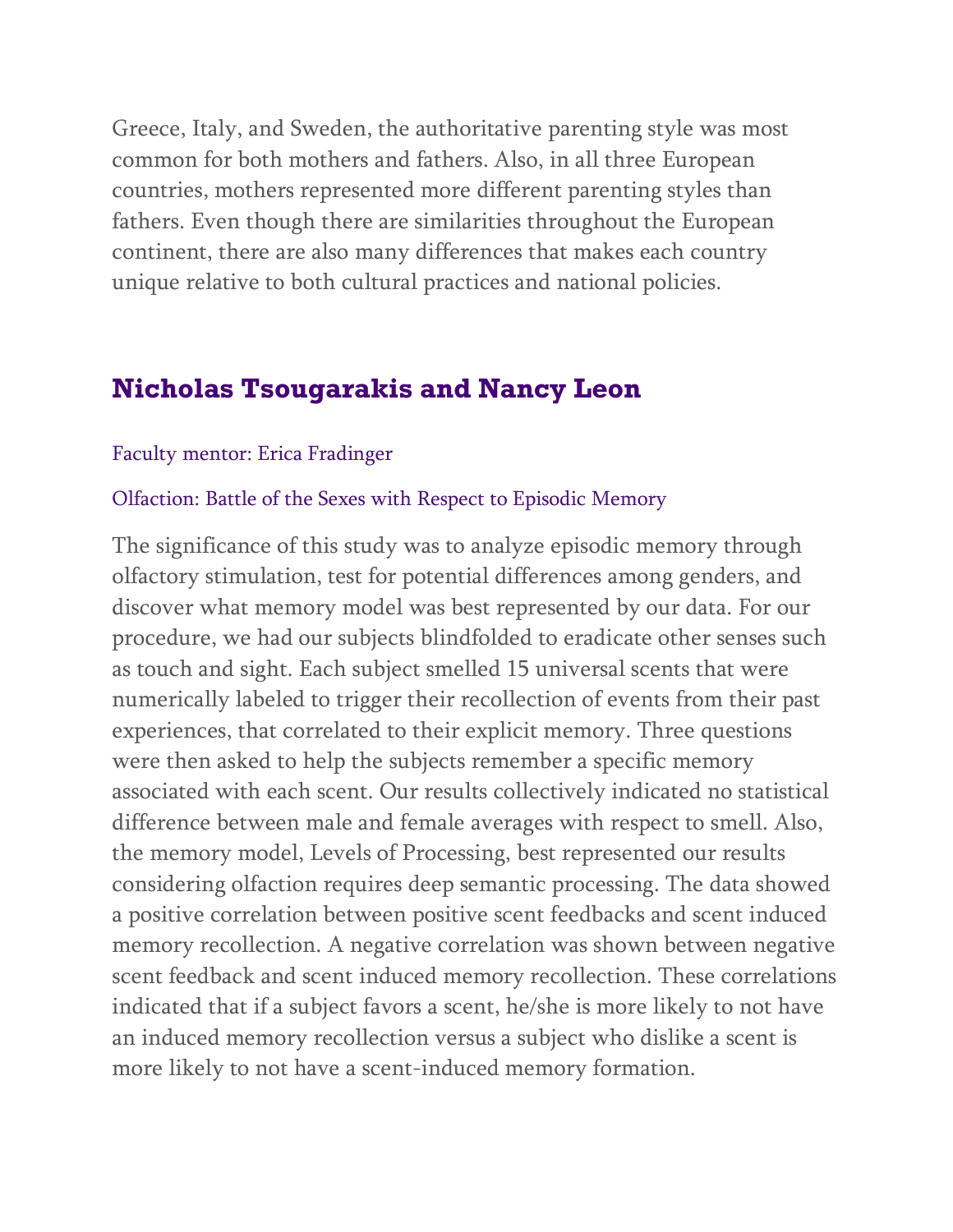# **Simone Ureta**

#### Faculty mentor: Rosemary Carbine

### The Influence of Religion on Gay Marriage in the United States

The landmark approval of same-sex marriage in the United States on June 26th, 2015 involved a long and difficult path led by activists and allies but hindered by those who disapprove of same-sex relations. Drawing on the interdisciplinary perspectives of religious studies, this essay addresses the problem of the ways in which the United States government has negatively impacted the LGBTQ community, as well as the ways in which traditional religious views, of both Catholic and Protestant, have intertwined with the government's decisions. Using evidence drawn from Johnson (2012), I examine the ways in which Protestants and Catholics view same-sex marriage as a disruption to family values and how their beliefs have influenced laws such as the Defense of Marriage Act. With evidence from Maccio (2010), I assess ways parents utilize conversion therapy in an attempt to resolve their children's sexual orientation despite the negative consequences this has for the child. This paper also attends to same-sex oriented individuals who are religious and the ways in which they struggle for self-acceptance amid these traditional perspectives (Bayne, 2016). Overall, this paper concludes that traditional religious beliefs about same-sex marriage negatively impact LGBTQ children, correlating to higher rates of suicide. Although same-sex marriage has been legalized, traditional religious views continue to impact this group today and make them a target for harassment and other forms of violence.

# **Regina Loren Valencia**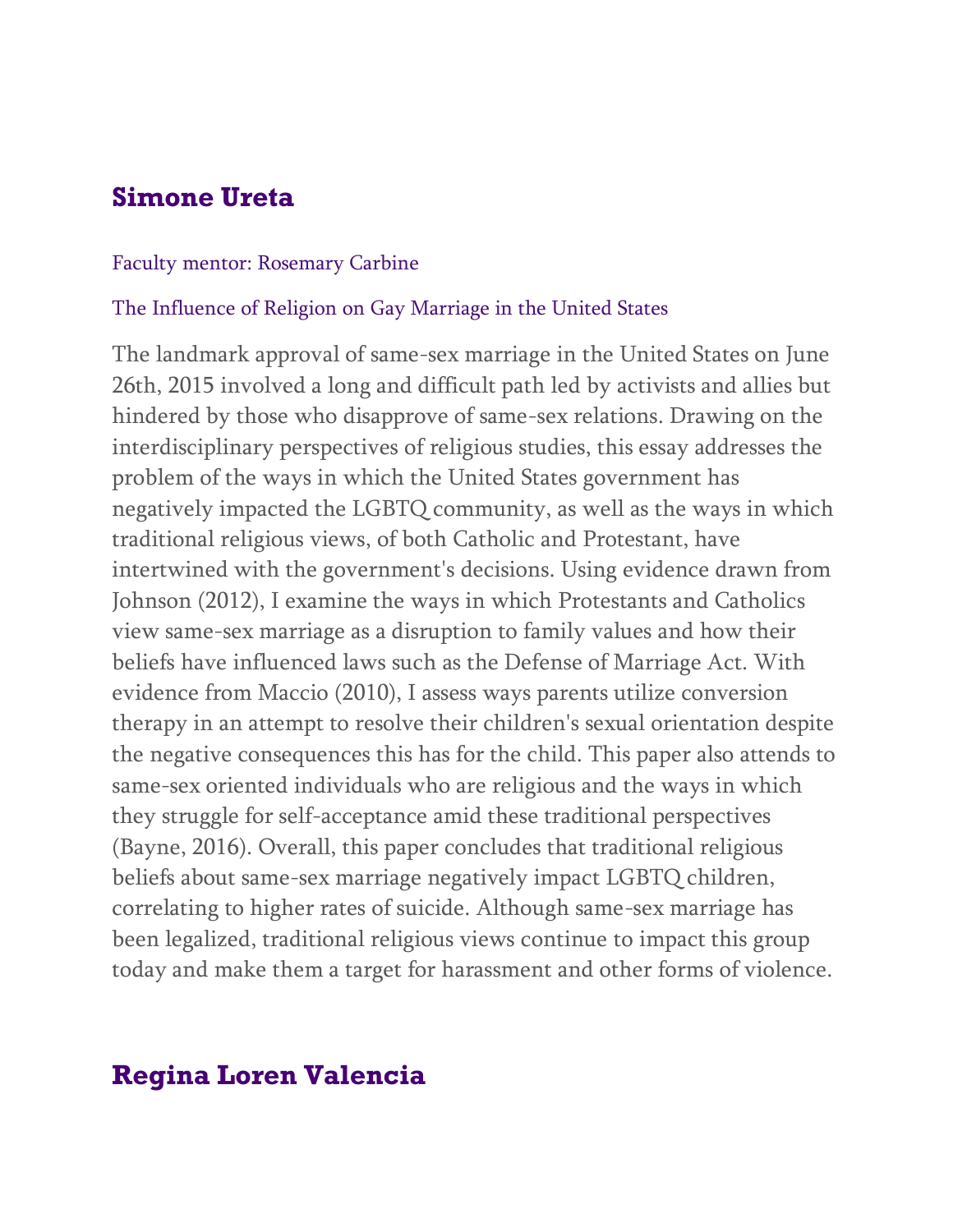### Faculty mentor: Rebecca Overmyer-Velázquez

### Exploitation of Vulnerability: Representation of Human Trafficking Survivors

The motivation behind others' perspective in human connection is one of the most vulnerable mysteries in modern context. The power of emotional bond beyond cultural bounds, however, has brought many down paths of mislead exploitation and manipulation. An interdisciplinary, social issue across countries that's being discovered highly is human trafficking. Countries range on a global spectrum on methods of recruitment, threat, and profit. In examining the challenges faced by human trafficking victims in academic texts alongside primary first and second-hand accounts of human trafficking survivors, this project entails a content analysis of primary representations of survivors of human trafficking. The study will be analyzing content of popular media, news and social representations of human trafficking through web-search, resulting in 23 text articles to be analyzed. While many texts possess consistent themes within the survivors' stories, the study expands on research by examining the relationship of human trafficking victims and their representation in public image through publication. In texts of human trafficking, these articles seem to follow an algorithm of establishing factors such as vulnerability, investment, abuse, leverage, and escape. There is a formulaic structure to these human trafficking accounts, and the approach of methodology that their purpose is a common conclusion to the article that can be told through the perspective in forms of analysis, accomplishment, or advocacy/awareness. The objective place it has taken as a transnational and complex issue in society has showcased the yearning for kinship that we each have, and through these survivors' account, they are able to not only discuss the dynamic relationship between the challenges they face through the process of human trafficking, but also beyond. The analyzed data and first-hand records showcase the contrast of human trafficking being both public issue and personal trouble. It also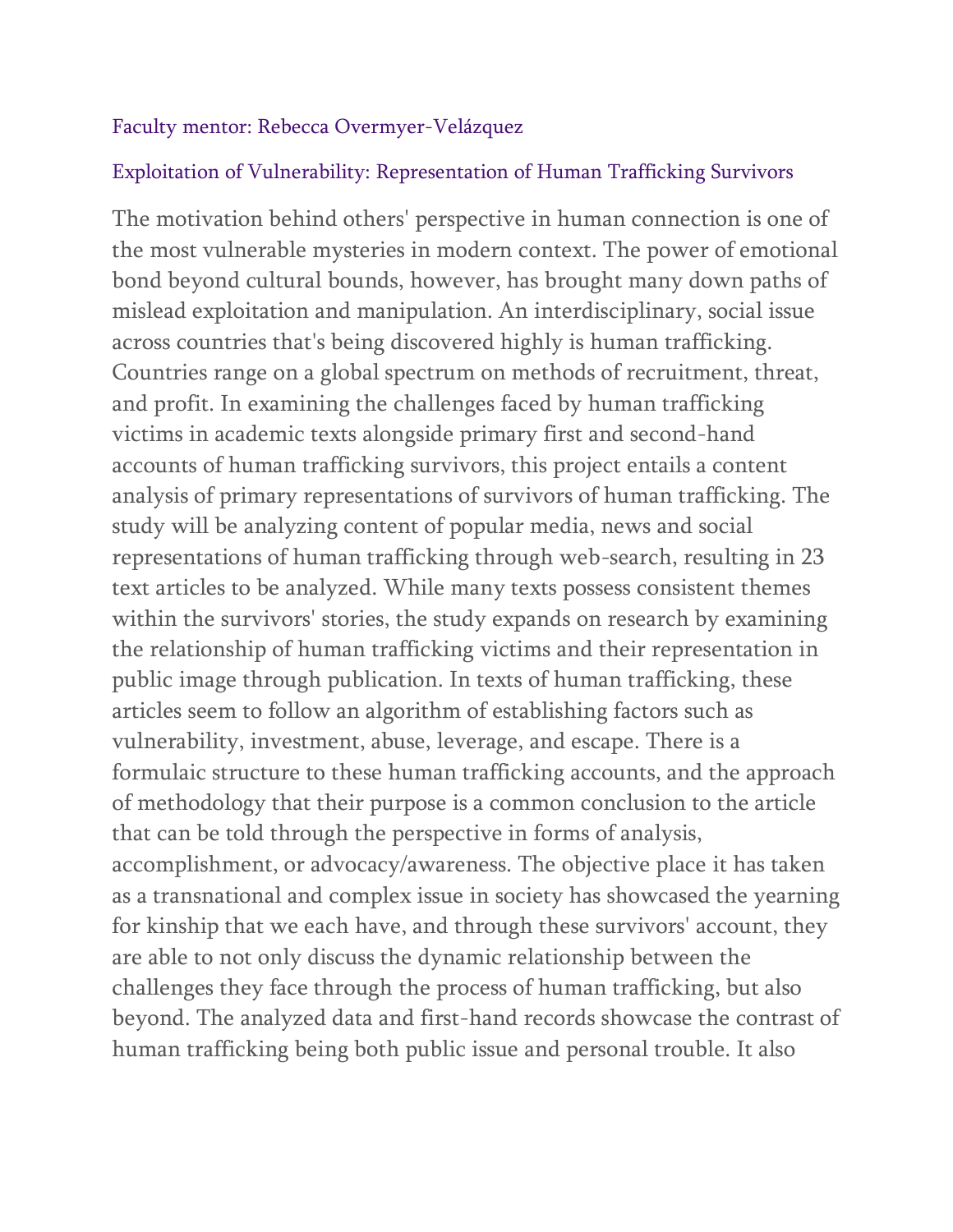showcases the redeeming power of cultural kinship and human connection.

## **McKayla Wandell**

#### Faculty mentor: Roger White

#### Data Breach Announcements Effects on Company Stock Prices

This research tests the theoretical relationship between data breaches and stock prices, as well as how consumer preferences impact share holder decisions to buy and sell shares of a company. In an age of increasing scrutiny over cyber security, it is important to know to the value a stronger cyber security system will have on maintaining company wealth. Currently, intangible risk models do not specify specially for data breaches, seeing as no economic research exists on this relationship as to date. This new research aims to understand what, if any, relationship is present and how those models can be adjusted to better understand risk premiums on companies with high accumulation of stored data. By understanding consumer attitudes towards the event, we are better able to understand how companies can maximize their risk aversion. From previous research on that topic, we see that delays to announcements and credit monitoring are noted as the top reactions for consumers. In our model, we test if these factor into share holder decisions to keep company stock. We employed several different empirical models in order to best understand the relationship between the dependent and independent variables. By collecting stock prices three months prior and three months after the breach for companies such as, Facebook, Target, Equifax, Etrade, CFG, Adobe, JP Morgan and Chase, and T-Mobile we were able to run our regressions functions. We found that there does exist a statistically significant relationship between the difference in stock price, a delay and credit monitoring upon the stock price. Confirming that both data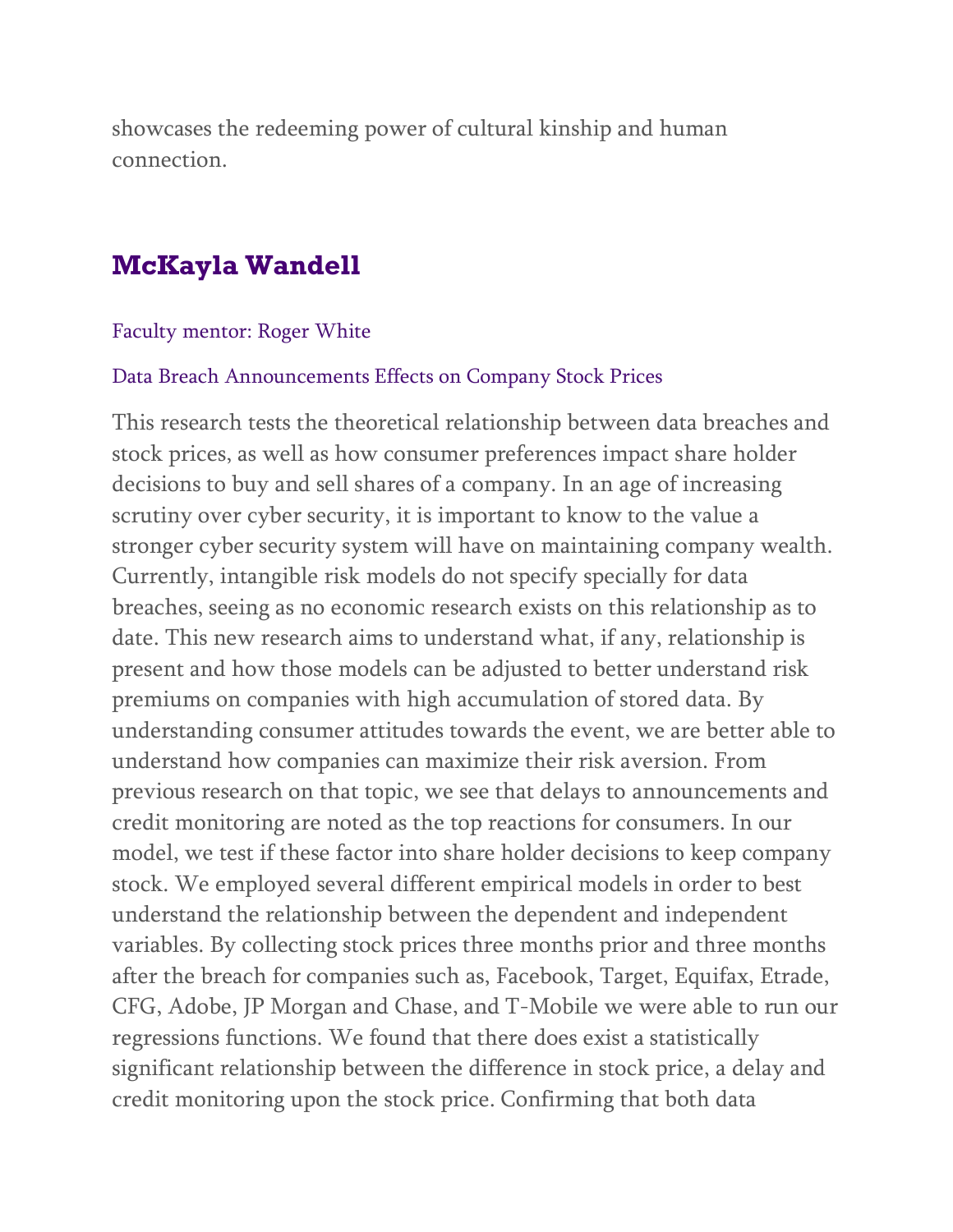breaches and consumer attitudes towards the breach can negatively impact the stock prices.

## **Eryn Wells**

### Faculty mentor: Joyce Kaufman

### Layering Oppression: An Examination of how the Israeli-Palestinian Conflict Impacts Their Women

This paper analyzes how the Israeli-Palestinian conflict impacts women on both sides of the conflict. To answer this question, I will be exploring case studies of Israeli and Palestinian women in Israel and analyzing the affect the conflict has had on them. On the Palestinian side, this conflict has left thousands of women and children dead and thousands of homes destroyed or uninhabitable. (Norwegian Refugee Council, 2015) On the Israeli side, women are trapped in Israel's macho and militaristic society. (Samuel Thrope, 2015) Though women from different communities are affected by this conflict differently, the problems that all women face are compounded because of how these communities interact. From a peacekeeping perspective, this study emphasizes the need to take into account the ramifications of a society that is in or has been in conflict and explore the options available to women on both sides of the conflict. For this research I will be drawing from Joyce D. Kaufman and Kristen P. William's books, Women, The State and War (2007) and Women at War, Women Building Peace: Challenging Gender Norms (2013), Simona Sharoni's book, Gender and the Israeli-Palestinian Conflict (1995), and Tami Amanda Jacoby's book, Women in Zones of Conflict: Power and Resistance in Israel (2005).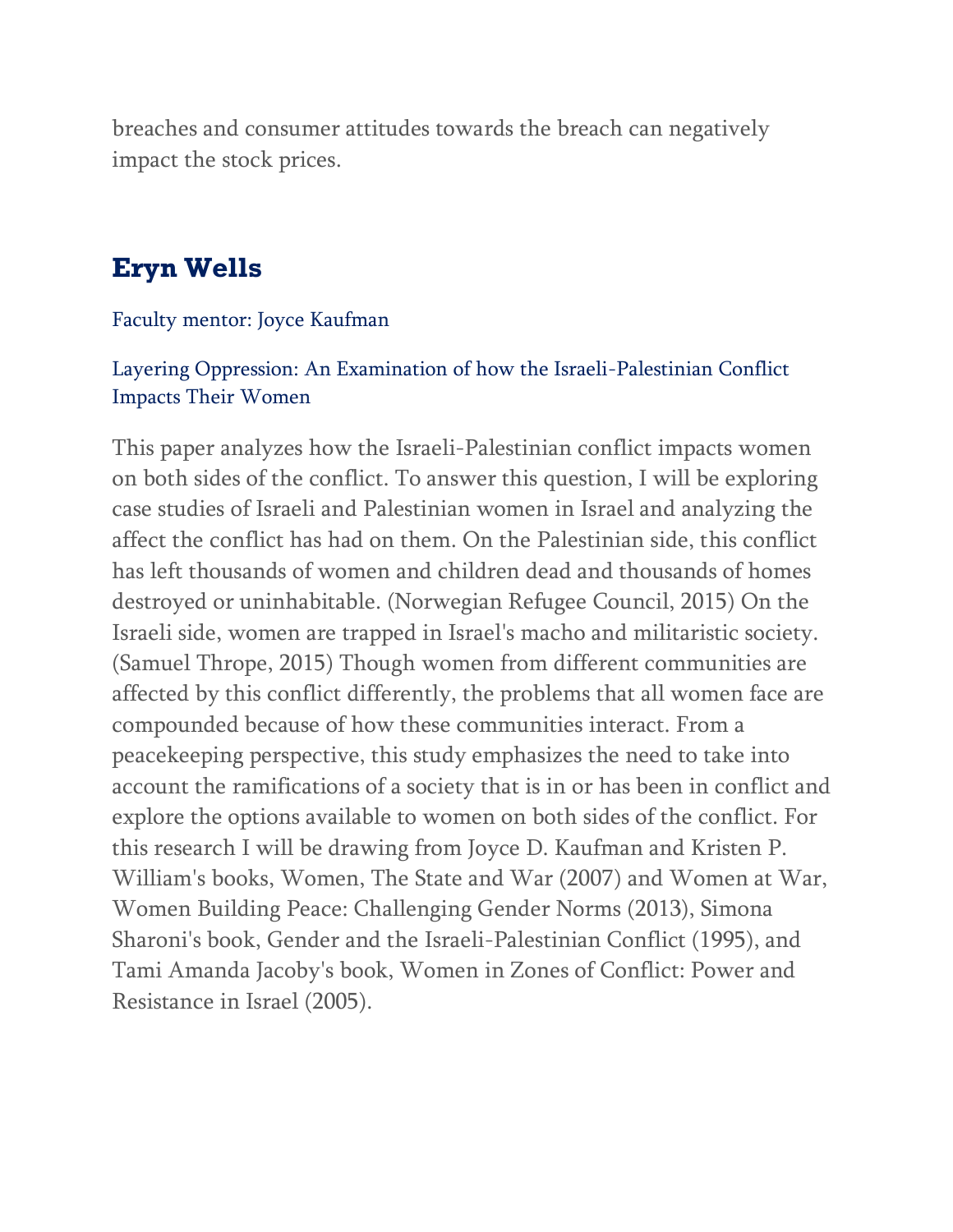# **Eryn Wells**

### Faculty mentor: Joyce Kaufman

### Unequal Pay for Equal Work in the United Arab Emirates: Insidious Discrimination or Real Socioeconomic Theory?

A common wage practice used in the educational sector of the United Arab Emirates (UAE) is establishing wage differentials based on an educator's nation of origin. This paper explores the contours of the issues arising from this socioeconomic phenomenon. Is this practice a form of wrongful discrimination or is this model based on sound economic theory consistent with the supply and demand for labor? Is it unreasonable for prospective workers to expect that their wages should be based on the host country's cost of living rather than determined on the basis of their individual nation of origin? This study emphasizes the need to take into account how immigration has the potential to promote disharmony in the education sectors labor market. I will be approaching this research by exploring the United Arab Emirates' affirmative action program, Emiratization, which will be studied to show whether the preferential hiring of UAE Nationals in targeted private sector industries, including the use of fixed hiring quotas, exacerbates the perceptions of wage inequality. The methods I will be using to investigate this thesis are both quantitative and qualitative research. Quantitative data will give me a better understanding of the wage disparity. For this research I will be drawing from Vazquez-Alvarez R Elbadawi article Migration Policies and the Role of Labor Markets in the Long-Term Development Strategy in the UAE (2010), Forrest's article Labor Recruitment Firms in the UAE: A Profile of the Industry and Analysis of the Major Competencies of Recruiters (2004) and Milanovic's research article for The World Bank, Global Inequality: From Class to Location, From Proletarians to Migrants (2011).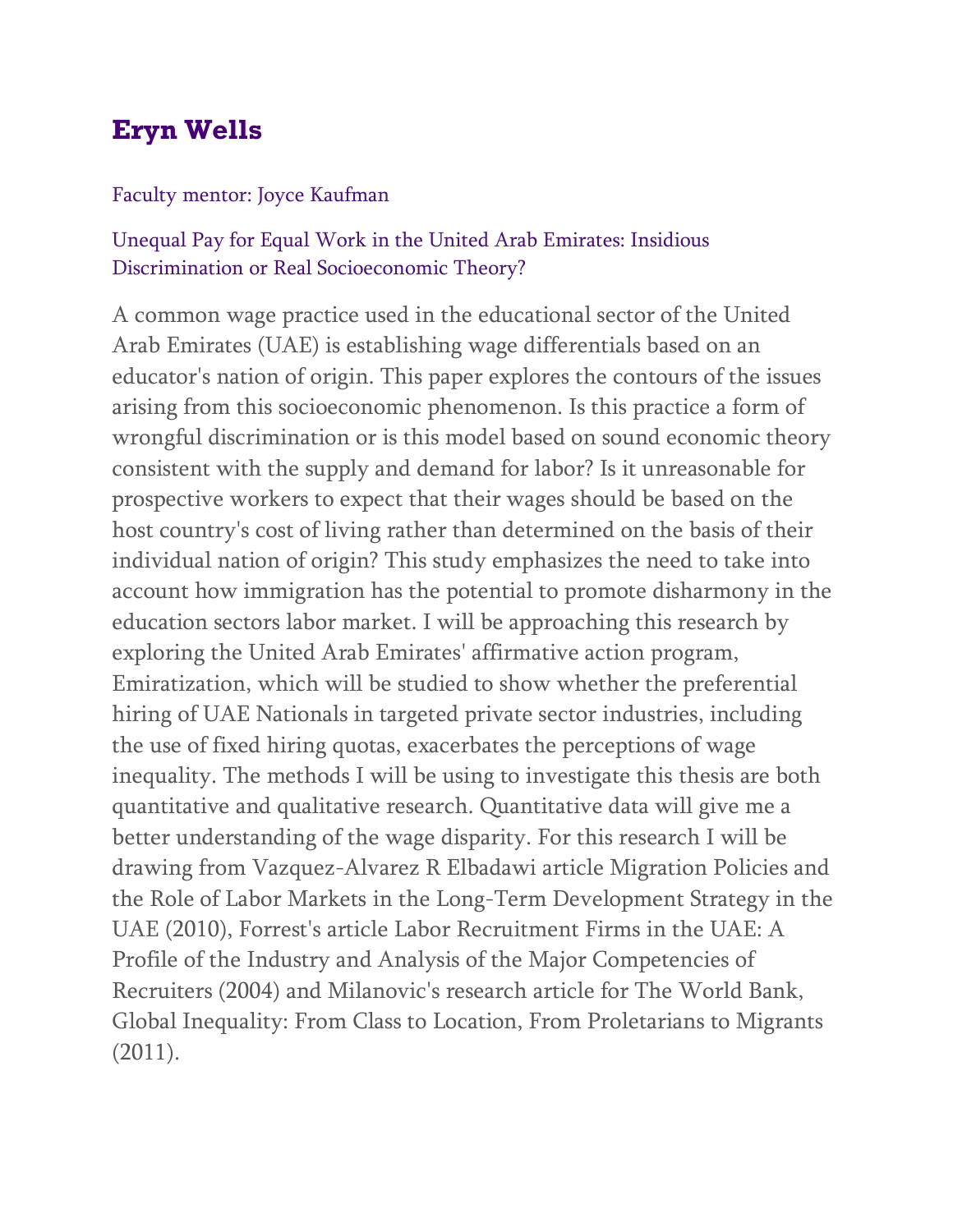# **BryAnna Wertz**

#### Faculty mentor: Cheryl Swift

#### Inputs of 3 Different Plant Species to Aquatic and Terrestrial Food Webs

The Mai Po Nature Reserve in Hong Kong supports the largest expanse of mangrove forest in the Pearl River delta and is an important wintering area and stopover for migratory waterfowl. In addition to providing habitat, mangroves play an important role as primary producers, and are a significant source of input into the food web of Mai Po. We compared inputs of Phragmites australis, Aegiceras corniculatum, and Kandelia obovata in three different areas of the reserve-reedbed which is dominated by P. australis, gei wai and intertidal which are dominated by A. corniculatum and K. obovata. We quantified aquatic inputs, by placing known amounts of leaf material into boxes with different size mesh netting; this allowed water and insects to move in and out. We sunk the boxes in each of the three areas for six weeks. Boxes were collected, the remaining leaf material dried, and the dry weight recorded to calculate a mean percent leaf tissue loss. We quantified terrestrial inputs by marking 10 leaves on five individuals of each species in each area. We returned every three days for six weeks to record the percentage of leaf eaten. At the end of six weeks, leaves were removed, and the leaf and eaten areas were traced and measured to calculate percent leaf tissue loss. We also compared herbivory type across areas by randomly selecting three leaves from 10 individuals in each area and recording the type of herbivory occurring on each leaf. We classified herbivory as holes, chlorophyll removal, marginal eating, mining, or no damage at all. Our results showed that marginal tissue loss was the highest type of herbivory occurring in both the gei wai and intertidal areas while leaves in the reed bed tended to show no herbivory. We also saw that, Kandelia obovata had greater tissue loss than P. australis and A. coniculatum for both terrestrial and aquatic areas. We hypothesize that Phragmites australis and Aegiceras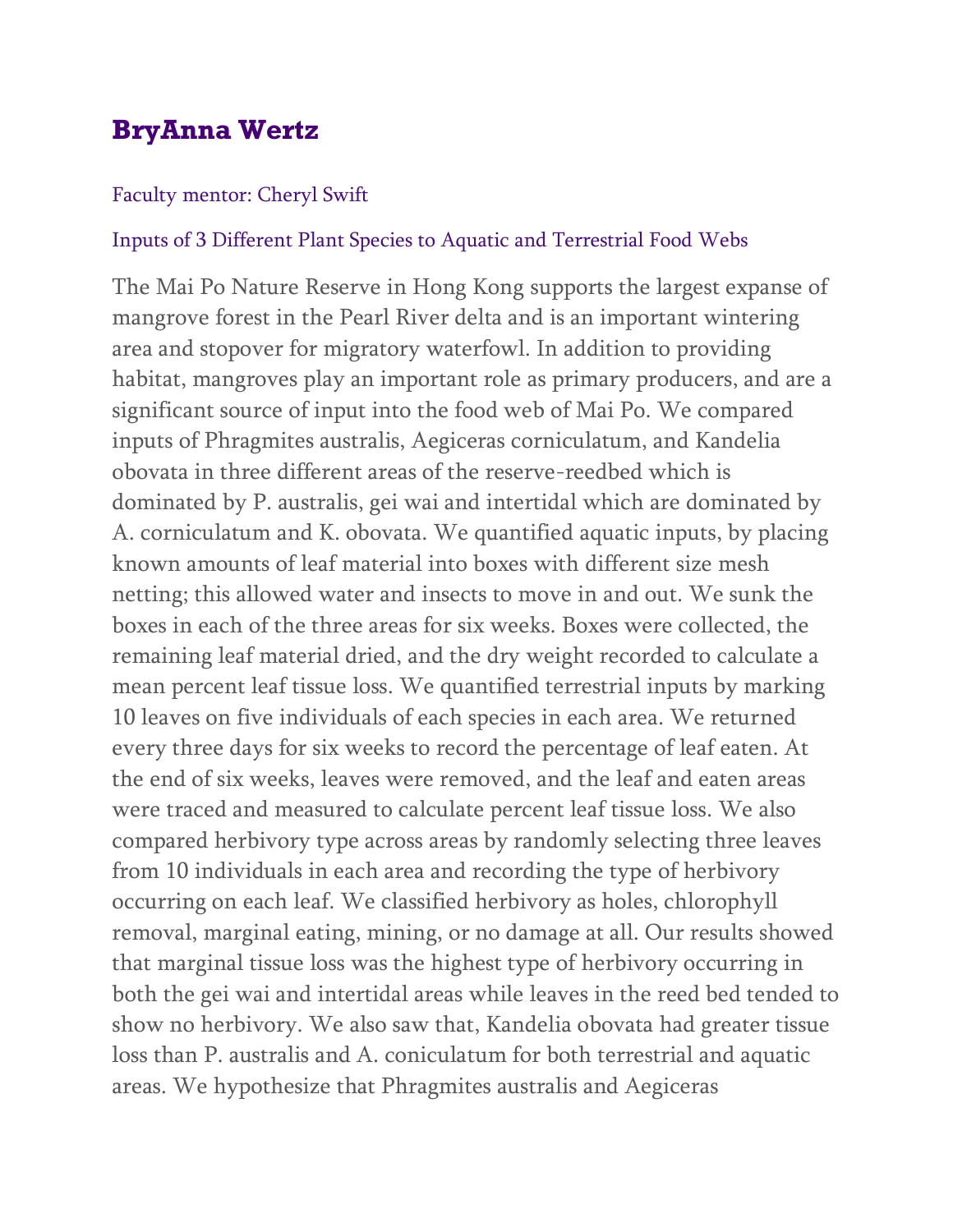coniculatum have lower nutritional value, and this is significant because Mai Po management are converting mangrove forest into reed bed to provide more open water habitat. This may have a detrimental impact on food web inputs in reed bed since P. australis exhibited the lowest amount of aquatic and terrestrial tissue loss in reed bed habitats.

## **Madison White**

#### Faculty mentor: Joyce Kaufman

#### A seat at the table: Women and U.S. Foreign Policy

In this paper, I will evaluate women in U.S. politics as foreign policy agents. Historically, foreign policy, war, and national security have been coded as masculine areas of legislation that women are left out of. I plan on performing both quantitative and qualitative analysis; for the quantitative data I will look on the webpages of female members of Congress, to see if they list foreign policy or defense on their list of public concerns. From there, I plan to categorize how the language is featured on the web-page in categories such as: "emphasis on peace," or "emphasis on defense." Credit claiming is an important component of understanding what our elected officials value and prioritize. My hope in doing this is to gain a better understanding on how frequently women in Congress actively claim issues of foreign policy as a part of their platform, and furthermore how they choose to present their policy positions to their constituents. Much research has been done on gendered areas of policy, like Ruth H. Howes, Michael R. Stevenson scholarship, One of the Boys?: Women, Military, and Foreign Policy Decision Making. However, most of the scholarship has been done on women as foreign policy agents in the aggregate or in pieces of legislation, not specifically how they talk about policy to their constituents. My research aims to reconcile foreign policy being an area that voters are historically more confident in males, and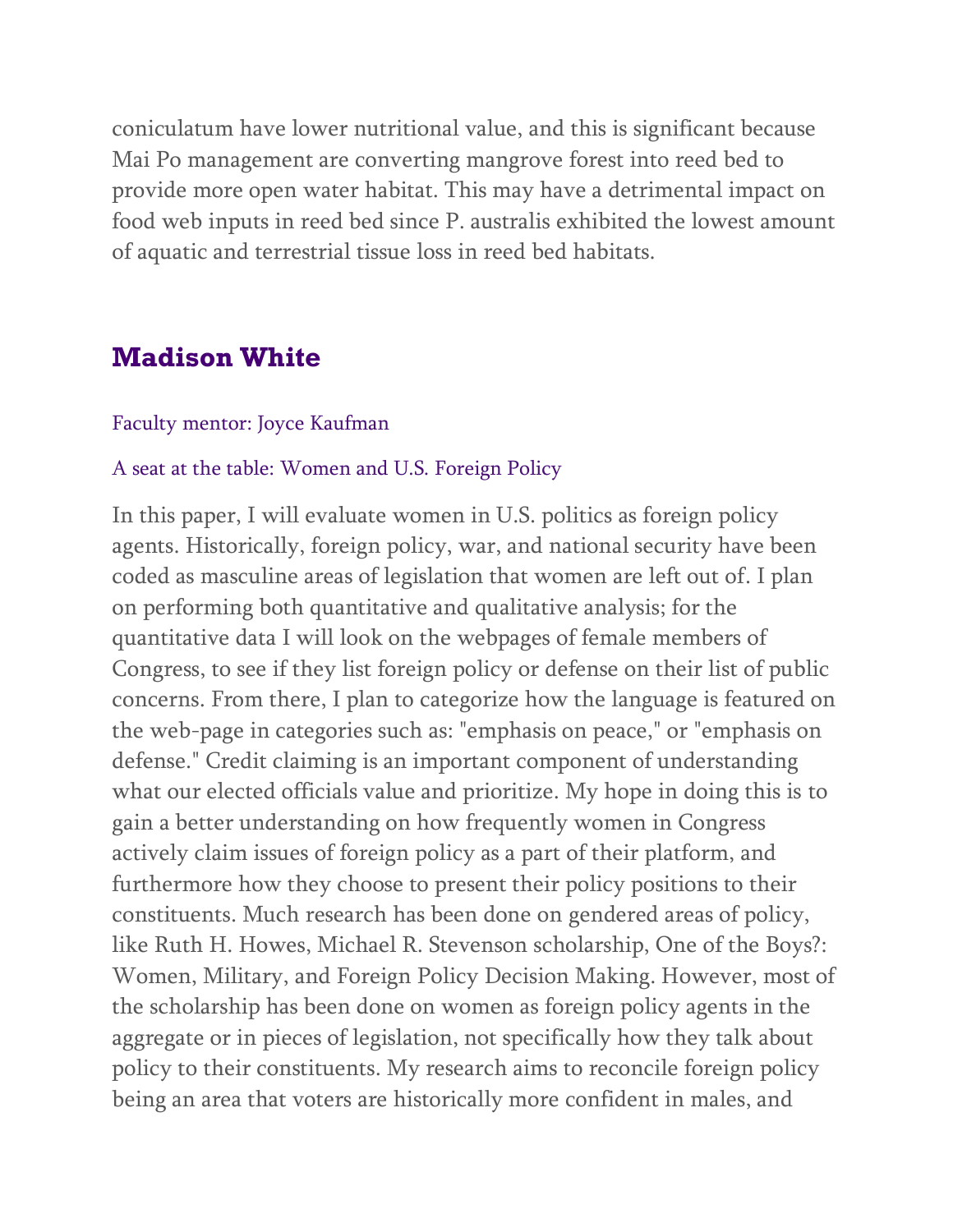how women within Congress instill confidence in their voters through their foreign policy agenda.

## **Sam Whitehill**

#### Faculty mentor: Roger White

#### The Gender Pay Gap in Performance Based Industries

This project's purpose is to investigate the gender pay gap in performancebased industries. Aiming to find as to whether such a gap exists because of gender or racial discrimination, consumer preferences, skill or other factors. By using Men's and Women's Tennis, the project is able to make predictions for the wider market itself. Using regression analysis of key variables that affected a player's total prize money earned in 2018, it can be observed what factors have a greater effect and give a better idea of the gap that exists. In this project we found that there is not only gender discrimination but also racial discrimination. Observed differences in pay are results of a combination of all variables relating to consumer preferences, skill/performance, gender and race. All performance industries mirror each other pretty closely, in terms of how they can be affected by fans and their individual skill sets. It is reasonable to then say, based off of these findings in tennis, that throughout the wider realm of the performance industry (sports, music, television, film etc.), performers face the common hardship of gender and racial discrimination, though it is not as impactful as the way that they perform and carry themselves in the public eye.

## **Kacey Whitney**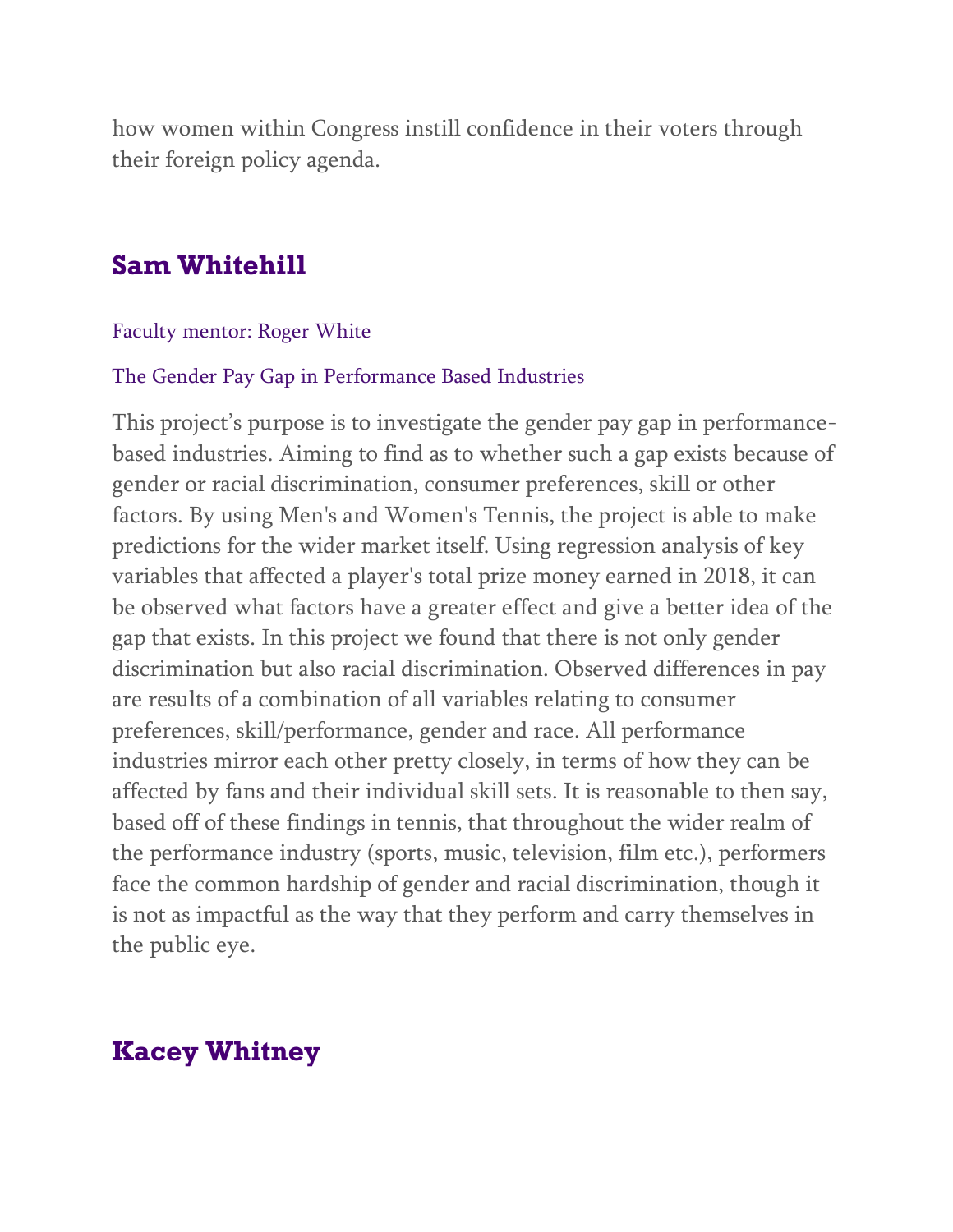### Faculty mentor: Anne Sebanc

## The Emotional Outcomes of Foster Children: The Impact of Sibling Relationships, Maltreatment and Attachment

In the United States today, there are about 400,000 children in foster care ranging from early childhood to late adolescents. Children who are placed in the system have mostly been exposed to some sort of maltreatment or lack of attachment with the primary caregiver, which can result in negative emotional outcomes on a child's development. Attachment plays a significant role in a foster child's life beginning with their biological families and transitioning into their foster caregivers this affecting the way a child internalizes and externalizes their emotions. Research has shown that siblings placed together provide a source of secure base and comfort for one another during placement transitions. I conclude from my 20 articles that everything a foster child has endured and experienced has helped them develop resilience. Not all foster children gain resilience through their life experiences but with the support from a secure attachment, children are able withstand adversity and have a better outlook on their future.

# **Astra Yatroussis**

### Faculty mentor: Laura McEnaney

#### Spurs, Steers, and Stereotypes: The Gay Rodeo as Social Movement

Internally, the gay rodeo serves as a space of acceptance and reclamation of tradition & identity for members of the broader LGBTQ community with a shared background in rural American culture. Externally, its organizers and participants have sought to contribute to the breaking of stereotypes for gay men. This paper reframes the practice of the gay rodeo, centered on the International Gay Rodeo Association and its predecessor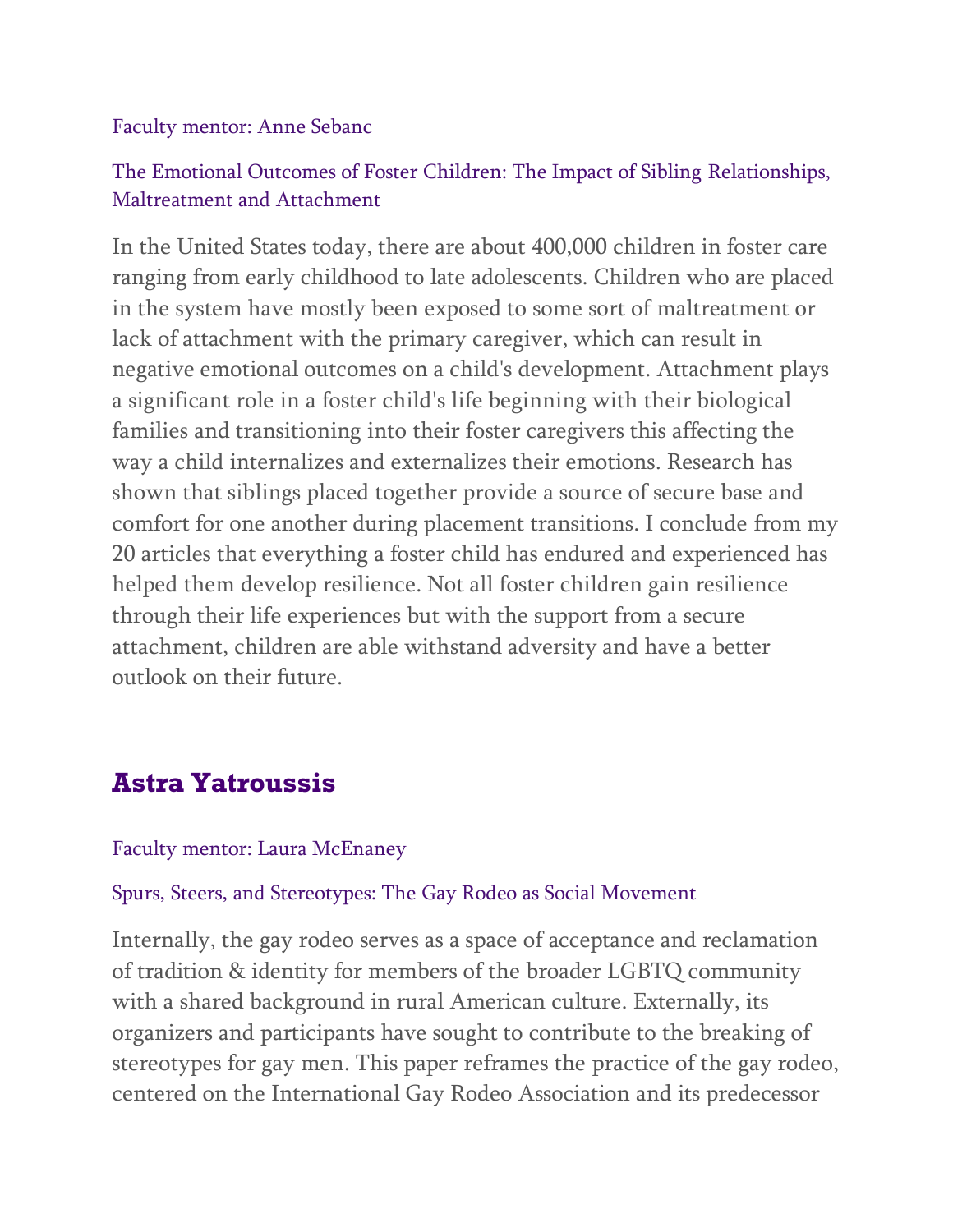organizations. Additionally, it explores the reinforcement of traditional masculine/feminine roles resultant therein, identifies race as a further dividing factor within the movement and seeks to identify its place within the latter days of the broader gay liberation movement.

## **Miranda Yzabal**

Faculty mentor: Anne Sebanc

### How Speech Impairments Affect Socio-Emotional Development and Peer Relationships in Early Childhood

Speech impairments are commonly diagnosed in children in the years of their early childhood. This impairment can create many opportunities for complications in normative functions such as attending to one's emotions and interacting with others. More specifically, research has shown because children have a speech impairment, it is more likely for them to have less confidence in themselves and to have more difficulties with peer relationships. Different observations of children have shown that children with speech impairments have lower self-esteem and confidence levels than those without a speech disorder. Because of these emotional issues, students' social skills are affected and are gained at a slower rate as well. With the help of such internalizing problems and other factors, peer interactions could be altered. While many studies show how positive peer relationships derive from quality friendships and positive peer acceptance, others show how negative peer relationships develop from poor acceptance, including bullying. With the use of 20 empirical studies, the current literature review will examine literature on how speech impairments affect socio-emotional development and peer relationships. After reviewing this research, it will be discussed how students with speech impairments may be seeking services for their speech but may not seek services for emotional and social intervention. This is necessary